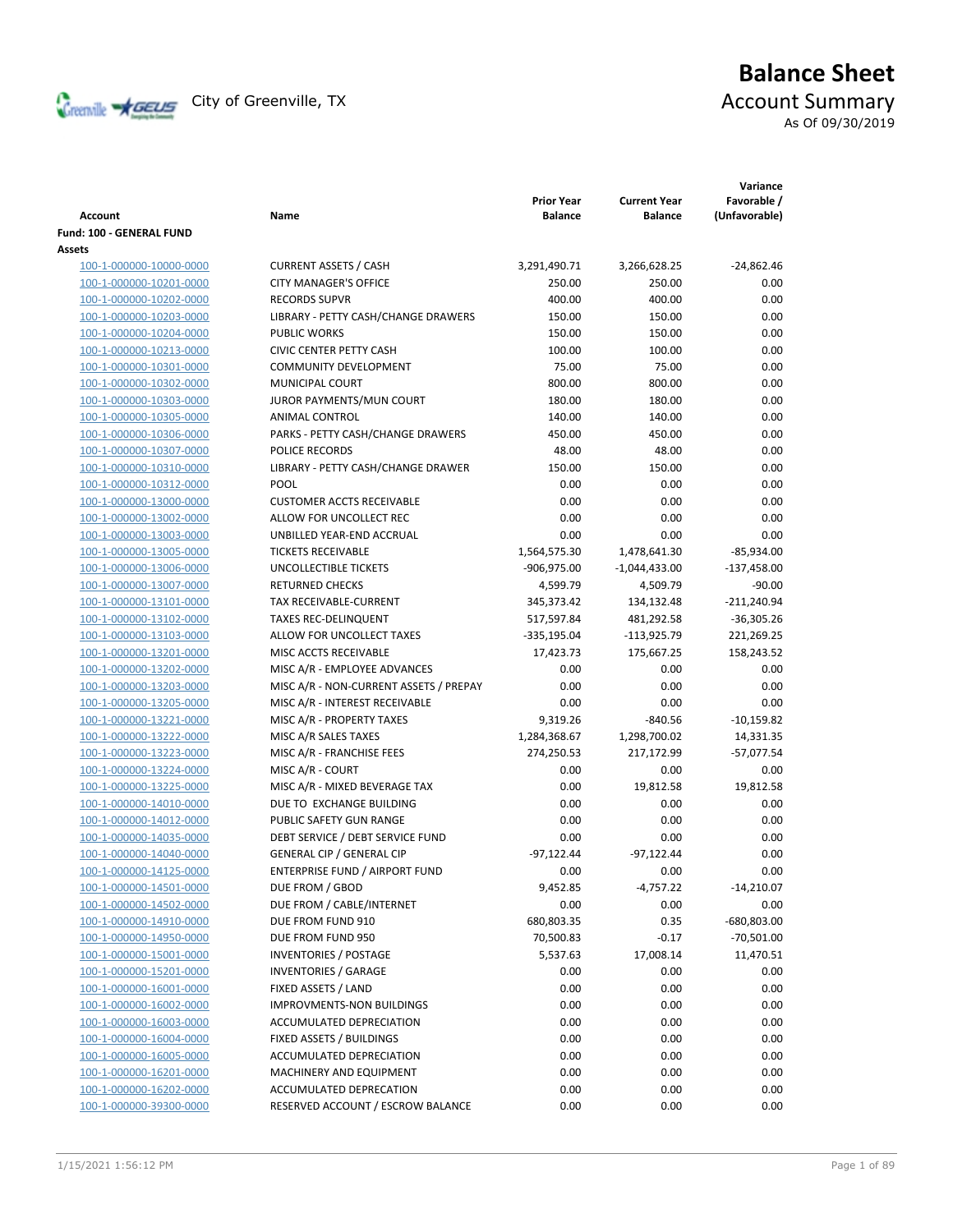**Variance**

|                                                    |                                             | <b>Prior Year</b>  | <b>Current Year</b> | Favorable /          |
|----------------------------------------------------|---------------------------------------------|--------------------|---------------------|----------------------|
| <b>Account</b>                                     | Name                                        | <b>Balance</b>     | <b>Balance</b>      | (Unfavorable)        |
| 100-1-000000-91030-0000                            | 4A-EDC                                      | 0.00               | 0.00                | 0.00                 |
| 100-1-000000-91410-0000                            | <b>INVENTORY / MATERIALS &amp; SUPPLIES</b> | 0.00               | 0.00                | 0.00                 |
| 100-1-000000-91410-0700                            | <b>INVENTORY / PAPER STOCK</b>              | 0.00               | 0.00                | 0.00                 |
| 100-1-000000-91430-0000                            | NON-CURRENT ASSETS / PREPAYMENTS            | 0.00               | 0.00                | 0.00                 |
|                                                    | <b>Total Assets:</b>                        | 6,738,894.43       | 5,835,379.55        | $-903,514.88$        |
|                                                    |                                             |                    |                     |                      |
| Liability                                          | <b>ACCOUNTS PAYABLE</b>                     | 147,181.19         |                     |                      |
| 100-1-000000-20101-0000<br>100-1-000000-20102-0000 | <b>CREDIT CARD PAYABLE</b>                  | 0.00               | 241,883.14<br>0.00  | $-94,701.95$<br>0.00 |
|                                                    | <b>ACCRUED ACCOUNTS PAYABLE</b>             | 29,682.60          | 29,682.60           | 0.00                 |
| 100-1-000000-20103-0000<br>100-1-000000-20114-0000 | <b>INVESTMENT ADVISORY FEES</b>             | 0.00               | 0.00                | 0.00                 |
| 100-1-000000-20115-0000                            | PD EMP COMMISSION                           |                    | 137.24              | $-72.95$             |
|                                                    | POLICE DONATIONS                            | 64.29<br>10,730.42 |                     |                      |
| 100-1-000000-20116-0000<br>100-1-000000-20117-0000 | <b>FIRE DONATIONS</b>                       | 8,041.90           | 5,045.23            | 5,685.19<br>1,794.55 |
|                                                    | <b>COMBAT CHALLENGE</b>                     | 804.06             | 6,247.35<br>804.06  | 0.00                 |
| 100-1-000000-20118-0000<br>100-1-000000-20119-0000 | <b>CEMETERIES DONATIONS</b>                 | 61.79              | 61.79               | 0.00                 |
| 100-1-000000-20120-0000                            | <b>LIBRARY DONATIONS</b>                    | 9,922.13           | 10,157.15           | $-235.02$            |
| 100-1-000000-20121-0000                            | ANIMAL SHELTER DONATIONS                    | 561.85             | 423.57              | 138.28               |
| 100-1-000000-20122-0000                            | <b>PARKS DONATIONS</b>                      | 6,321.03           | 8,241.77            | $-1,920.74$          |
| 100-1-000000-20125-0000                            | SALES TAX PAYABLE / IN THE CITY             | 0.00               | 7.14                | $-7.14$              |
| 100-1-000000-20127-0000                            | STATE COURT COST/FEE PAYB                   | 72,877.84          | 27,546.16           | 45,331.68            |
| 100-1-000000-20128-0000                            | SEATBELT&CHILD RESTRAINT                    | 8,403.50           | 8,105.97            | 297.53               |
| 100-1-000000-20129-0000                            | MUNICIPAL COURT CLEARING                    | 632.20             | 771.30              | $-139.10$            |
| 100-1-000000-20130-0000                            | 3RD PARTY FTA FEE PAYABLE                   | $-243.17$          | $-344.96$           | 101.79               |
| 100-1-000000-20131-0000                            | REFUNDS / OVERPAYMENTS                      | $-120.70$          | $-120.70$           | 0.00                 |
| 100-1-000000-20132-0000                            | <b>COURT COLL AGENCY FEES</b>               | 656.38             | 0.00                | 656.38               |
| 100-1-000000-20136-0000                            | <b>ATTORNEY COLLECTION FEES</b>             | 0.00               | 0.00                | 0.00                 |
| 100-1-000000-20137-0000                            | PLAT FILING FEES PAYABLE                    | 26,740.74          | 29,819.74           | $-3,079.00$          |
| 100-1-000000-20138-0000                            | COMMUNITY DEV TRUST ACCT                    | 1,548.50           | 1,935.30            | $-386.80$            |
| 100-1-000000-20139-0000                            | RETAINAGES PAYABLE                          | 0.00               | 0.00                | 0.00                 |
| 100-1-000000-20141-0000                            | <b>TELEPHONE CLEARING</b>                   | 5,539.66           | 5,539.66            | 0.00                 |
| 100-1-000000-20143-0000                            | POLICE PROPERTY ROOM CLEARING               | 11,315.86          | 12,090.48           | $-774.62$            |
| 100-1-000000-20146-0000                            | MAIN ST / FARMERS MRKT RESALE               | 4.12               | 9.12                | $-5.00$              |
| 100-1-000000-20147-0000                            | YMCA REGISTRATIONS                          | 0.00               | 0.00                | 0.00                 |
| 100-1-000000-20155-0000                            | MAIN STREET - DONATIONS                     | 17.02              | 17.02               | 0.00                 |
| 100-1-000000-20160-0000                            | <b>UNAPPLIED CREDIT</b>                     | 0.00               | 0.00                | 0.00                 |
| 100-1-000000-20201-0000                            | <b>DEFERRED REVENUE</b>                     | 0.00               | 0.00                | 0.00                 |
| 100-1-000000-20203-0000                            | DEFERRED TAX REVENUE                        | 506,099.02         | 479,821.90          | 26,277.12            |
| 100-1-000000-20204-0000                            | DEFERRED TICKET REVENUE                     | 545,501.30         | 361,840.30          | 183,661.00           |
| 100-1-000000-21040-0000                            | DUE TO / GENERAL CIP FUND                   | 0.00               | 0.00                | 0.00                 |
| 100-1-000000-21201-0000                            | DUE TO / CENTRAL SERVICE FUND               | 0.00               | 0.00                | 0.00                 |
| 100-1-000000-21401-0000                            | DUE TO / ELECTRIC OPERATING FUND            | 0.00               | 0.00                | 0.00                 |
| 100-1-000000-21506-0000                            | DUE TO / 4A-EDC                             | 5,494.88           | 2,600.33            | 2,894.55             |
| 100-1-000000-21507-0000                            | DUE TO / BOARD OF DEVELOPMENT               | 47,021.21          | -6,972.28           | 53,993.49            |
| 100-1-000000-22001-0000                            | SALARIES PAYABLE                            | 514,786.18         | 537,713.62          | $-22,927.44$         |
| 100-1-000000-23001-0000                            | CAPITAL LEASE PAYABLE                       | 0.00               | 0.00                | 0.00                 |
| 100-1-000000-23101-0000                            | CAPITAL LEASE PAYABLE                       | 0.00               | 0.00                | 0.00                 |
| 100-1-000000-24001-0000                            | O/S CHECKS PAYABLE                          | $-11,755.77$       | $-11,755.77$        | 0.00                 |
| 100-1-000000-24004-0000                            | INTEREST PAYABLE ON DEP                     | 0.00               | 0.00                | 0.00                 |
| 100-1-000000-24007-0000                            | <b>BILLED DEPOSITS SUSPENSE</b>             | 0.00               | 0.00                | 0.00                 |
| 100-1-000000-24008-0000                            | <b>CUSTOMER DEPOSITS / ANIMAL SHELTER</b>   | 0.00               | 0.00                | 0.00                 |
| 100-1-000000-24009-0000                            | LIBRARY MEETING ROOM DEPOSITS               | 616.20             | 616.20              | 0.00                 |
| 100-1-000000-24010-0000                            | <b>CIVIC CENTER DEPOSITS</b>                | 0.00               | 0.00                | 0.00                 |
| 100-1-000000-24011-0000                            | <b>AUDITORIUM DEPOSITS</b>                  | 0.00               | 0.00                | 0.00                 |
| 100-1-000000-26001-0000                            | <b>COMPENSATED ABSENCES PAY</b>             | 0.00               | 0.00                | 0.00                 |
| 100-1-000000-29000-0000                            | MISC LIABILITY - GREENVILLE ENERGY LLC      | 0.00               | 0.00                | 0.00                 |
| 100-1-000000-29001-0000                            | <b>RESALE</b>                               | 0.00               | 0.00                | 0.00                 |
| 100-1-000000-29300-0000                            | <b>ENCUMBRANCE SUMMARY</b>                  | 0.00               | 0.00                | 0.00                 |
| 100-1-000000-29400-0000                            | RESERVED ACCOUNT / ENCUMBRANCES             | 0.00               | 0.00                | 0.00                 |
|                                                    |                                             |                    |                     |                      |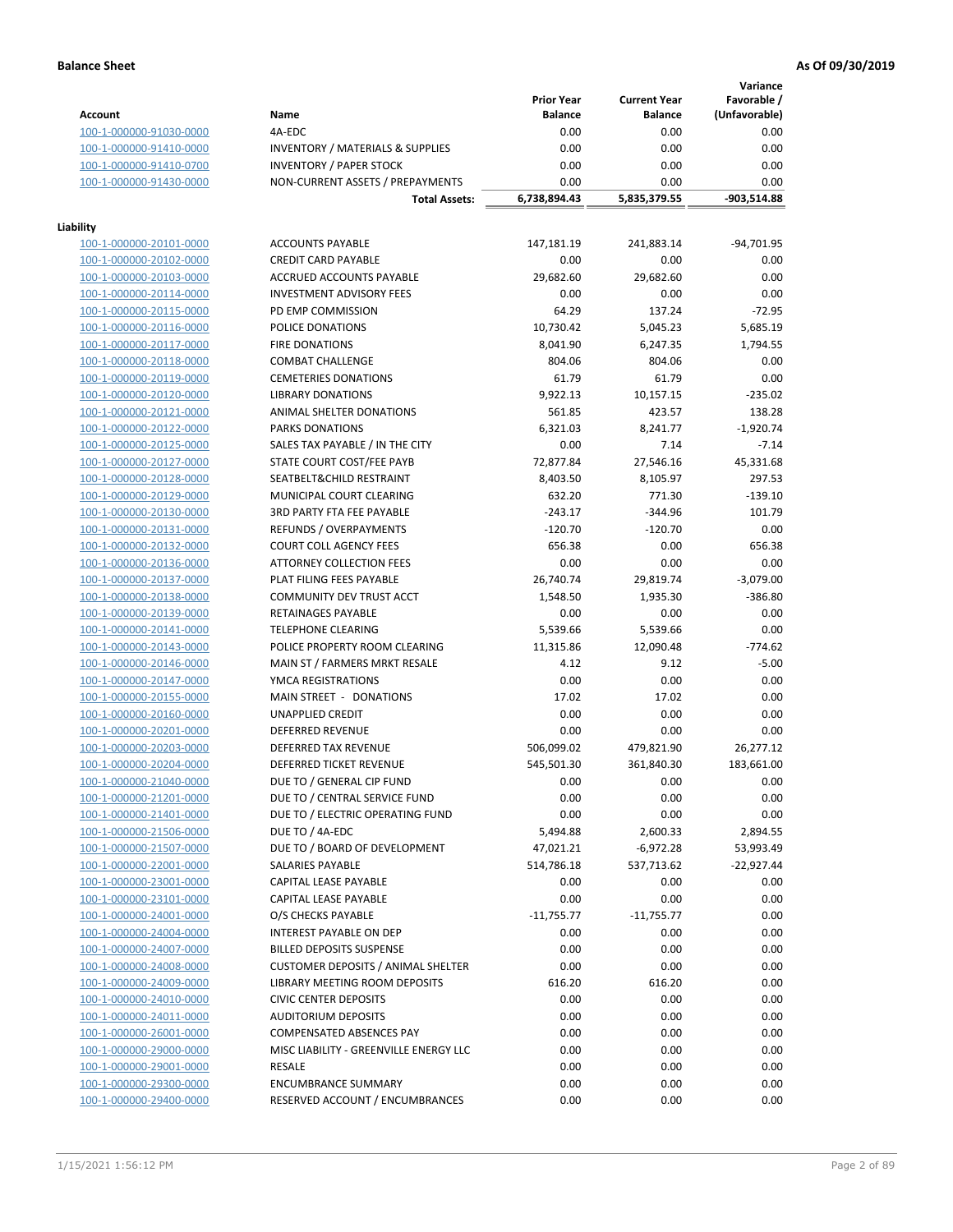| Account                               | Name                                                     | <b>Prior Year</b><br><b>Balance</b> | <b>Current Year</b><br><b>Balance</b> | Variance<br>Favorable /<br>(Unfavorable) |
|---------------------------------------|----------------------------------------------------------|-------------------------------------|---------------------------------------|------------------------------------------|
| 100-1-000000-29400-0900               | RESERVED ACCOUNT / ENCUMBRANCES                          | 0.00                                | 0.00                                  | 0.00                                     |
| 100-1-000000-92190-1202               | <b>LABORATORY CLEARING</b>                               | 0.00                                | 0.00                                  | 0.00                                     |
| 100-1-000000-92191-0000               | <b>SPONSORS - PARKS</b>                                  | 0.00                                | 0.00                                  | 0.00                                     |
| 100-1-000000-92200-0000               | <b>MISCELLANEOUS LIABILITIES</b>                         | 0.00                                | 0.00                                  | 0.00                                     |
| 100-1-000000-92270-1600               | <b>CREDIT CARD FEES PAYABLE</b>                          | 0.00                                | 0.00                                  | 0.00                                     |
|                                       | <b>Total Liability:</b>                                  | 1,948,506.23                        | 1,751,924.43                          | 196,581.80                               |
| <b>Equity</b>                         |                                                          |                                     |                                       |                                          |
| 100-1-000000-39000-0000               | UNRESERVED-FUND BALANCE                                  | 5,189,139.33                        | 4,900,249.12                          | -288,890.21                              |
|                                       | <b>Total Beginning Equity:</b>                           | 5,189,139.33                        | 4,900,249.12                          | -288,890.21                              |
| <b>Total Revenue</b>                  |                                                          | 24,266,288.20                       | 24,461,602.98                         | 195,314.78                               |
| <b>Total Expense</b>                  |                                                          | 24,665,039.17                       | 25,278,396.82                         | $-613,357.65$                            |
| <b>Revenues Over/(Under) Expenses</b> |                                                          | -398,750.97                         | $-816,793.84$                         | $-418,042.87$                            |
|                                       | <b>Total Equity and Current Surplus (Deficit):</b>       | 4,790,388.36                        | 4,083,455.28                          | $-706,933.08$                            |
|                                       | Total Liabilities, Equity and Current Surplus (Deficit): | 6,738,894.59                        | 5,835,379.71                          | $-903,514.88$                            |
|                                       | *** FUND 100 OUT OF BALANCE ***                          | $-0.16$                             | $-0.16$                               | 0.00                                     |

**\*\*\*Warning: Account Authorization is turned on. Please run the Unauthorized Account Listing Report to see if you are out of balance due to missing accounts \*\*\***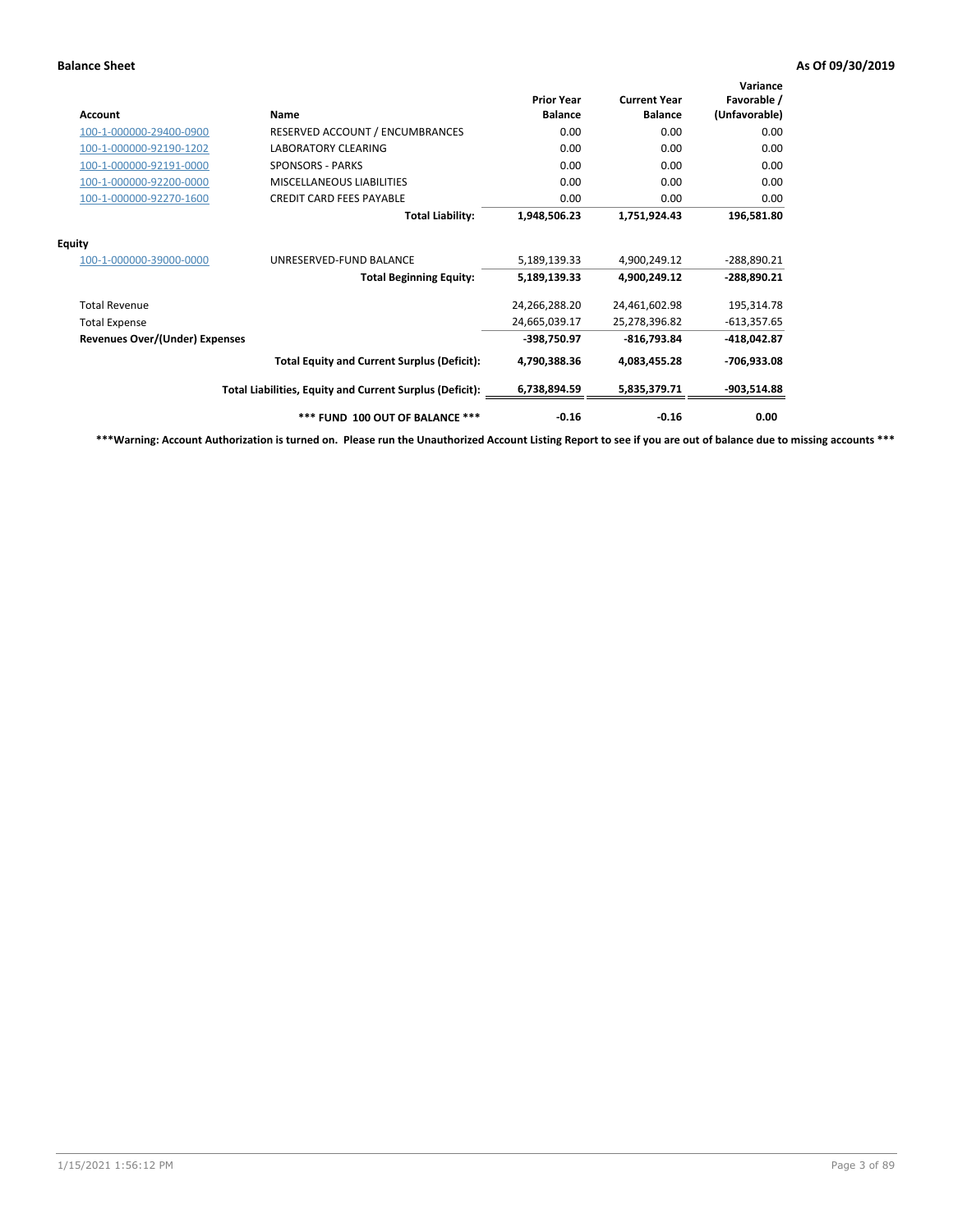| <b>Account</b>                                            | Name                                                     | <b>Prior Year</b><br><b>Balance</b> | <b>Current Year</b><br><b>Balance</b> | Variance<br>Favorable /<br>(Unfavorable) |
|-----------------------------------------------------------|----------------------------------------------------------|-------------------------------------|---------------------------------------|------------------------------------------|
| <b>Fund: 101 - MUNICIPAL COURT BUILDING SECURITY FEES</b> |                                                          |                                     |                                       |                                          |
| Assets                                                    |                                                          |                                     |                                       |                                          |
| 101-1-000000-10000-0000                                   | <b>CURRENT ASSETS / CASH</b>                             | 57,436.95                           | 64,436.20                             | 6,999.25                                 |
| 101-1-000000-13201-0000                                   | MISC ACCTS RECEIVABLE                                    | 0.00                                | 0.00                                  | 0.00                                     |
| 101-1-000000-13203-0000                                   | NON-CURRENT ASSETS / PREPAYMENTS                         | 0.00                                | 0.00                                  | 0.00                                     |
| 101-1-000000-13205-0000                                   | <b>INTEREST RECEIVABLE</b>                               | 0.00                                | 0.00                                  | 0.00                                     |
|                                                           | <b>Total Assets:</b>                                     | 57,436.95                           | 64,436.20                             | 6,999.25                                 |
| Liability                                                 |                                                          |                                     |                                       |                                          |
| 101-1-000000-20101-0000                                   | <b>ACCOUNTS PAYABLE</b>                                  | 1.91                                | 3.53                                  | $-1.62$                                  |
| 101-1-000000-20102-0000                                   | <b>CREDIT CARD PAYABLE</b>                               | 0.00                                | 0.00                                  | 0.00                                     |
| 101-1-000000-20103-0000                                   | <b>ACCRUED ACCOUNTS PAYABLE</b>                          | 0.00                                | 0.00                                  | 0.00                                     |
| 101-1-000000-29300-0000                                   | <b>ENCUMBRANCE SUMMARY</b>                               | 0.00                                | 0.00                                  | 0.00                                     |
| 101-1-000000-29400-0000                                   | RESERVED ACCOUNT / ENCUMBRANCES                          | 0.00                                | 0.00                                  | 0.00                                     |
|                                                           | <b>Total Liability:</b>                                  | 1.91                                | 3.53                                  | $-1.62$                                  |
| <b>Equity</b>                                             |                                                          |                                     |                                       |                                          |
| 101-1-000000-39000-0000                                   | UNRESERVED-FUND BALANCE                                  | 48.740.74                           | 57,435.04                             | 8,694.30                                 |
|                                                           | <b>Total Beginning Equity:</b>                           | 48.740.74                           | 57.435.04                             | 8.694.30                                 |
| <b>Total Revenue</b>                                      |                                                          | 9,430.56                            | 7,032.47                              | $-2,398.09$                              |
| <b>Total Expense</b>                                      |                                                          | 736.26                              | 34.84                                 | 701.42                                   |
| <b>Revenues Over/(Under) Expenses</b>                     |                                                          | 8,694.30                            | 6,997.63                              | $-1,696.67$                              |
|                                                           | <b>Total Equity and Current Surplus (Deficit):</b>       | 57,435.04                           | 64,432.67                             | 6,997.63                                 |
|                                                           | Total Liabilities, Equity and Current Surplus (Deficit): | 57,436.95                           | 64,436.20                             | 6,999.25                                 |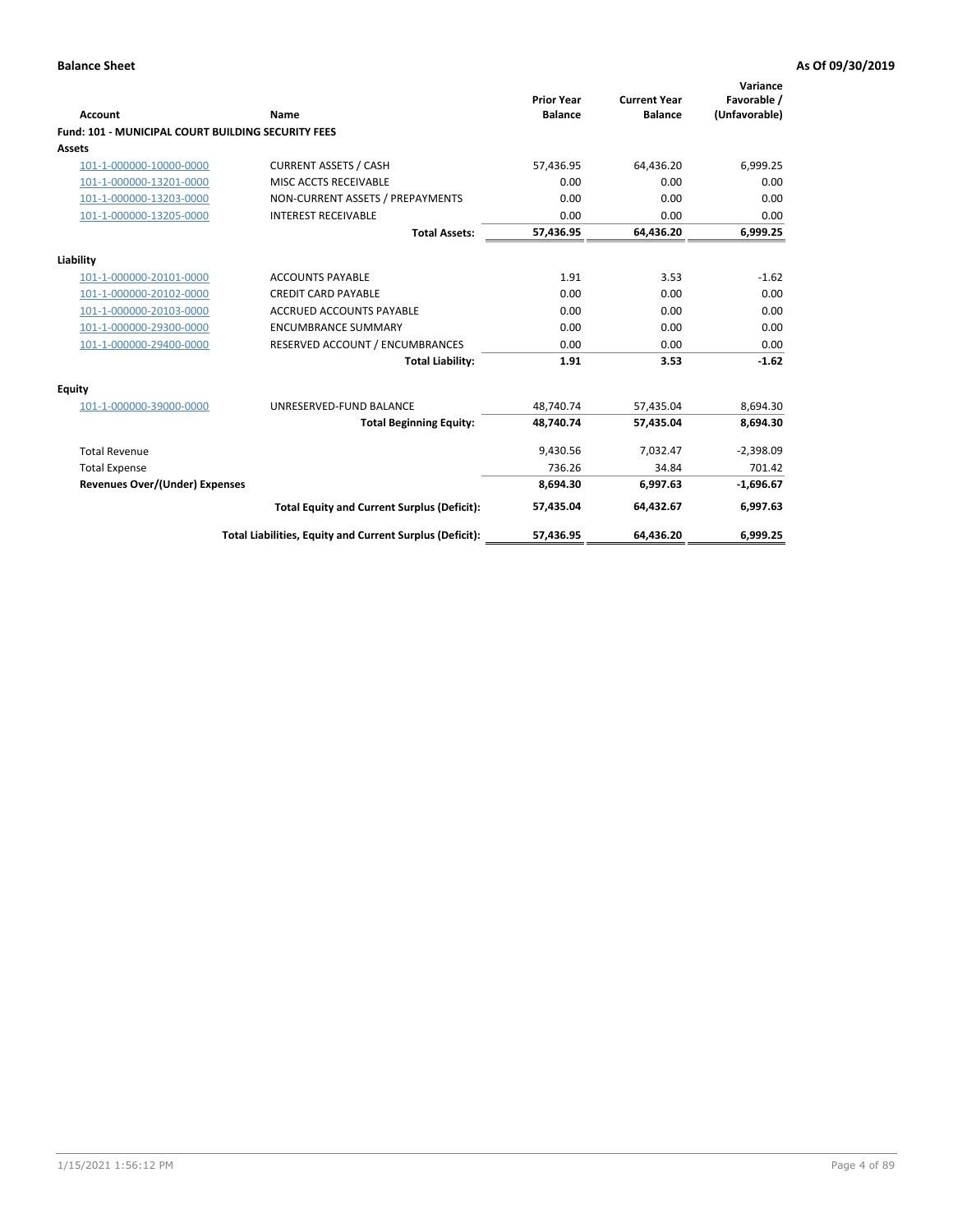|                                              |                                                          |                                     |                                       | Variance                     |
|----------------------------------------------|----------------------------------------------------------|-------------------------------------|---------------------------------------|------------------------------|
| <b>Account</b>                               | <b>Name</b>                                              | <b>Prior Year</b><br><b>Balance</b> | <b>Current Year</b><br><b>Balance</b> | Favorable /<br>(Unfavorable) |
| <b>Fund: 102 - MUNICIPAL COURT TECH FUND</b> |                                                          |                                     |                                       |                              |
| <b>Assets</b>                                |                                                          |                                     |                                       |                              |
| 102-1-000000-10000-0000                      | <b>CURRENT ASSETS / CASH</b>                             | 34,642.07                           | 43,108.71                             | 8,466.64                     |
| 102-1-000000-13201-0000                      | MISC ACCTS RECEIVABLE                                    | 0.00                                | 0.00                                  | 0.00                         |
|                                              | <b>Total Assets:</b>                                     | 34,642.07                           | 43,108.71                             | 8,466.64                     |
| Liability                                    |                                                          |                                     |                                       |                              |
| 102-1-000000-20101-0000                      | <b>ACCOUNTS PAYABLE</b>                                  | 1.13                                | 2.34                                  | $-1.21$                      |
| 102-1-000000-20102-0000                      | <b>CREDIT CARD PAYABLE</b>                               | 0.00                                | 0.00                                  | 0.00                         |
| 102-1-000000-20103-0000                      | <b>ACCRUED ACCOUNTS PAYABLE</b>                          | 0.00                                | 0.00                                  | 0.00                         |
| 102-1-000000-23001-0000                      | <b>CAPITAL LEASE PAYABLE</b>                             | 0.00                                | 0.00                                  | 0.00                         |
| 102-1-000000-23101-0000                      | CAPITAL LEASE PAYABLE                                    | 0.00                                | 0.00                                  | 0.00                         |
| 102-1-000000-29300-0000                      | <b>ENCUMBRANCE SUMMARY</b>                               | 0.00                                | 0.00                                  | 0.00                         |
| 102-1-000000-29400-0000                      | RESERVED ACCOUNT / ENCUMBRANCES                          | 0.00                                | 0.00                                  | 0.00                         |
|                                              | <b>Total Liability:</b>                                  | 1.13                                | 2.34                                  | $-1.21$                      |
| Equity                                       |                                                          |                                     |                                       |                              |
| 102-1-000000-39000-0000                      | UNRESERVED-FUND BALANCE                                  | 22,395.61                           | 34,640.94                             | 12,245.33                    |
|                                              | <b>Total Beginning Equity:</b>                           | 22,395.61                           | 34,640.94                             | 12,245.33                    |
| <b>Total Revenue</b>                         |                                                          | 12,259.68                           | 8,487.49                              | $-3,772.19$                  |
| <b>Total Expense</b>                         |                                                          | 14.35                               | 22.06                                 | $-7.71$                      |
| Revenues Over/(Under) Expenses               |                                                          | 12,245.33                           | 8,465.43                              | $-3,779.90$                  |
|                                              | <b>Total Equity and Current Surplus (Deficit):</b>       | 34,640.94                           | 43,106.37                             | 8,465.43                     |
|                                              | Total Liabilities, Equity and Current Surplus (Deficit): | 34,642.07                           | 43,108.71                             | 8,466.64                     |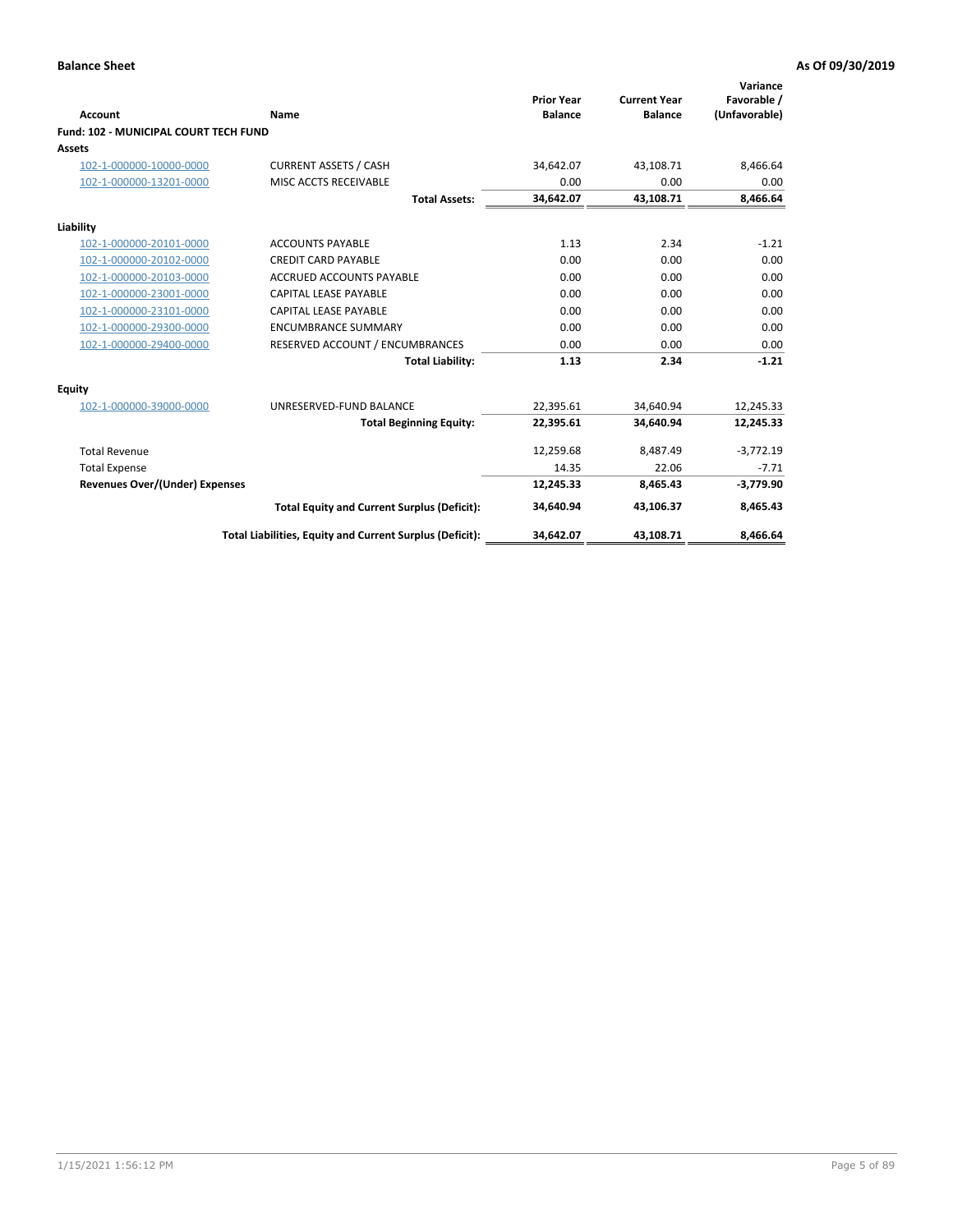| <b>Account</b>                                       | Name                                                     | <b>Prior Year</b><br><b>Balance</b> | <b>Current Year</b><br><b>Balance</b> | Variance<br>Favorable /<br>(Unfavorable) |
|------------------------------------------------------|----------------------------------------------------------|-------------------------------------|---------------------------------------|------------------------------------------|
| <b>Fund: 103 - MUNICIPAL COURT CHILD SAFETY FUND</b> |                                                          |                                     |                                       |                                          |
| <b>Assets</b>                                        |                                                          |                                     |                                       |                                          |
| 103-1-000000-10000-0000                              | <b>CURRENT ASSETS / CASH</b>                             | 12,649.40                           | 20,597.65                             | 7,948.25                                 |
| 103-1-000000-13201-0000                              | MISC ACCTS RECEIVABLE                                    | 7,634.93                            | 0.00                                  | $-7,634.93$                              |
| 103-1-000000-13203-0000                              | NON-CURRENT ASSETS / PREPAYMENTS                         | 0.00                                | 0.00                                  | 0.00                                     |
| 103-1-000000-13205-0000                              | <b>INTEREST RECEIVABLE</b>                               | 0.00                                | 0.00                                  | 0.00                                     |
|                                                      | <b>Total Assets:</b>                                     | 20,284.33                           | 20,597.65                             | 313.32                                   |
| Liability                                            |                                                          |                                     |                                       |                                          |
| 103-1-000000-20101-0000                              | <b>ACCOUNTS PAYABLE</b>                                  | 7,635.42                            | 1.02                                  | 7,634.40                                 |
| 103-1-000000-20103-0000                              | <b>ACCRUED ACCOUNTS PAYABLE</b>                          | 0.00                                | 0.00                                  | 0.00                                     |
|                                                      | <b>Total Liability:</b>                                  | 7,635.42                            | 1.02                                  | 7,634.40                                 |
| Equity                                               |                                                          |                                     |                                       |                                          |
| 103-1-000000-39000-0000                              | UNRESERVED-FUND BALANCE                                  | 19,143.89                           | 12,648.91                             | $-6,494.98$                              |
|                                                      | <b>Total Beginning Equity:</b>                           | 19,143.89                           | 12.648.91                             | $-6.494.98$                              |
| <b>Total Revenue</b>                                 |                                                          | 28,737.97                           | 29,051.88                             | 313.91                                   |
| <b>Total Expense</b>                                 |                                                          | 35,232.95                           | 21,104.16                             | 14,128.79                                |
| <b>Revenues Over/(Under) Expenses</b>                |                                                          | $-6,494.98$                         | 7.947.72                              | 14,442.70                                |
|                                                      | <b>Total Equity and Current Surplus (Deficit):</b>       | 12,648.91                           | 20,596.63                             | 7,947.72                                 |
|                                                      | Total Liabilities, Equity and Current Surplus (Deficit): | 20,284.33                           | 20,597.65                             | 313.32                                   |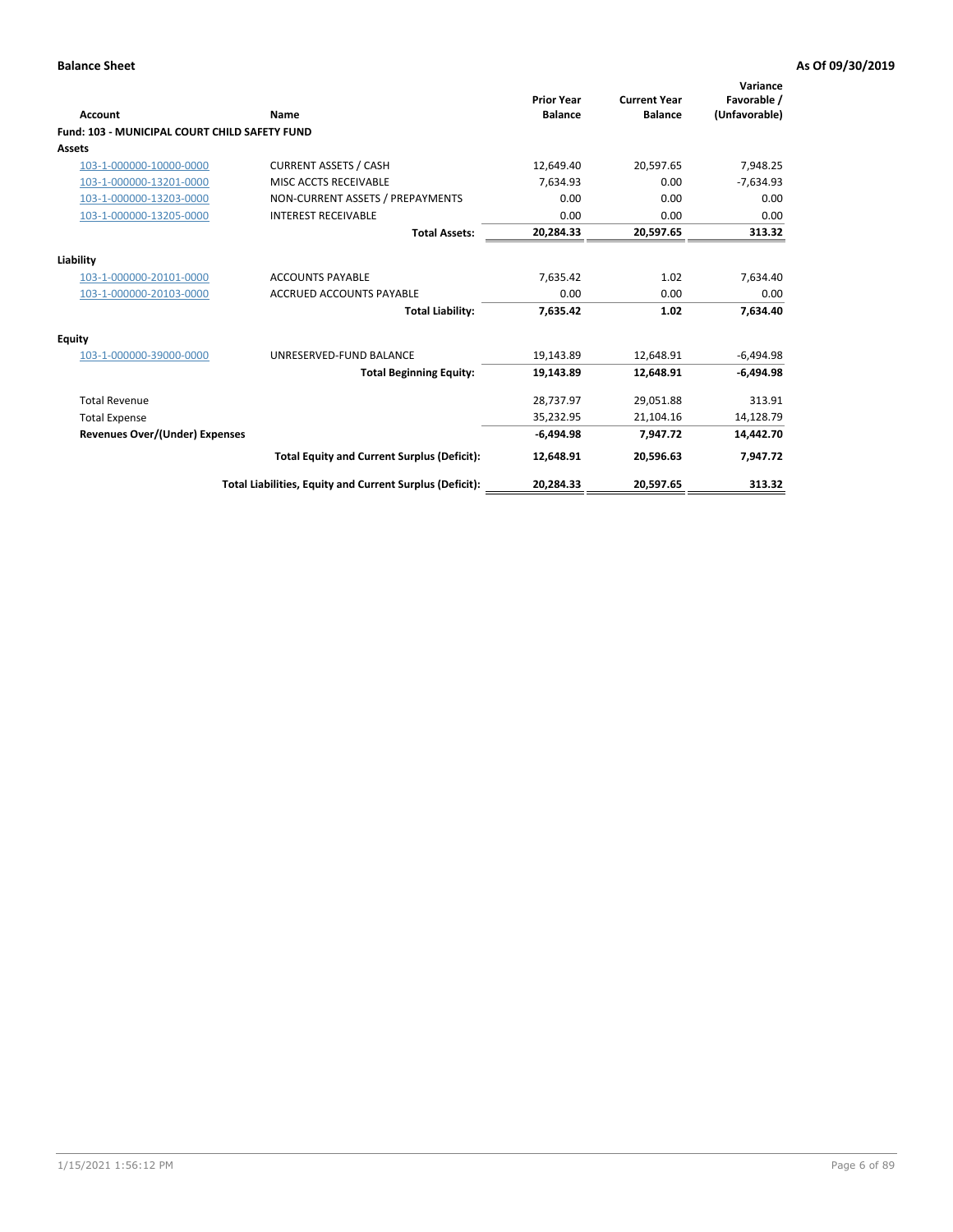|                                           |                                                          |                                     |                                       | Variance                     |
|-------------------------------------------|----------------------------------------------------------|-------------------------------------|---------------------------------------|------------------------------|
| <b>Account</b>                            | Name                                                     | <b>Prior Year</b><br><b>Balance</b> | <b>Current Year</b><br><b>Balance</b> | Favorable /<br>(Unfavorable) |
| <b>Fund: 110 - EXCHANGE BUILDING FUND</b> |                                                          |                                     |                                       |                              |
| Assets                                    |                                                          |                                     |                                       |                              |
| 110-1-000000-10000-0000                   | <b>CURRENT ASSETS / CASH</b>                             | -533,019.77                         | -533,047.91                           | $-28.14$                     |
| 110-1-000000-13201-0000                   | MISC ACCTS RECEIVABLE                                    | 0.00                                | 0.00                                  | 0.00                         |
| 110-1-000000-13203-0000                   | NON-CURRENT ASSETS / PREPAYMENTS                         | 0.00                                | 0.00                                  | 0.00                         |
| 110-1-000000-13205-0000                   | <b>INTEREST RECEIVABLE</b>                               | 0.00                                | 0.00                                  | 0.00                         |
| 110-1-000000-14100-0000                   | DUE FROM FUND 100                                        | 0.00                                | 0.00                                  | 0.00                         |
| 110-1-000000-16001-0000                   | FIXED ASSETS / LAND                                      | 0.00                                | 0.00                                  | 0.00                         |
| 110-1-000000-16002-0000                   | <b>IMPROVMENTS-NON BUILDINGS</b>                         | 0.00                                | 0.00                                  | 0.00                         |
| 110-1-000000-16003-0000                   | ACCUMULATED DEPRECIATION                                 | 0.00                                | 0.00                                  | 0.00                         |
| 110-1-000000-16004-0000                   | FIXED ASSETS / BUILDINGS                                 | 0.00                                | 0.00                                  | 0.00                         |
| 110-1-000000-16005-0000                   | ACCUMULATED DEPRECIATION                                 | 0.00                                | 0.00                                  | 0.00                         |
| 110-1-000000-16201-0000                   | <b>MACHINERY AND EQUIPMENT</b>                           | 0.00                                | 0.00                                  | 0.00                         |
| 110-1-000000-16202-0000                   | ACCUMULATED DEPRECATION                                  | 0.00                                | 0.00                                  | 0.00                         |
| 110-1-000000-16301-0000                   | FIXED ASSETS / C W I P                                   | 0.00                                | 0.00                                  | 0.00                         |
|                                           | <b>Total Assets:</b>                                     | $-533,019.77$                       | -533,047.91                           | $-28.14$                     |
| Liability                                 |                                                          |                                     |                                       |                              |
| 110-1-000000-20101-0000                   | <b>ACCOUNTS PAYABLE</b>                                  | 0.00                                | 0.00                                  | 0.00                         |
| 110-1-000000-20102-0000                   | <b>CREDIT CARD PAYABLE</b>                               | 0.00                                | 0.00                                  | 0.00                         |
| 110-1-000000-20103-0000                   | ACCRUED ACCOUNTS PAYABLE                                 | 0.00                                | 0.00                                  | 0.00                         |
| 110-1-000000-20109-0000                   | MISCELLANEOUS LIABILITIES                                | 0.00                                | 0.00                                  | 0.00                         |
| 110-1-000000-20110-0000                   | REVENUE BONDS PAYABLE                                    | 0.00                                | 0.00                                  | 0.00                         |
| 110-1-000000-20112-0000                   | <b>ACCRUED INTEREST PAYABLE</b>                          | 0.00                                | 0.00                                  | 0.00                         |
| 110-1-000000-20141-0000                   | <b>TELEPHONE CLEARING</b>                                | 0.00                                | 0.00                                  | 0.00                         |
| 110-1-000000-20160-0000                   | <b>UNAPPLIED CREDIT</b>                                  | 0.00                                | 0.00                                  | 0.00                         |
| 110-1-000000-20201-0000                   | <b>DEFERRED REVENUE</b>                                  | 0.00                                | 0.00                                  | 0.00                         |
| 110-1-000000-21001-0000                   | <b>GENERAL FUND / GENERAL FUND</b>                       | 0.00                                | 0.00                                  | 0.00                         |
| 110-1-000000-22001-0000                   | SALARIES PAYABLE                                         | 0.00                                | 0.00                                  | 0.00                         |
| 110-1-000000-22002-0000                   | <b>VACATION/SICK PAYABLE</b>                             | 0.00                                | 0.00                                  | 0.00                         |
| 110-1-000000-26001-0000                   | <b>OBLIG FOR COMP ABSENCES</b>                           | 0.00                                | 0.00                                  | 0.00                         |
| 110-1-000000-26102-0000                   | REVENUE BONDS PAYABLE                                    | 0.00                                | 0.00                                  | 0.00                         |
| 110-1-000000-27001-0000                   | <b>CONTRIBUTED CAPITAL</b>                               | 0.00                                | 0.00                                  | 0.00                         |
| 110-1-000000-29300-0000                   | <b>ENCUMBRANCE SUMMARY</b>                               | 0.00                                | 0.00                                  | 0.00                         |
| 110-1-000000-29400-0100                   | RESERVED ACCOUNT / ENCUMBRANCES                          | 0.00                                | 0.00                                  | 0.00                         |
|                                           | <b>Total Liability:</b>                                  | 0.00                                | 0.00                                  | 0.00                         |
|                                           |                                                          |                                     |                                       |                              |
| <b>Equity</b>                             |                                                          |                                     |                                       |                              |
| 110-1-000000-39000-0000                   | UNRESERVED-FUND BALANCE                                  | 0.00                                | 0.00                                  | 0.00                         |
| <u>110-1-000000-39100-0000</u>            | UNRESERVED-RET. EARNINGS                                 | -533,019.77                         | -533,019.77                           | 0.00                         |
|                                           | <b>Total Beginning Equity:</b>                           | -533,019.77                         | -533,019.77                           | 0.00                         |
| <b>Total Revenue</b>                      |                                                          | 0.00                                | 0.00                                  | 0.00                         |
| <b>Total Expense</b>                      |                                                          | 0.00                                | 28.14                                 | $-28.14$                     |
| <b>Revenues Over/(Under) Expenses</b>     |                                                          | 0.00                                | $-28.14$                              | $-28.14$                     |
|                                           | <b>Total Equity and Current Surplus (Deficit):</b>       | -533,019.77                         | -533,047.91                           | $-28.14$                     |
|                                           | Total Liabilities, Equity and Current Surplus (Deficit): | -533,019.77                         | -533,047.91                           | $-28.14$                     |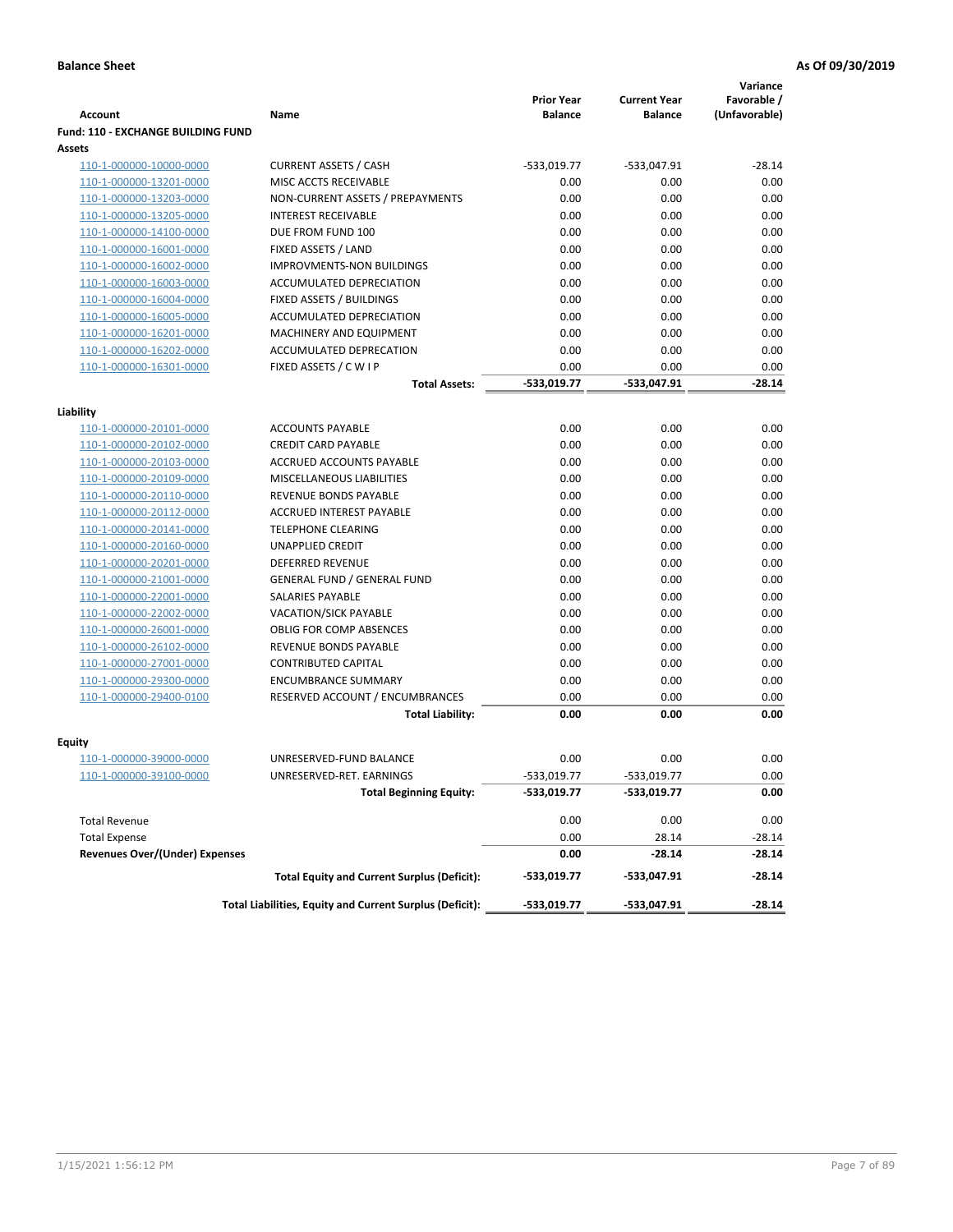| Account                                       | Name                                                     | <b>Prior Year</b><br><b>Balance</b> | <b>Current Year</b><br><b>Balance</b> | Variance<br>Favorable /<br>(Unfavorable) |
|-----------------------------------------------|----------------------------------------------------------|-------------------------------------|---------------------------------------|------------------------------------------|
| <b>Fund: 111 - RECREATION ACTIVITIES FUND</b> |                                                          |                                     |                                       |                                          |
| Assets                                        |                                                          |                                     |                                       |                                          |
| 111-1-000000-10000-0000                       | <b>CURRENT ASSETS / CASH</b>                             | 8,161.45                            | $-26,600.62$                          | $-34,762.07$                             |
| 111-1-000000-10313-0000                       | <b>CHANGE DRAWER - PARK CONCESSIONS</b>                  | 0.00                                | 0.00                                  | 0.00                                     |
| 111-1-000000-13201-0000                       | MISC ACCTS RECEIVABLE                                    | 0.00                                | 0.00                                  | 0.00                                     |
| 111-1-000000-13205-0000                       | <b>INTEREST RECEIVABLE</b>                               | 0.00                                | 0.00                                  | 0.00                                     |
|                                               | <b>Total Assets:</b>                                     | 8,161.45                            | $-26,600.62$                          | $-34,762.07$                             |
| Liability                                     |                                                          |                                     |                                       |                                          |
| 111-1-000000-20101-0000                       | <b>ACCOUNTS PAYABLE</b>                                  | 2,016.09                            | 1,398.94                              | 617.15                                   |
| 111-1-000000-20102-0000                       | <b>CREDIT CARD PAYABLE</b>                               | 0.00                                | 0.00                                  | 0.00                                     |
| 111-1-000000-20103-0000                       | <b>ACCRUED ACCOUNTS PAYABLE</b>                          | 0.00                                | 0.00                                  | 0.00                                     |
| 111-1-000000-20125-0000                       | SALES TAX PAYABLE / IN THE CITY                          | 0.00                                | 18.03                                 | $-18.03$                                 |
| 111-1-000000-20160-0000                       | <b>UNAPPLIED CREDIT</b>                                  | 0.00                                | 0.00                                  | 0.00                                     |
| 111-1-000000-20201-0000                       | <b>DEFERRED REVENUE</b>                                  | 0.00                                | 0.00                                  | 0.00                                     |
| 111-1-000000-22001-0000                       | <b>SALARIES PAYABLE</b>                                  | 155.91                              | 155.91                                | 0.00                                     |
| 111-1-000000-29300-0000                       | <b>ENCUMBRANCE SUMMARY</b>                               | 0.00                                | 0.00                                  | 0.00                                     |
| 111-1-000000-29400-0100                       | RESERVED ACCOUNT / ENCUMBRANCES                          | 0.00                                | 0.00                                  | 0.00                                     |
|                                               | <b>Total Liability:</b>                                  | 2,172.00                            | 1,572.88                              | 599.12                                   |
| <b>Equity</b>                                 |                                                          |                                     |                                       |                                          |
| 111-1-000000-39000-0000                       | UNRESERVED-FUND BALANCE                                  | $-13,054.13$                        | 5,989.45                              | 19,043.58                                |
| 111-1-000000-39100-0000                       | UNRESERVED-RET. EARNINGS                                 | 0.00                                | 0.00                                  | 0.00                                     |
|                                               | <b>Total Beginning Equity:</b>                           | $-13,054.13$                        | 5,989.45                              | 19,043.58                                |
| <b>Total Revenue</b>                          |                                                          | 174,937.21                          | 163,694.42                            | $-11,242.79$                             |
| <b>Total Expense</b>                          |                                                          | 155,893.63                          | 197,857.37                            | $-41,963.74$                             |
| <b>Revenues Over/(Under) Expenses</b>         |                                                          | 19,043.58                           | $-34,162.95$                          | $-53,206.53$                             |
|                                               | <b>Total Equity and Current Surplus (Deficit):</b>       | 5,989.45                            | $-28,173.50$                          | $-34,162.95$                             |
|                                               | Total Liabilities, Equity and Current Surplus (Deficit): | 8,161.45                            | $-26,600.62$                          | $-34,762.07$                             |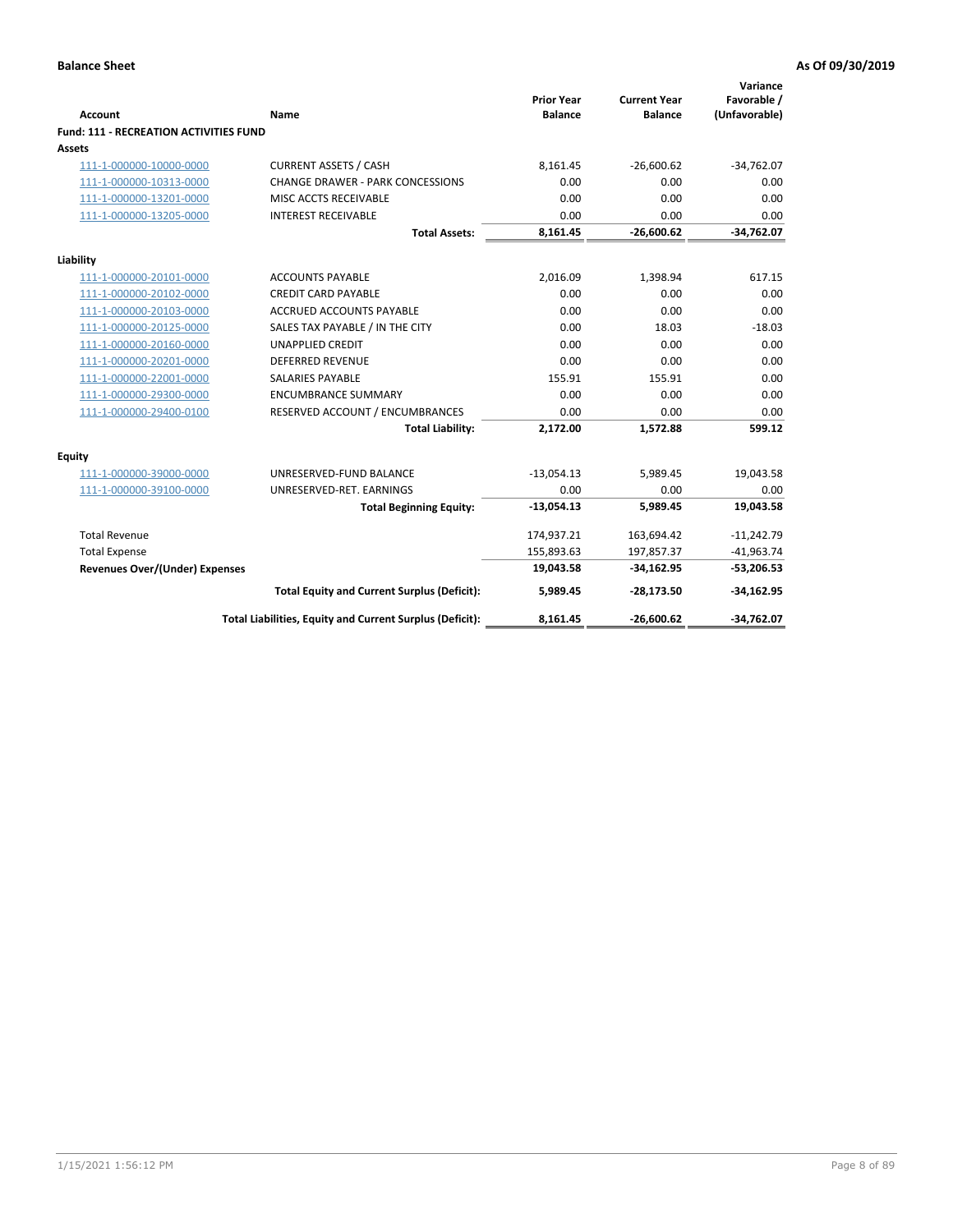|                                       |                                                          |                                     |                                       | Variance                     |
|---------------------------------------|----------------------------------------------------------|-------------------------------------|---------------------------------------|------------------------------|
| <b>Account</b>                        | Name                                                     | <b>Prior Year</b><br><b>Balance</b> | <b>Current Year</b><br><b>Balance</b> | Favorable /<br>(Unfavorable) |
| Fund: 112 - GUN RANGE FUND            |                                                          |                                     |                                       |                              |
| <b>Assets</b>                         |                                                          |                                     |                                       |                              |
| 112-1-000000-10000-0000               | <b>CURRENT ASSETS / CASH</b>                             | $-1,202.16$                         | 908.07                                | 2,110.23                     |
| 112-1-000000-13201-0000               | MISC ACCTS RECEIVABLE                                    | 0.00                                | 0.00                                  | 0.00                         |
|                                       | <b>Total Assets:</b>                                     | $-1,202.16$                         | 908.07                                | 2,110.23                     |
| Liability                             |                                                          |                                     |                                       |                              |
| 112-1-000000-20101-0000               | <b>ACCOUNTS PAYABLE</b>                                  | 140.04                              | 0.03                                  | 140.01                       |
| 112-1-000000-20103-0000               | <b>ACCRUED ACCOUNTS PAYABLE</b>                          | 0.00                                | 0.00                                  | 0.00                         |
| 112-1-000000-20160-0000               | <b>UNAPPLIED CREDIT</b>                                  | 0.00                                | 0.00                                  | 0.00                         |
| 112-1-000000-21001-0000               | <b>GENERAL FUND / GENERAL FUND</b>                       | 0.00                                | 0.00                                  | 0.00                         |
| 112-1-000000-29300-0000               | <b>ENCUMBRANCE SUMMARY</b>                               | 0.00                                | 0.00                                  | 0.00                         |
| 112-1-000000-29400-0100               | RESERVED ACCOUNT / ENCUMBRANCES                          | 0.00                                | 0.00                                  | 0.00                         |
|                                       | <b>Total Liability:</b>                                  | 140.04                              | 0.03                                  | 140.01                       |
| Equity                                |                                                          |                                     |                                       |                              |
| 112-1-000000-39000-0000               | UNRESERVED-FUND BALANCE                                  | 29,489.10                           | $-1,342.20$                           | $-30,831.30$                 |
| 112-1-000000-39100-0000               | UNRESERVED-RET. EARNINGS                                 | 0.00                                | 0.00                                  | 0.00                         |
|                                       | <b>Total Beginning Equity:</b>                           | 29,489.10                           | $-1,342.20$                           | $-30,831.30$                 |
| <b>Total Revenue</b>                  |                                                          | 2,309.18                            | 2,320.32                              | 11.14                        |
| <b>Total Expense</b>                  |                                                          | 33,140.48                           | 70.08                                 | 33,070.40                    |
| <b>Revenues Over/(Under) Expenses</b> |                                                          | $-30,831.30$                        | 2,250.24                              | 33,081.54                    |
|                                       | <b>Total Equity and Current Surplus (Deficit):</b>       | $-1,342.20$                         | 908.04                                | 2,250.24                     |
|                                       | Total Liabilities, Equity and Current Surplus (Deficit): | $-1,202.16$                         | 908.07                                | 2,110.23                     |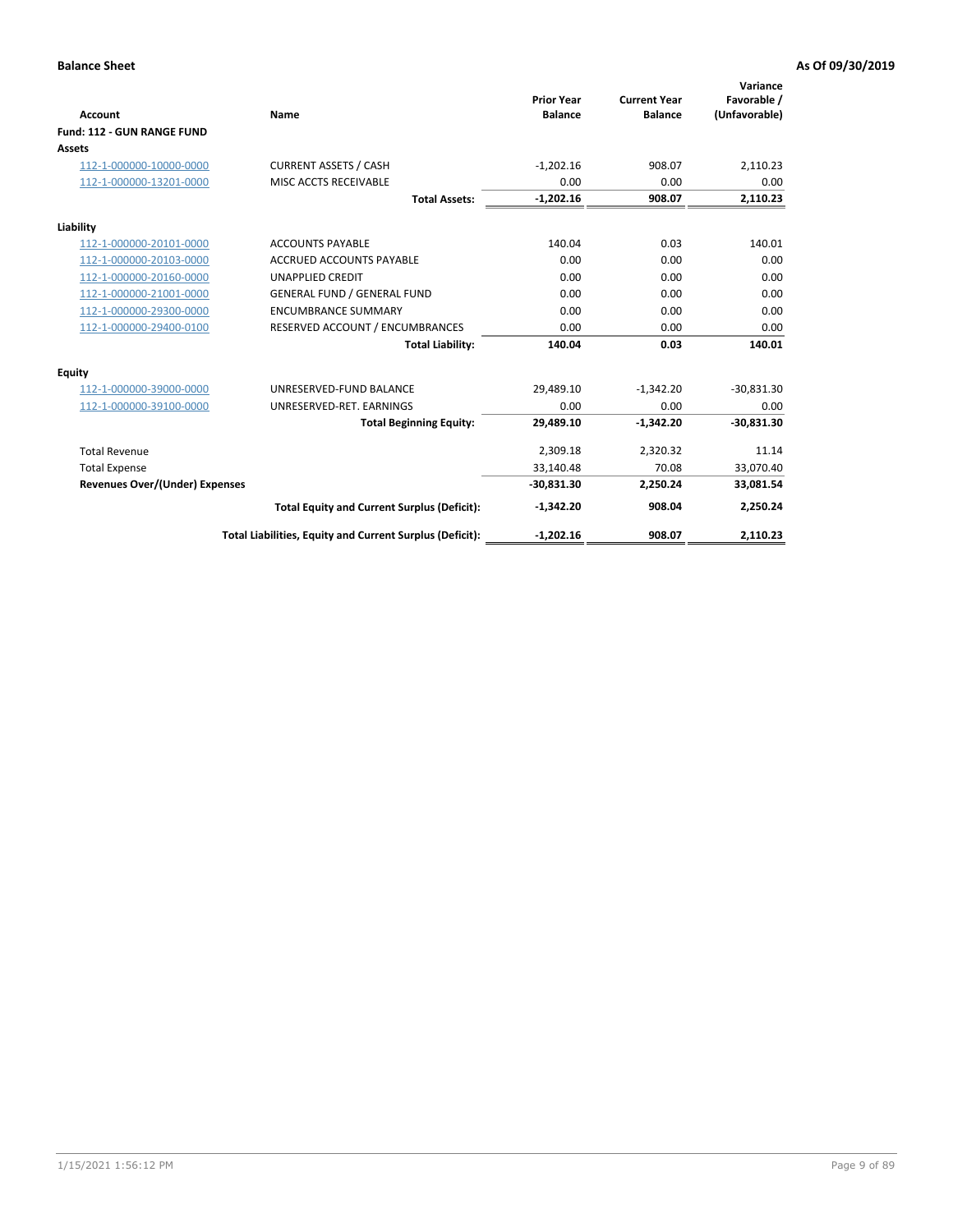| <b>Account</b>                               | <b>Name</b>                                              | <b>Prior Year</b><br><b>Balance</b> | <b>Current Year</b><br><b>Balance</b> | Variance<br>Favorable /<br>(Unfavorable) |
|----------------------------------------------|----------------------------------------------------------|-------------------------------------|---------------------------------------|------------------------------------------|
| Fund: 113 - HOTEL / MOTEL OCCUPANCY TAX FUND |                                                          |                                     |                                       |                                          |
| Assets                                       |                                                          |                                     |                                       |                                          |
| 113-1-000000-10000-0000                      | <b>CURRENT ASSETS / CASH</b>                             | 450,007.97                          | 470,491.12                            | 20,483.15                                |
| 113-1-000000-13101-0000                      | TAX RECEIVABLE-CURRENT                                   | 0.00                                | 0.00                                  | 0.00                                     |
| 113-1-000000-13201-0000                      | MISC ACCTS RECEIVABLE                                    | 0.00                                | 0.00                                  | 0.00                                     |
| 113-1-000000-13202-0000                      | <b>EMPLOYEE ADVANCES</b>                                 | 0.00                                | 0.00                                  | 0.00                                     |
| 113-1-000000-13203-0000                      | NON-CURRENT ASSETS / PREPAYMENTS                         | 0.00                                | 0.00                                  | 0.00                                     |
| 113-1-000000-13205-0000                      | <b>INTEREST RECEIVABLE</b>                               | 0.00                                | 0.00                                  | 0.00                                     |
|                                              | <b>Total Assets:</b>                                     | 450,007.97                          | 470,491.12                            | 20,483.15                                |
|                                              |                                                          |                                     |                                       |                                          |
| Liability                                    |                                                          |                                     |                                       |                                          |
| 113-1-000000-20101-0000                      | <b>ACCOUNTS PAYABLE</b>                                  | 866.15                              | 5,173.08                              | $-4,306.93$                              |
| 113-1-000000-20102-0000                      | <b>CREDIT CARD PAYABLE</b>                               | 0.00<br>0.00                        | 0.00                                  | 0.00<br>0.00                             |
| 113-1-000000-20103-0000                      | ACCRUED ACCOUNTS PAYABLE                                 |                                     | 0.00                                  |                                          |
| 113-1-000000-20144-0000                      | SPECIAL EVENT DONATIONS                                  | $-1,046.65$                         | $-1,046.65$                           | 0.00                                     |
| 113-1-000000-22001-0000                      | <b>SALARIES PAYABLE</b>                                  | 1,702.66                            | 1,702.66                              | 0.00                                     |
| 113-1-000000-24001-0000                      | O/S CHECKS PAYABLE                                       | 0.00                                | 0.00                                  | 0.00                                     |
| 113-1-000000-29300-0000                      | <b>ENCUMBRANCE SUMMARY</b>                               | 0.00                                | 0.00                                  | 0.00                                     |
| 113-1-000000-29400-0100                      | RESERVED ACCOUNT / ENCUMBRANCES                          | 0.00                                | 0.00                                  | 0.00                                     |
|                                              | <b>Total Liability:</b>                                  | 1,522.16                            | 5,829.09                              | $-4,306.93$                              |
| Equity                                       |                                                          |                                     |                                       |                                          |
| 113-1-000000-39000-0000                      | UNRESERVED-FUND BALANCE                                  | 616,628.89                          | 448,485.81                            | $-168, 143.08$                           |
|                                              | <b>Total Beginning Equity:</b>                           | 616,628.89                          | 448,485.81                            | $-168, 143.08$                           |
| <b>Total Revenue</b>                         |                                                          | 606,915.06                          | 646,894.68                            | 39,979.62                                |
| <b>Total Expense</b>                         |                                                          | 775,058.14                          | 630,718.46                            | 144,339.68                               |
| <b>Revenues Over/(Under) Expenses</b>        |                                                          | $-168, 143.08$                      | 16,176.22                             | 184,319.30                               |
|                                              | <b>Total Equity and Current Surplus (Deficit):</b>       | 448,485.81                          | 464,662.03                            | 16,176.22                                |
|                                              | Total Liabilities, Equity and Current Surplus (Deficit): | 450,007.97                          | 470,491.12                            | 20,483.15                                |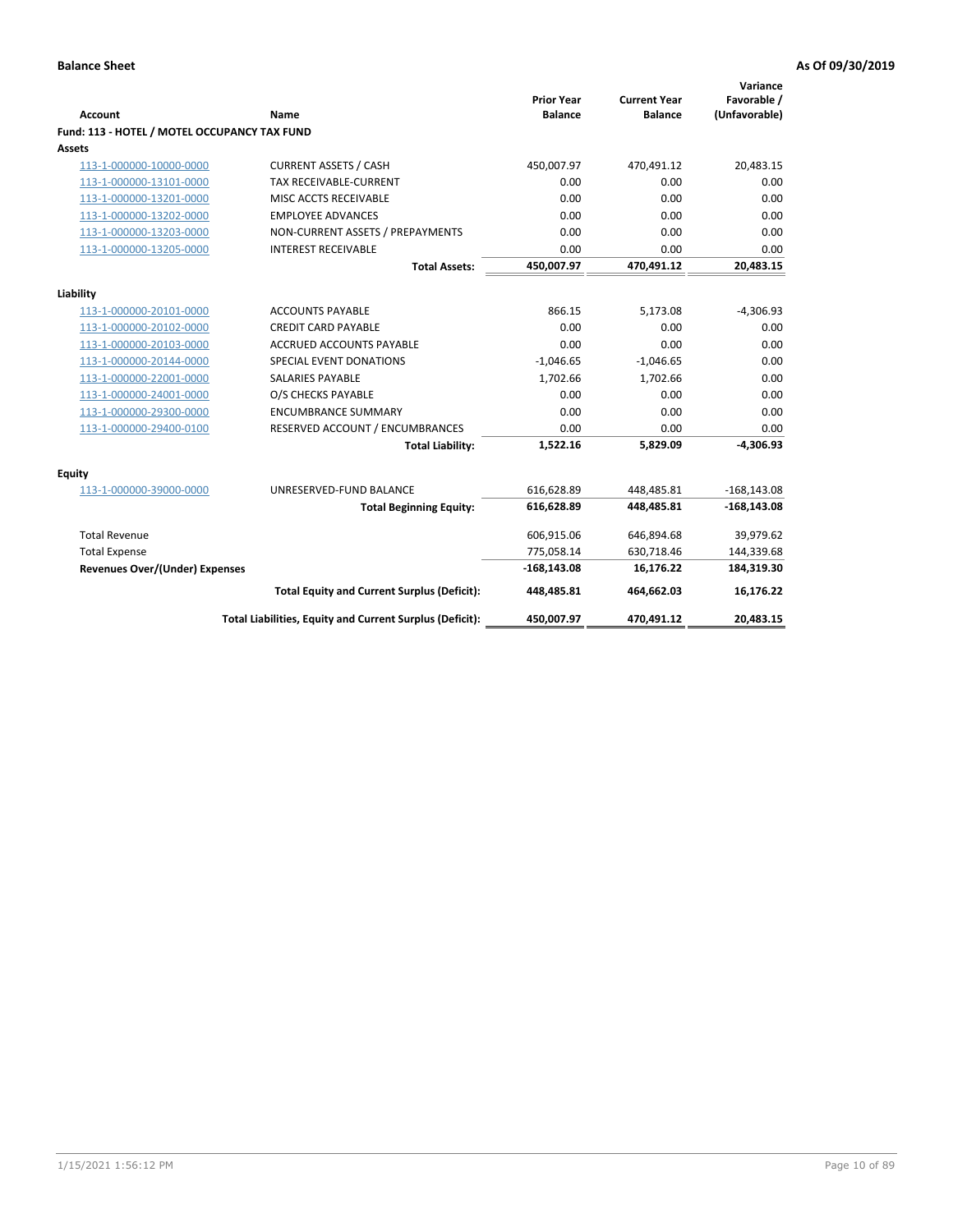| <b>Account</b><br>Fund: 114 - VENUE MANAGEMENT FUND | <b>Name</b>                                              | <b>Prior Year</b><br><b>Balance</b> | <b>Current Year</b><br><b>Balance</b> | Variance<br>Favorable /<br>(Unfavorable) |
|-----------------------------------------------------|----------------------------------------------------------|-------------------------------------|---------------------------------------|------------------------------------------|
| Assets                                              |                                                          |                                     |                                       |                                          |
| 114-1-000000-10000-0000                             | <b>CURRENT ASSETS / CASH</b>                             | $-72,862.93$                        | $-173,169.06$                         | $-100,306.13$                            |
| 114-1-000000-10311-0000                             | CASH / PETTY CASH/CHANGE DRAWERS                         | 200.00                              | 200.00                                | 0.00                                     |
| 114-1-000000-13201-0000                             | MISC ACCTS RECEIVABLE                                    | 0.00                                | 0.00                                  | 0.00                                     |
| 114-1-000000-13203-0000                             | NON-CURRENT ASSETS / PREPAYMENTS                         | 0.00                                | 0.00                                  | 0.00                                     |
| 114-1-000000-13205-0000                             | <b>INTEREST RECEIVABLE</b>                               | 0.00                                | 0.00                                  | 0.00                                     |
|                                                     | <b>Total Assets:</b>                                     | -72,662.93                          | $-172,969.06$                         | $-100,306.13$                            |
| Liability                                           |                                                          |                                     |                                       |                                          |
| 114-1-000000-20101-0000                             | <b>ACCOUNTS PAYABLE</b>                                  | 849.94                              | 12,895.60                             | $-12,045.66$                             |
| 114-1-000000-20102-0000                             | <b>CREDIT CARD PAYABLE</b>                               | 0.00                                | 0.00                                  | 0.00                                     |
| 114-1-000000-20103-0000                             | <b>ACCRUED ACCOUNTS PAYABLE</b>                          | 0.00                                | 0.00                                  | 0.00                                     |
| 114-1-000000-20125-0000                             | SALES TAX PAYABLE / IN THE CITY                          | 0.00                                | 0.00                                  | 0.00                                     |
| 114-1-000000-20144-0000                             | SPECIAL EVENT DONATIONS                                  | 11,999.30                           | 12,627.39                             | $-628.09$                                |
| 114-1-000000-20150-0000                             | <b>TICKET SALE SHARING</b>                               | 6,762.00                            | $-26,079.00$                          | 32,841.00                                |
| 114-1-000000-20151-0000                             | <b>SOUND &amp; LIGHTING</b>                              | 0.00                                | 0.00                                  | 0.00                                     |
| 114-1-000000-20160-0000                             | <b>UNAPPLIED CREDIT</b>                                  | 0.00                                | 0.00                                  | 0.00                                     |
| 114-1-000000-20201-0000                             | <b>DEFERRED REVENUE</b>                                  | 0.00                                | 0.00                                  | 0.00                                     |
| 114-1-000000-22001-0000                             | SALARIES PAYABLE                                         | 1,154.26                            | 1,154.26                              | 0.00                                     |
| 114-1-000000-24010-0000                             | <b>CIVIC CENTER DEPOSITS</b>                             | 6,510.00                            | 6,200.00                              | 310.00                                   |
| 114-1-000000-24012-0000                             | <b>AUDITORIUM DEPOSITS</b>                               | 10,125.00                           | 12,837.50                             | $-2,712.50$                              |
| 114-1-000000-29300-0000                             | <b>ENCUMBRANCE SUMMARY</b>                               | 0.00                                | 0.00                                  | 0.00                                     |
| 114-1-000000-29400-0000                             | RESERVED ACCOUNT / ENCUMBRANCES                          | 0.00                                | 0.00                                  | 0.00                                     |
|                                                     | <b>Total Liability:</b>                                  | 37,400.50                           | 19,635.75                             | 17,764.75                                |
| Equity                                              |                                                          |                                     |                                       |                                          |
| 114-1-000000-39000-0000                             | UNRESERVED-FUND BALANCE                                  | $-275,832.77$                       | $-110,063.43$                         | 165,769.34                               |
|                                                     | <b>Total Beginning Equity:</b>                           | $-275,832.77$                       | $-110,063.43$                         | 165,769.34                               |
| <b>Total Revenue</b>                                |                                                          | 392,621.33                          | 157,402.22                            | $-235,219.11$                            |
| <b>Total Expense</b>                                |                                                          | 226,851.99                          | 239,943.60                            | $-13,091.61$                             |
| <b>Revenues Over/(Under) Expenses</b>               |                                                          | 165,769.34                          | $-82,541.38$                          | $-248,310.72$                            |
|                                                     | <b>Total Equity and Current Surplus (Deficit):</b>       | $-110,063.43$                       | -192,604.81                           | $-82,541.38$                             |
|                                                     | Total Liabilities, Equity and Current Surplus (Deficit): | $-72,662.93$                        | $-172,969.06$                         | $-100,306.13$                            |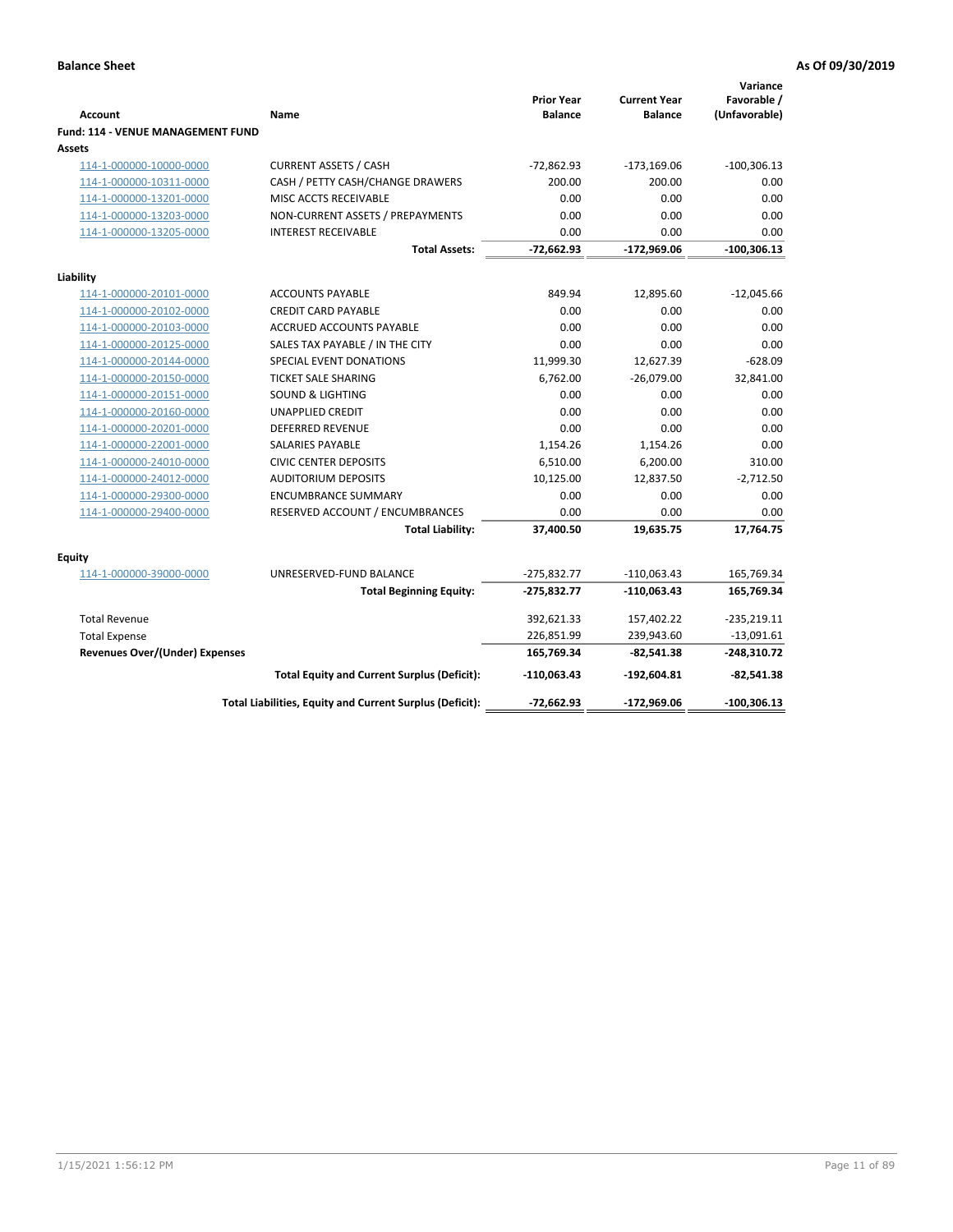| <b>Account</b>                        | <b>Name</b>                                              | <b>Prior Year</b><br><b>Balance</b> | <b>Current Year</b><br><b>Balance</b> | Variance<br>Favorable /<br>(Unfavorable) |
|---------------------------------------|----------------------------------------------------------|-------------------------------------|---------------------------------------|------------------------------------------|
| Fund: 115 - TIRZ FUND                 |                                                          |                                     |                                       |                                          |
| <b>Assets</b>                         |                                                          |                                     |                                       |                                          |
| 115-1-000000-10000-0000               | <b>CURRENT ASSETS / CASH</b>                             | 0.00                                | 0.00                                  | 0.00                                     |
| 115-1-000000-13101-0000               | TAX RECEIVABLE-CURRENT                                   | 0.00                                | 0.00                                  | 0.00                                     |
| 115-1-000000-13102-0000               | <b>TAXES REC-DELINQUENT</b>                              | 0.00                                | 0.00                                  | 0.00                                     |
| 115-1-000000-13103-0000               | ALLOW FOR UNCOLLECT TAXES                                | 0.00                                | 0.00                                  | 0.00                                     |
| 115-1-000000-13201-0000               | MISC ACCTS RECEIVABLE                                    | 0.00                                | 0.00                                  | 0.00                                     |
| 115-1-000000-13205-0000               | <b>INTEREST RECEIVABLE</b>                               | 0.00                                | 0.00                                  | 0.00                                     |
|                                       | <b>Total Assets:</b>                                     | 0.00                                | 0.00                                  | 0.00                                     |
| Liability                             |                                                          |                                     |                                       |                                          |
| 115-1-000000-20101-0000               | <b>ACCOUNTS PAYABLE</b>                                  | 0.00                                | 0.00                                  | 0.00                                     |
| 115-1-000000-20103-0000               | <b>ACCRUED ACCOUNTS PAYABLE</b>                          | 0.00                                | 0.00                                  | 0.00                                     |
| 115-1-000000-20203-0000               | <b>DEFERRED TAX REVENUE</b>                              | 0.00                                | 0.00                                  | 0.00                                     |
| 115-1-000000-29300-0000               | <b>ENCUMBRANCE SUMMARY</b>                               | 0.00                                | 0.00                                  | 0.00                                     |
| 115-1-000000-29400-0100               | RESERVED ACCOUNT / ENCUMBRANCES                          | 0.00                                | 0.00                                  | 0.00                                     |
|                                       | <b>Total Liability:</b>                                  | 0.00                                | 0.00                                  | 0.00                                     |
| <b>Equity</b>                         |                                                          |                                     |                                       |                                          |
| 115-1-000000-39000-0000               | UNRESERVED-FUND BALANCE                                  | 0.00                                | 0.00                                  | 0.00                                     |
| 115-1-000000-39100-0000               | UNRESERVED-RET. EARNINGS                                 | 0.00                                | 0.00                                  | 0.00                                     |
|                                       | <b>Total Beginning Equity:</b>                           | 0.00                                | 0.00                                  | 0.00                                     |
| <b>Total Revenue</b>                  |                                                          | 0.00                                | 0.00                                  | 0.00                                     |
| <b>Total Expense</b>                  |                                                          | 0.00                                | 0.00                                  | 0.00                                     |
| <b>Revenues Over/(Under) Expenses</b> |                                                          | 0.00                                | 0.00                                  | 0.00                                     |
|                                       | <b>Total Equity and Current Surplus (Deficit):</b>       | 0.00                                | 0.00                                  | 0.00                                     |
|                                       | Total Liabilities, Equity and Current Surplus (Deficit): | 0.00                                | 0.00                                  | 0.00                                     |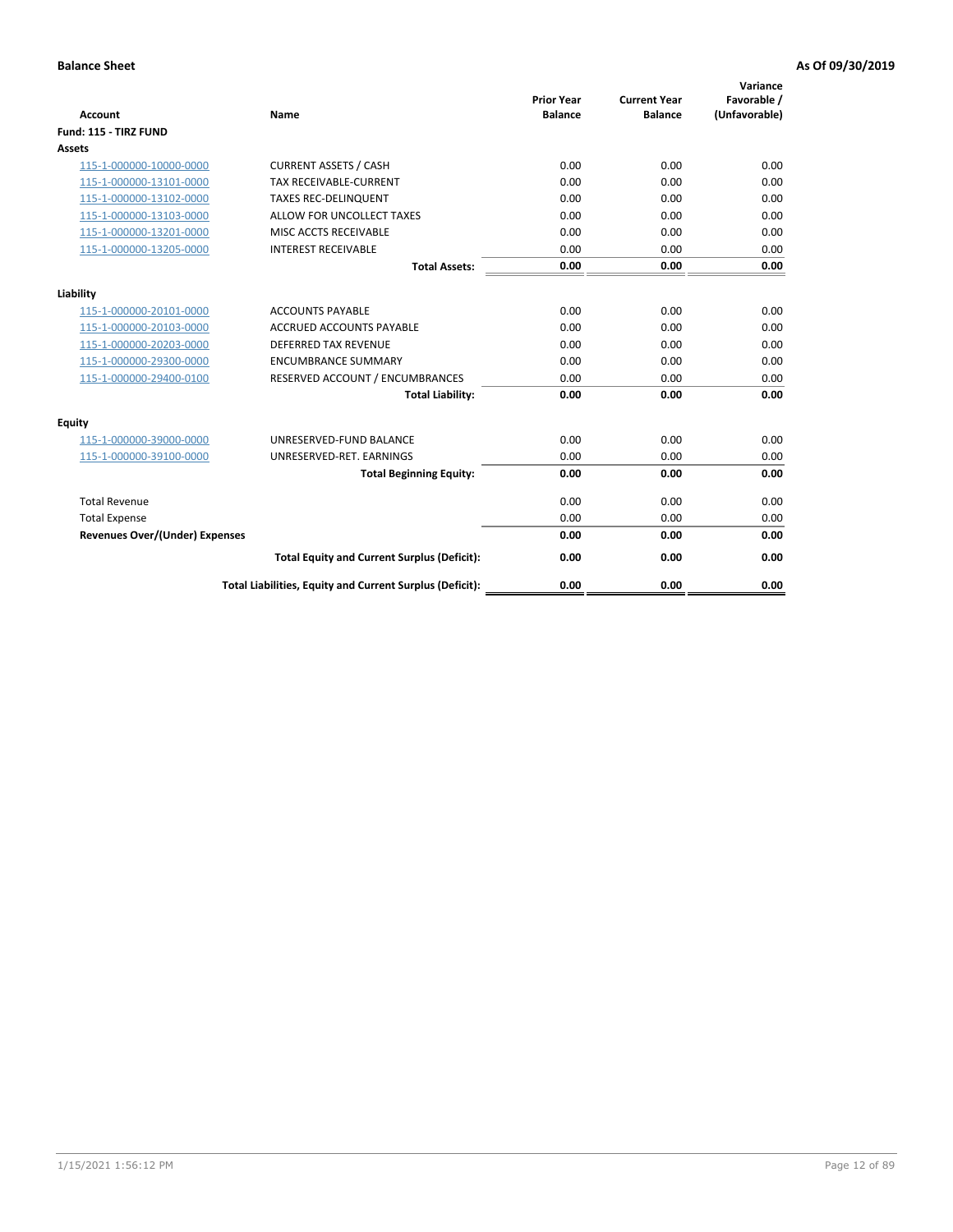| <b>Account</b>                        | Name                                                     | <b>Prior Year</b><br><b>Balance</b> | <b>Current Year</b><br><b>Balance</b> | Variance<br>Favorable /<br>(Unfavorable) |
|---------------------------------------|----------------------------------------------------------|-------------------------------------|---------------------------------------|------------------------------------------|
| Fund: 116 - ROADWAY IMPACT FEE 1      |                                                          |                                     |                                       |                                          |
| Assets                                |                                                          |                                     |                                       |                                          |
| 116-1-000000-10000-0000               | <b>CURRENT ASSETS / CASH</b>                             | 0.00                                | 0.00                                  | 0.00                                     |
| 116-1-000000-13201-0000               | <b>MISC ACCTS RECEIVABLE</b>                             | 0.00                                | 0.00                                  | 0.00                                     |
| 116-1-000000-13205-0000               | <b>INTEREST RECEIVABLE</b>                               | 0.00                                | 0.00                                  | 0.00                                     |
|                                       | <b>Total Assets:</b>                                     | 0.00                                | 0.00                                  | 0.00                                     |
| Liability                             |                                                          |                                     |                                       |                                          |
| 116-1-000000-20101-0000               | <b>ACCOUNTS PAYABLE</b>                                  | 0.00                                | 0.00                                  | 0.00                                     |
| 116-1-000000-20103-0000               | <b>ACCRUED ACCOUNTS PAYABLE</b>                          | 0.00                                | 0.00                                  | 0.00                                     |
|                                       | <b>Total Liability:</b>                                  | 0.00                                | 0.00                                  | 0.00                                     |
| Equity                                |                                                          |                                     |                                       |                                          |
| 116-1-000000-39000-0000               | UNRESERVED-FUND BALANCE                                  | 0.00                                | 0.00                                  | 0.00                                     |
| 116-1-000000-39100-0000               | UNRESERVED-RET. EARNINGS                                 | 13,136.26                           | 0.00                                  | $-13,136.26$                             |
|                                       | <b>Total Beginning Equity:</b>                           | 13,136.26                           | 0.00                                  | $-13,136.26$                             |
| <b>Total Revenue</b>                  |                                                          | 46.03                               | 0.00                                  | $-46.03$                                 |
| <b>Total Expense</b>                  |                                                          | 13,182.29                           | 0.00                                  | 13,182.29                                |
| <b>Revenues Over/(Under) Expenses</b> |                                                          | $-13,136.26$                        | 0.00                                  | 13,136.26                                |
|                                       | <b>Total Equity and Current Surplus (Deficit):</b>       | 0.00                                | 0.00                                  | 0.00                                     |
|                                       | Total Liabilities, Equity and Current Surplus (Deficit): | 0.00                                | 0.00                                  | 0.00                                     |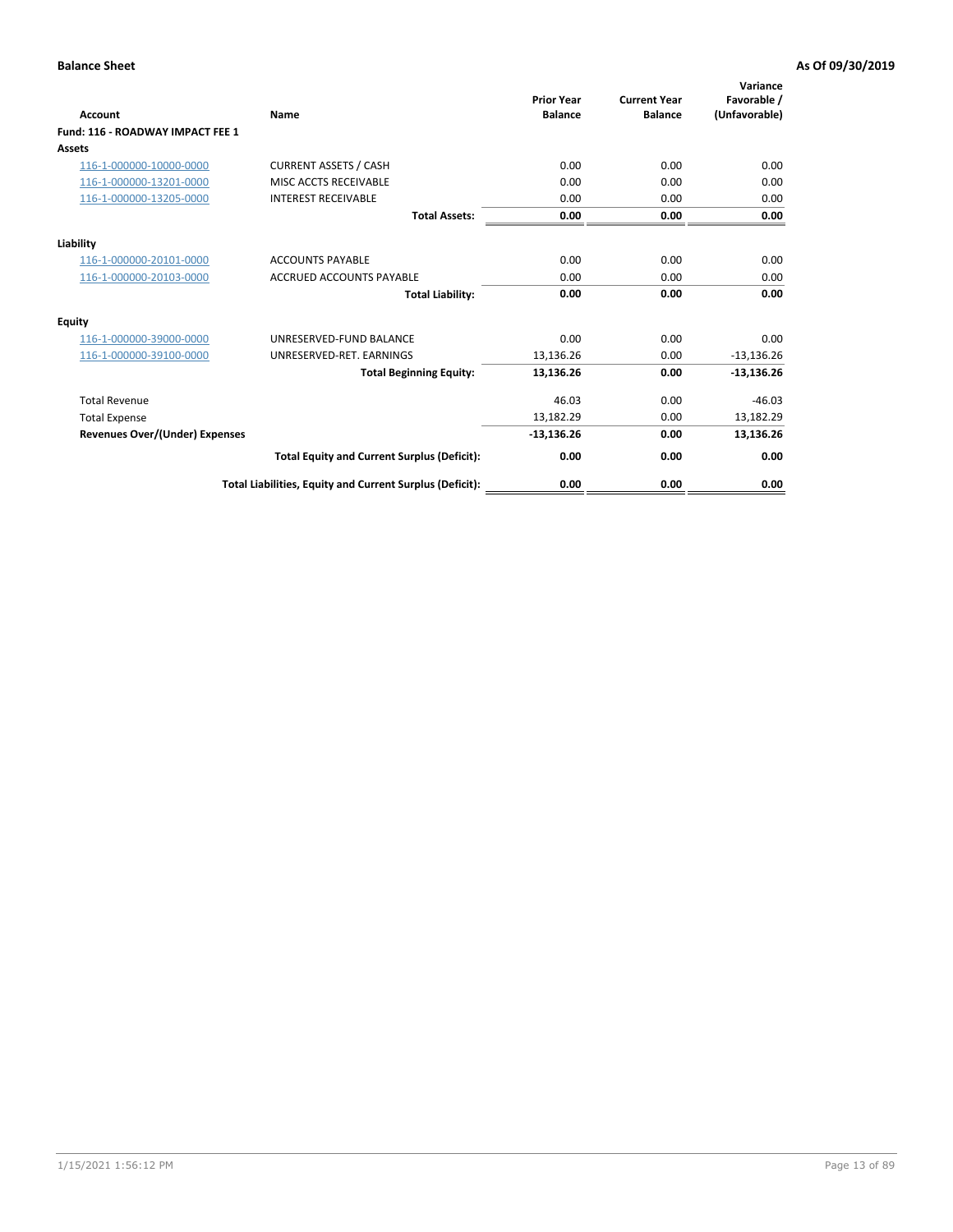| Account                               | <b>Name</b>                                              | <b>Prior Year</b><br><b>Balance</b> | <b>Current Year</b><br><b>Balance</b> | Variance<br>Favorable /<br>(Unfavorable) |
|---------------------------------------|----------------------------------------------------------|-------------------------------------|---------------------------------------|------------------------------------------|
| Fund: 117 - ROADWAY IMPACT FEE 2      |                                                          |                                     |                                       |                                          |
| Assets                                |                                                          |                                     |                                       |                                          |
| 117-1-000000-10000-0000               | <b>CURRENT ASSETS / CASH</b>                             | 0.00                                | 0.00                                  | 0.00                                     |
| 117-1-000000-13201-0000               | <b>MISC ACCTS RECEIVABLE</b>                             | 0.00                                | 0.00                                  | 0.00                                     |
| 117-1-000000-13205-0000               | <b>INTEREST RECEIVABLE</b>                               | 0.00                                | 0.00                                  | 0.00                                     |
|                                       | <b>Total Assets:</b>                                     | 0.00                                | 0.00                                  | 0.00                                     |
| Liability                             |                                                          |                                     |                                       |                                          |
| 117-1-000000-20101-0000               | <b>ACCOUNTS PAYABLE</b>                                  | 0.00                                | 0.00                                  | 0.00                                     |
| 117-1-000000-20103-0000               | <b>ACCRUED ACCOUNTS PAYABLE</b>                          | 0.00                                | 0.00                                  | 0.00                                     |
|                                       | <b>Total Liability:</b>                                  | 0.00                                | 0.00                                  | 0.00                                     |
| Equity                                |                                                          |                                     |                                       |                                          |
| 117-1-000000-39000-0000               | UNRESERVED-FUND BALANCE                                  | 0.00                                | 0.00                                  | 0.00                                     |
| 117-1-000000-39100-0000               | UNRESERVED-RET. EARNINGS                                 | 64.88                               | 0.00                                  | $-64.88$                                 |
|                                       | <b>Total Beginning Equity:</b>                           | 64.88                               | 0.00                                  | $-64.88$                                 |
| <b>Total Revenue</b>                  |                                                          | 0.24                                | 0.00                                  | $-0.24$                                  |
| <b>Total Expense</b>                  |                                                          | 65.12                               | 0.00                                  | 65.12                                    |
| <b>Revenues Over/(Under) Expenses</b> |                                                          | $-64.88$                            | 0.00                                  | 64.88                                    |
|                                       | <b>Total Equity and Current Surplus (Deficit):</b>       | 0.00                                | 0.00                                  | 0.00                                     |
|                                       | Total Liabilities, Equity and Current Surplus (Deficit): | 0.00                                | 0.00                                  | 0.00                                     |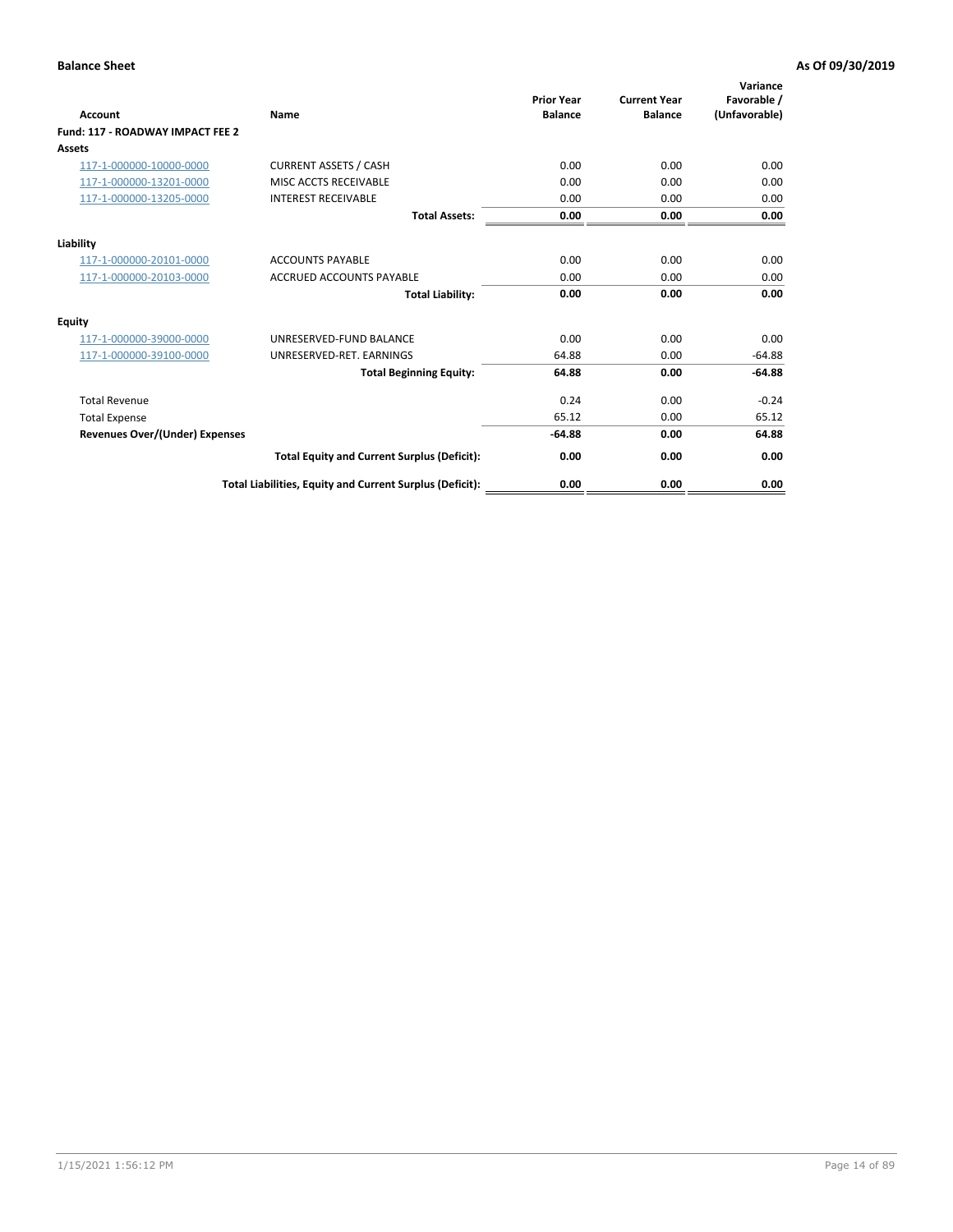| Account                                 | <b>Name</b>                                              | <b>Prior Year</b><br><b>Balance</b> | <b>Current Year</b><br><b>Balance</b> | Variance<br>Favorable /<br>(Unfavorable) |
|-----------------------------------------|----------------------------------------------------------|-------------------------------------|---------------------------------------|------------------------------------------|
| <b>Fund: 118 - ROADWAY IMPACT FEE 3</b> |                                                          |                                     |                                       |                                          |
| Assets                                  |                                                          |                                     |                                       |                                          |
| 118-1-000000-10000-0000                 | <b>CURRENT ASSETS / CASH</b>                             | 0.00                                | 0.00                                  | 0.00                                     |
| 118-1-000000-13201-0000                 | MISC ACCTS RECEIVABLE                                    | 0.00                                | 0.00                                  | 0.00                                     |
| 118-1-000000-13205-0000                 | <b>INTEREST RECEIVABLE</b>                               | 0.00                                | 0.00                                  | 0.00                                     |
|                                         | <b>Total Assets:</b>                                     | 0.00                                | 0.00                                  | 0.00                                     |
| Liability                               |                                                          |                                     |                                       |                                          |
| 118-1-000000-20101-0000                 | <b>ACCOUNTS PAYABLE</b>                                  | 0.00                                | 0.00                                  | 0.00                                     |
| 118-1-000000-20103-0000                 | <b>ACCRUED ACCOUNTS PAYABLE</b>                          | 0.00                                | 0.00                                  | 0.00                                     |
|                                         | <b>Total Liability:</b>                                  | 0.00                                | 0.00                                  | 0.00                                     |
| Equity                                  |                                                          |                                     |                                       |                                          |
| 118-1-000000-39000-0000                 | UNRESERVED-FUND BALANCE                                  | 0.00                                | 0.00                                  | 0.00                                     |
| 118-1-000000-39100-0000                 | UNRESERVED-RET. EARNINGS                                 | 110.10                              | 0.00                                  | $-110.10$                                |
|                                         | <b>Total Beginning Equity:</b>                           | 110.10                              | 0.00                                  | $-110.10$                                |
| <b>Total Revenue</b>                    |                                                          | 0.40                                | 0.00                                  | $-0.40$                                  |
| <b>Total Expense</b>                    |                                                          | 110.50                              | 0.00                                  | 110.50                                   |
| <b>Revenues Over/(Under) Expenses</b>   |                                                          | $-110.10$                           | 0.00                                  | 110.10                                   |
|                                         | <b>Total Equity and Current Surplus (Deficit):</b>       | 0.00                                | 0.00                                  | 0.00                                     |
|                                         | Total Liabilities, Equity and Current Surplus (Deficit): | 0.00                                | 0.00                                  | 0.00                                     |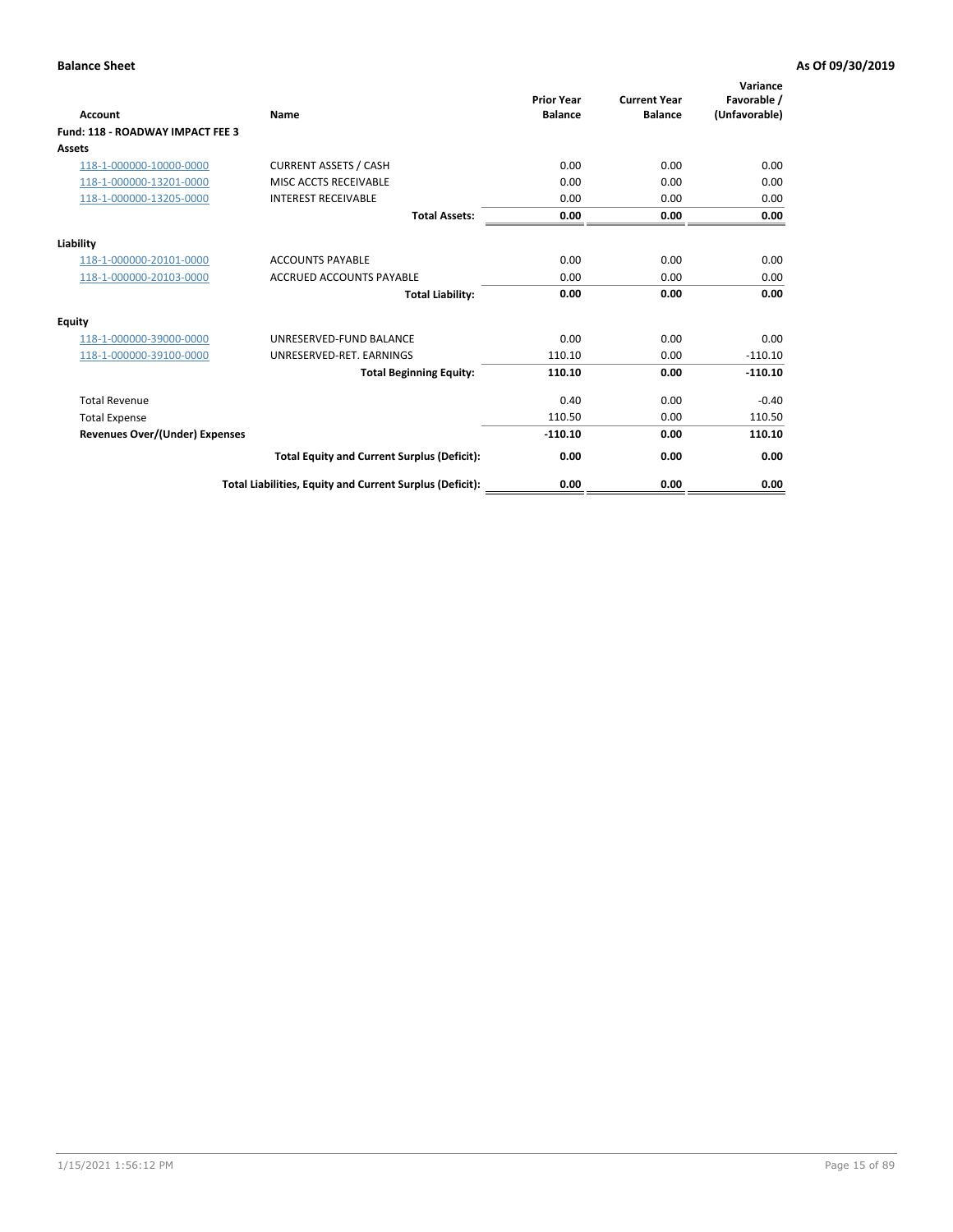| Account                                 | <b>Name</b>                                              | <b>Prior Year</b><br><b>Balance</b> | <b>Current Year</b><br><b>Balance</b> | Variance<br>Favorable /<br>(Unfavorable) |
|-----------------------------------------|----------------------------------------------------------|-------------------------------------|---------------------------------------|------------------------------------------|
| <b>Fund: 119 - ROADWAY IMPACT FEE 4</b> |                                                          |                                     |                                       |                                          |
| Assets                                  |                                                          |                                     |                                       |                                          |
| 119-1-000000-10000-0000                 | <b>CURRENT ASSETS / CASH</b>                             | 0.00                                | 0.00                                  | 0.00                                     |
| 119-1-000000-13201-0000                 | <b>MISC ACCTS RECEIVABLE</b>                             | 0.00                                | 0.00                                  | 0.00                                     |
| 119-1-000000-13205-0000                 | <b>INTEREST RECEIVABLE</b>                               | 0.00                                | 0.00                                  | 0.00                                     |
|                                         | <b>Total Assets:</b>                                     | 0.00                                | 0.00                                  | 0.00                                     |
| Liability                               |                                                          |                                     |                                       |                                          |
| 119-1-000000-20101-0000                 | <b>ACCOUNTS PAYABLE</b>                                  | 0.00                                | 0.00                                  | 0.00                                     |
| 119-1-000000-20103-0000                 | <b>ACCRUED ACCOUNTS PAYABLE</b>                          | 0.00                                | 0.00                                  | 0.00                                     |
|                                         | <b>Total Liability:</b>                                  | 0.00                                | 0.00                                  | 0.00                                     |
| Equity                                  |                                                          |                                     |                                       |                                          |
| 119-1-000000-39000-0000                 | UNRESERVED-FUND BALANCE                                  | 0.00                                | 0.00                                  | 0.00                                     |
| 119-1-000000-39100-0000                 | UNRESERVED-RET. EARNINGS                                 | 4.63                                | 0.00                                  | $-4.63$                                  |
|                                         | <b>Total Beginning Equity:</b>                           | 4.63                                | 0.00                                  | $-4.63$                                  |
| <b>Total Revenue</b>                    |                                                          | 0.01                                | 0.00                                  | $-0.01$                                  |
| <b>Total Expense</b>                    |                                                          | 4.64                                | 0.00                                  | 4.64                                     |
| <b>Revenues Over/(Under) Expenses</b>   |                                                          | $-4.63$                             | 0.00                                  | 4.63                                     |
|                                         | <b>Total Equity and Current Surplus (Deficit):</b>       | 0.00                                | 0.00                                  | 0.00                                     |
|                                         | Total Liabilities, Equity and Current Surplus (Deficit): | 0.00                                | 0.00                                  | 0.00                                     |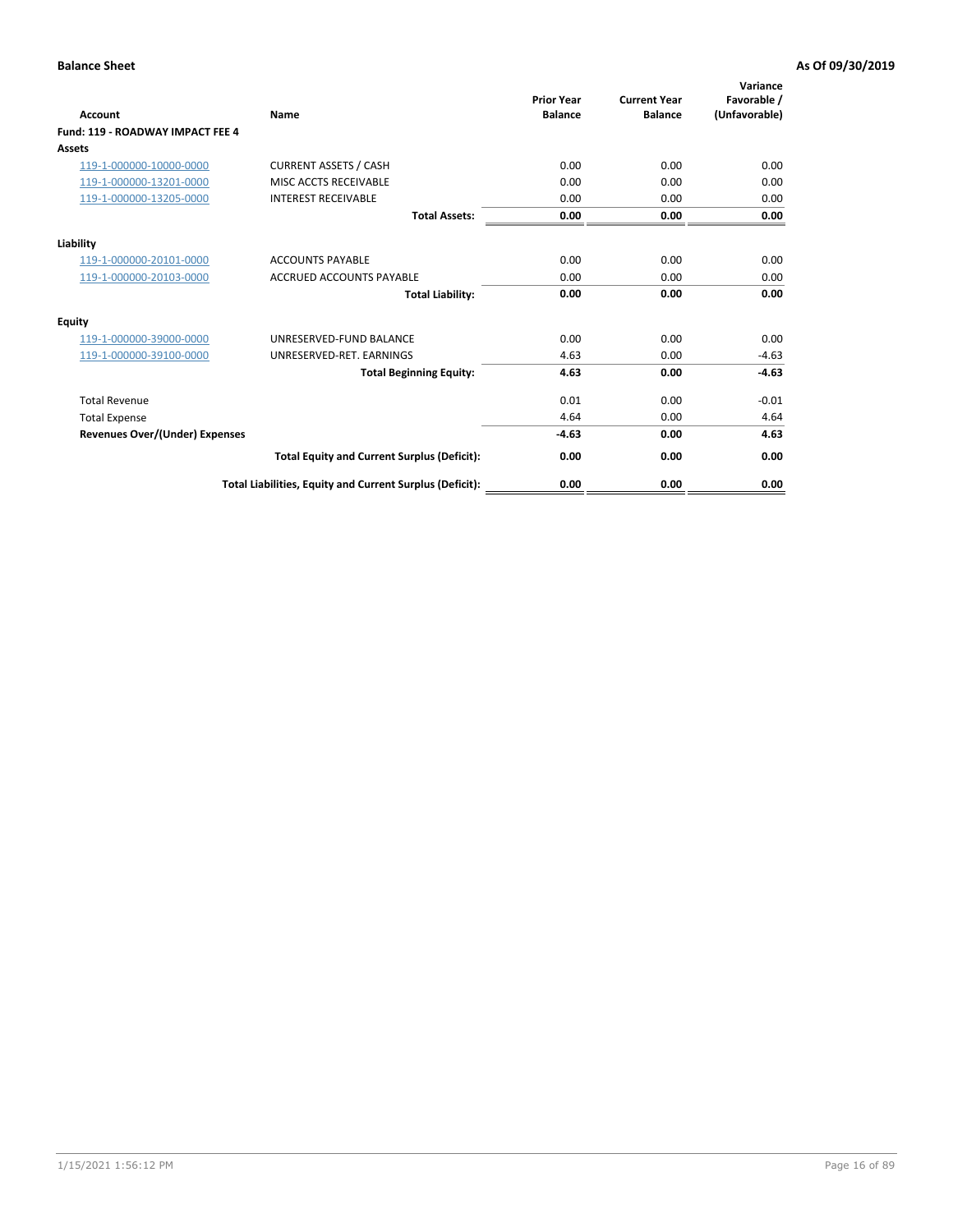|                                                   |                                                          | <b>Prior Year</b> | <b>Current Year</b> | Variance<br>Favorable / |
|---------------------------------------------------|----------------------------------------------------------|-------------------|---------------------|-------------------------|
| <b>Account</b>                                    | Name                                                     | <b>Balance</b>    | <b>Balance</b>      | (Unfavorable)           |
| Fund: 120 - BROWNSFIELD HAZARDOUS WASTE EPA GRANT |                                                          |                   |                     |                         |
| <b>Assets</b>                                     |                                                          |                   |                     |                         |
| 120-1-000000-10000-0000                           | <b>CURRENT ASSETS / CASH</b>                             | 0.00              | 0.00                | 0.00                    |
| 120-1-000000-13201-0000                           | MISC ACCTS RECEIVABLE                                    | 0.00              | 0.00                | 0.00                    |
|                                                   | <b>Total Assets:</b>                                     | 0.00              | 0.00                | 0.00                    |
| Liability                                         |                                                          |                   |                     |                         |
| 120-1-000000-20101-0000                           | <b>ACCOUNTS PAYABLE</b>                                  | 0.00              | 0.00                | 0.00                    |
| 120-1-000000-20102-0000                           | <b>CREDIT CARD PAYABLE</b>                               | 0.00              | 0.00                | 0.00                    |
| 120-1-000000-20902-0000                           | DEFERRED GRANT REVENUE                                   | 0.00              | 0.00                | 0.00                    |
| 120-1-000000-29300-0000                           | <b>ENCUMBRANCE SUMMARY</b>                               | 0.00              | 0.00                | 0.00                    |
| 120-1-000000-29400-0000                           | RESERVED ACCOUNT / ENCUMBRANCES                          | 0.00              | 0.00                | 0.00                    |
|                                                   | <b>Total Liability:</b>                                  | 0.00              | 0.00                | 0.00                    |
| Equity                                            |                                                          |                   |                     |                         |
| 120-1-000000-39000-0000                           | UNRESERVED-FUND BALANCE                                  | 0.00              | 0.00                | 0.00                    |
|                                                   | <b>Total Beginning Equity:</b>                           | 0.00              | 0.00                | 0.00                    |
| <b>Total Revenue</b>                              |                                                          | 0.00              | 0.00                | 0.00                    |
| <b>Total Expense</b>                              |                                                          | 0.00              | 0.00                | 0.00                    |
| Revenues Over/(Under) Expenses                    |                                                          | 0.00              | 0.00                | 0.00                    |
|                                                   | <b>Total Equity and Current Surplus (Deficit):</b>       | 0.00              | 0.00                | 0.00                    |
|                                                   | Total Liabilities, Equity and Current Surplus (Deficit): | 0.00              | 0.00                | 0.00                    |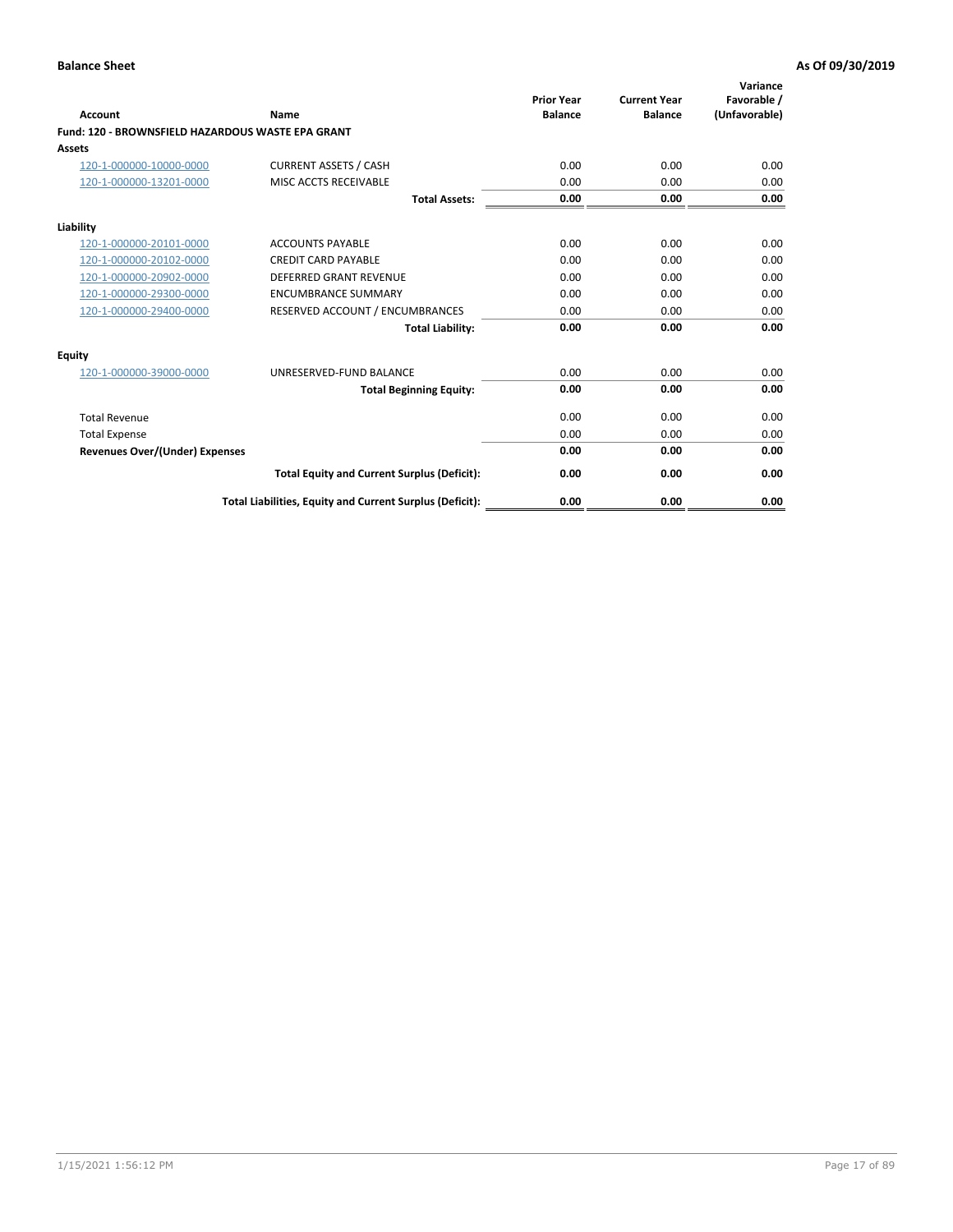| Account                                     | Name                                                     | <b>Prior Year</b><br><b>Balance</b> | <b>Current Year</b><br><b>Balance</b> | Variance<br>Favorable /<br>(Unfavorable) |
|---------------------------------------------|----------------------------------------------------------|-------------------------------------|---------------------------------------|------------------------------------------|
| Fund: 121 - BROWNSFIELD PETROLEUM EPA GRANT |                                                          |                                     |                                       |                                          |
| <b>Assets</b>                               |                                                          |                                     |                                       |                                          |
| 121-1-000000-10000-0000                     | <b>CURRENT ASSETS / CASH</b>                             | 0.00                                | 0.00                                  | 0.00                                     |
| 121-1-000000-13201-0000                     | <b>MISC ACCTS RECEIVABLE</b>                             | 0.00                                | 0.00                                  | 0.00                                     |
|                                             | <b>Total Assets:</b>                                     | 0.00                                | 0.00                                  | 0.00                                     |
| Liability                                   |                                                          |                                     |                                       |                                          |
| 121-1-000000-20101-0000                     | <b>ACCOUNTS PAYABLE</b>                                  | 0.00                                | 0.00                                  | 0.00                                     |
| 121-1-000000-20102-0000                     | <b>CREDIT CARD PAYABLE</b>                               | 0.00                                | 0.00                                  | 0.00                                     |
| 121-1-000000-20103-0000                     | <b>ACCRUED ACCOUNTS PAYABLE</b>                          | 0.00                                | 0.00                                  | 0.00                                     |
| 121-1-000000-20902-0000                     | <b>DEFERRED GRANT REVENUE</b>                            | 0.00                                | 0.00                                  | 0.00                                     |
| 121-1-000000-29300-0000                     | <b>ENCUMBRANCE SUMMARY</b>                               | 0.00                                | 0.00                                  | 0.00                                     |
| 121-1-000000-29400-0000                     | RESERVED ACCOUNT / ENCUMBRANCES                          | 0.00                                | 0.00                                  | 0.00                                     |
|                                             | <b>Total Liability:</b>                                  | 0.00                                | 0.00                                  | 0.00                                     |
| <b>Equity</b>                               |                                                          |                                     |                                       |                                          |
| 121-1-000000-39000-0000                     | UNRESERVED-FUND BALANCE                                  | 0.00                                | 0.00                                  | 0.00                                     |
|                                             | <b>Total Beginning Equity:</b>                           | 0.00                                | 0.00                                  | 0.00                                     |
| <b>Total Revenue</b>                        |                                                          | 0.00                                | 0.00                                  | 0.00                                     |
| <b>Total Expense</b>                        |                                                          | 0.00                                | 0.00                                  | 0.00                                     |
| <b>Revenues Over/(Under) Expenses</b>       |                                                          | 0.00                                | 0.00                                  | 0.00                                     |
|                                             | <b>Total Equity and Current Surplus (Deficit):</b>       | 0.00                                | 0.00                                  | 0.00                                     |
|                                             | Total Liabilities, Equity and Current Surplus (Deficit): | 0.00                                | 0.00                                  | 0.00                                     |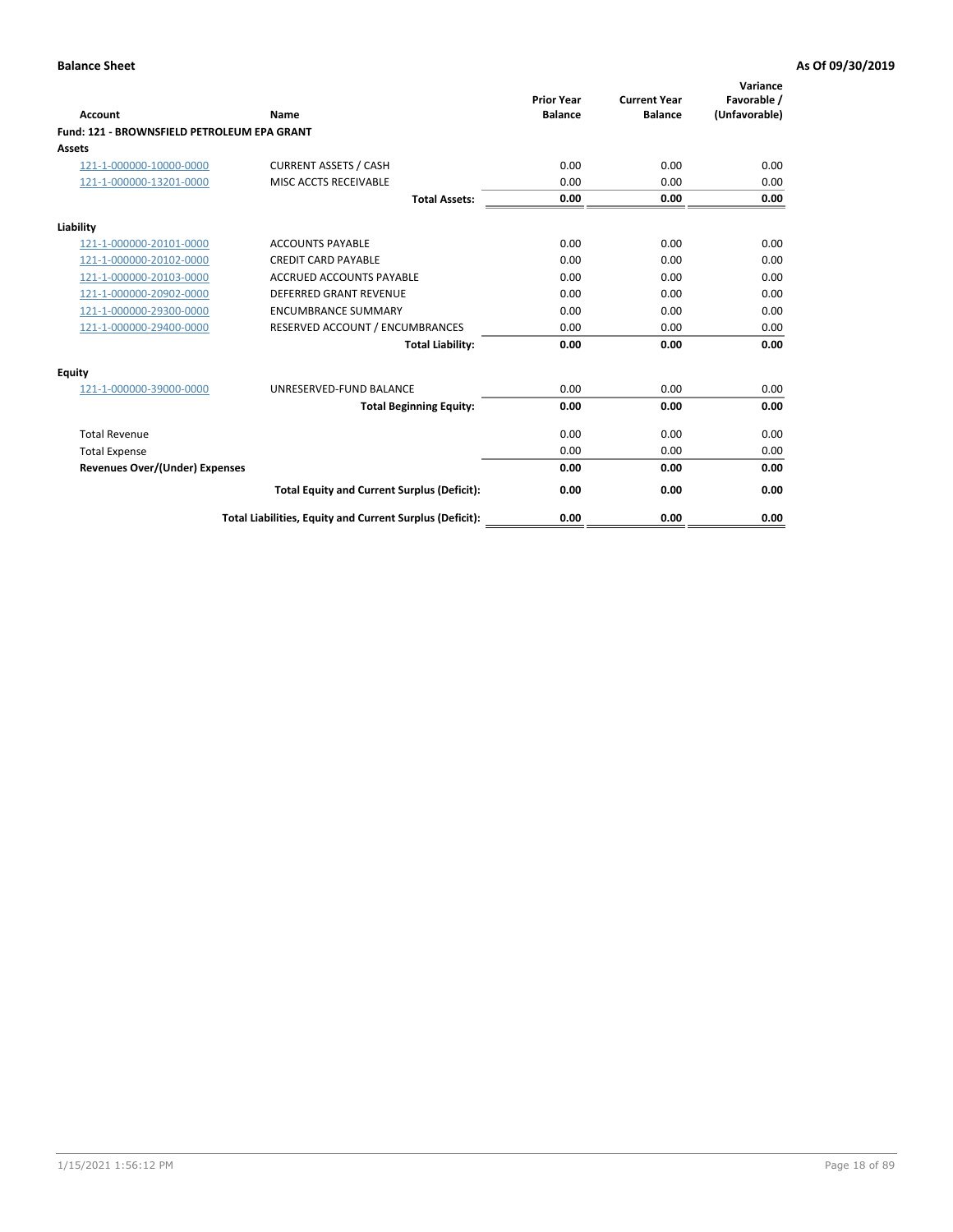| <b>Account</b>                                     | Name                                                     | <b>Prior Year</b><br><b>Balance</b> | <b>Current Year</b><br><b>Balance</b> | Variance<br>Favorable /<br>(Unfavorable) |
|----------------------------------------------------|----------------------------------------------------------|-------------------------------------|---------------------------------------|------------------------------------------|
| Fund: 122 - COPS HIRING PROGRAM GRANT 2010UMWX0308 |                                                          |                                     |                                       |                                          |
| Assets                                             |                                                          |                                     |                                       |                                          |
| 122-1-000000-10000-0000                            | <b>CURRENT ASSETS / CASH</b>                             | 0.00                                | 0.00                                  | 0.00                                     |
| 122-1-000000-13201-0000                            | MISC ACCTS RECEIVABLE                                    | 0.00                                | 0.00                                  | 0.00                                     |
|                                                    | <b>Total Assets:</b>                                     | 0.00                                | 0.00                                  | 0.00                                     |
| Liability                                          |                                                          |                                     |                                       |                                          |
| 122-1-000000-20101-0000                            | <b>ACCOUNTS PAYABLE</b>                                  | 0.00                                | 0.00                                  | 0.00                                     |
| 122-1-000000-20102-0000                            | <b>CREDIT CARD PAYABLE</b>                               | 0.00                                | 0.00                                  | 0.00                                     |
| 122-1-000000-20103-0000                            | <b>ACCRUED ACCOUNTS PAYABLE</b>                          | 0.00                                | 0.00                                  | 0.00                                     |
| 122-1-000000-20902-0000                            | <b>DEFERRED GRANT REVENUE</b>                            | 0.00                                | 0.00                                  | 0.00                                     |
|                                                    | <b>Total Liability:</b>                                  | 0.00                                | 0.00                                  | 0.00                                     |
| Equity                                             |                                                          |                                     |                                       |                                          |
| 122-1-000000-39000-0000                            | UNRESERVED-FUND BALANCE                                  | 0.00                                | 0.00                                  | 0.00                                     |
|                                                    | <b>Total Beginning Equity:</b>                           | 0.00                                | 0.00                                  | 0.00                                     |
| <b>Total Revenue</b>                               |                                                          | 0.00                                | 0.00                                  | 0.00                                     |
| <b>Total Expense</b>                               |                                                          | 0.00                                | 0.00                                  | 0.00                                     |
| <b>Revenues Over/(Under) Expenses</b>              |                                                          | 0.00                                | 0.00                                  | 0.00                                     |
|                                                    | <b>Total Equity and Current Surplus (Deficit):</b>       | 0.00                                | 0.00                                  | 0.00                                     |
|                                                    | Total Liabilities, Equity and Current Surplus (Deficit): | 0.00                                | 0.00                                  | 0.00                                     |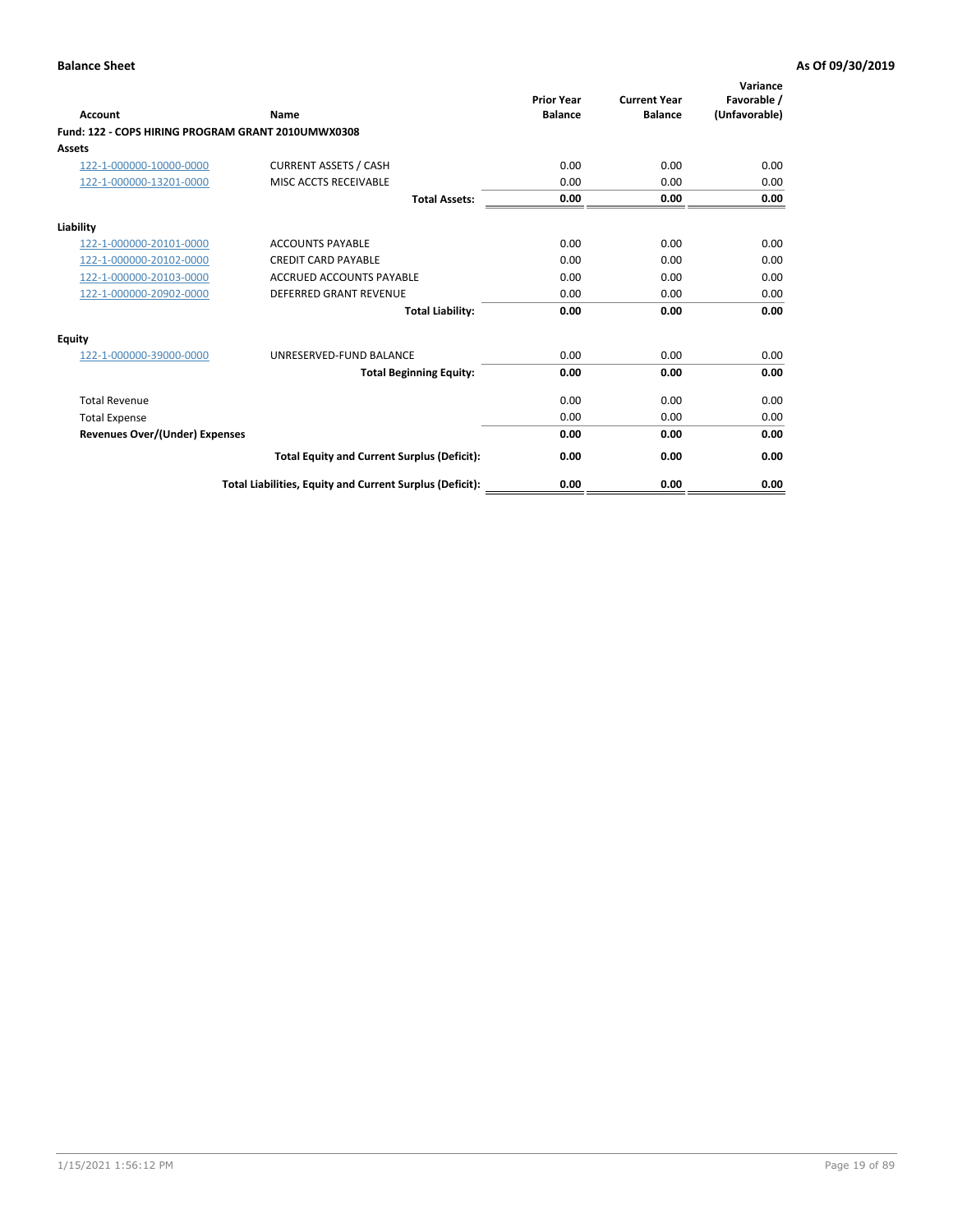| Account                        | Name                                                           | <b>Prior Year</b><br><b>Balance</b> | <b>Current Year</b><br><b>Balance</b> | Variance<br>Favorable /<br>(Unfavorable) |
|--------------------------------|----------------------------------------------------------------|-------------------------------------|---------------------------------------|------------------------------------------|
|                                | Fund: 123 - PTRAIN - POLICE REIMBURSEMENT GRANTS & CONT EDUCAT |                                     |                                       |                                          |
| Assets                         |                                                                |                                     |                                       |                                          |
| 123-1-000000-10000-0000        | <b>CURRENT ASSETS / CASH</b>                                   | 10,461.04                           | 5,052.79                              | $-5,408.25$                              |
| 123-1-000000-13201-0000        | MISC ACCTS RECEIVABLE                                          | 0.00                                | 0.00                                  | 0.00                                     |
|                                | <b>Total Assets:</b>                                           | 10,461.04                           | 5,052.79                              | $-5,408.25$                              |
| Liability                      |                                                                |                                     |                                       |                                          |
| 123-1-000000-20101-0000        | <b>ACCOUNTS PAYABLE</b>                                        | 0.00                                | 80.31                                 | $-80.31$                                 |
| 123-1-000000-20102-0000        | <b>CREDIT CARD PAYABLE</b>                                     | 0.00                                | 0.00                                  | 0.00                                     |
| 123-1-000000-20103-0000        | <b>ACCRUED ACCOUNTS PAYABLE</b>                                | 0.00                                | 0.00                                  | 0.00                                     |
|                                | <b>Total Liability:</b>                                        | 0.00                                | 80.31                                 | $-80.31$                                 |
| Equity                         |                                                                |                                     |                                       |                                          |
| 123-1-000000-39000-0000        | UNRESERVED-FUND BALANCE                                        | 9,790.68                            | 10,461.04                             | 670.36                                   |
|                                | <b>Total Beginning Equity:</b>                                 | 9,790.68                            | 10,461.04                             | 670.36                                   |
| <b>Total Revenue</b>           |                                                                | 4,544.76                            | 4,653.72                              | 108.96                                   |
| <b>Total Expense</b>           |                                                                | 3.874.40                            | 10,142.28                             | $-6,267.88$                              |
| Revenues Over/(Under) Expenses |                                                                | 670.36                              | $-5,488.56$                           | $-6,158.92$                              |
|                                | <b>Total Equity and Current Surplus (Deficit):</b>             | 10,461.04                           | 4,972.48                              | $-5,488.56$                              |
|                                | Total Liabilities, Equity and Current Surplus (Deficit):       | 10,461.04                           | 5,052.79                              | $-5.408.25$                              |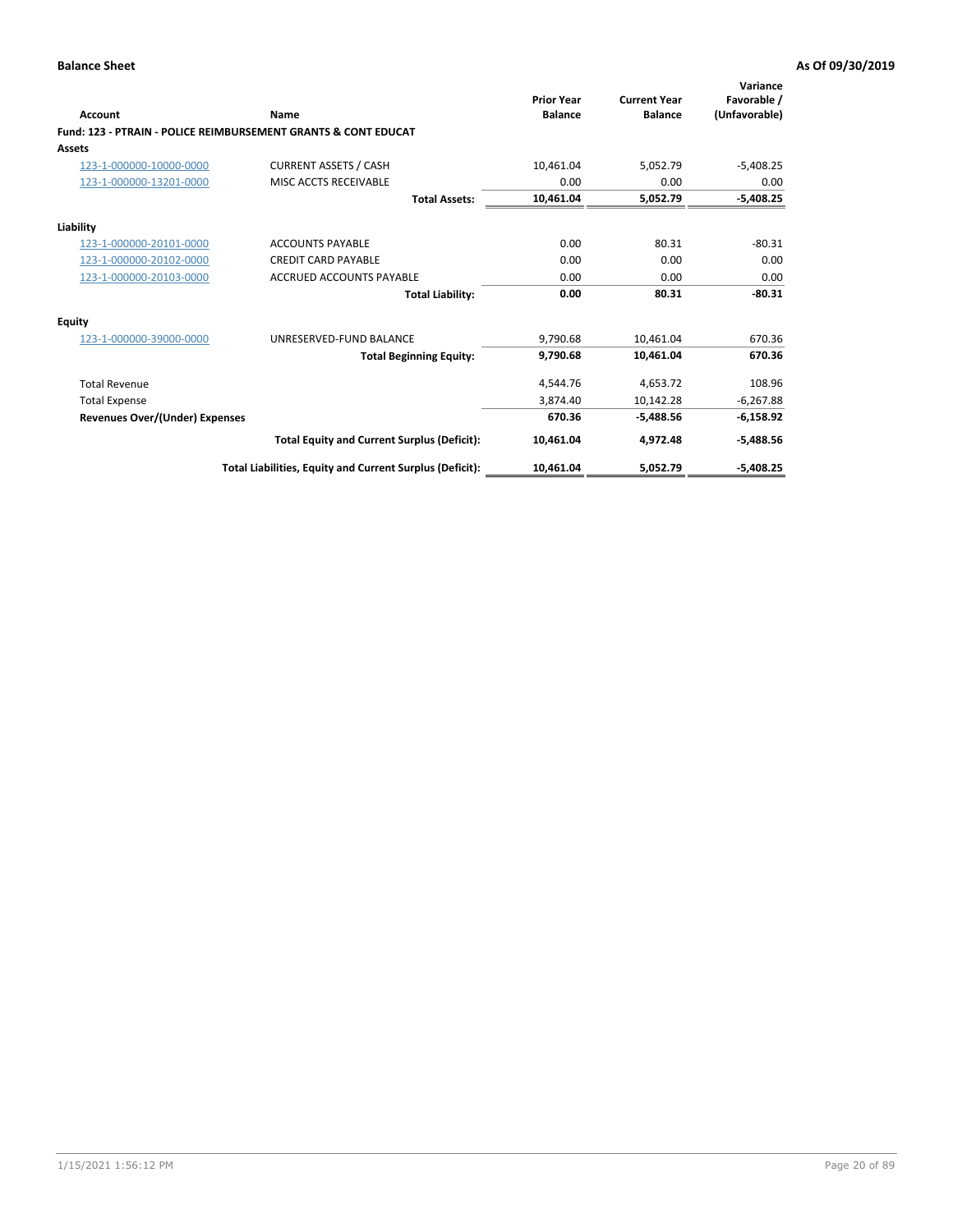|                                       |                                                          | <b>Prior Year</b> | <b>Current Year</b> | Variance<br>Favorable / |
|---------------------------------------|----------------------------------------------------------|-------------------|---------------------|-------------------------|
| <b>Account</b>                        | Name                                                     | <b>Balance</b>    | <b>Balance</b>      | (Unfavorable)           |
| <b>Fund: 124 - FIRE HAZMAT GRANT</b>  |                                                          |                   |                     |                         |
| <b>Assets</b>                         |                                                          |                   |                     |                         |
| 124-1-000000-10000-0000               | <b>CURRENT ASSETS / CASH</b>                             | 0.00              | 984.89              | 984.89                  |
| 124-1-000000-13201-0000               | MISC ACCTS RECEIVABLE                                    | 0.00              | 0.00                | 0.00                    |
| 124-1-000000-13205-0000               | <b>INTEREST RECEIVABLE</b>                               | 0.00              | 0.00                | 0.00                    |
|                                       | <b>Total Assets:</b>                                     | 0.00              | 984.89              | 984.89                  |
| Liability                             |                                                          |                   |                     |                         |
| 124-1-000000-20101-0000               | <b>ACCOUNTS PAYABLE</b>                                  | 0.00              | 0.00                | 0.00                    |
| 124-1-000000-20102-0000               | <b>CREDIT CARD PAYABLE</b>                               | 0.00              | 0.00                | 0.00                    |
| 124-1-000000-20902-0000               | <b>DEFERRED GRANT REVENUE</b>                            | 0.00              | 0.00                | 0.00                    |
| 124-1-000000-21001-0000               | <b>GENERAL FUND / GENERAL FUND</b>                       | 0.00              | 0.00                | 0.00                    |
| 124-1-000000-29300-0000               | <b>ENCUMBRANCE SUMMARY</b>                               | 0.00              | 0.00                | 0.00                    |
| 124-1-000000-29400-0000               | RESERVED ACCOUNT / ENCUMBRANCES                          | 0.00              | 0.00                | 0.00                    |
|                                       | <b>Total Liability:</b>                                  | 0.00              | 0.00                | 0.00                    |
| Equity                                |                                                          |                   |                     |                         |
| 124-1-000000-39000-0000               | UNRESERVED-FUND BALANCE                                  | 0.00              | 0.00                | 0.00                    |
|                                       | <b>Total Beginning Equity:</b>                           | 0.00              | 0.00                | 0.00                    |
| <b>Total Revenue</b>                  |                                                          | 0.00              | 68,350.00           | 68,350.00               |
| <b>Total Expense</b>                  |                                                          | 0.00              | 67,365.11           | $-67,365.11$            |
| <b>Revenues Over/(Under) Expenses</b> |                                                          | 0.00              | 984.89              | 984.89                  |
|                                       | <b>Total Equity and Current Surplus (Deficit):</b>       | 0.00              | 984.89              | 984.89                  |
|                                       | Total Liabilities, Equity and Current Surplus (Deficit): | 0.00              | 984.89              | 984.89                  |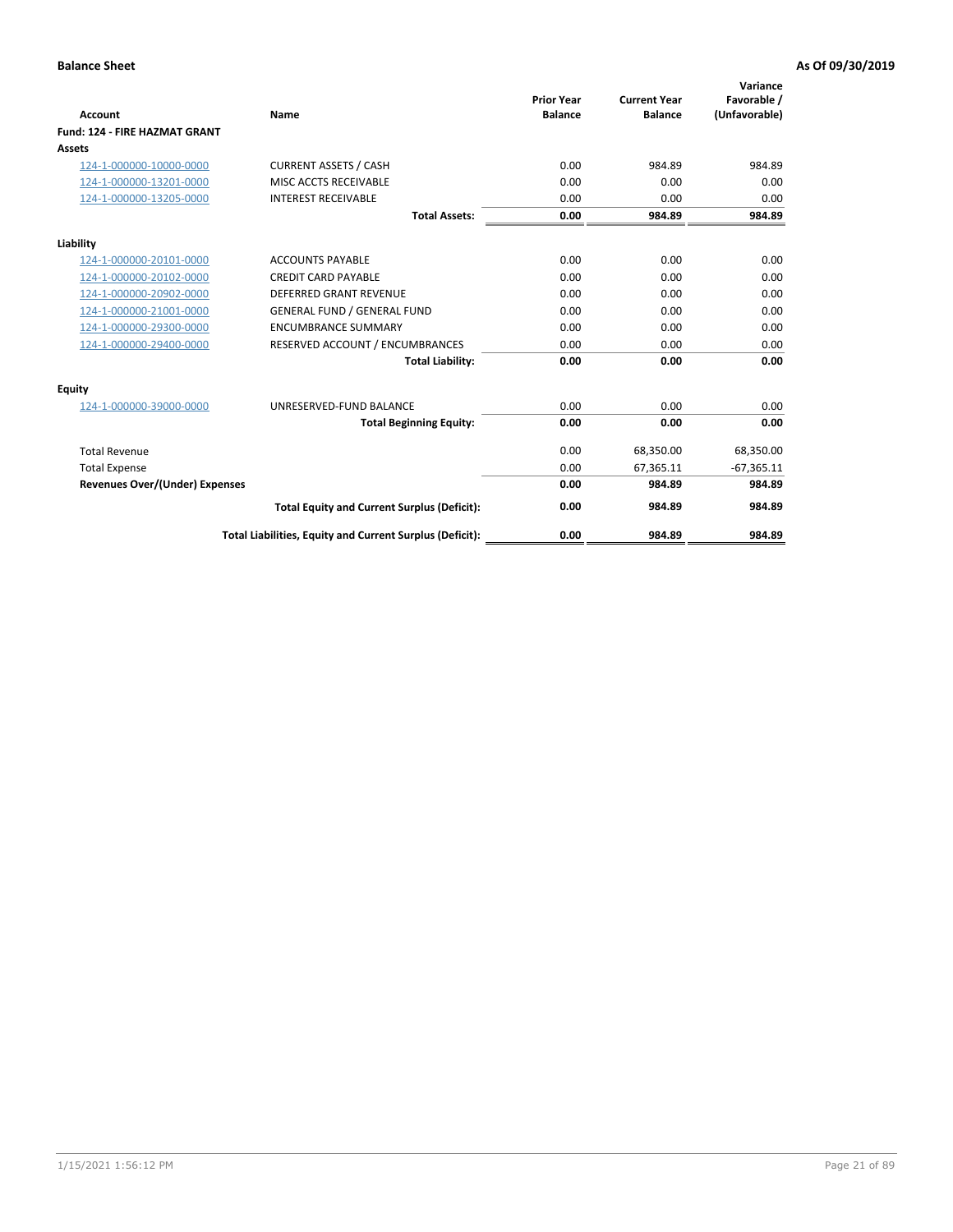| Account                                                   | Name                                                     | <b>Prior Year</b><br><b>Balance</b> | <b>Current Year</b><br><b>Balance</b> | Variance<br>Favorable /<br>(Unfavorable) |
|-----------------------------------------------------------|----------------------------------------------------------|-------------------------------------|---------------------------------------|------------------------------------------|
| <b>Fund: 125 - TRAINING &amp; HUMANITIES TEXAS GRANTS</b> |                                                          |                                     |                                       |                                          |
| <b>Assets</b>                                             |                                                          |                                     |                                       |                                          |
| 125-1-000000-10000-0000                                   | <b>CURRENT ASSETS / CASH</b>                             | 0.00                                | 0.00                                  | 0.00                                     |
| 125-1-000000-13205-0000                                   | <b>INTEREST RECEIVABLE</b>                               | 0.00                                | 0.00                                  | 0.00                                     |
|                                                           | <b>Total Assets:</b>                                     | 0.00                                | 0.00                                  | 0.00                                     |
| Liability                                                 |                                                          |                                     |                                       |                                          |
| 125-1-000000-20101-0000                                   | <b>ACCOUNTS PAYABLE</b>                                  | 0.00                                | 0.00                                  | 0.00                                     |
| 125-1-000000-20102-0000                                   | <b>CREDIT CARD PAYABLE</b>                               | 0.00                                | 0.00                                  | 0.00                                     |
| 125-1-000000-20103-0000                                   | <b>ACCRUED ACCOUNTS PAYABLE</b>                          | 0.00                                | 0.00                                  | 0.00                                     |
| 125-1-000000-20902-0000                                   | <b>DEFERRED GRANT REVENUE</b>                            | 0.00                                | 0.00                                  | 0.00                                     |
| 125-1-000000-29300-0000                                   | <b>ENCUMBRANCE SUMMARY</b>                               | 0.00                                | 0.00                                  | 0.00                                     |
| 125-1-000000-29400-0000                                   | RESERVED ACCOUNT / ENCUMBRANCES                          | 0.00                                | 0.00                                  | 0.00                                     |
|                                                           | <b>Total Liability:</b>                                  | 0.00                                | 0.00                                  | 0.00                                     |
| <b>Equity</b>                                             |                                                          |                                     |                                       |                                          |
| 125-1-000000-39000-0000                                   | UNRESERVED-FUND BALANCE                                  | 0.00                                | 0.00                                  | 0.00                                     |
|                                                           | <b>Total Beginning Equity:</b>                           | 0.00                                | 0.00                                  | 0.00                                     |
| <b>Total Revenue</b>                                      |                                                          | 0.00                                | 0.00                                  | 0.00                                     |
| <b>Total Expense</b>                                      |                                                          | 0.00                                | 0.00                                  | 0.00                                     |
| <b>Revenues Over/(Under) Expenses</b>                     |                                                          | 0.00                                | 0.00                                  | 0.00                                     |
|                                                           | <b>Total Equity and Current Surplus (Deficit):</b>       | 0.00                                | 0.00                                  | 0.00                                     |
|                                                           | Total Liabilities, Equity and Current Surplus (Deficit): | 0.00                                | 0.00                                  | 0.00                                     |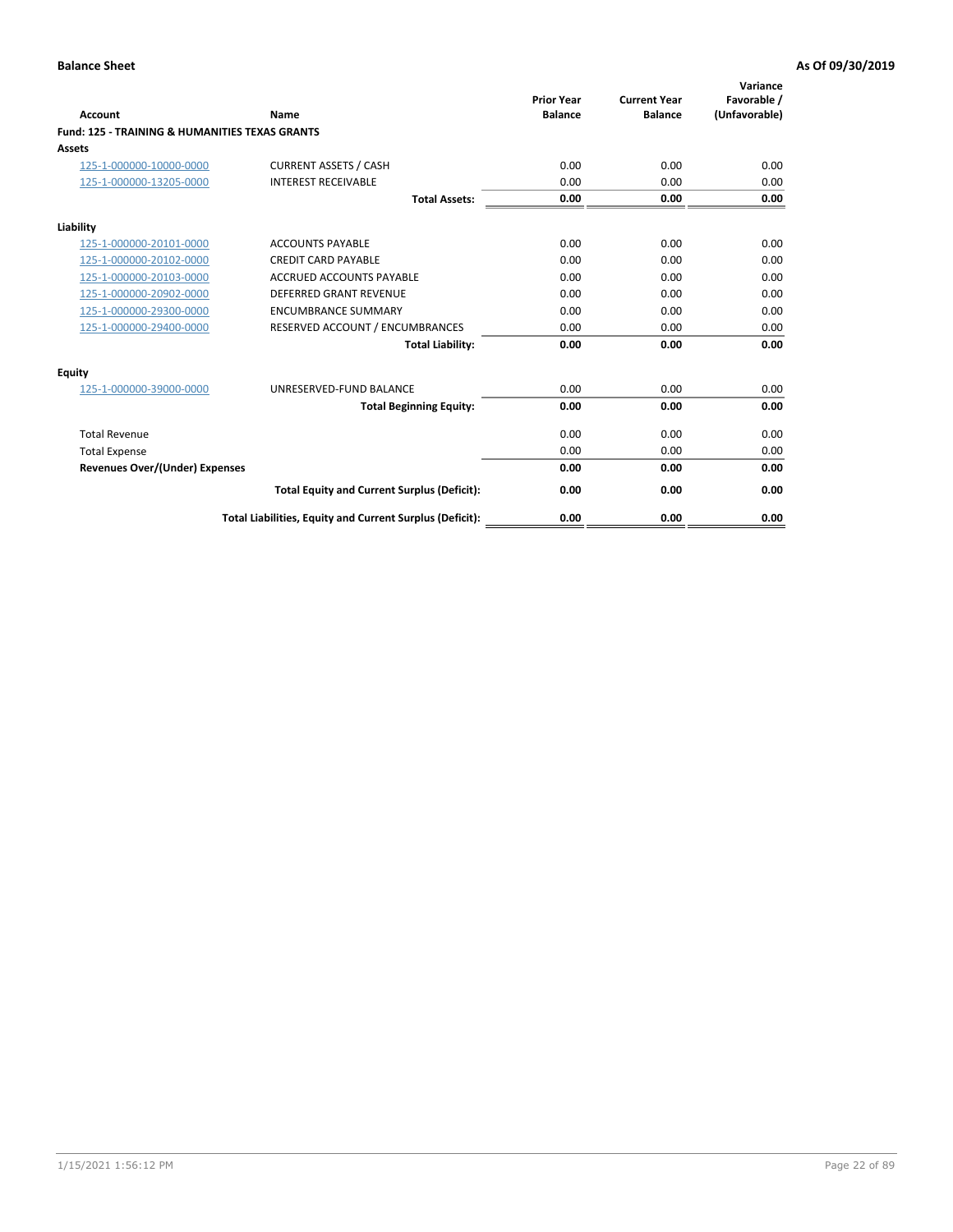| Account                                | Name                                                     | <b>Prior Year</b><br><b>Balance</b> | <b>Current Year</b><br><b>Balance</b> | Variance<br>Favorable /<br>(Unfavorable) |
|----------------------------------------|----------------------------------------------------------|-------------------------------------|---------------------------------------|------------------------------------------|
| <b>Fund: 126 - TIFMAS MOBILIZATION</b> |                                                          |                                     |                                       |                                          |
| Assets                                 |                                                          |                                     |                                       |                                          |
| 126-1-000000-10000-0000                | <b>CURRENT ASSETS / CASH</b>                             | 0.00                                | 0.00                                  | 0.00                                     |
| 126-1-000000-13201-0000                | MISC ACCTS RECEIVABLE                                    | 0.00                                | 0.00                                  | 0.00                                     |
|                                        | <b>Total Assets:</b>                                     | 0.00                                | 0.00                                  | 0.00                                     |
| Liability                              |                                                          |                                     |                                       |                                          |
| 126-1-000000-20101-0000                | <b>ACCOUNTS PAYABLE</b>                                  | 0.00                                | 0.00                                  | 0.00                                     |
| 126-1-000000-20102-0000                | <b>CREDIT CARD PAYABLE</b>                               | 0.00                                | 0.00                                  | 0.00                                     |
| 126-1-000000-39100-0000                | UNRESERVED-RET. EARNINGS                                 | 0.00                                | 0.00                                  | 0.00                                     |
|                                        | <b>Total Liability:</b>                                  | 0.00                                | 0.00                                  | 0.00                                     |
| Equity                                 |                                                          |                                     |                                       |                                          |
| 126-1-000000-39000-0000                | UNRESERVED-FUND BALANCE                                  | $-521.73$                           | 0.00                                  | 521.73                                   |
|                                        | <b>Total Beginning Equity:</b>                           | $-521.73$                           | 0.00                                  | 521.73                                   |
| <b>Total Revenue</b>                   |                                                          | 0.00                                | 0.00                                  | 0.00                                     |
| <b>Total Expense</b>                   |                                                          | $-521.73$                           | 0.00                                  | $-521.73$                                |
| Revenues Over/(Under) Expenses         |                                                          | 521.73                              | 0.00                                  | $-521.73$                                |
|                                        | <b>Total Equity and Current Surplus (Deficit):</b>       | 0.00                                | 0.00                                  | 0.00                                     |
|                                        | Total Liabilities, Equity and Current Surplus (Deficit): | 0.00                                | 0.00                                  | 0.00                                     |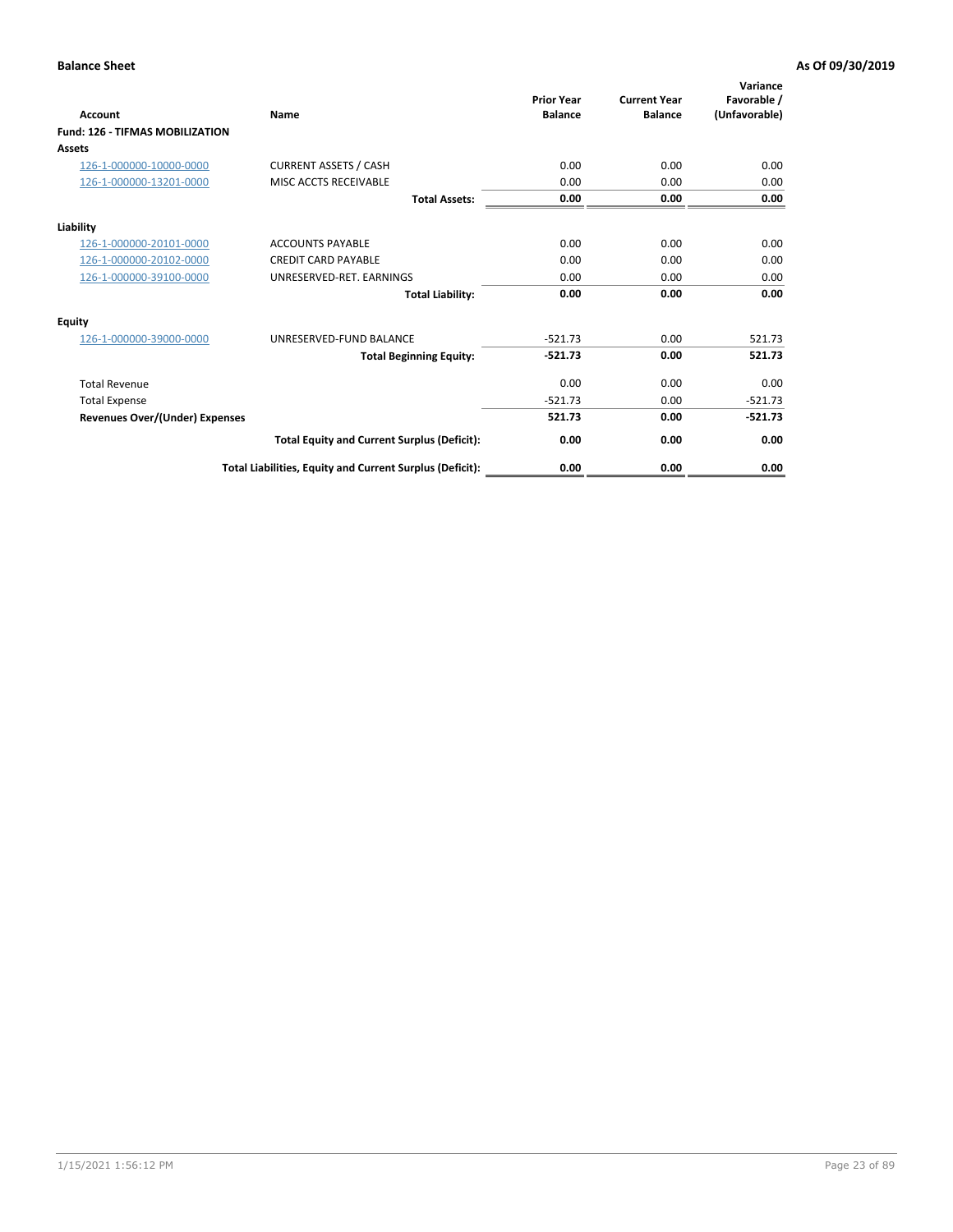| <b>Account</b>                        | Name                                                     | <b>Prior Year</b><br><b>Balance</b> | <b>Current Year</b><br><b>Balance</b> | Variance<br>Favorable /<br>(Unfavorable) |
|---------------------------------------|----------------------------------------------------------|-------------------------------------|---------------------------------------|------------------------------------------|
| Fund: 127 - FIRE GRANT                |                                                          |                                     |                                       |                                          |
| Assets                                |                                                          |                                     |                                       |                                          |
| 127-1-000000-10000-0000               | <b>CURRENT ASSETS / CASH</b>                             | 0.00                                | 0.00                                  | 0.00                                     |
| 127-1-000000-13201-0000               | MISC ACCTS RECEIVABLE                                    | 0.00                                | 0.00                                  | 0.00                                     |
|                                       | <b>Total Assets:</b>                                     | 0.00                                | 0.00                                  | 0.00                                     |
| Liability                             |                                                          |                                     |                                       |                                          |
| 127-1-000000-20101-0000               | <b>ACCOUNTS PAYABLE</b>                                  | 0.00                                | 0.00                                  | 0.00                                     |
|                                       | <b>Total Liability:</b>                                  | 0.00                                | 0.00                                  | 0.00                                     |
| <b>Equity</b>                         |                                                          |                                     |                                       |                                          |
| 127-1-000000-39000-0000               | UNRESERVED-FUND BALANCE                                  | 0.00                                | 0.00                                  | 0.00                                     |
|                                       | <b>Total Beginning Equity:</b>                           | 0.00                                | 0.00                                  | 0.00                                     |
| <b>Total Revenue</b>                  |                                                          | 0.00                                | 0.00                                  | 0.00                                     |
| <b>Total Expense</b>                  |                                                          | 0.00                                | 0.00                                  | 0.00                                     |
| <b>Revenues Over/(Under) Expenses</b> |                                                          | 0.00                                | 0.00                                  | 0.00                                     |
|                                       | <b>Total Equity and Current Surplus (Deficit):</b>       | 0.00                                | 0.00                                  | 0.00                                     |
|                                       | Total Liabilities, Equity and Current Surplus (Deficit): | 0.00                                | 0.00                                  | 0.00                                     |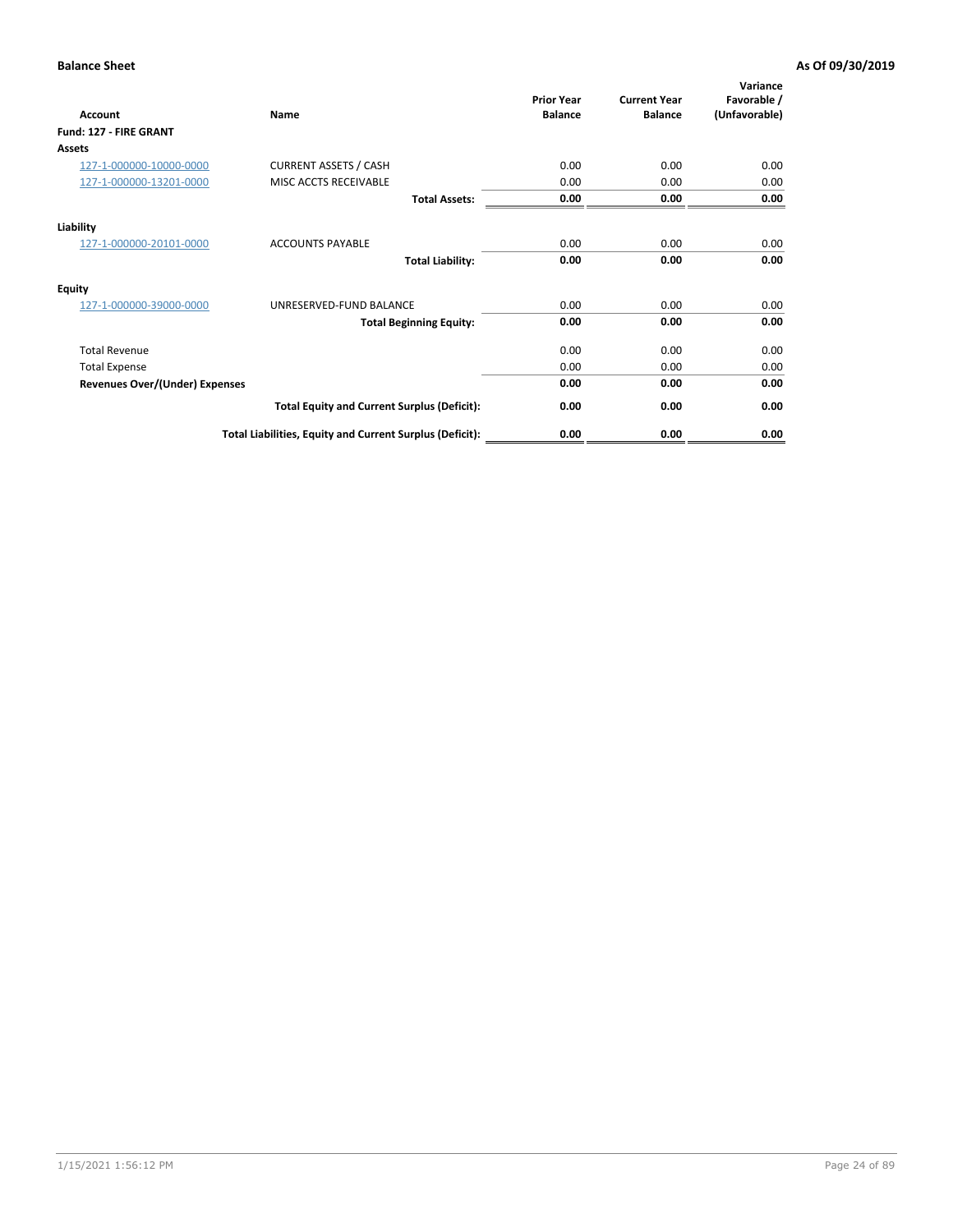| <b>Account</b>                          | <b>Name</b>                                              | <b>Prior Year</b><br><b>Balance</b> | <b>Current Year</b><br><b>Balance</b> | Variance<br>Favorable /<br>(Unfavorable) |
|-----------------------------------------|----------------------------------------------------------|-------------------------------------|---------------------------------------|------------------------------------------|
| Fund: 140 - DEBT SERVICE FUND<br>Assets |                                                          |                                     |                                       |                                          |
| 140-1-000000-10000-0000                 | <b>CURRENT ASSETS / CASH</b>                             | 840,883.53                          | 969,630.62                            | 128,747.09                               |
| 140-1-000000-12101-0000                 | <b>BOND ISSUANCE COSTS</b>                               | 0.00                                | 0.00                                  | 0.00                                     |
| 140-1-000000-13101-0000                 | <b>TAX RECEIVABLE-CURRENT</b>                            | 72,349.31                           | 76,421.21                             | 4.071.90                                 |
| 140-1-000000-13102-0000                 | <b>TAXES REC-DELINQUENT</b>                              | 233,722.54                          | 220,393.23                            | $-13,329.31$                             |
| 140-1-000000-13103-0000                 | ALLOW FOR UNCOLLECT TAXES                                | $-99,768.38$                        | $-54,945.75$                          | 44,822.63                                |
| 140-1-000000-13203-0000                 | NON-CURRENT ASSETS / PREPAYMENTS                         | 0.00                                | 0.00                                  | 0.00                                     |
| 140-1-000000-13205-0000                 | <b>INTEREST RECEIVABLE</b>                               | 0.00                                | 0.00                                  | 0.00                                     |
| 140-1-000000-13221-0000                 | MISC A/R - PROPERTY TAXES                                | 3,879.75                            | 2,086.84                              | $-1,792.91$                              |
|                                         | <b>Total Assets:</b>                                     | 1,051,066.75                        | 1,213,586.15                          | 162,519.40                               |
|                                         |                                                          |                                     |                                       |                                          |
| Liability                               |                                                          |                                     |                                       |                                          |
| 140-1-000000-20101-0000                 | <b>ACCOUNTS PAYABLE</b>                                  | 28.88                               | 53.01                                 | $-24.13$                                 |
| 140-1-000000-20102-0000                 | <b>CREDIT CARD PAYABLE</b>                               | 0.00                                | 0.00                                  | 0.00                                     |
| 140-1-000000-20103-0000                 | <b>ACCRUED ACCOUNTS PAYABLE</b>                          | 0.00                                | 0.00                                  | 0.00                                     |
| 140-1-000000-20108-0000                 | <b>MATURED BONDS PAYABLE</b>                             | 0.00                                | 0.00                                  | 0.00                                     |
| 140-1-000000-20111-0000                 | MATURED INTEREST PAYABLE                                 | 0.00                                | 0.00                                  | 0.00                                     |
| 140-1-000000-20112-0000                 | <b>ACCRUED INTEREST PAYABLE</b>                          | 0.00                                | 0.00                                  | 0.00                                     |
| 140-1-000000-20203-0000                 | <b>DEFERRED TAX REVENUE</b>                              | 195,974.50                          | 231,539.72                            | $-35,565.22$                             |
| 140-1-000000-21001-0000                 | <b>GENERAL FUND / GENERAL FUND</b>                       | 0.00                                | 0.00                                  | 0.00                                     |
| 140-1-000000-21040-0000                 | DUE TO / GENERAL CIP FUND                                | 0.00                                | 0.00                                  | 0.00                                     |
| 140-1-000000-29300-0000                 | <b>ENCUMBRANCE SUMMARY</b>                               | 0.00                                | 0.00                                  | 0.00                                     |
| 140-1-000000-29400-0000                 | RESERVED ACCOUNT / ENCUMBRANCES                          | 0.00                                | 0.00                                  | 0.00                                     |
|                                         | <b>Total Liability:</b>                                  | 196,003.38                          | 231,592.73                            | $-35,589.35$                             |
|                                         |                                                          |                                     |                                       |                                          |
| Equity                                  |                                                          |                                     |                                       |                                          |
| 140-1-000000-39000-0000                 | UNRESERVED-FUND BALANCE                                  | 680,422.24                          | 855,063.37                            | 174,641.13                               |
|                                         | <b>Total Beginning Equity:</b>                           | 680,422.24                          | 855,063.37                            | 174,641.13                               |
| <b>Total Revenue</b>                    |                                                          | 6,134,836.00                        | 4,814,645.37                          | $-1,320,190.63$                          |
| <b>Total Expense</b>                    |                                                          | 5,960,194.87                        | 4,687,715.32                          | 1,272,479.55                             |
| <b>Revenues Over/(Under) Expenses</b>   |                                                          | 174,641.13                          | 126,930.05                            | $-47,711.08$                             |
|                                         | <b>Total Equity and Current Surplus (Deficit):</b>       | 855,063.37                          | 981,993.42                            | 126,930.05                               |
|                                         | Total Liabilities, Equity and Current Surplus (Deficit): | 1,051,066.75                        | 1,213,586.15                          | 162,519.40                               |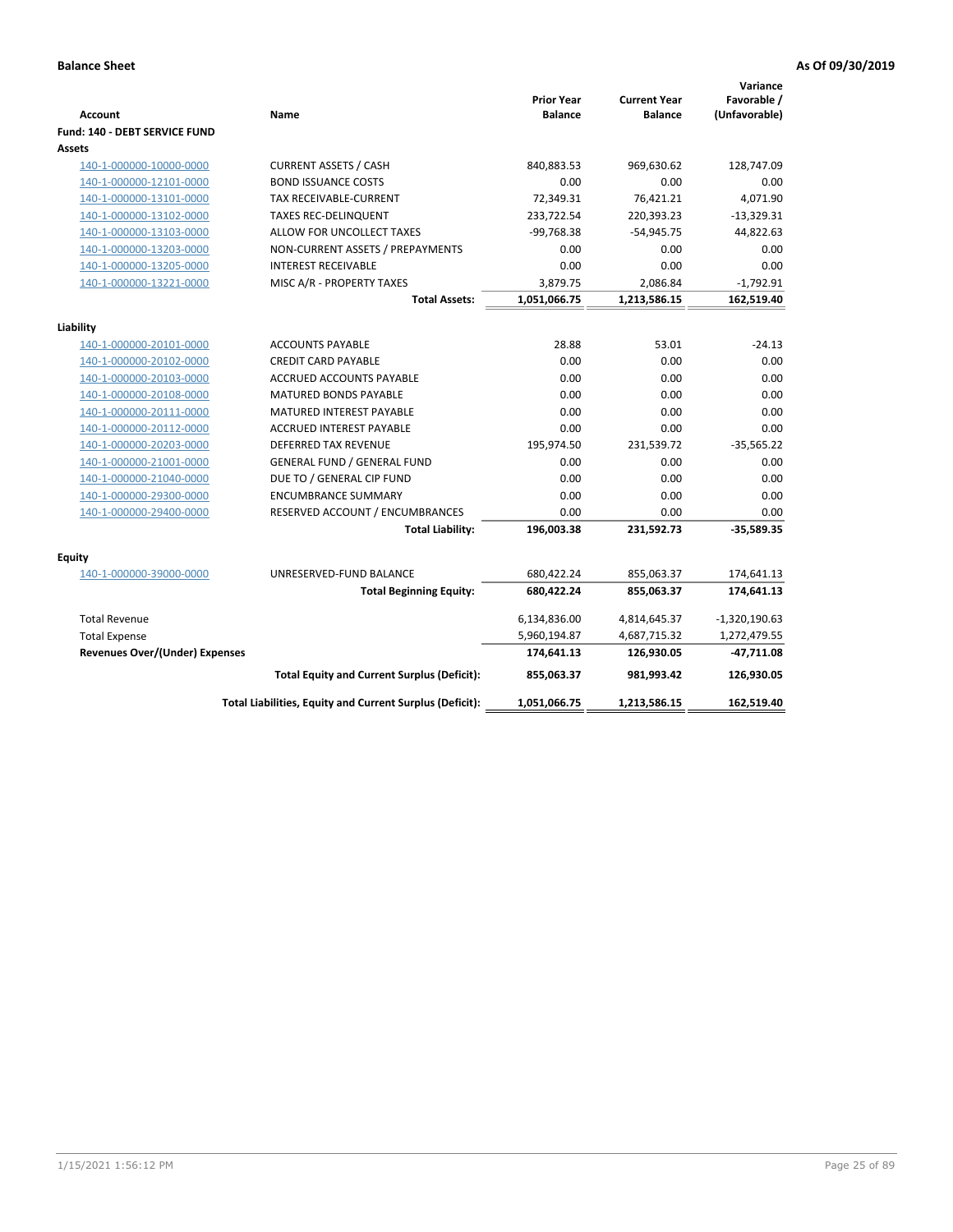|                                              |                                                          |                                     |                                       | Variance                     |
|----------------------------------------------|----------------------------------------------------------|-------------------------------------|---------------------------------------|------------------------------|
| <b>Account</b>                               | Name                                                     | <b>Prior Year</b><br><b>Balance</b> | <b>Current Year</b><br><b>Balance</b> | Favorable /<br>(Unfavorable) |
| Fund: 160 - GENERAL CAPITAL IMPROVEMENT FUND |                                                          |                                     |                                       |                              |
| <b>Assets</b>                                |                                                          |                                     |                                       |                              |
| 160-1-000000-10000-0000                      | <b>CURRENT ASSETS / CASH</b>                             | 1,917,433.66                        | 2,880,996.25                          | 963,562.59                   |
| 160-1-000000-11402-0000                      | 2002 CO'S                                                | 248,457.62                          | 254,256.77                            | 5,799.15                     |
| 160-1-000000-11514-0000                      | EXCHANGE BLDG - TX DAILY ACCOUNT 1157                    | 221,945.42                          | 227,155.24                            | 5,209.82                     |
| 160-1-000000-11515-0000                      | 2019 GO STREET BOND PROCEEDS - TX TERN                   | 0.00                                | 0.00                                  | 0.00                         |
| 160-1-000000-11517-0000                      | <b>EXCHANGE BLDG - TX TERM</b>                           | 0.00                                | 0.00                                  | 0.00                         |
| 160-1-000000-11520-0000                      | <b>CERTIFICATES OF DEPOSIT</b>                           | 0.00                                | 0.00                                  | 0.00                         |
| 160-1-000000-11602-0000                      | 2001 CO                                                  | 0.00                                | 0.00                                  | 0.00                         |
| 160-1-000000-11603-0000                      | 2001-A CO'S                                              | 75,081.29                           | 76,837.30                             | 1,756.01                     |
| 160-1-000000-13201-0000                      | MISC ACCTS RECEIVABLE                                    | 7,311.00                            | 7,311.00                              | 0.00                         |
| 160-1-000000-13205-0000                      | <b>INTEREST RECEIVABLE</b>                               | 0.00                                | 0.00                                  | 0.00                         |
| 160-1-000000-14035-0000                      | DEBT SERVICE / DEBT SERVICE FUND                         | 0.00                                | 0.00                                  | 0.00                         |
|                                              | <b>Total Assets:</b>                                     | 2,470,228.99                        | 3,446,556.56                          | 976,327.57                   |
|                                              |                                                          |                                     |                                       |                              |
| Liability                                    |                                                          |                                     |                                       |                              |
| 160-1-000000-20101-0000                      | <b>ACCOUNTS PAYABLE</b>                                  | 98,401.63                           | 325,064.47                            | $-226,662.84$                |
| 160-1-000000-20102-0000                      | <b>CREDIT CARD PAYABLE</b>                               | 0.00                                | 0.00                                  | 0.00                         |
| 160-1-000000-20103-0000                      | ACCRUED ACCOUNTS PAYABLE                                 | 0.00                                | 0.00                                  | 0.00                         |
| 160-1-000000-20113-0000                      | <b>DEVELOPERS ESCROW</b>                                 | 0.00                                | 0.00                                  | 0.00                         |
| 160-1-000000-20139-0000                      | <b>RETAINAGES PAYABLE</b>                                | 64,866.71                           | $-0.04$                               | 64,866.75                    |
| 160-1-000000-20902-0000                      | <b>DEFERRED GRANT REVENUE</b>                            | 0.00                                | 0.00                                  | 0.00                         |
| 160-1-000000-21001-0000                      | <b>GENERAL FUND / GENERAL FUND</b>                       | 0.00                                | 0.00                                  | 0.00                         |
| 160-1-000000-21035-0000                      | DEBT SERVICE / DUE TO DEBT SERVICE                       | 0.00                                | 0.00                                  | 0.00                         |
| 160-1-000000-21101-0000                      | ENTERPRISE / WTR/WWTR UTILITY FUND                       | 0.00                                | 0.00                                  | 0.00                         |
| 160-1-000000-29300-0000                      | <b>ENCUMBRANCE SUMMARY</b>                               | 0.00                                | 0.00                                  | 0.00                         |
| 160-1-000000-29400-0100                      | RESERVED ACCOUNT / ENCUMBRANCES                          | 0.00                                | 0.00                                  | 0.00                         |
|                                              | <b>Total Liability:</b>                                  | 163,268.34                          | 325,064.43                            | $-161,796.09$                |
| <b>Equity</b>                                |                                                          |                                     |                                       |                              |
| 160-1-000000-39000-0000                      | UNRESERVED-FUND BALANCE                                  | 365,973.09                          | 2,314,271.96                          | 1,948,298.87                 |
|                                              | <b>Total Beginning Equity:</b>                           | 365,973.09                          | 2,314,271.96                          | 1,948,298.87                 |
| <b>Total Revenue</b>                         |                                                          | 3,917,732.75                        | 3,713,411.00                          | $-204,321.75$                |
| <b>Total Expense</b>                         |                                                          | 1,976,745.19                        | 2,906,190.83                          | $-929,445.64$                |
| <b>Revenues Over/(Under) Expenses</b>        |                                                          | 1,940,987.56                        | 807,220.17                            | -1,133,767.39                |
|                                              | Total Equity and Current Surplus (Deficit):              | 2,306,960.65                        | 3,121,492.13                          | 814,531.48                   |
|                                              | Total Liabilities, Equity and Current Surplus (Deficit): | 2,470,228.99                        | 3,446,556.56                          | 976,327.57                   |
|                                              |                                                          |                                     |                                       |                              |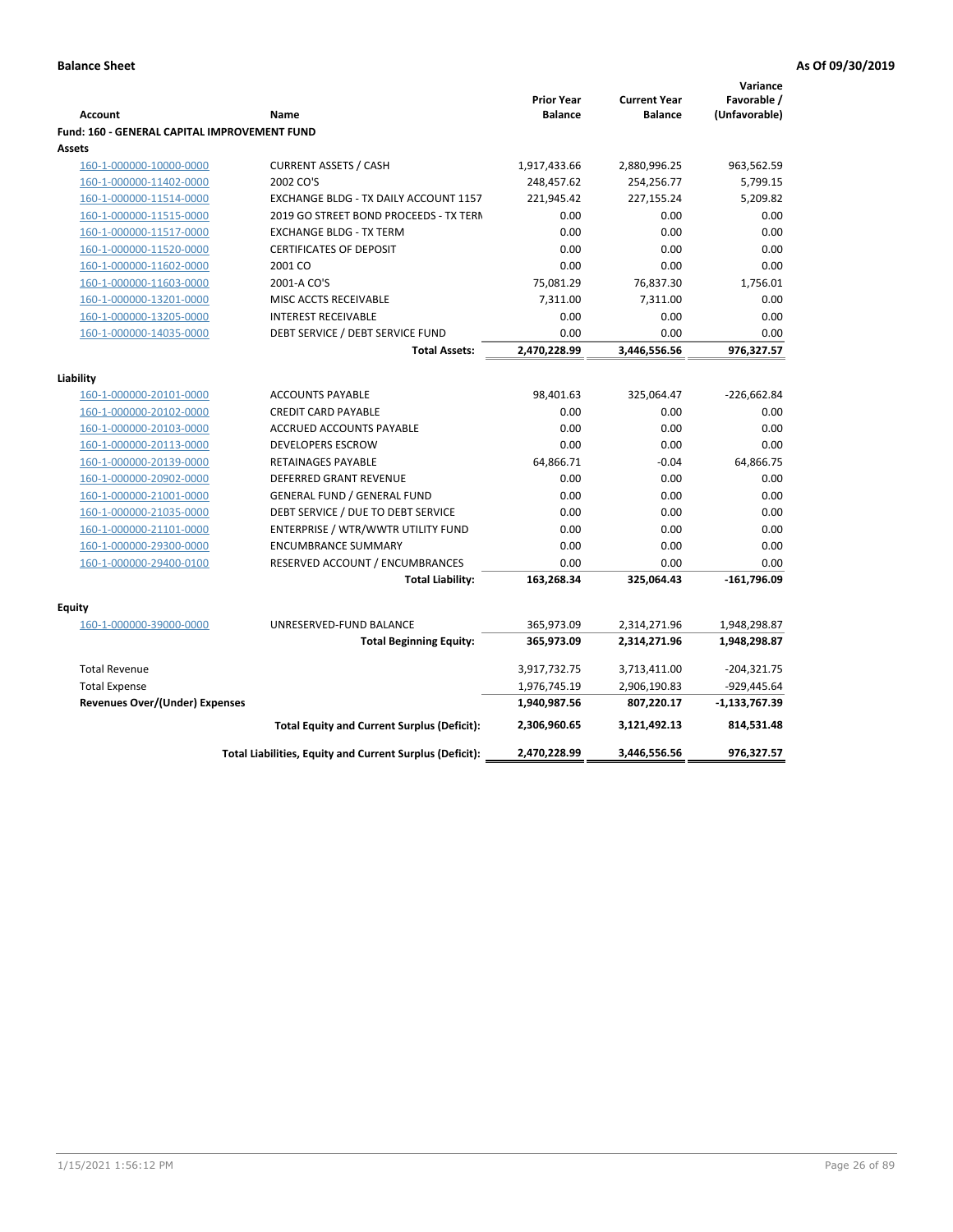| <b>Account</b>                        | Name                                                     | <b>Prior Year</b><br><b>Balance</b> | <b>Current Year</b><br><b>Balance</b> | Variance<br>Favorable /<br>(Unfavorable) |
|---------------------------------------|----------------------------------------------------------|-------------------------------------|---------------------------------------|------------------------------------------|
| Fund: 161 - STREET CONSTRUCTION FUND  |                                                          |                                     |                                       |                                          |
| Assets                                |                                                          |                                     |                                       |                                          |
| 161-1-000000-10000-0000               | <b>CURRENT ASSETS / CASH</b>                             | 852,077.57                          | 869,673.43                            | 17,595.86                                |
| 161-1-000000-11003-0000               | 2010 CO'S                                                | 0.00                                | 0.00                                  | 0.00                                     |
| 161-1-000000-13205-0000               | <b>INTEREST RECEIVABLE</b>                               | 0.00                                | 0.00                                  | 0.00                                     |
| 161-1-000000-14035-0000               | DEBT SERVICE / DEBT SERVICE FUND                         | 0.00                                | 0.00                                  | 0.00                                     |
|                                       | <b>Total Assets:</b>                                     | 852,077.57                          | 869,673.43                            | 17,595.86                                |
| Liability                             |                                                          |                                     |                                       |                                          |
| 161-1-000000-20101-0000               | <b>ACCOUNTS PAYABLE</b>                                  | 28.83                               | 47.84                                 | $-19.01$                                 |
| 161-1-000000-20102-0000               | <b>CREDIT CARD PAYABLE</b>                               | 0.00                                | 0.00                                  | 0.00                                     |
| 161-1-000000-20103-0000               | <b>ACCRUED ACCOUNTS PAYABLE</b>                          | 0.00                                | 0.00                                  | 0.00                                     |
| 161-1-000000-20139-0000               | <b>RETAINAGES PAYABLE</b>                                | 0.00                                | 0.00                                  | 0.00                                     |
| 161-1-000000-21001-0000               | <b>GENERAL FUND / GENERAL FUND</b>                       | 0.00                                | 0.00                                  | 0.00                                     |
| 161-1-000000-21035-0000               | DEBT SERVICE / DUE TO DEBT SERVICE                       | 0.00                                | 0.00                                  | 0.00                                     |
| 161-1-000000-29300-0000               | <b>ENCUMBRANCE SUMMARY</b>                               | 0.00                                | 0.00                                  | 0.00                                     |
| 161-1-000000-29400-0100               | RESERVED ACCOUNT / ENCUMBRANCES                          | 0.00                                | 0.00                                  | 0.00                                     |
|                                       | <b>Total Liability:</b>                                  | 28.83                               | 47.84                                 | $-19.01$                                 |
| <b>Equity</b>                         |                                                          |                                     |                                       |                                          |
| 161-1-000000-39000-0000               | UNRESERVED-FUND BALANCE                                  | 846,099.12                          | 852,048.74                            | 5,949.62                                 |
|                                       | <b>Total Beginning Equity:</b>                           | 846,099.12                          | 852,048.74                            | 5,949.62                                 |
| <b>Total Revenue</b>                  |                                                          | 6,366.79                            | 18.063.84                             | 11,697.05                                |
| <b>Total Expense</b>                  |                                                          | 417.17                              | 486.99                                | $-69.82$                                 |
| <b>Revenues Over/(Under) Expenses</b> |                                                          | 5,949.62                            | 17,576.85                             | 11,627.23                                |
|                                       | <b>Total Equity and Current Surplus (Deficit):</b>       | 852,048.74                          | 869,625.59                            | 17,576.85                                |
|                                       | Total Liabilities, Equity and Current Surplus (Deficit): | 852,077.57                          | 869,673.43                            | 17,595.86                                |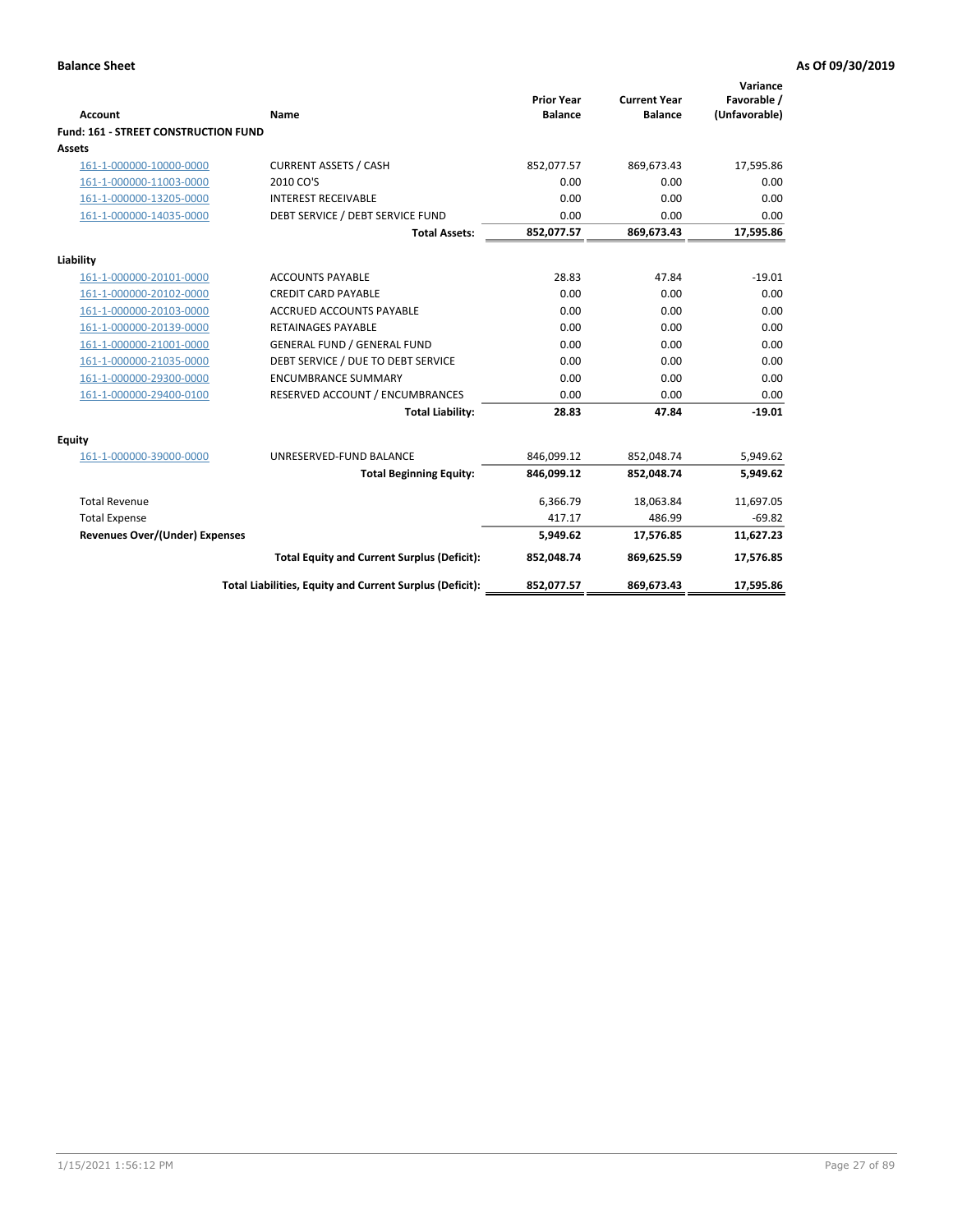| Account                                         | Name                                                     | <b>Prior Year</b><br><b>Balance</b> | <b>Current Year</b><br><b>Balance</b> | Variance<br>Favorable /<br>(Unfavorable) |
|-------------------------------------------------|----------------------------------------------------------|-------------------------------------|---------------------------------------|------------------------------------------|
| <b>Fund: 162 - GRAHAM PARK RENOVATIONS FUND</b> |                                                          |                                     |                                       |                                          |
| <b>Assets</b>                                   |                                                          |                                     |                                       |                                          |
| 162-1-000000-10000-0000                         | <b>CURRENT ASSETS / CASH</b>                             | 0.00                                | 0.00                                  | 0.00                                     |
| 162-1-000000-13201-0000                         | MISC ACCTS RECEIVABLE                                    | 0.00                                | 0.00                                  | 0.00                                     |
|                                                 | <b>Total Assets:</b>                                     | 0.00                                | 0.00                                  | 0.00                                     |
| Liability                                       |                                                          |                                     |                                       |                                          |
| 162-1-000000-20101-0000                         | <b>ACCOUNTS PAYABLE</b>                                  | 0.00                                | 0.00                                  | 0.00                                     |
| 162-1-000000-20139-0000                         | <b>RETAINAGES PAYABLE</b>                                | 0.00                                | 0.00                                  | 0.00                                     |
| 162-1-000000-20202-0000                         | <b>DEFERRED REVENUE</b>                                  | 0.00                                | 0.00                                  | 0.00                                     |
| 162-1-000000-29300-0000                         | <b>ENCUMBRANCE SUMMARY</b>                               | 0.00                                | 0.00                                  | 0.00                                     |
| 162-1-000000-29400-0000                         | RESERVED ACCOUNT / ENCUMBRANCES                          | 0.00                                | 0.00                                  | 0.00                                     |
|                                                 | <b>Total Liability:</b>                                  | 0.00                                | 0.00                                  | 0.00                                     |
| Equity                                          |                                                          |                                     |                                       |                                          |
| 162-1-000000-39000-0000                         | UNRESERVED-FUND BALANCE                                  | 0.00                                | 0.00                                  | 0.00                                     |
|                                                 | <b>Total Beginning Equity:</b>                           | 0.00                                | 0.00                                  | 0.00                                     |
| <b>Total Revenue</b>                            |                                                          | 0.00                                | 0.00                                  | 0.00                                     |
| <b>Total Expense</b>                            |                                                          | 0.00                                | 0.00                                  | 0.00                                     |
| <b>Revenues Over/(Under) Expenses</b>           |                                                          | 0.00                                | 0.00                                  | 0.00                                     |
|                                                 | <b>Total Equity and Current Surplus (Deficit):</b>       | 0.00                                | 0.00                                  | 0.00                                     |
|                                                 | Total Liabilities, Equity and Current Surplus (Deficit): | 0.00                                | 0.00                                  | 0.00                                     |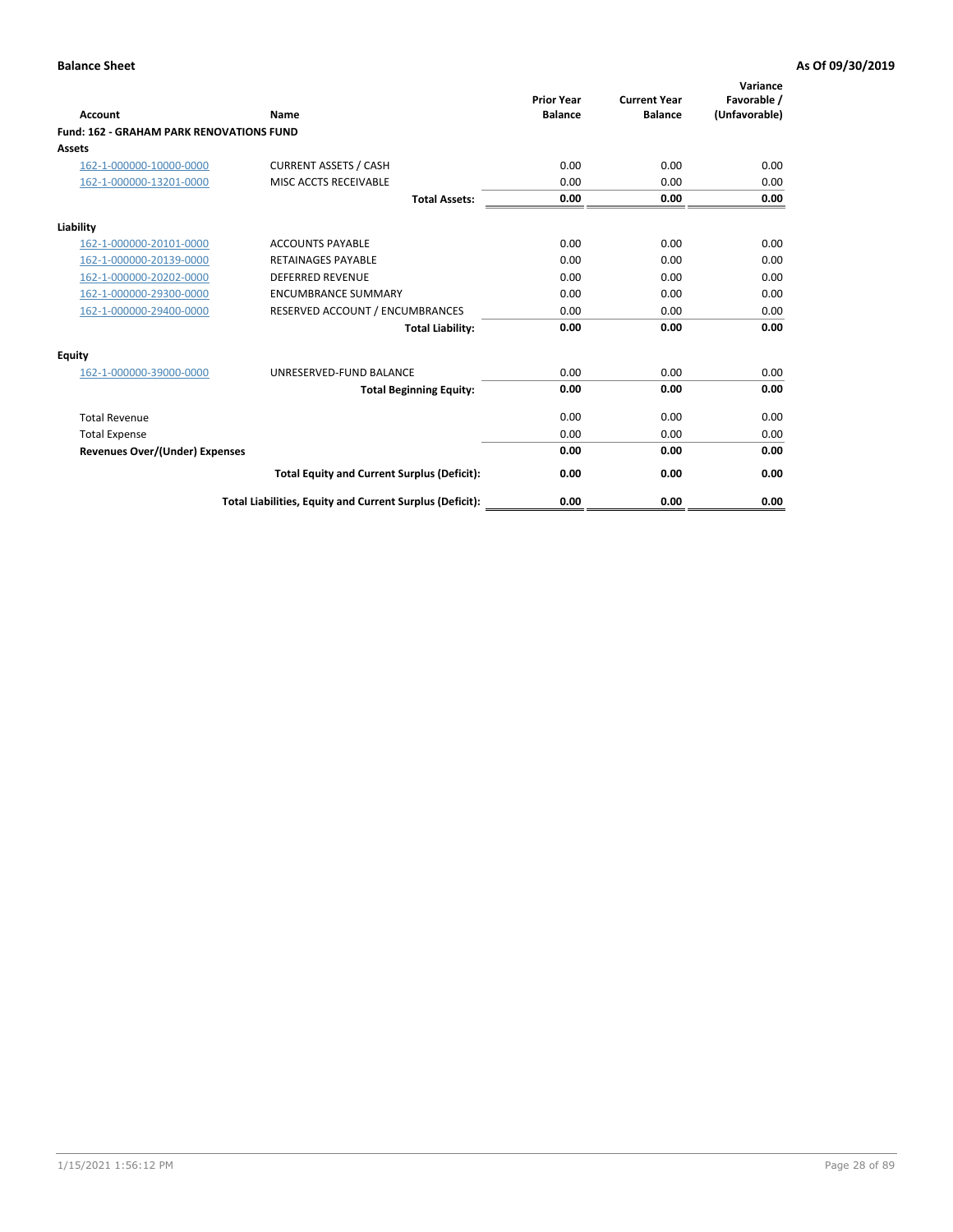| Account                               | Name                                                     | <b>Prior Year</b><br><b>Balance</b> | <b>Current Year</b><br><b>Balance</b> | Variance<br>Favorable /<br>(Unfavorable) |
|---------------------------------------|----------------------------------------------------------|-------------------------------------|---------------------------------------|------------------------------------------|
| Fund: 163 - SECO STIMULAS BLOCK GRANT |                                                          |                                     |                                       |                                          |
| <b>Assets</b>                         |                                                          |                                     |                                       |                                          |
| 163-1-000000-10000-0000               | <b>CURRENT ASSETS / CASH</b>                             | 0.00                                | 0.00                                  | 0.00                                     |
| 163-1-000000-13201-0000               | MISC ACCTS RECEIVABLE                                    | 0.00                                | 0.00                                  | 0.00                                     |
| 163-1-000000-13205-0000               | <b>INTEREST RECEIVABLE</b>                               | 0.00                                | 0.00                                  | 0.00                                     |
|                                       | <b>Total Assets:</b>                                     | 0.00                                | 0.00                                  | 0.00                                     |
| Liability                             |                                                          |                                     |                                       |                                          |
| 163-1-000000-20101-0000               | <b>ACCOUNTS PAYABLE</b>                                  | 0.00                                | 0.00                                  | 0.00                                     |
| 163-1-000000-20102-0000               | <b>CREDIT CARD PAYABLE</b>                               | 0.00                                | 0.00                                  | 0.00                                     |
| 163-1-000000-20103-0000               | <b>ACCRUED ACCOUNTS PAYABLE</b>                          | 0.00                                | 0.00                                  | 0.00                                     |
| 163-1-000000-20139-0000               | <b>RETAINAGES PAYABLE</b>                                | 0.00                                | 0.00                                  | 0.00                                     |
| 163-1-000000-20902-0000               | DEFERRED GRANT REVENUE                                   | 0.00                                | 0.00                                  | 0.00                                     |
| 163-1-000000-29300-0000               | <b>ENCUMBRANCE SUMMARY</b>                               | 0.00                                | 0.00                                  | 0.00                                     |
| 163-1-000000-29400-0100               | RESERVED ACCOUNT / ENCUMBRANCES                          | 0.00                                | 0.00                                  | 0.00                                     |
|                                       | <b>Total Liability:</b>                                  | 0.00                                | 0.00                                  | 0.00                                     |
| <b>Equity</b>                         |                                                          |                                     |                                       |                                          |
| 163-1-000000-39000-0000               | UNRESERVED-FUND BALANCE                                  | 0.00                                | 0.00                                  | 0.00                                     |
|                                       | <b>Total Beginning Equity:</b>                           | 0.00                                | 0.00                                  | 0.00                                     |
| <b>Total Revenue</b>                  |                                                          | 0.00                                | 0.00                                  | 0.00                                     |
| <b>Total Expense</b>                  |                                                          | 0.00                                | 0.00                                  | 0.00                                     |
| <b>Revenues Over/(Under) Expenses</b> |                                                          | 0.00                                | 0.00                                  | 0.00                                     |
|                                       | <b>Total Equity and Current Surplus (Deficit):</b>       | 0.00                                | 0.00                                  | 0.00                                     |
|                                       | Total Liabilities, Equity and Current Surplus (Deficit): | 0.00                                | 0.00                                  | 0.00                                     |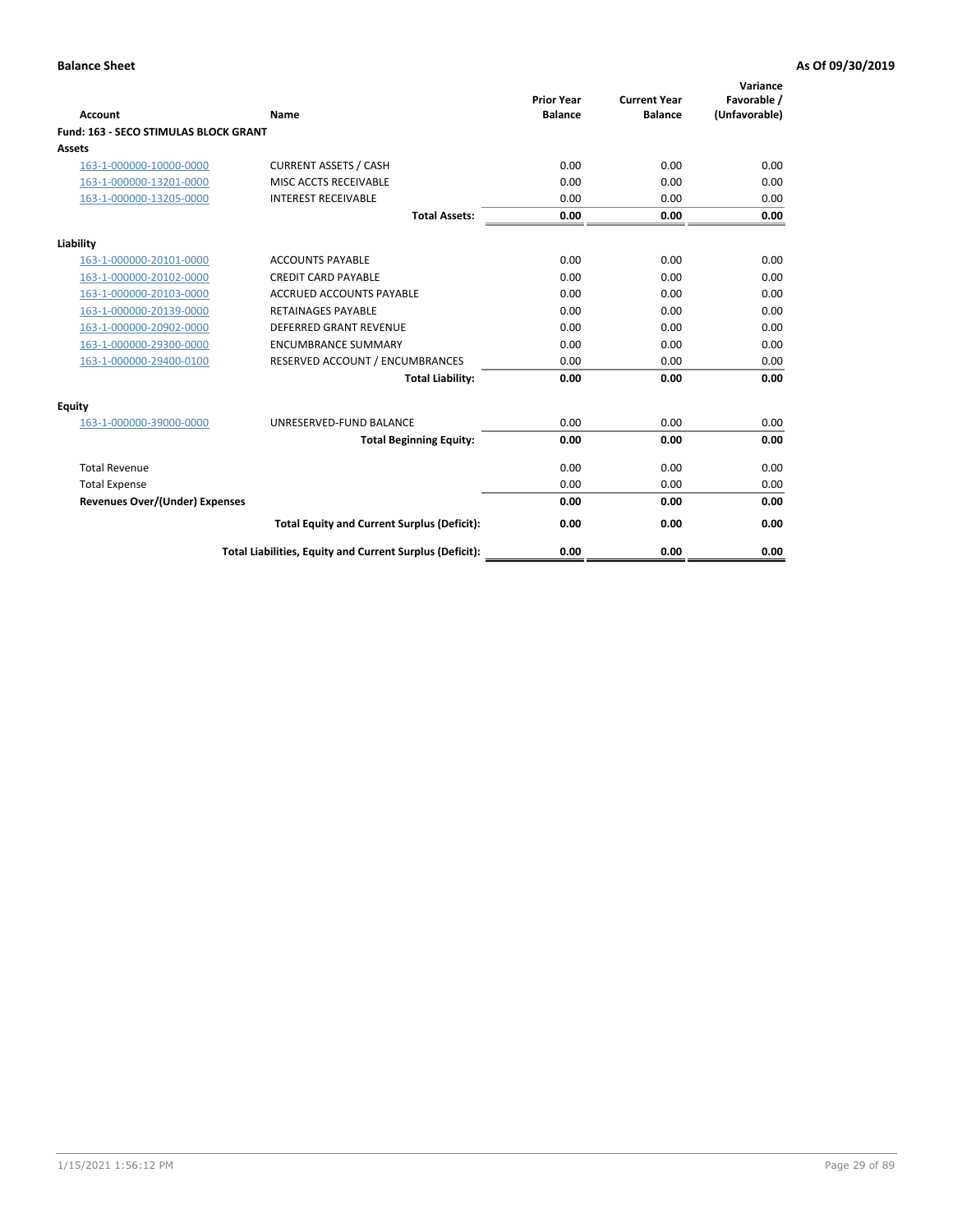| <b>Account</b>                        | <b>Name</b>                                              | <b>Prior Year</b><br><b>Balance</b> | <b>Current Year</b><br><b>Balance</b> | Variance<br>Favorable /<br>(Unfavorable) |
|---------------------------------------|----------------------------------------------------------|-------------------------------------|---------------------------------------|------------------------------------------|
| Fund: 164 - 2013 CO CAPITAL FUND      |                                                          |                                     |                                       |                                          |
| Assets                                |                                                          |                                     |                                       |                                          |
| 164-1-000000-10000-0000               | <b>CURRENT ASSETS / CASH</b>                             | 31,880.79                           | 32,539.11                             | 658.32                                   |
| 164-1-000000-11508-0000               | 2013 CO'S PROJ CONST                                     | 2,017.05                            | 2,064.41                              | 47.36                                    |
| 164-1-000000-11509-0000               | 2013 CO'S DEBT SERVICE                                   | 0.00                                | 0.00                                  | 0.00                                     |
| 164-1-000000-13205-0000               | <b>INTEREST RECEIVABLE</b>                               | 0.00                                | 0.00                                  | 0.00                                     |
| 164-1-000000-14035-0000               | DEBT SERVICE / DEBT SERVICE FUND                         | 0.00                                | 0.00                                  | 0.00                                     |
|                                       | <b>Total Assets:</b>                                     | 33,897.84                           | 34,603.52                             | 705.68                                   |
| Liability                             |                                                          |                                     |                                       |                                          |
| 164-1-000000-20101-0000               | <b>ACCOUNTS PAYABLE</b>                                  | 1.08                                | 1.79                                  | $-0.71$                                  |
| 164-1-000000-20102-0000               | <b>CREDIT CARD PAYABLE</b>                               | 0.00                                | 0.00                                  | 0.00                                     |
| 164-1-000000-20103-0000               | <b>ACCRUED ACCOUNTS PAYABLE</b>                          | 0.00                                | 0.00                                  | 0.00                                     |
| 164-1-000000-20139-0000               | <b>RETAINAGES PAYABLE</b>                                | 0.00                                | 0.00                                  | 0.00                                     |
| 164-1-000000-21001-0000               | <b>GENERAL FUND / GENERAL FUND</b>                       | 0.00                                | 0.00                                  | 0.00                                     |
| 164-1-000000-21035-0000               | DEBT SERVICE / DUE TO DEBT SERVICE                       | 0.00                                | 0.00                                  | 0.00                                     |
| 164-1-000000-29300-0000               | <b>ENCUMBRANCE SUMMARY</b>                               | 0.00                                | 0.00                                  | 0.00                                     |
| 164-1-000000-29400-0100               | RESERVED ACCOUNT / ENCUMBRANCES                          | 0.00                                | 0.00                                  | 0.00                                     |
|                                       | <b>Total Liability:</b>                                  | 1.08                                | 1.79                                  | $-0.71$                                  |
| Equity                                |                                                          |                                     |                                       |                                          |
| 164-1-000000-39000-0000               | UNRESERVED-FUND BALANCE                                  | 33,642.76                           | 33,896.76                             | 254.00                                   |
|                                       | <b>Total Beginning Equity:</b>                           | 33,642.76                           | 33,896.76                             | 254.00                                   |
| <b>Total Revenue</b>                  |                                                          | 269.61                              | 723.21                                | 453.60                                   |
| <b>Total Expense</b>                  |                                                          | 15.61                               | 18.24                                 | $-2.63$                                  |
| <b>Revenues Over/(Under) Expenses</b> |                                                          | 254.00                              | 704.97                                | 450.97                                   |
|                                       | <b>Total Equity and Current Surplus (Deficit):</b>       | 33,896.76                           | 34,601.73                             | 704.97                                   |
|                                       | Total Liabilities, Equity and Current Surplus (Deficit): | 33,897.84                           | 34,603.52                             | 705.68                                   |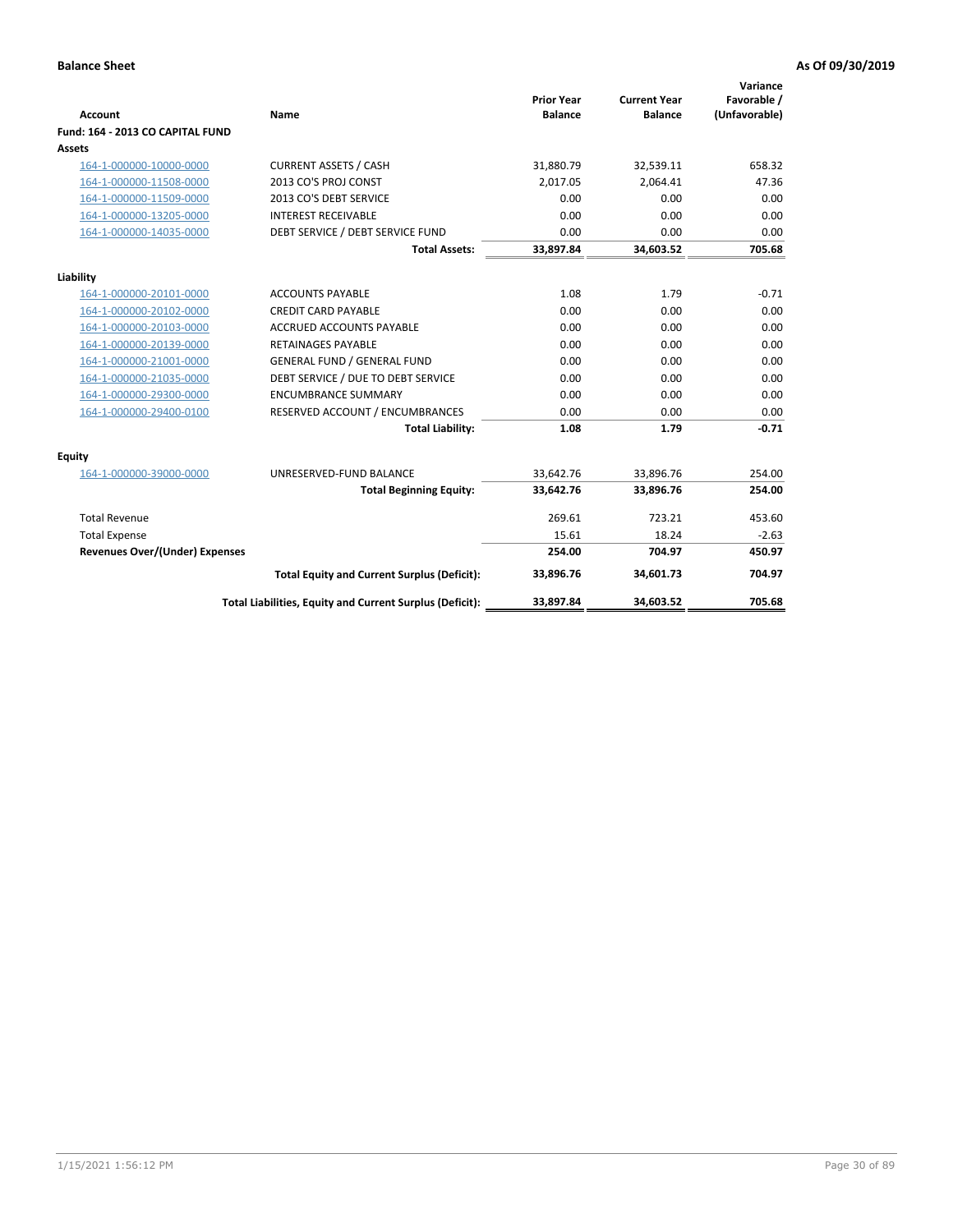| <b>Account</b>                        | Name                                                     | <b>Prior Year</b><br><b>Balance</b> | <b>Current Year</b><br><b>Balance</b> | Variance<br>Favorable /<br>(Unfavorable) |
|---------------------------------------|----------------------------------------------------------|-------------------------------------|---------------------------------------|------------------------------------------|
| Fund: 165 - 2014 GO FUND              |                                                          |                                     |                                       |                                          |
| Assets                                |                                                          |                                     |                                       |                                          |
| 165-1-000000-10000-0000               | <b>CURRENT ASSETS / CASH</b>                             | $-8,613.63$                         | $-8,613.63$                           | 0.00                                     |
| 165-1-000000-11003-0000               | 2010 CO'S                                                | 0.00                                | 0.00                                  | 0.00                                     |
| 165-1-000000-11202-0000               | 2014 GO STREET BONDS                                     | 0.00                                | 0.00                                  | 0.00                                     |
| 165-1-000000-11511-0000               | 2015 GO PROJECT CONSTRUCTION                             | 776,299.47                          | 794,521.85                            | 18,222.38                                |
| 165-1-000000-11520-0000               | <b>CERTIFICATES OF DEPOSIT</b>                           | 0.00                                | 0.00                                  | 0.00                                     |
| 165-1-000000-11530-0000               | <b>TexasTERM CP</b>                                      | 0.00                                | 0.00                                  | 0.00                                     |
| 165-1-000000-13201-0000               | MISC ACCTS RECEIVABLE                                    | 0.00                                | 0.00                                  | 0.00                                     |
| 165-1-000000-13205-0000               | <b>INTEREST RECEIVABLE</b>                               | 0.00                                | 0.00                                  | 0.00                                     |
| 165-1-000000-14035-0000               | DEBT SERVICE / DEBT SERVICE FUND                         | 0.00                                | 0.00                                  | 0.00                                     |
|                                       | <b>Total Assets:</b>                                     | 767,685.84                          | 785,908.22                            | 18,222.38                                |
| Liability                             |                                                          |                                     |                                       |                                          |
| 165-1-000000-20101-0000               | <b>ACCOUNTS PAYABLE</b>                                  | 0.00                                | 0.00                                  | 0.00                                     |
| 165-1-000000-20102-0000               | <b>CREDIT CARD PAYABLE</b>                               | 0.00                                | 0.00                                  | 0.00                                     |
| 165-1-000000-20103-0000               | ACCRUED ACCOUNTS PAYABLE                                 | 0.00                                | 0.00                                  | 0.00                                     |
| 165-1-000000-20139-0000               | <b>RETAINAGES PAYABLE</b>                                | 0.00                                | 0.00                                  | 0.00                                     |
| 165-1-000000-21001-0000               | <b>GENERAL FUND / GENERAL FUND</b>                       | 0.00                                | 0.00                                  | 0.00                                     |
| 165-1-000000-21035-0000               | DEBT SERVICE / DUE TO DEBT SERVICE                       | 0.00                                | 0.00                                  | 0.00                                     |
| 165-1-000000-29300-0000               | <b>ENCUMBRANCE SUMMARY</b>                               | 0.00                                | 0.00                                  | 0.00                                     |
| 165-1-000000-29400-0100               | RESERVED ACCOUNT / ENCUMBRANCES                          | 0.00                                | 0.00                                  | 0.00                                     |
|                                       | <b>Total Liability:</b>                                  | 0.00                                | 0.00                                  | 0.00                                     |
| <b>Equity</b>                         |                                                          |                                     |                                       |                                          |
| 165-1-000000-39000-0000               | UNRESERVED-FUND BALANCE                                  | 755,496.40                          | 767,685.84                            | 12,189.44                                |
|                                       | <b>Total Beginning Equity:</b>                           | 755,496.40                          | 767,685.84                            | 12,189.44                                |
| <b>Total Revenue</b>                  |                                                          | 12,189.44                           | 18,222.38                             | 6,032.94                                 |
| <b>Total Expense</b>                  |                                                          | 0.00                                | 0.00                                  | 0.00                                     |
| <b>Revenues Over/(Under) Expenses</b> |                                                          | 12,189.44                           | 18,222.38                             | 6,032.94                                 |
|                                       | <b>Total Equity and Current Surplus (Deficit):</b>       | 767,685.84                          | 785,908.22                            | 18,222.38                                |
|                                       | Total Liabilities, Equity and Current Surplus (Deficit): | 767,685.84                          | 785,908.22                            | 18.222.38                                |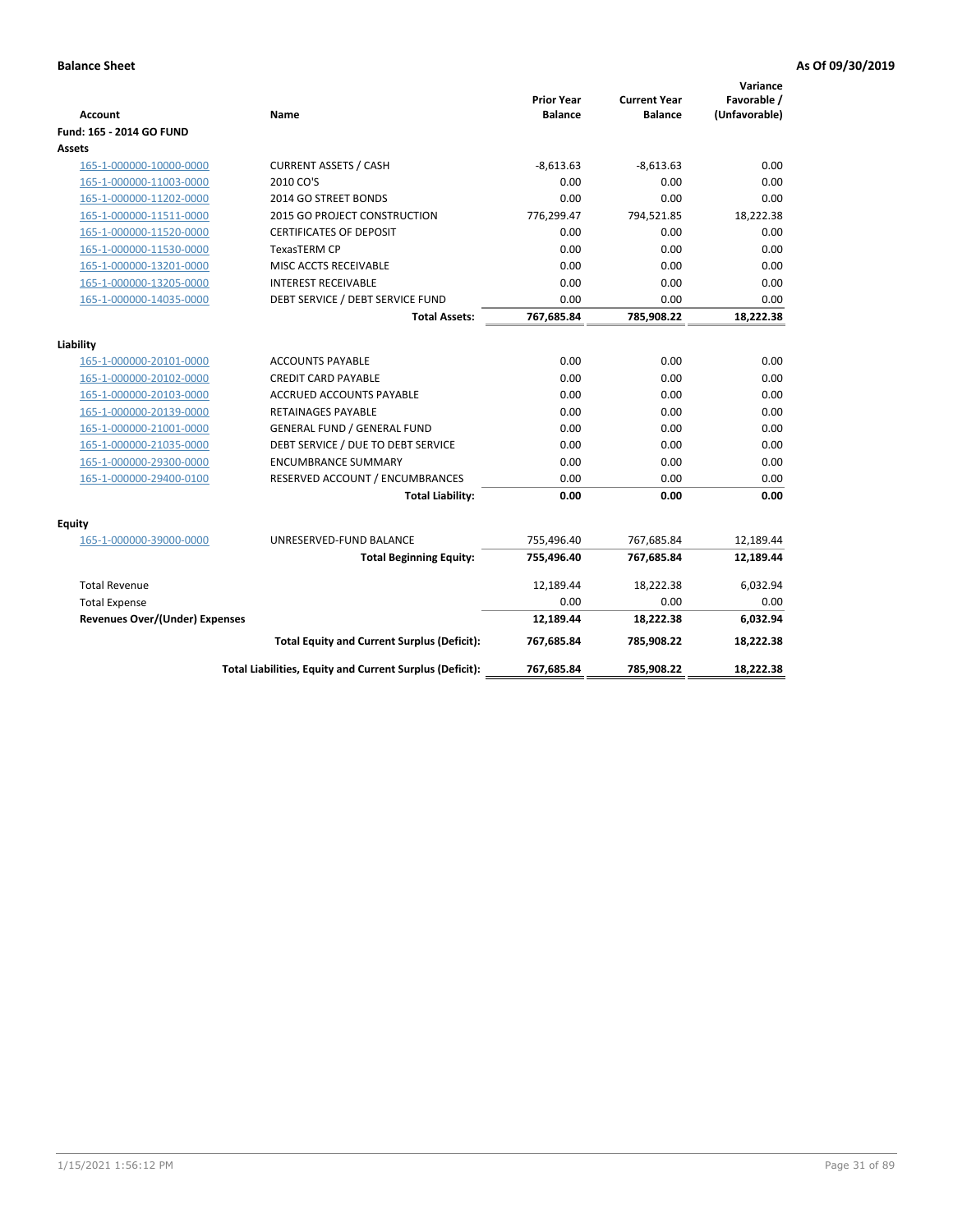|                                                       |                                                          | <b>Prior Year</b> | <b>Current Year</b> | Variance<br>Favorable / |
|-------------------------------------------------------|----------------------------------------------------------|-------------------|---------------------|-------------------------|
| Account                                               | Name                                                     | <b>Balance</b>    | <b>Balance</b>      | (Unfavorable)           |
| Fund: 170 - LAW ENFORCEMENT GRANT - CAPITAL PURCHASES |                                                          |                   |                     |                         |
| Assets                                                |                                                          |                   |                     |                         |
| 170-1-000000-10000-0000                               | <b>CURRENT ASSETS / CASH</b>                             | 0.00              | 0.00                | 0.00                    |
| 170-1-000000-13201-0000                               | MISC ACCTS RECEIVABLE                                    | 0.00              | 0.00                | 0.00                    |
|                                                       | <b>Total Assets:</b>                                     | 0.00              | 0.00                | 0.00                    |
| Liability                                             |                                                          |                   |                     |                         |
| 170-1-000000-20101-0000                               | <b>ACCOUNTS PAYABLE</b>                                  | 0.00              | 0.00                | 0.00                    |
| 170-1-000000-20102-0000                               | <b>CREDIT CARD PAYABLE</b>                               | 0.00              | 0.00                | 0.00                    |
| 170-1-000000-20103-0000                               | <b>ACCRUED ACCOUNTS PAYABLE</b>                          | 0.00              | 0.00                | 0.00                    |
| 170-1-000000-20902-0000                               | DEFERRED GRANT REVENUE                                   | 0.00              | 0.00                | 0.00                    |
| 170-1-000000-21001-0000                               | <b>GENERAL FUND / GENERAL FUND</b>                       | 0.00              | 0.00                | 0.00                    |
| 170-1-000000-24004-0000                               | <b>INTEREST PAYABLE ON DEP</b>                           | 0.00              | 0.00                | 0.00                    |
| 170-1-000000-29300-0000                               | <b>ENCUMBRANCE SUMMARY</b>                               | 0.00              | 0.00                | 0.00                    |
| 170-1-000000-29400-0000                               | RESERVED ACCOUNT / ENCUMBRANCES                          | 0.00              | 0.00                | 0.00                    |
|                                                       | <b>Total Liability:</b>                                  | 0.00              | 0.00                | 0.00                    |
| Equity                                                |                                                          |                   |                     |                         |
| 170-1-000000-39000-0000                               | UNRESERVED-FUND BALANCE                                  | 194.66            | 0.00                | $-194.66$               |
|                                                       | <b>Total Beginning Equity:</b>                           | 194.66            | 0.00                | $-194.66$               |
| <b>Total Revenue</b>                                  |                                                          | 0.00              | 21,253.00           | 21,253.00               |
| <b>Total Expense</b>                                  |                                                          | 194.66            | 21,253.00           | $-21,058.34$            |
| <b>Revenues Over/(Under) Expenses</b>                 |                                                          | $-194.66$         | 0.00                | 194.66                  |
|                                                       | <b>Total Equity and Current Surplus (Deficit):</b>       | 0.00              | 0.00                | 0.00                    |
|                                                       | Total Liabilities, Equity and Current Surplus (Deficit): | 0.00              | 0.00                | 0.00                    |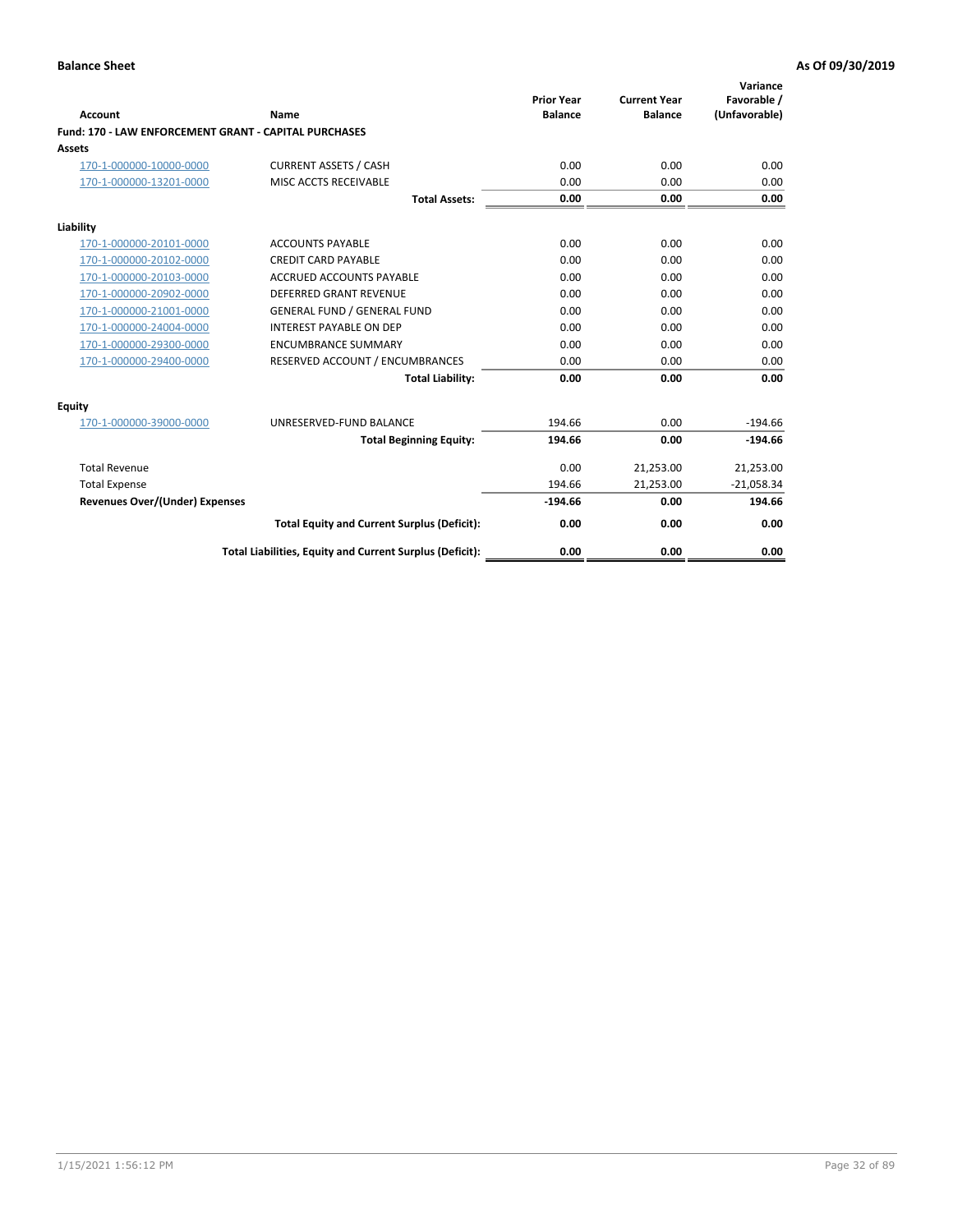| Account                                        | Name                                                     | <b>Prior Year</b><br><b>Balance</b> | <b>Current Year</b><br><b>Balance</b> | Variance<br>Favorable /<br>(Unfavorable) |
|------------------------------------------------|----------------------------------------------------------|-------------------------------------|---------------------------------------|------------------------------------------|
| <b>Fund: 171 - MAIN STREET SPECIAL REVENUE</b> |                                                          |                                     |                                       |                                          |
| Assets                                         |                                                          |                                     |                                       |                                          |
| 171-1-000000-10000-0000                        | <b>CURRENT ASSETS / CASH</b>                             | 17,164.16                           | $-48,361.48$                          | $-65,525.64$                             |
| 171-1-000000-13201-0000                        | MISC ACCTS RECEIVABLE                                    | 0.00                                | 0.00                                  | 0.00                                     |
| 171-1-000000-13205-0000                        | <b>INTEREST RECEIVABLE</b>                               | 0.00                                | 0.00                                  | 0.00                                     |
|                                                | <b>Total Assets:</b>                                     | 17,164.16                           | $-48,361.48$                          | $-65,525.64$                             |
| Liability                                      |                                                          |                                     |                                       |                                          |
| 171-1-000000-20101-0000                        | <b>ACCOUNTS PAYABLE</b>                                  | 8,086.95                            | 0.00                                  | 8,086.95                                 |
| 171-1-000000-20102-0000                        | <b>CREDIT CARD PAYABLE</b>                               | 0.00                                | 0.00                                  | 0.00                                     |
| 171-1-000000-20103-0000                        | <b>ACCRUED ACCOUNTS PAYABLE</b>                          | 0.00                                | 0.00                                  | 0.00                                     |
| 171-1-000000-20139-0000                        | <b>RETAINAGES PAYABLE</b>                                | 0.00                                | 0.00                                  | 0.00                                     |
| 171-1-000000-20902-0000                        | <b>DEFERRED GRANT REVENUE</b>                            | 0.00                                | 0.00                                  | 0.00                                     |
| 171-1-000000-29300-0000                        | <b>ENCUMBRANCE SUMMARY</b>                               | 0.00                                | 0.00                                  | 0.00                                     |
| 171-1-000000-29400-0100                        | RESERVED ACCOUNT / ENCUMBRANCES                          | 0.00                                | 0.00                                  | 0.00                                     |
|                                                | <b>Total Liability:</b>                                  | 8,086.95                            | 0.00                                  | 8,086.95                                 |
| <b>Equity</b>                                  |                                                          |                                     |                                       |                                          |
| 171-1-000000-39000-0000                        | UNRESERVED-FUND BALANCE                                  | 35,933.28                           | 9,077.21                              | $-26,856.07$                             |
|                                                | <b>Total Beginning Equity:</b>                           | 35,933.28                           | 9,077.21                              | $-26,856.07$                             |
| <b>Total Revenue</b>                           |                                                          | 25,000.00                           | 0.00                                  | $-25,000.00$                             |
| <b>Total Expense</b>                           |                                                          | 51,856.07                           | 57,438.69                             | $-5,582.62$                              |
| Revenues Over/(Under) Expenses                 |                                                          | $-26,856.07$                        | $-57,438.69$                          | $-30,582.62$                             |
|                                                | <b>Total Equity and Current Surplus (Deficit):</b>       | 9,077.21                            | $-48,361.48$                          | $-57,438.69$                             |
|                                                | Total Liabilities, Equity and Current Surplus (Deficit): | 17.164.16                           | $-48.361.48$                          | $-65.525.64$                             |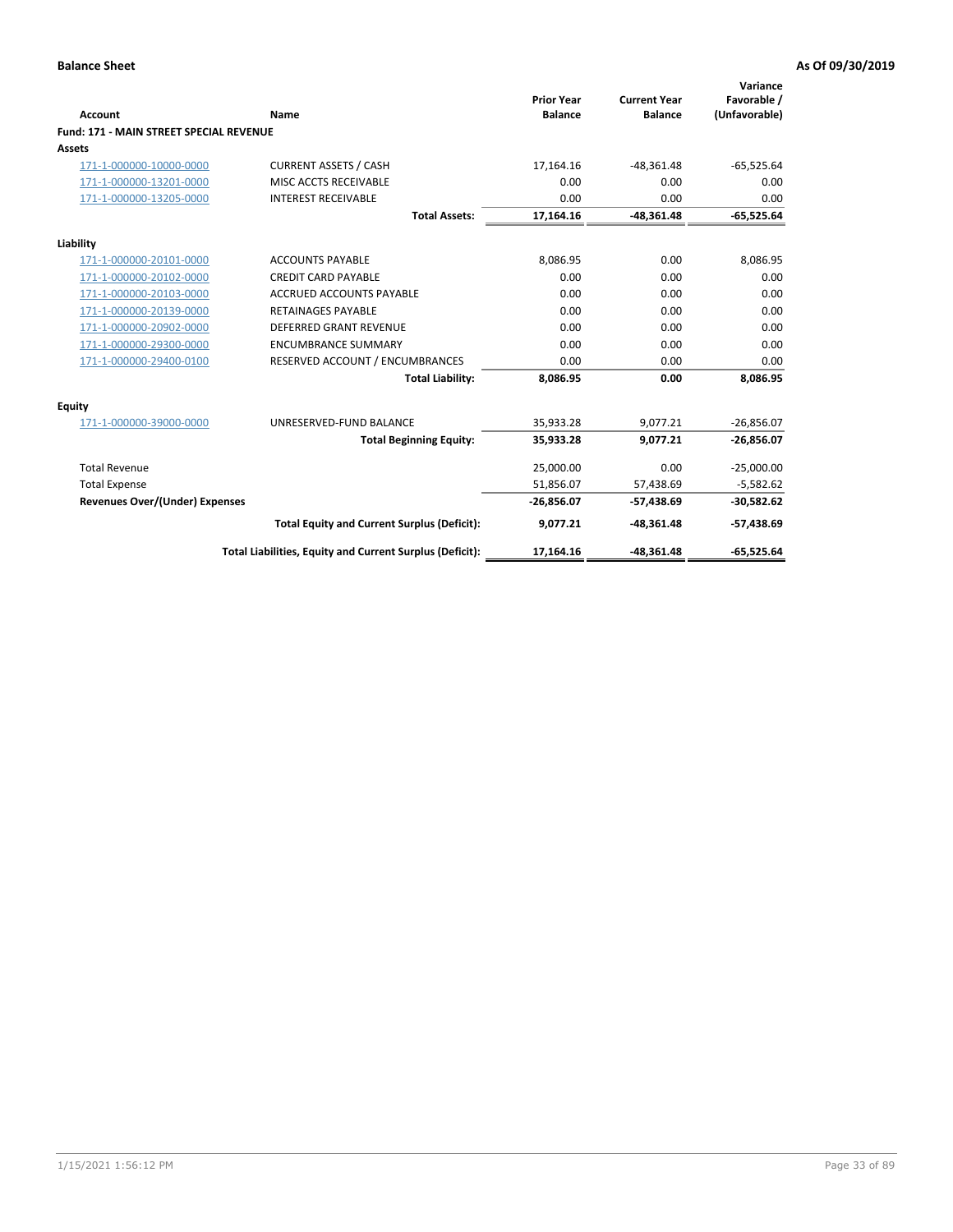|                                       |                                                          |                                     |                                       | Variance                     |
|---------------------------------------|----------------------------------------------------------|-------------------------------------|---------------------------------------|------------------------------|
| <b>Account</b>                        | Name                                                     | <b>Prior Year</b><br><b>Balance</b> | <b>Current Year</b><br><b>Balance</b> | Favorable /<br>(Unfavorable) |
| <b>Fund: 172 - MINOR GRANTS FUND</b>  |                                                          |                                     |                                       |                              |
| <b>Assets</b>                         |                                                          |                                     |                                       |                              |
| 172-1-000000-10000-0000               | <b>CURRENT ASSETS / CASH</b>                             | 2,095.10                            | 6,343.76                              | 4,248.66                     |
| 172-1-000000-13201-0000               | MISC ACCTS RECEIVABLE                                    | 0.00                                | 0.00                                  | 0.00                         |
| 172-1-000000-13205-0000               | <b>INTEREST RECEIVABLE</b>                               | 0.00                                | 0.00                                  | 0.00                         |
|                                       | <b>Total Assets:</b>                                     | 2,095.10                            | 6,343.76                              | 4,248.66                     |
| Liability                             |                                                          |                                     |                                       |                              |
| 172-1-000000-20101-0000               | <b>ACCOUNTS PAYABLE</b>                                  | 0.00                                | 0.00                                  | 0.00                         |
| 172-1-000000-20102-0000               | <b>CREDIT CARD PAYABLE</b>                               | 0.00                                | 0.00                                  | 0.00                         |
| 172-1-000000-20103-0000               | <b>ACCRUED ACCOUNTS PAYABLE</b>                          | 0.00                                | 0.00                                  | 0.00                         |
| 172-1-000000-20902-0000               | <b>DEFERRED GRANT REVENUE</b>                            | 0.00                                | 0.00                                  | 0.00                         |
| 172-1-000000-29300-0000               | <b>ENCUMBRANCE SUMMARY</b>                               | 0.00                                | 0.00                                  | 0.00                         |
| 172-1-000000-29400-0000               | RESERVED ACCOUNT / ENCUMBRANCES                          | 0.00                                | 0.00                                  | 0.00                         |
|                                       | <b>Total Liability:</b>                                  | 0.00                                | 0.00                                  | 0.00                         |
| Equity                                |                                                          |                                     |                                       |                              |
| 172-1-000000-39000-0000               | UNRESERVED-FUND BALANCE                                  | 493.86                              | 3,559.10                              | 3,065.24                     |
|                                       | <b>Total Beginning Equity:</b>                           | 493.86                              | 3,559.10                              | 3,065.24                     |
| <b>Total Revenue</b>                  |                                                          | 20,476.00                           | 15,624.00                             | $-4,852.00$                  |
| <b>Total Expense</b>                  |                                                          | 18,874.76                           | 12,839.34                             | 6,035.42                     |
| <b>Revenues Over/(Under) Expenses</b> |                                                          | 1,601.24                            | 2,784.66                              | 1,183.42                     |
|                                       | <b>Total Equity and Current Surplus (Deficit):</b>       | 2,095.10                            | 6.343.76                              | 4.248.66                     |
|                                       | Total Liabilities, Equity and Current Surplus (Deficit): | 2,095.10                            | 6,343.76                              | 4,248.66                     |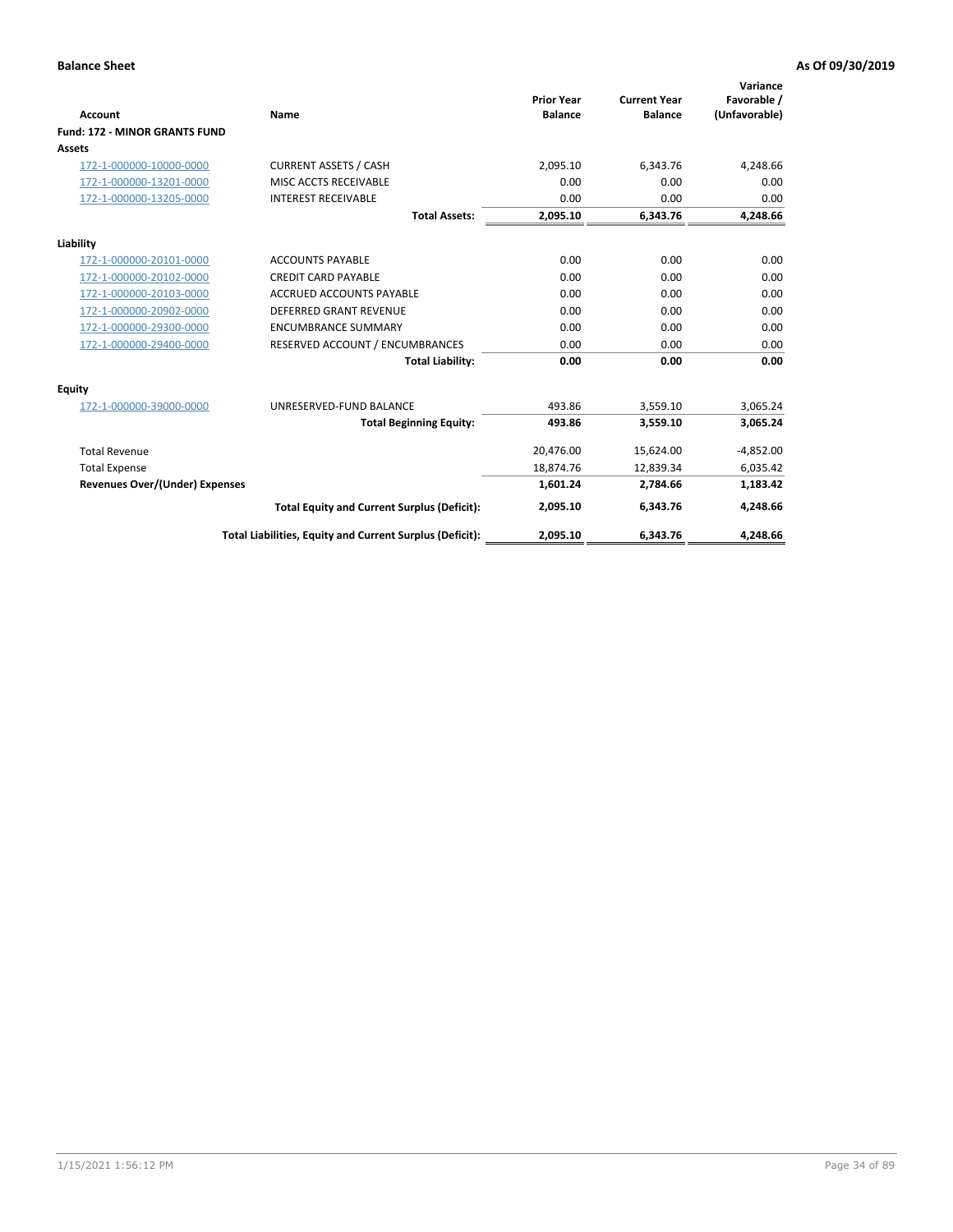| <b>Account</b>                         | <b>Name</b>                                              | <b>Prior Year</b><br><b>Balance</b> | <b>Current Year</b><br><b>Balance</b> | Variance<br>Favorable /<br>(Unfavorable) |
|----------------------------------------|----------------------------------------------------------|-------------------------------------|---------------------------------------|------------------------------------------|
| <b>Fund: 173 - FL YOUNG FOUNDATION</b> |                                                          |                                     |                                       |                                          |
| Assets                                 |                                                          |                                     |                                       |                                          |
| 173-1-000000-10000-0000                | <b>CURRENT ASSETS / CASH</b>                             | 0.00                                | 0.00                                  | 0.00                                     |
| 173-1-000000-13201-0000                | MISC ACCTS RECEIVABLE                                    | 0.00                                | 0.00                                  | 0.00                                     |
|                                        | <b>Total Assets:</b>                                     | 0.00                                | 0.00                                  | 0.00                                     |
| Liability                              |                                                          |                                     |                                       |                                          |
| 173-1-000000-20101-0000                | <b>ACCOUNTS PAYABLE</b>                                  | 0.00                                | 0.00                                  | 0.00                                     |
| 173-1-000000-20102-0000                | <b>CREDIT CARD PAYABLE</b>                               | 0.00                                | 0.00                                  | 0.00                                     |
| 173-1-000000-20902-0000                | <b>DEFERRED GRANT REVENUE</b>                            | 0.00                                | 0.00                                  | 0.00                                     |
| 173-1-000000-29300-0000                | <b>ENCUMBRANCE SUMMARY</b>                               | 0.00                                | 0.00                                  | 0.00                                     |
| 173-1-000000-29400-0000                | RESERVED ACCOUNT / ENCUMBRANCES                          | 0.00                                | 0.00                                  | 0.00                                     |
|                                        | <b>Total Liability:</b>                                  | 0.00                                | 0.00                                  | 0.00                                     |
| Equity                                 |                                                          |                                     |                                       |                                          |
| 173-1-000000-39000-0000                | UNRESERVED-FUND BALANCE                                  | 0.00                                | 0.00                                  | 0.00                                     |
|                                        | <b>Total Beginning Equity:</b>                           | 0.00                                | 0.00                                  | 0.00                                     |
| <b>Total Revenue</b>                   |                                                          | 0.00                                | 0.00                                  | 0.00                                     |
| <b>Total Expense</b>                   |                                                          | 0.00                                | 0.00                                  | 0.00                                     |
| <b>Revenues Over/(Under) Expenses</b>  |                                                          | 0.00                                | 0.00                                  | 0.00                                     |
|                                        | <b>Total Equity and Current Surplus (Deficit):</b>       | 0.00                                | 0.00                                  | 0.00                                     |
|                                        | Total Liabilities, Equity and Current Surplus (Deficit): | 0.00                                | 0.00                                  | 0.00                                     |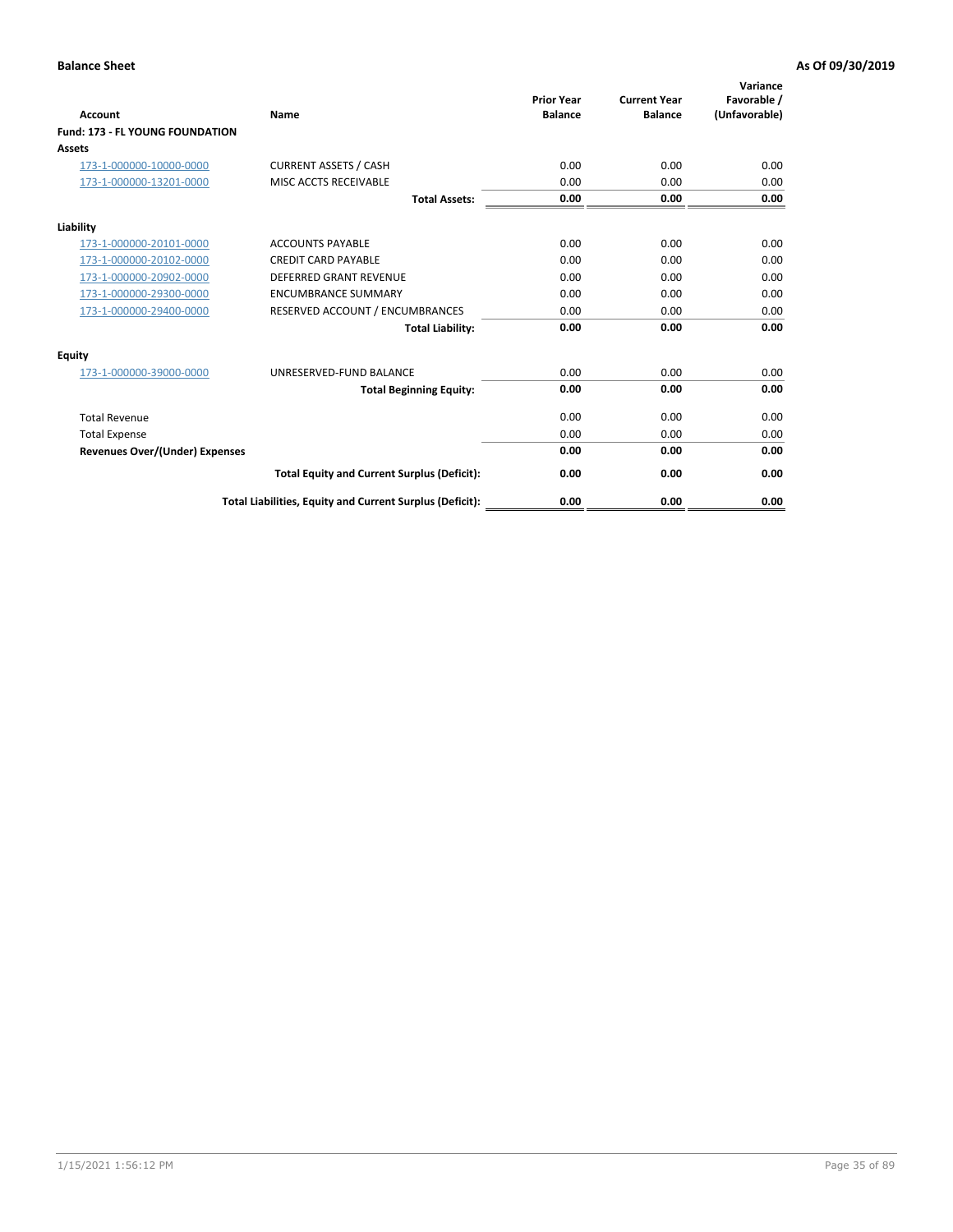| <b>Account</b>                        | Name                                                     | <b>Prior Year</b><br><b>Balance</b> | <b>Current Year</b><br><b>Balance</b> | Variance<br>Favorable /<br>(Unfavorable) |
|---------------------------------------|----------------------------------------------------------|-------------------------------------|---------------------------------------|------------------------------------------|
| <b>Fund: 174 - FEMA GRANT</b>         |                                                          |                                     |                                       |                                          |
| Assets                                |                                                          |                                     |                                       |                                          |
| 174-1-000000-10000-0000               | <b>CURRENT ASSETS / CASH</b>                             | 0.00                                | 0.00                                  | 0.00                                     |
| 174-1-000000-13201-0000               | MISC ACCTS RECEIVABLE                                    | 0.00                                | 0.00                                  | 0.00                                     |
| 174-1-000000-13205-0000               | <b>INTEREST RECEIVABLE</b>                               | 0.00                                | 0.00                                  | 0.00                                     |
|                                       | <b>Total Assets:</b>                                     | 0.00                                | 0.00                                  | 0.00                                     |
| Liability                             |                                                          |                                     |                                       |                                          |
| 174-1-000000-20101-0000               | <b>ACCOUNTS PAYABLE</b>                                  | 0.00                                | 0.00                                  | 0.00                                     |
| 174-1-000000-20102-0000               | <b>CREDIT CARD PAYABLE</b>                               | 0.00                                | 0.00                                  | 0.00                                     |
| 174-1-000000-20103-0000               | <b>ACCRUED ACCOUNTS PAYABLE</b>                          | 0.00                                | 0.00                                  | 0.00                                     |
| 174-1-000000-20902-0000               | <b>DEFERRED GRANT REVENUE</b>                            | 0.00                                | 0.00                                  | 0.00                                     |
| 174-1-000000-29300-0000               | <b>ENCUMBRANCE SUMMARY</b>                               | 0.00                                | 0.00                                  | 0.00                                     |
| 174-1-000000-29400-0000               | RESERVED ACCOUNT / ENCUMBRANCES                          | 0.00                                | 0.00                                  | 0.00                                     |
|                                       | <b>Total Liability:</b>                                  | 0.00                                | 0.00                                  | 0.00                                     |
| <b>Equity</b>                         |                                                          |                                     |                                       |                                          |
| 174-1-000000-39000-0000               | UNRESERVED-FUND BALANCE                                  | 1.08                                | 0.00                                  | $-1.08$                                  |
|                                       | <b>Total Beginning Equity:</b>                           | 1.08                                | 0.00                                  | $-1.08$                                  |
| <b>Total Revenue</b>                  |                                                          | 0.00                                | 0.00                                  | 0.00                                     |
| <b>Total Expense</b>                  |                                                          | 1.08                                | 0.00                                  | 1.08                                     |
| <b>Revenues Over/(Under) Expenses</b> |                                                          | $-1.08$                             | 0.00                                  | 1.08                                     |
|                                       | <b>Total Equity and Current Surplus (Deficit):</b>       | 0.00                                | 0.00                                  | 0.00                                     |
|                                       | Total Liabilities, Equity and Current Surplus (Deficit): | 0.00                                | 0.00                                  | 0.00                                     |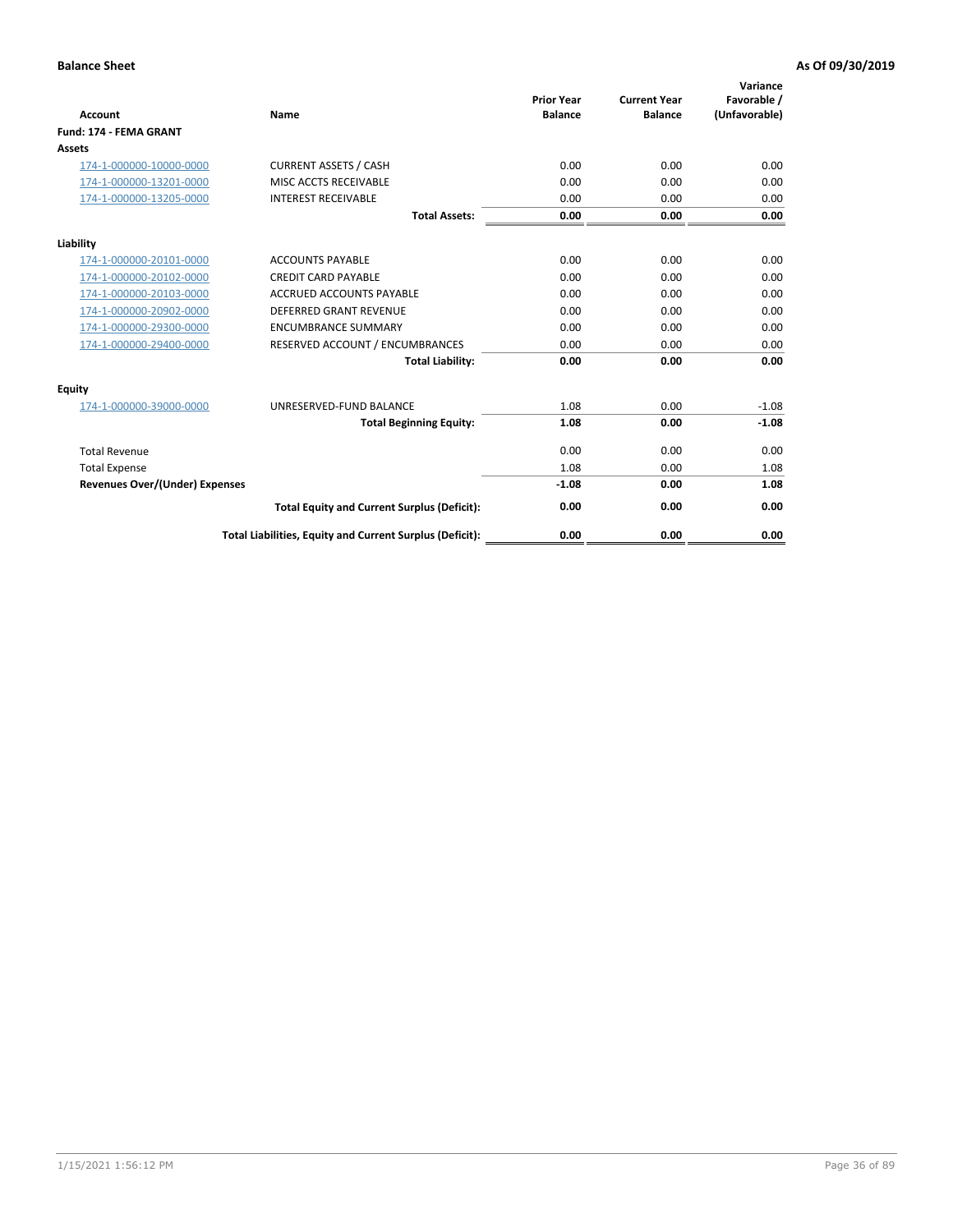| <b>Account</b>                             | Name                                                     | <b>Prior Year</b><br><b>Balance</b> | <b>Current Year</b><br><b>Balance</b> | Variance<br>Favorable /<br>(Unfavorable) |
|--------------------------------------------|----------------------------------------------------------|-------------------------------------|---------------------------------------|------------------------------------------|
| Fund: 175 - JUSTICE ASSISTANCE GRANT - JAG |                                                          |                                     |                                       |                                          |
| <b>Assets</b>                              |                                                          |                                     |                                       |                                          |
| 175-1-000000-10000-0000                    | <b>CURRENT ASSETS / CASH</b>                             | 13,761.65                           | 2,208.65                              | $-11,553.00$                             |
| 175-1-000000-13201-0000                    | MISC ACCTS RECEIVABLE                                    | 0.00                                | 0.00                                  | 0.00                                     |
|                                            | <b>Total Assets:</b>                                     | 13,761.65                           | 2,208.65                              | $-11,553.00$                             |
| Liability                                  |                                                          |                                     |                                       |                                          |
| 175-1-000000-20101-0000                    | <b>ACCOUNTS PAYABLE</b>                                  | 0.00                                | 0.00                                  | 0.00                                     |
| 175-1-000000-20102-0000                    | <b>CREDIT CARD PAYABLE</b>                               | 0.00                                | 0.00                                  | 0.00                                     |
| 175-1-000000-20902-0000                    | <b>DEFERRED GRANT REVENUE</b>                            | 0.00                                | 0.00                                  | 0.00                                     |
| 175-1-000000-29300-0000                    | <b>ENCUMBRANCE SUMMARY</b>                               | 0.00                                | 0.00                                  | 0.00                                     |
| 175-1-000000-29400-0000                    | RESERVED ACCOUNT / ENCUMBRANCES                          | 0.00                                | 0.00                                  | 0.00                                     |
|                                            | <b>Total Liability:</b>                                  | 0.00                                | 0.00                                  | 0.00                                     |
| Equity                                     |                                                          |                                     |                                       |                                          |
| 175-1-000000-39000-0000                    | UNRESERVED-FUND BALANCE                                  | 30.65                               | 13,761.65                             | 13,731.00                                |
|                                            | <b>Total Beginning Equity:</b>                           | 30.65                               | 13,761.65                             | 13,731.00                                |
| <b>Total Revenue</b>                       |                                                          | 13,731.00                           | 18,047.00                             | 4,316.00                                 |
| <b>Total Expense</b>                       |                                                          | 0.00                                | 29,600.00                             | $-29,600.00$                             |
| <b>Revenues Over/(Under) Expenses</b>      |                                                          | 13,731.00                           | $-11,553.00$                          | $-25,284.00$                             |
|                                            | <b>Total Equity and Current Surplus (Deficit):</b>       | 13,761.65                           | 2,208.65                              | $-11,553.00$                             |
|                                            | Total Liabilities, Equity and Current Surplus (Deficit): | 13,761.65                           | 2,208.65                              | $-11,553.00$                             |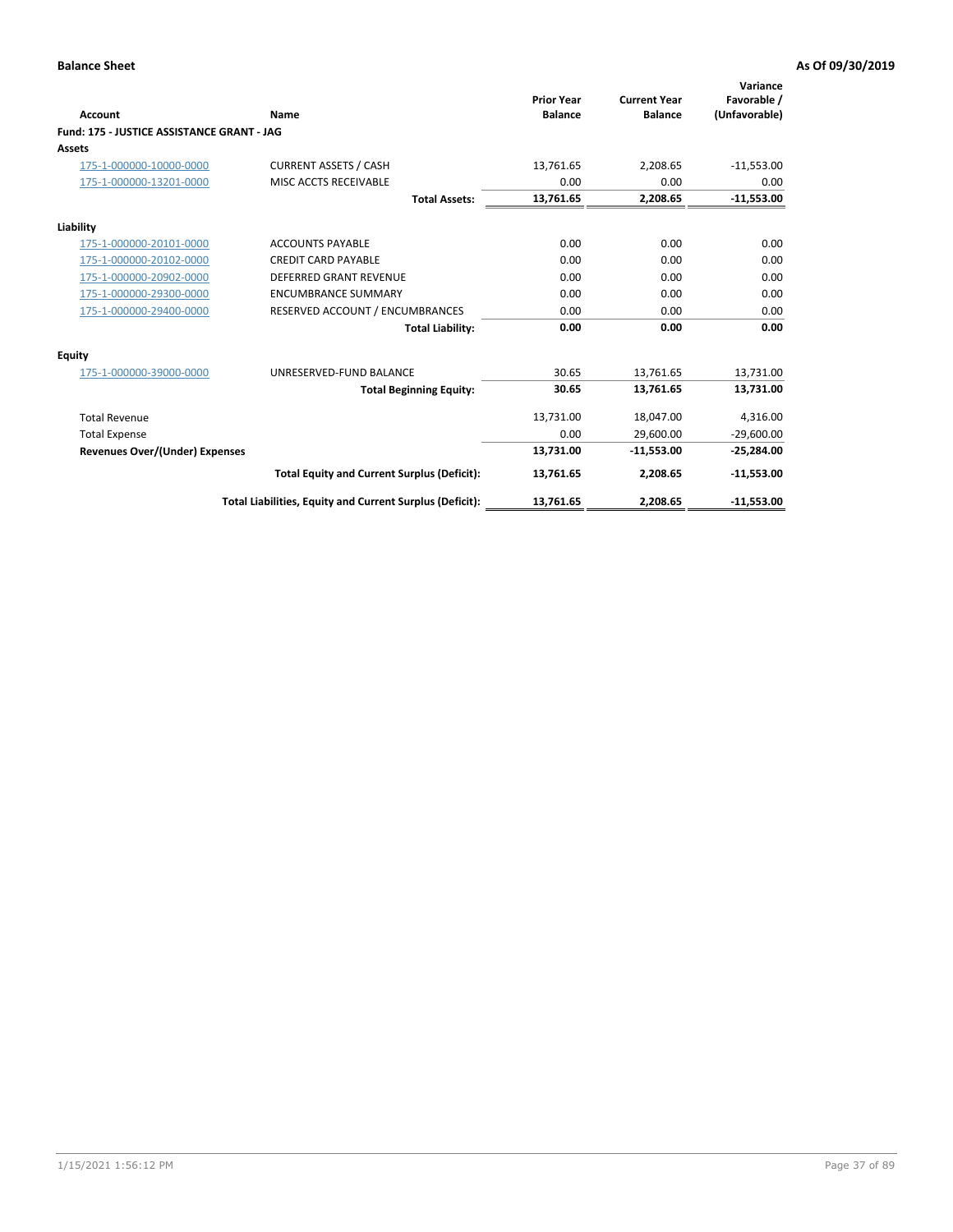| <b>Account</b>                        | Name                                                     | <b>Prior Year</b><br><b>Balance</b> | <b>Current Year</b><br><b>Balance</b> | Variance<br>Favorable /<br>(Unfavorable) |
|---------------------------------------|----------------------------------------------------------|-------------------------------------|---------------------------------------|------------------------------------------|
| Fund: 176 - HOME GRANT FUND           |                                                          |                                     |                                       |                                          |
| Assets                                |                                                          |                                     |                                       |                                          |
| 176-1-000000-10000-0000               | <b>CURRENT ASSETS / CASH</b>                             | 0.00                                | 0.00                                  | 0.00                                     |
| 176-1-000000-13201-0000               | MISC ACCTS RECEIVABLE                                    | 0.00                                | 0.00                                  | 0.00                                     |
| 176-1-000000-13205-0000               | <b>INTEREST RECEIVABLE</b>                               | 0.00                                | 0.00                                  | 0.00                                     |
|                                       | <b>Total Assets:</b>                                     | 0.00                                | 0.00                                  | 0.00                                     |
| Liability                             |                                                          |                                     |                                       |                                          |
| 176-1-000000-20101-0000               | <b>ACCOUNTS PAYABLE</b>                                  | 0.00                                | 0.00                                  | 0.00                                     |
| 176-1-000000-20102-0000               | <b>CREDIT CARD PAYABLE</b>                               | 0.00                                | 0.00                                  | 0.00                                     |
| 176-1-000000-20103-0000               | <b>ACCRUED ACCOUNTS PAYABLE</b>                          | 0.00                                | 0.00                                  | 0.00                                     |
| 176-1-000000-20902-0000               | <b>DEFERRED GRANT REVENUE</b>                            | 0.00                                | 0.00                                  | 0.00                                     |
| 176-1-000000-29300-0000               | <b>ENCUMBRANCE SUMMARY</b>                               | 0.00                                | 0.00                                  | 0.00                                     |
| 176-1-000000-29400-0000               | RESERVED ACCOUNT / ENCUMBRANCES                          | 0.00                                | 0.00                                  | 0.00                                     |
|                                       | <b>Total Liability:</b>                                  | 0.00                                | 0.00                                  | 0.00                                     |
| <b>Equity</b>                         |                                                          |                                     |                                       |                                          |
| 176-1-000000-39000-0000               | UNRESERVED-FUND BALANCE                                  | 0.00                                | 0.00                                  | 0.00                                     |
|                                       | <b>Total Beginning Equity:</b>                           | 0.00                                | 0.00                                  | 0.00                                     |
| <b>Total Revenue</b>                  |                                                          | 0.00                                | 0.00                                  | 0.00                                     |
| <b>Total Expense</b>                  |                                                          | 0.00                                | 0.00                                  | 0.00                                     |
| <b>Revenues Over/(Under) Expenses</b> |                                                          | 0.00                                | 0.00                                  | 0.00                                     |
|                                       | <b>Total Equity and Current Surplus (Deficit):</b>       | 0.00                                | 0.00                                  | 0.00                                     |
|                                       | Total Liabilities, Equity and Current Surplus (Deficit): | 0.00                                | 0.00                                  | 0.00                                     |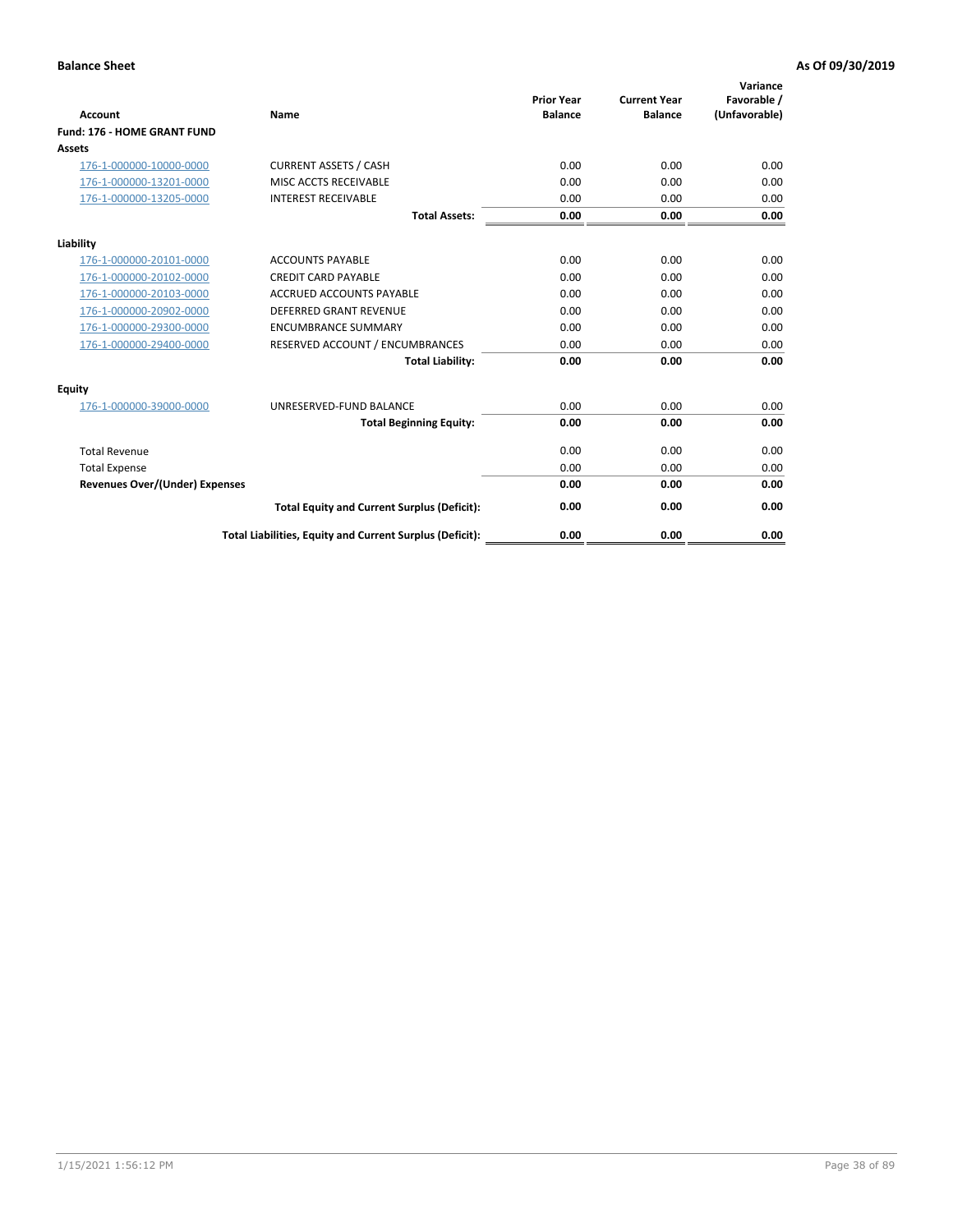| Account                                        | Name                                                     | <b>Prior Year</b><br><b>Balance</b> | <b>Current Year</b><br><b>Balance</b> | Variance<br>Favorable /<br>(Unfavorable) |
|------------------------------------------------|----------------------------------------------------------|-------------------------------------|---------------------------------------|------------------------------------------|
| <b>Fund: 177 - SAFE ROUTES TO SCHOOL GRANT</b> |                                                          |                                     |                                       |                                          |
| <b>Assets</b>                                  |                                                          |                                     |                                       |                                          |
| 177-1-000000-10000-0000                        | <b>CURRENT ASSETS / CASH</b>                             | 0.00                                | 0.00                                  | 0.00                                     |
| 177-1-000000-13201-0000                        | MISC ACCTS RECEIVABLE                                    | 0.00                                | 0.00                                  | 0.00                                     |
| 177-1-000000-13205-0000                        | <b>INTEREST RECEIVABLE</b>                               | 0.00                                | 0.00                                  | 0.00                                     |
|                                                | <b>Total Assets:</b>                                     | 0.00                                | 0.00                                  | 0.00                                     |
| Liability                                      |                                                          |                                     |                                       |                                          |
| 177-1-000000-20101-0000                        | <b>ACCOUNTS PAYABLE</b>                                  | 0.00                                | 0.00                                  | 0.00                                     |
| 177-1-000000-20102-0000                        | <b>CREDIT CARD PAYABLE</b>                               | 0.00                                | 0.00                                  | 0.00                                     |
| 177-1-000000-20139-0000                        | <b>RETAINAGES PAYABLE</b>                                | 0.00                                | 0.00                                  | 0.00                                     |
| 177-1-000000-20902-0000                        | <b>DEFERRED GRANT REVENUE</b>                            | 0.00                                | 0.00                                  | 0.00                                     |
|                                                | <b>Total Liability:</b>                                  | 0.00                                | 0.00                                  | 0.00                                     |
| Equity                                         |                                                          |                                     |                                       |                                          |
| 177-1-000000-39000-0000                        | UNRESERVED-FUND BALANCE                                  | 0.02                                | 0.00                                  | $-0.02$                                  |
|                                                | <b>Total Beginning Equity:</b>                           | 0.02                                | 0.00                                  | $-0.02$                                  |
| <b>Total Revenue</b>                           |                                                          | 0.00                                | 0.00                                  | 0.00                                     |
| <b>Total Expense</b>                           |                                                          | 0.02                                | 0.00                                  | 0.02                                     |
| <b>Revenues Over/(Under) Expenses</b>          |                                                          | $-0.02$                             | 0.00                                  | 0.02                                     |
|                                                | <b>Total Equity and Current Surplus (Deficit):</b>       | 0.00                                | 0.00                                  | 0.00                                     |
|                                                | Total Liabilities, Equity and Current Surplus (Deficit): | 0.00                                | 0.00                                  | 0.00                                     |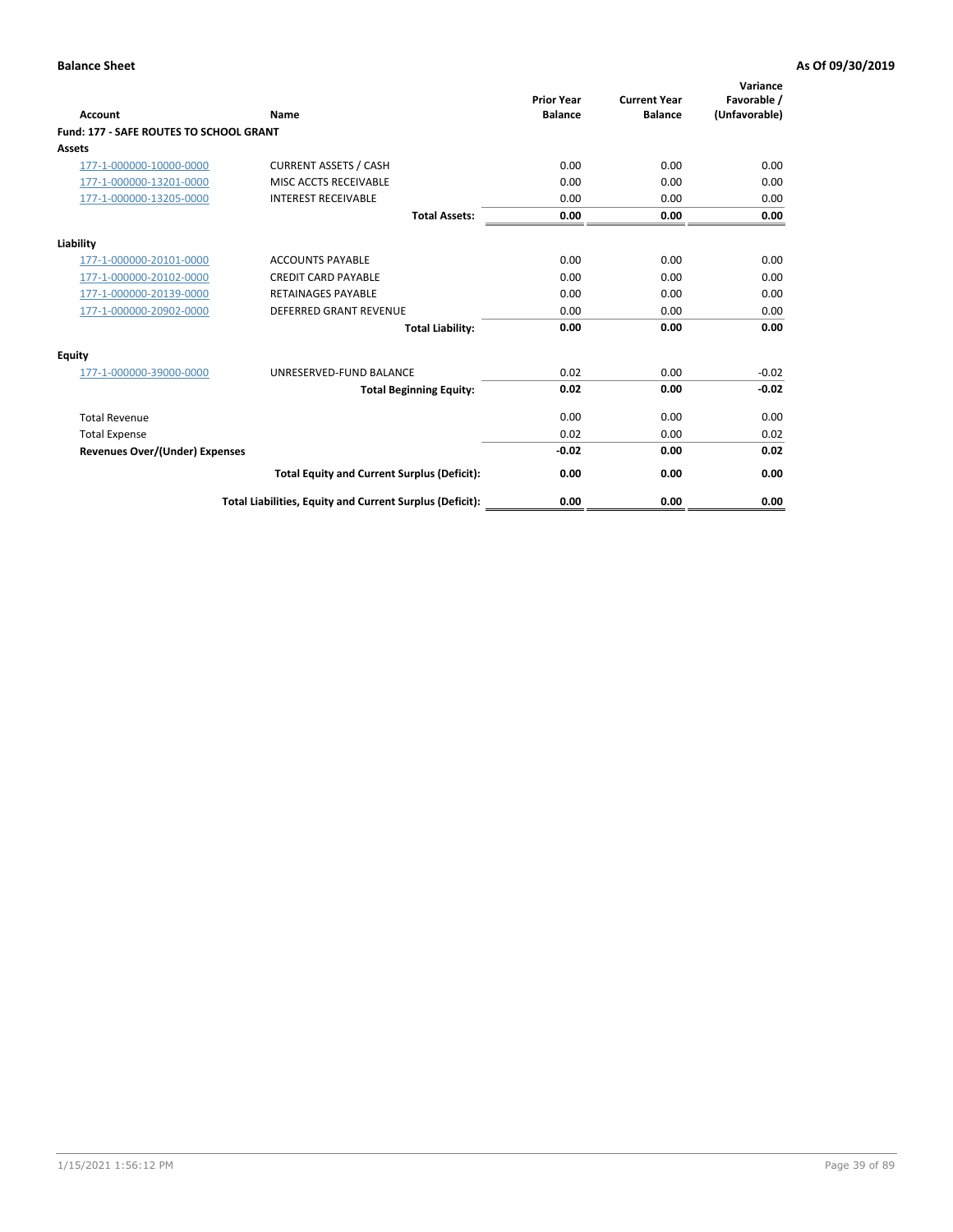| <b>Account</b>                     | Name                                                     | <b>Prior Year</b><br><b>Balance</b> | <b>Current Year</b><br><b>Balance</b> | Variance<br>Favorable /<br>(Unfavorable) |
|------------------------------------|----------------------------------------------------------|-------------------------------------|---------------------------------------|------------------------------------------|
| Fund: 190 - FIXED ASSETS<br>Assets |                                                          |                                     |                                       |                                          |
| 190-1-000000-10000-0000            | <b>CURRENT ASSETS / CASH</b>                             | 3,979,096.29                        | 3,979,096.29                          | 0.00                                     |
| 190-1-000000-16001-0000            | FIXED ASSETS / LAND                                      | 4,319,195.57                        | 4,319,195.57                          | 0.00                                     |
| 190-1-000000-16002-0000            | FIXED ASSETS / IMPROVMENTS-NON BUILDI                    | 9,912,720.98                        | 10,150,860.27                         | 238,139.29                               |
| 190-1-000000-16003-0000            | ACCUM DEPR / IMPROVEMENTS- NON BUIL                      | $-4,418,664.01$                     | -4,842,913.33                         | $-424,249.32$                            |
| 190-1-000000-16004-0000            | FIXED ASSETS / BUILDINGS                                 | 18,870,389.31                       | 18,914,154.92                         | 43,765.61                                |
| 190-1-000000-16005-0000            | <b>ACCUM DEPR / BUILDINGS</b>                            | -7,078,918.90                       | -7,519,821.56                         | -440,902.66                              |
| 190-1-000000-16109-0000            | FIXED ASSETS / INFRASTRUCTURE                            | 41,233,401.98                       | 42,782,473.41                         | 1,549,071.43                             |
| 190-1-000000-16110-0000            | ACCUM DEPR / INFRASTRUCTURE                              | -17,759,272.67                      | -18,346,397.83                        | -587,125.16                              |
| 190-1-000000-16201-0000            | FIXED ASSETS / MACHINERY AND EQUIPMEN                    | 6,653,504.95                        | 7,300,490.92                          | 646,985.97                               |
| 190-1-000000-16202-0000            | ACCUM DEPR / MACHINERY AND EQUIPMEI                      | $-4,901,148.10$                     | -5,084,807.93                         | -183,659.83                              |
| 190-1-000000-16205-0000            | FIXED ASSETS / SEIZURE FUNDED VEHICLES                   | 109,736.85                          | 109,736.85                            | 0.00                                     |
| 190-1-000000-16206-0000            | ACCUM DEPR / SEIZURE FUNDED VEHICLES                     | $-95,298.29$                        | $-104,548.67$                         | $-9,250.38$                              |
| 190-1-000000-16301-0000            | FIXED ASSETS / C W I P                                   | 6,540,229.12                        | 5,330,772.30                          | $-1,209,456.82$                          |
|                                    | <b>Total Assets:</b>                                     | 57,364,973.08                       | 56,988,291.21                         | -376,681.87                              |
|                                    |                                                          |                                     |                                       |                                          |
| Liability                          |                                                          |                                     |                                       |                                          |
| 190-1-000000-20101-0000            | <b>ACCOUNTS PAYABLE</b>                                  | 0.00                                | 0.00                                  | 0.00                                     |
| 190-1-000000-20102-0000            | <b>CREDIT CARD PAYABLE</b>                               | 0.00                                | 0.00                                  | 0.00                                     |
| 190-1-000000-27001-0000            | CONTRIBUTED CAPITAL / DEVELOPERS                         | 7,196,125.29                        | 7,196,125.29                          | 0.00                                     |
| 190-1-000000-27101-0000            | INVESTMENT IN GFA / GENERAL FUND                         | 2,194,657.07                        | 2,194,657.07                          | 0.00                                     |
| 190-1-000000-27102-0000            | SPECIAL REVENUE FUNDS                                    | 4,861,998.29                        | 4,861,998.29                          | 0.00                                     |
| 190-1-000000-27103-0000            | <b>GENERAL CIP FUND</b>                                  | 64,098,260.08                       | 65,537,873.56                         | $-1,439,613.48$                          |
| 190-1-000000-27104-0000            | PROPRIETARY FUNDS                                        | 13,885,324.34                       | 13,885,324.34                         | 0.00                                     |
| 190-1-000000-27105-0000            | <b>INTERNAL SERVICE FUNDS</b>                            | 0.00                                | 0.00                                  | 0.00                                     |
| 190-1-000000-27106-0000            | <b>EXPENDABLE TRUST FUNDS</b>                            | 0.00                                | 0.00                                  | 0.00                                     |
| 190-1-000000-27107-0000            | INVESTMENT IN GFA / SEIZURE FUNDS                        | 127,680.68                          | 127,680.68                            | 0.00                                     |
| 190-1-000000-27108-0000            | INVESTMENT IN GFA / FIRE DEPARTMEN                       | 0.00                                | 0.00                                  | 0.00                                     |
| 190-1-000000-27109-0000            | PARKS & RECREATION DEPT                                  | 0.00                                | 0.00                                  | 0.00                                     |
| 190-1-000000-27110-0000            | INVESTMENT IN GFA / 4A EDC                               | 524,560.49                          | 524,560.49                            | 0.00                                     |
| 190-1-000000-27201-0000            | CAFR USE / MUNICIPAL BUILDINGS                           | 1,862,037.81                        | 1,862,037.81                          | 0.00                                     |
| 190-1-000000-27202-0000            | CAFR USE / OTHER GENERAL GOVERNMEN                       | 363,987.04                          | 363,987.04                            | 0.00                                     |
| 190-1-000000-27203-0000            | CAFR USE / POLICE PROTECTION                             | 1,742,383.46                        | 1,742,383.46                          | 0.00                                     |
| 190-1-000000-27204-0000            | CAFR USE / FIRE PROTECTION                               | 2,609,936.84                        | 2,609,936.84                          | 0.00                                     |
| 190-1-000000-27205-0000            | CAFR USE / PUBLIC WORKS                                  | 2,509,263.59                        | 2,509,263.59                          | 0.00                                     |
| 190-1-000000-27206-0000            | CAFR USE / LIBRARIES                                     | 2,147,054.00                        | 2,147,054.00                          | 0.00                                     |
| 190-1-000000-27207-0000            | CAFR USE / RECREATION                                    | 4,153,623.63                        | 4,153,623.63                          | 0.00                                     |
| 190-1-000000-27208-0000            | CAFR USE / CEMETERY                                      | 246,894.00                          | 246,894.00                            | 0.00                                     |
| 190-1-000000-27209-0000            | CAFR USE / EXCHANGE BUILDING                             | 6,053,703.29                        | 6,053,703.29                          | 0.00                                     |
| 190-1-000000-27210-0000            | CAFR USE / INVESTMENT IN GFA                             | -21,688,883.66                      | $-21,688,883.66$                      | 0.00                                     |
| 190-1-000000-27301-0000            | DONATIONS/GRANTS                                         | 2,478,141.06                        | 2,478,141.06                          | 0.00                                     |
|                                    | <b>Total Liability:</b>                                  | 95,366,747.30                       | 96,806,360.78                         | -1,439,613.48                            |
| <b>Equity</b>                      |                                                          |                                     |                                       |                                          |
| 190-1-000000-39000-0000            | UNRESERVED-FUND BALANCE                                  | -36,273,556.07                      | -38,001,774.22                        | $-1,728,218.15$                          |
|                                    | <b>Total Beginning Equity:</b>                           | -36,273,556.07                      | -38,001,774.22                        | -1,728,218.15                            |
|                                    |                                                          |                                     |                                       |                                          |
| <b>Total Expense</b>               |                                                          | 1,728,218.15                        | 1,816,295.35                          | $-88,077.20$                             |
| Revenues Over/(Under) Expenses     | <b>Total Equity and Current Surplus (Deficit):</b>       | $-1,728,218.15$<br>-38,001,774.22   | -1,816,295.35<br>-39,818,069.57       | -88,077.20<br>$-1,816,295.35$            |
|                                    |                                                          |                                     |                                       |                                          |
|                                    | Total Liabilities, Equity and Current Surplus (Deficit): | 57,364,973.08                       | 56,988,291.21                         | -376,681.87                              |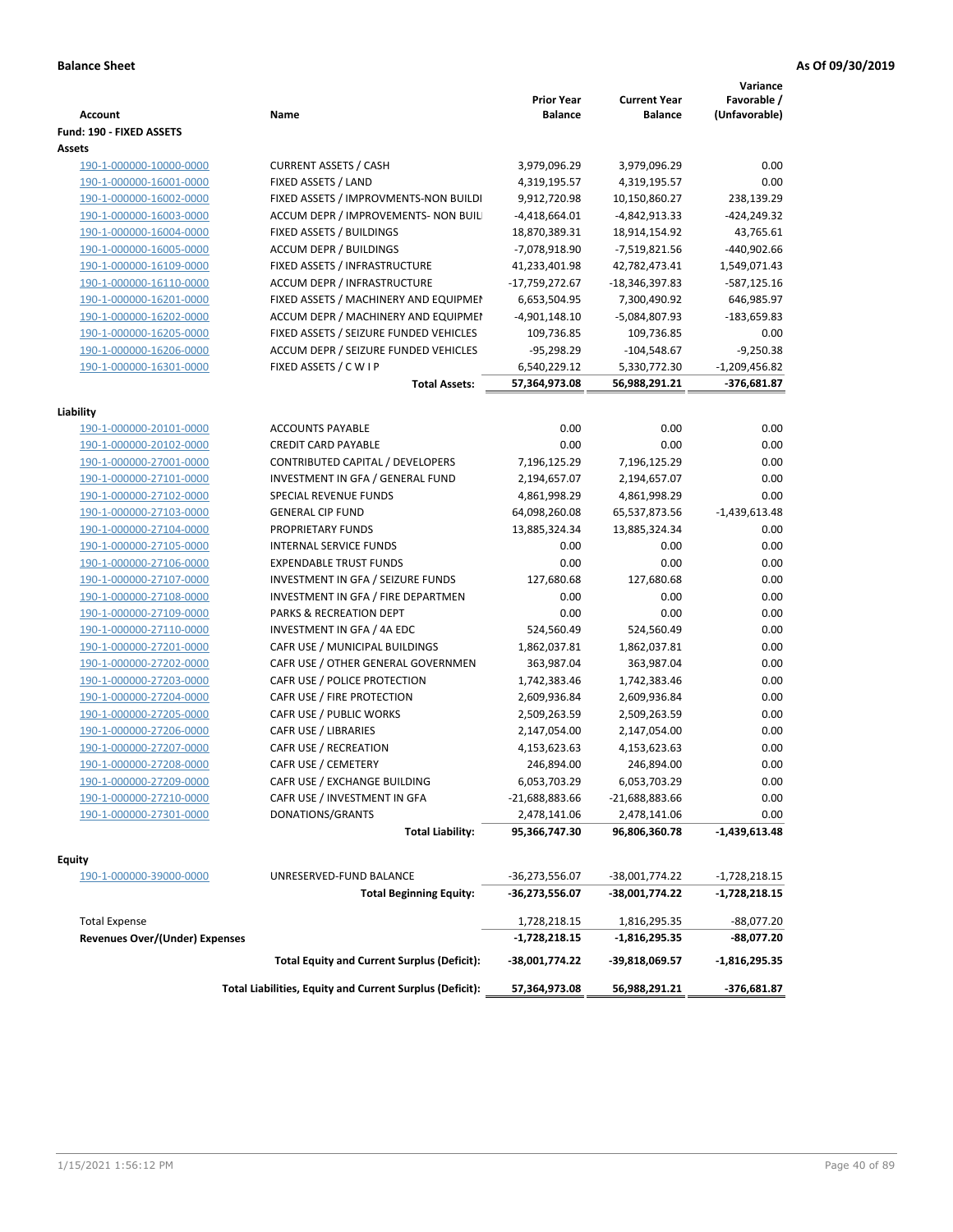| <b>Account</b>                 | Name                                                     | <b>Prior Year</b><br><b>Balance</b> | <b>Current Year</b><br><b>Balance</b> | Variance<br>Favorable /<br>(Unfavorable) |
|--------------------------------|----------------------------------------------------------|-------------------------------------|---------------------------------------|------------------------------------------|
| <b>Fund: 191 - DEBT</b>        |                                                          |                                     |                                       |                                          |
| <b>Assets</b>                  |                                                          |                                     |                                       |                                          |
| 191-1-000000-12101-0000        | <b>BOND ISSUANCE COSTS</b>                               | 0.00                                | 0.00                                  | 0.00                                     |
| 191-1-000000-12201-0000        | DEFERRED CHARGES / BOND DISCOUNT                         | -849,803.49                         | $-674,082.28$                         | 175,721.21                               |
| 191-1-000000-14101-0000        | WTR/WWTR UTILITY FUND                                    | 0.00                                | 0.00                                  | 0.00                                     |
| 191-1-000000-17101-0000        | LONG-TERM DEBT / AMT TO BE PROVIDE                       | $-2,893,286.32$                     | $-6,427,283.70$                       | $-3,533,997.38$                          |
|                                | <b>Total Assets:</b>                                     | $-3,743,089.81$                     | $-7,101,365.98$                       | $-3,358,276.17$                          |
| Liability                      |                                                          |                                     |                                       |                                          |
| 191-1-000000-20102-0000        | <b>CREDIT CARD PAYABLE</b>                               | 0.00                                | 0.00                                  | 0.00                                     |
| 191-1-000000-22002-0000        | VACATION/SICK PAYABLE                                    | 1,510,788.95                        | 1,474,018.47                          | 36,770.48                                |
| 191-1-000000-26001-0000        | <b>COMPENSATED ABSENCES PAY</b>                          | 1,738,411.37                        | 1,926,771.56                          | $-188,360.19$                            |
| 191-1-000000-26003-0000        | EXCESS SALES TAX DUE TO STATE OF TEXAS                   | 2,867,592.60                        | 2,689,497.53                          | 178,095.07                               |
| 191-1-000000-26101-0000        | <b>GENERAL OBLIG BONDS PAY</b>                           | 30,648,000.00                       | 27,159,000.00                         | 3,489,000.00                             |
| 191-1-000000-26103-0000        | DEFERRED LOSS/DEFEASEMENT                                | 204,408.13                          | 337,197.17                            | $-132,789.04$                            |
| 191-1-000000-26104-0000        | <b>ACCRETED INTEREST</b>                                 | 147,128.64                          | 128,636.62                            | 18,492.02                                |
| 191-1-000000-26105-0000        | INV NET OF RELATED DEBT                                  | -34,384,329.59                      | -34,384,329.59                        | 0.00                                     |
| 191-1-000000-26106-0000        | <b>RESTRICTED DEBT SERVICE</b>                           | 621,308.00                          | 621,308.00                            | 0.00                                     |
|                                | <b>Total Liability:</b>                                  | 3,353,308.10                        | -47,900.24                            | 3,401,208.34                             |
| Equity                         |                                                          |                                     |                                       |                                          |
| 191-1-000000-39000-0000        | UNRESERVED-FUND BALANCE                                  | $-7,130,353.33$                     | -7,096,397.91                         | 33,955.42                                |
|                                | <b>Total Beginning Equity:</b>                           | $-7,130,353.33$                     | -7,096,397.91                         | 33,955.42                                |
| <b>Total Expense</b>           |                                                          | $-33,955.42$                        | $-42,932.17$                          | 8,976.75                                 |
| Revenues Over/(Under) Expenses |                                                          | 33,955.42                           | 42,932.17                             | 8,976.75                                 |
|                                | <b>Total Equity and Current Surplus (Deficit):</b>       | -7,096,397.91                       | $-7,053,465.74$                       | 42,932.17                                |
|                                | Total Liabilities, Equity and Current Surplus (Deficit): | $-3,743,089.81$                     | $-7,101,365.98$                       | $-3,358,276.17$                          |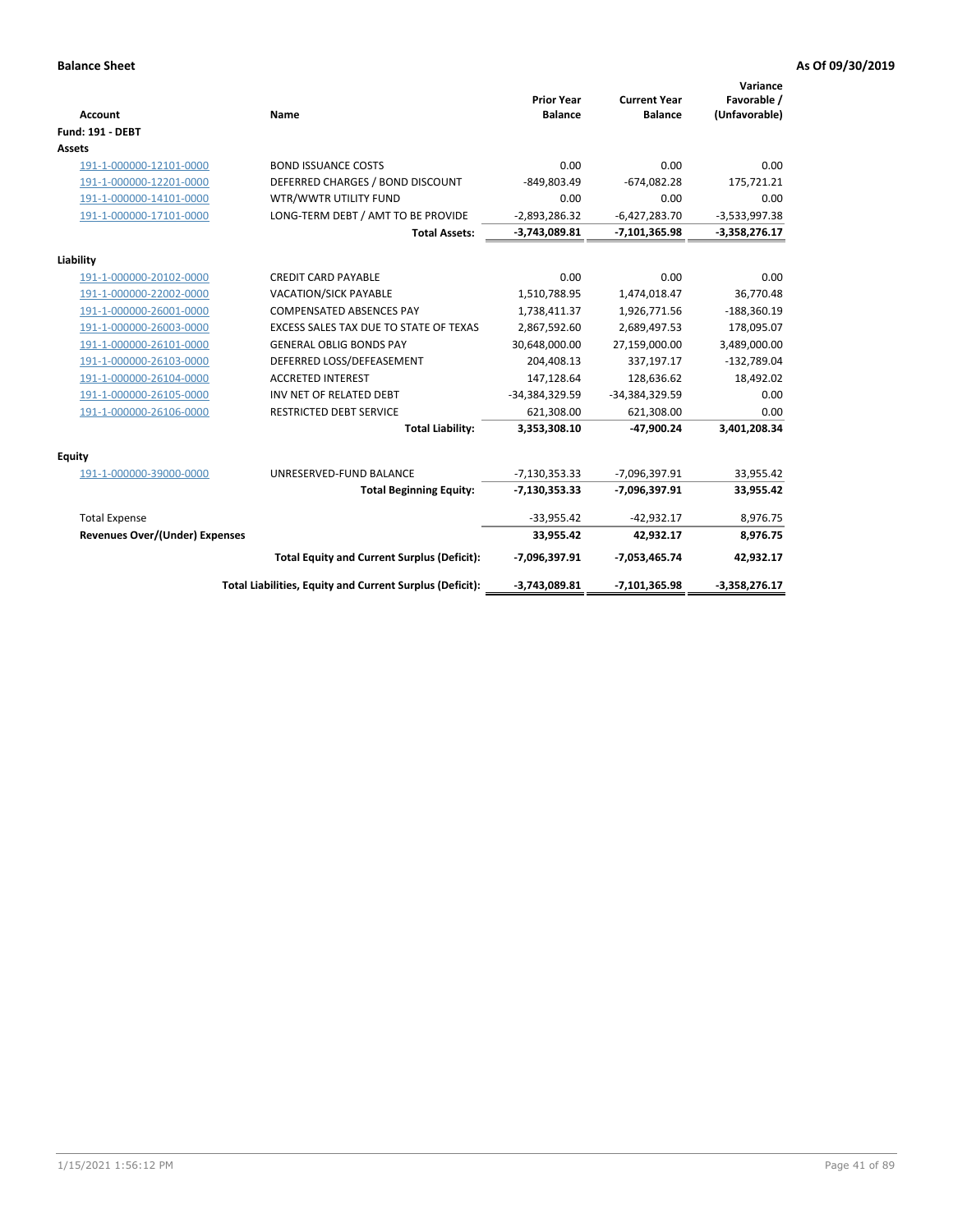| <b>Account</b>                                | Name                                  | <b>Prior Year</b><br><b>Balance</b> | <b>Current Year</b><br><b>Balance</b> | Variance<br>Favorable /<br>(Unfavorable) |
|-----------------------------------------------|---------------------------------------|-------------------------------------|---------------------------------------|------------------------------------------|
| <b>Fund: 192 - PAYROLL CLEARING</b><br>Assets |                                       |                                     |                                       |                                          |
| 192-1-000000-10000-0000                       | <b>CURRENT ASSETS / CASH</b>          | 265,912.26                          | 241,466.40                            | $-24,445.86$                             |
| 192-1-000000-13201-0000                       | MISC ACCTS RECEIVABLE                 | 0.00                                | 0.00                                  | 0.00                                     |
| 192-1-000000-13203-0000                       | NON-CURRENT ASSETS / PREPAYMENTS      | 0.00                                | 0.00                                  | 0.00                                     |
| 192-1-000000-13205-0000                       | <b>INTEREST RECEIVABLE</b>            | 0.00                                | 0.00                                  | 0.00                                     |
|                                               | <b>Total Assets:</b>                  | 265,912.26                          | 241,466.40                            | $-24,445.86$                             |
| Liability                                     |                                       |                                     |                                       |                                          |
| 192-1-000000-20101-0000                       | <b>ACCOUNTS PAYABLE</b>               | 278,599.01                          | 370,246.15                            | $-91,647.14$                             |
| 192-1-000000-20102-0000                       | <b>CREDIT CARD PAYABLE</b>            | 0.00                                | 0.00                                  | 0.00                                     |
| 192-1-000000-20103-0000                       | ACCRUED ACCOUNTS PAYABLE              | 0.00                                | 0.00                                  | 0.00                                     |
| 192-1-000000-22001-0000                       | SALARIES PAYABLE                      | 0.00                                | $-457.35$                             | 457.35                                   |
| 192-1-000000-22002-0000                       | <b>VACATION/SICK PAYABLE</b>          | 0.00                                | 0.00                                  | 0.00                                     |
| 192-1-000000-22101-0000                       | TAXES - FEDERAL WITHHOLDING           | 0.00                                | 0.00                                  | 0.00                                     |
| 192-1-000000-22102-0000                       | <b>TAXES - FICA</b>                   | 0.00                                | 0.00                                  | 0.00                                     |
| 192-1-000000-22103-0000                       | <b>TAXES - MEDICARE</b>               | 0.00                                | 0.00                                  | 0.00                                     |
| 192-1-000000-22201-0000                       | <b>INS - AFLAC</b>                    | $-2,630.51$                         | $-6,285.79$                           | 3,655.28                                 |
| 192-1-000000-22202-0000                       | <b>INS - LIFE INSURANCE</b>           | 0.00                                | 0.00                                  | 0.00                                     |
| 192-1-000000-22203-0000                       | INS - CITY EMPLOYEE PORTION           | 0.00                                | 0.00                                  | 0.00                                     |
| 192-1-000000-22204-0000                       | INS - GEUS EMPLOYEE PORTION           | 0.00                                | 0.00                                  | 0.00                                     |
| 192-1-000000-22205-0000                       | INS - CITY EMPL-FLEXCARD              | 107.95                              | $-11,021.95$                          | 11,129.90                                |
| 192-1-000000-22206-0000                       | INS - CITY EMPL-DEPENDENT CARE        | 0.00                                | 0.00                                  | 0.00                                     |
| 192-1-000000-22207-0000                       | INS - GEUS EMPL-HEALTH CARE           | 0.00                                | 0.00                                  | 0.00                                     |
| 192-1-000000-22208-0000                       | INS - AMERICAN FIDELITY               | 0.00                                | 0.00                                  | 0.00                                     |
| 192-1-000000-22209-0000                       | INS - GEUS EMPL-DEPENDENT CARE        | 0.00                                | 0.00                                  | 0.00                                     |
| 192-1-000000-22210-0000                       | INS - CITY EMPLOYEE - OPT OU          | 0.00                                | 0.00                                  | 0.00                                     |
| 192-1-000000-22211-0000                       | INS - GEUS EMP - OPT OU               | 0.00                                | 0.00                                  | 0.00                                     |
| 192-1-000000-22212-0000                       | <b>INS - VISION PLAN</b>              | 2,143.53                            | $-2,300.55$                           | 4,444.08                                 |
| 192-1-000000-22213-0000                       | INS - AIG CRITICAL CARE               | 0.00                                | 0.00                                  | 0.00                                     |
| 192-1-000000-22214-0000                       | INS - AIG ACCIDENT                    | 0.00                                | 0.00                                  | 0.00                                     |
| 192-1-000000-22215-0000                       | INS - ALLSTATE CANCER                 | 0.00                                | 0.00                                  | 0.00                                     |
| 192-1-000000-22216-0000                       | INS - CRITICAL ILLNESS/CHARTIS        | 0.00                                | 0.00                                  | 0.00                                     |
| 192-1-000000-22217-0000                       | INS - MUTUAL OF OMAHA                 | $-3,968.33$                         | $-8,642.26$                           | 4,673.93                                 |
| 192-1-000000-22218-0000                       | INS - TX LIFE                         | $-321.78$                           | $-1,420.27$                           | 1,098.49                                 |
| 192-1-000000-22219-0000                       | <b>INS - NEW YORK LIFE</b>            | 0.00                                | 0.00                                  | 0.00                                     |
| 192-1-000000-22220-0000                       | INS - AFLAC CRITICAL INSURANCE        | $-352.58$                           | $-782.60$                             | 430.02                                   |
| 192-1-000000-22223-0000                       | INS - DENTAL PLAN                     | 10,818.96                           | 8,540.52                              | 2,278.44                                 |
| 192-1-000000-22301-0000                       | <b>RETIREMENT - TMRS</b>              | $-18,285.98$                        | $-18,285.98$                          | 0.00                                     |
| 192-1-000000-22302-0000                       | RETIREMENT - F R & R                  | 0.00                                | -58,808.22                            | 58,808.22                                |
| 192-1-000000-22303-0000                       | RETIREMENT - NATIONWIDE / PEBSCO      | 0.00                                | $-21,019.07$                          | 21,019.07                                |
| 192-1-000000-22304-0000                       | RETIREMENT - 401 ICMA RETIREMENT      | 0.00                                | 0.00                                  | 0.00                                     |
| 192-1-000000-22305-0000                       | RETIREMENT - VANTAGE CARE PRE-TAX RSP | 0.00                                | 0.00                                  | 0.00                                     |
| 192-1-000000-22401-0000                       | <b>GARNISHMENT - TAX LEVY</b>         | 0.00                                | 0.00                                  | 0.00                                     |
| 192-1-000000-22402-0000                       | GARNISHMENT - CHILD SUPPORT           | 0.00                                | 0.00                                  | 0.00                                     |
| 192-1-000000-22403-0000                       | <b>GARNISHMENT - CHAPTER 13</b>       | 0.00                                | 0.00                                  | 0.00                                     |
| 192-1-000000-22404-0000                       | <b>GARNISHMENT - STUDENT LOAN</b>     | 0.00                                | 0.00                                  | 0.00                                     |
| 192-1-000000-22501-0000                       | <b>CHARITY PAYABLE</b>                | 0.00                                | $-646.00$                             | 646.00                                   |
| 192-1-000000-22502-0000                       | UNITED WAY                            | 0.00                                | $-243.00$                             | 243.00                                   |
| 192-1-000000-22503-0000                       | AMERICAN CANCER SOCIETY               | 0.00                                | 0.00                                  | 0.00                                     |
| 192-1-000000-22601-0000                       | PR DEDUCT - SAVINGS BOND              | 0.00                                | 0.00                                  | 0.00                                     |
| 192-1-000000-22602-0000                       | PR DEDUCT - CREDIT UNION              | 0.00                                | $-6,523.00$                           | 6,523.00                                 |
| 192-1-000000-22603-0000                       | PR DEDUCT - PRE PAID LEGAL FEE        | $-198.01$                           | $-884.23$                             | 686.22                                   |
| 192-1-000000-22604-0000                       | PR DEDUCT - AUTO LEASE AGREEMENT      | 0.00                                | 0.00                                  | 0.00                                     |
| 192-1-000000-22605-0000                       | PR DEDUCT - YMCA                      | 0.00                                | 0.00                                  | 0.00                                     |
| 192-1-000000-22606-0000                       | PR DEDUCT - GAC                       | 0.00                                | 0.00                                  | 0.00                                     |
| 192-1-000000-22607-0000                       | PR DEDUCT - WEIGHT WATCHERS           | 0.00                                | 0.00                                  | 0.00                                     |
| 192-1-000000-22608-0000                       | PR DEDUCT - HUNT REG-FITNESS CTR      | 0.00                                | 0.00                                  | 0.00                                     |
| 192-1-000000-22609-0000                       | PR DEDUCT - MISCELLANEOUS             | 0.00                                | 0.00                                  | 0.00                                     |
|                                               |                                       |                                     |                                       |                                          |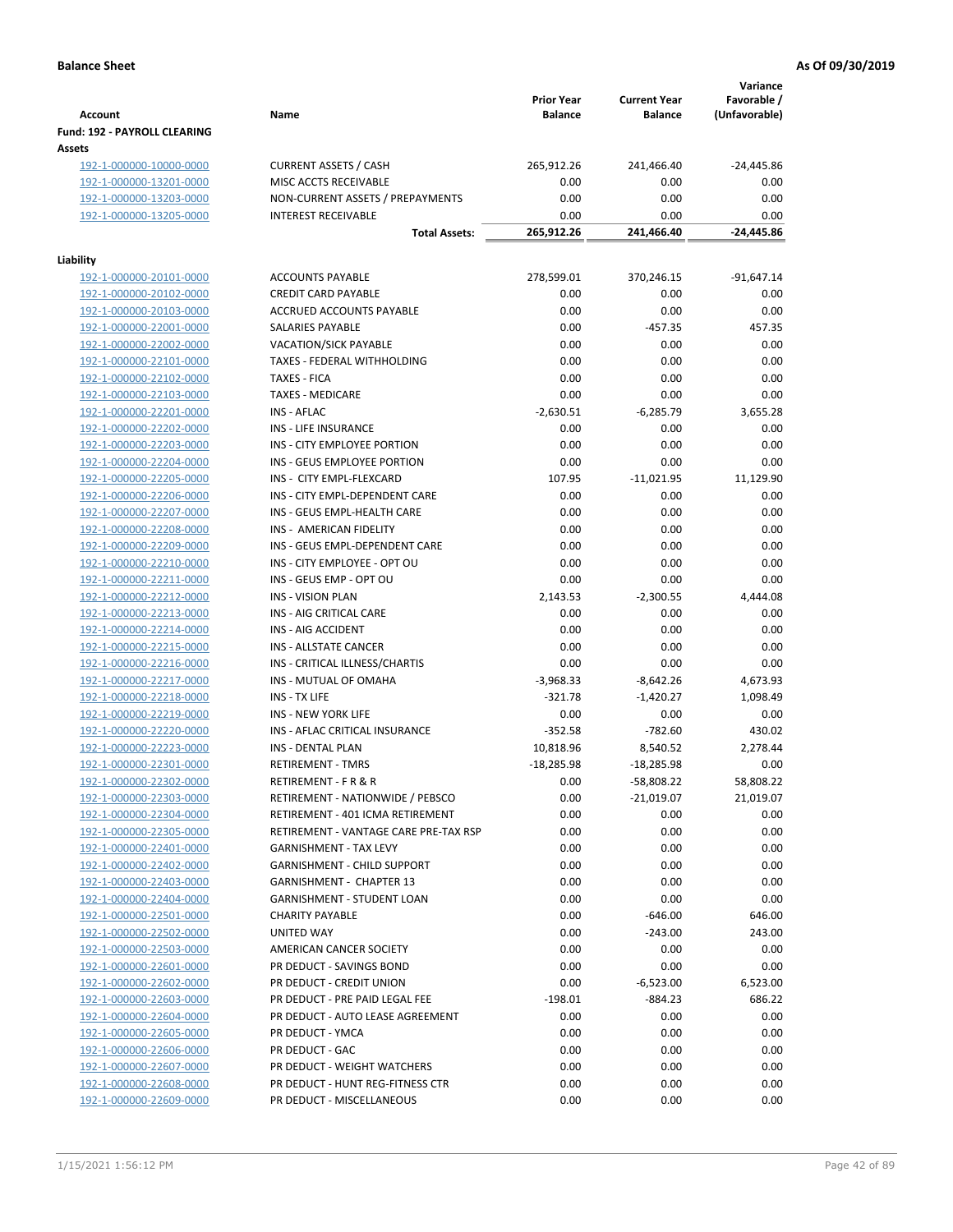| Account                 | Name                                                     | <b>Prior Year</b><br><b>Balance</b> | <b>Current Year</b><br><b>Balance</b> | Variance<br>Favorable /<br>(Unfavorable) |
|-------------------------|----------------------------------------------------------|-------------------------------------|---------------------------------------|------------------------------------------|
| 192-1-000000-22610-0000 | PR DEDUCT - MISC REIMB                                   | 0.00                                | 0.00                                  | 0.00                                     |
| 192-1-000000-22611-0000 | PR DEDUCT - GOLF COURSE FEES                             | 0.00                                | 0.00                                  | 0.00                                     |
| 192-1-000000-22612-0000 | PR DEDUCT - WEARING APPAREL                              | 0.00                                | 0.00                                  | 0.00                                     |
| 192-1-000000-22613-0000 | PR DEDUCT - SNAP FITNESS                                 | 0.00                                | 0.00                                  | 0.00                                     |
|                         | <b>Total Liability:</b>                                  | 265,912.26                          | 241,466.40                            | 24.445.86                                |
| Equity                  |                                                          |                                     |                                       |                                          |
| 192-1-000000-39000-0000 | UNRESERVED-FUND BALANCE                                  | 0.00                                | 0.00                                  | 0.00                                     |
|                         | <b>Total Beginning Equity:</b>                           | 0.00                                | 0.00                                  | 0.00                                     |
|                         | <b>Total Equity and Current Surplus (Deficit):</b>       | 0.00                                | 0.00                                  | 0.00                                     |
|                         | Total Liabilities, Equity and Current Surplus (Deficit): | 265,912.26                          | 241,466.40                            | -24,445.86                               |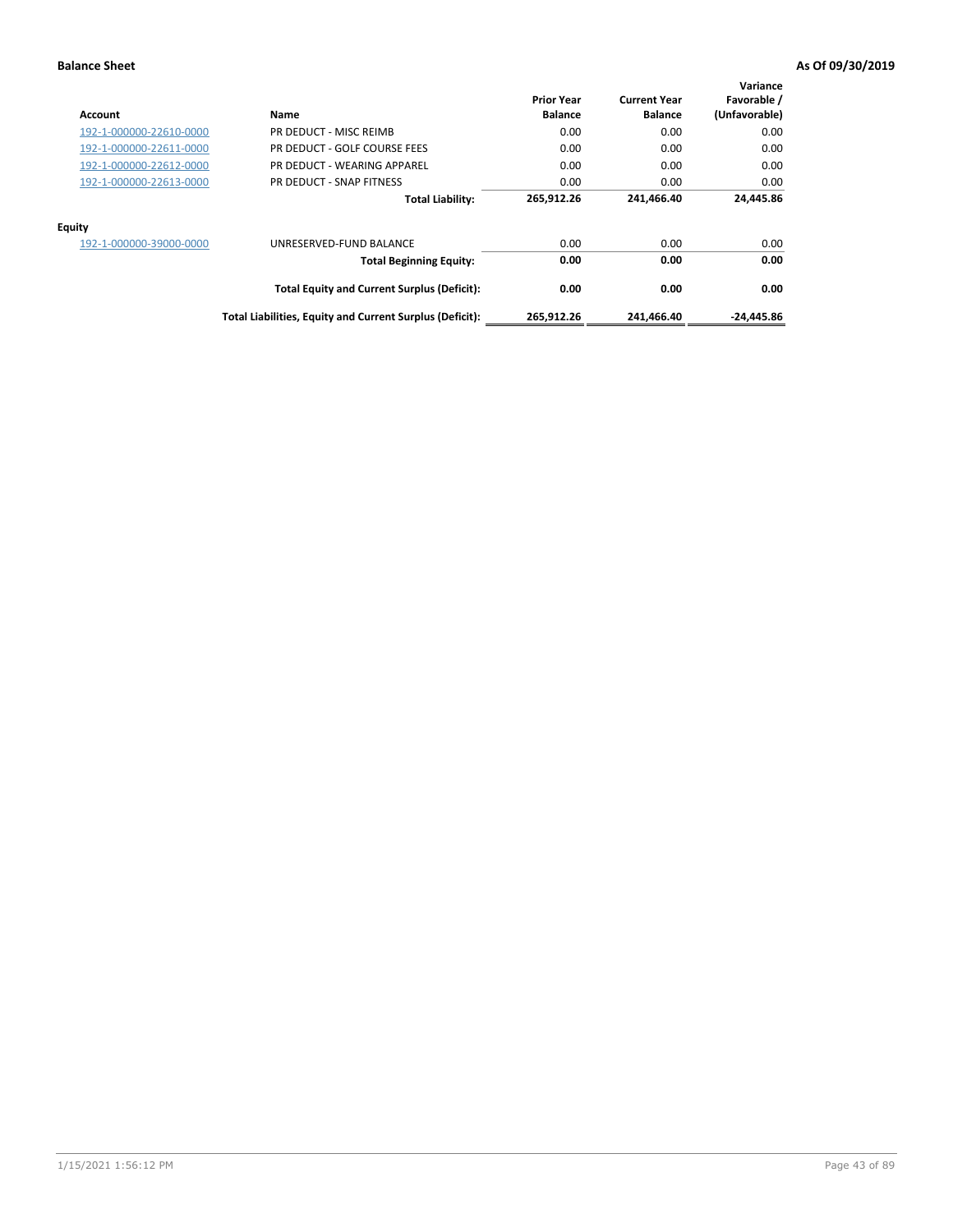|                                     |                                       |                   |                     | Variance         |
|-------------------------------------|---------------------------------------|-------------------|---------------------|------------------|
|                                     |                                       | <b>Prior Year</b> | <b>Current Year</b> | Favorable /      |
| <b>Account</b>                      | Name                                  | <b>Balance</b>    | <b>Balance</b>      | (Unfavorable)    |
| Fund: 200 - WATER / WASTEWATER FUND |                                       |                   |                     |                  |
| Assets                              |                                       |                   |                     |                  |
| 200-2-000000-10000-0000             | <b>CURRENT ASSETS / CASH</b>          | 6,616,353.17      | -9,761,478.38       | $-16,377,831.55$ |
| 200-2-000000-12101-0000             | <b>BOND ISSUANCE COSTS</b>            | 0.00              | 0.00                | 0.00             |
| 200-2-000000-12201-0000             | DEFERRED CHARGES / BOND DISCOUNT      | $-29,559.62$      | $-353,374.57$       | $-323,814.95$    |
| 200-2-000000-13000-0000             | <b>CUSTOMER ACCTS RECEIVABLE</b>      | 611,024.44        | 620,875.24          | 9,850.80         |
| 200-2-000000-13001-0000             | NON CURRENT CUSTOMER ACCTS RECEIVAE   | 198,907.15        | 221,725.77          | 22,818.62        |
| 200-2-000000-13002-0000             | ALLOW FOR UNCOLLECT REC               | -193,834.63       | $-195,501.08$       | $-1,666.45$      |
| 200-2-000000-13003-0000             | UNBILLED YEAR-END ACCRUAL             | 1,046,691.01      | 1,195,319.12        | 148,628.11       |
| 200-2-000000-13004-0000             | <b>WASTE HAULER RECEIVABLE</b>        | 39,591.70         | 53,403.20           | 13,811.50        |
| 200-2-000000-13007-0000             | <b>RETURNED CHECKS</b>                | 0.00              | 0.00                | 0.00             |
| 200-2-000000-13010-0000             | <b>CADDO MILLS</b>                    | 0.00              | 0.00                | 0.00             |
| 200-2-000000-13201-0000             | MISC ACCTS RECEIVABLE                 | 1,490.66          | 13,083.97           | 11,593.31        |
| 200-2-000000-13202-0000             | <b>EMPLOYEE ADVANCES</b>              | 0.00              | 0.00                | 0.00             |
| 200-2-000000-13203-0000             | NON-CURRENT ASSETS / PREPAYMENTS      | 0.00              | 0.00                | 0.00             |
| 200-2-000000-13205-0000             | <b>INTEREST RECEIVABLE</b>            | 0.00              | 0.00                | 0.00             |
| 200-2-000000-14001-0000             | DUE FROM / GENERAL FUND               | 0.00              | 0.00                | 0.00             |
| 200-2-000000-14040-0000             | <b>GENERAL CIP / GENERAL CIP</b>      | 0.00              | 0.00                | 0.00             |
| 200-2-000000-14120-0000             | DUE FROM UTILITY CIP                  | 38,336,026.85     | 38,336,026.85       | 0.00             |
| 200-2-000000-15401-0000             | <b>INVENTORIES / WATER STOCK</b>      | 255,981.59        | 255,981.59          | 0.00             |
| 200-2-000000-15501-0000             | <b>INVENTORIES / WASTEWATER STOCK</b> | 37,338.12         | 37,338.12           | 0.00             |
| 200-2-000000-16001-0000             | FIXED ASSETS / LAND                   | 685,983.11        | 685,983.11          | 0.00             |
| 200-2-000000-16002-0000             | FIXED ASSETS / IMPROVMENTS-NON BUILDI | 5,485,407.69      | 5,485,407.69        | 0.00             |
| 200-2-000000-16003-0000             | ACCUM DEPR / IMPROVEMENTS-NON BUILL   | $-2,196,712.45$   | -2,380,273.29       | $-183,560.84$    |
| 200-2-000000-16004-0000             | FIXED ASSETS / BUILDINGS              | 23,420,750.92     | 23,444,349.28       | 23,598.36        |
| 200-2-000000-16005-0000             | <b>ACCUM DEPR / BUILDINGS</b>         | $-2,776,030.76$   | $-3,240,558.80$     | $-464,528.04$    |
| 200-2-000000-16006-0000             | FIXED ASSETS / FILTRATION PLANT       | 10,551,470.00     | 10,551,470.00       | 0.00             |
| 200-2-000000-16007-0000             | ACCUM DEPR / FILTRATION PLANT         | -7,265,136.20     | -7,478,086.82       | $-212,950.62$    |
| 200-2-000000-16008-0000             | FIXED ASSETS / WATER RECLAMATION PLAN | 7,272,907.47      | 7,290,892.03        | 17,984.56        |
| 200-2-000000-16009-0000             | ACCUM DEPR / WATER RECLAMATION PLAN   | $-6,311,693.12$   | $-6,489,176.25$     | $-177,483.13$    |
| 200-2-000000-16101-0000             | FIXED ASSETS / WATER MAINS            | 20,431,556.67     | 19,369,642.10       | $-1,061,914.57$  |
| 200-2-000000-16102-0000             | <b>ACCUM DEPR / WATER MAINS</b>       | -10,134,183.88    | -10,564,491.83      | -430,307.95      |
| 200-2-000000-16103-0000             | FIXED ASSETS / SANITARY SEWERS        | 25,926,703.76     | 26,762,935.28       | 836,231.52       |
| 200-2-000000-16104-0000             | ACCUM DEPR / SANITARY SEWERS          | $-11,368,379.26$  | -11,952,765.05      | -584,385.79      |
| 200-2-000000-16105-0000             | FIXED ASSETS / RESERVOIRS & TANKS     | 1,023,525.00      | 10,498,644.74       | 9,475,119.74     |
| 200-2-000000-16106-0000             | ACCUM DEPR / RESERVOIRS & TANKS       | -823,247.66       | $-832,221.74$       | $-8,974.08$      |
| 200-2-000000-16107-0000             | FIXED ASSETS / PUMP STATIONS          | 464,099.82        | 5,559,850.03        | 5,095,750.21     |
| 200-2-000000-16108-0000             | <b>ACCUM DEPR / PUMP STATIONS</b>     | -307,977.97       | $-325,220.11$       | $-17,242.14$     |
| 200-2-000000-16201-0000             | FIXED ASSETS / MACHINERY AND EQUIPMEN | 3,604,616.91      | 3,883,571.50        | 278,954.59       |
| 200-2-000000-16202-0000             | ACCUM DEPR / MACHINERY AND EQUIPMEI   | $-1,673,639.61$   | $-1,887,320.29$     | $-213,680.68$    |
| 200-2-000000-16301-0000             | FIXED ASSETS / C W I P                | 0.00              | -286,982.00         | $-286,982.00$    |
| 200-2-000000-17501-0000             | <b>EMPLOYEE CONTRIBUTIONS</b>         | 170,787.00        | 195,988.00          | 25,201.00        |
| 200-2-000000-17504-0000             | <b>INVESTMENT RETURN</b>              | $-302,204.00$     | 631,750.00          | 933,954.00       |
| 200-2-000000-17508-0000             | EXPERIENCE DIFFERENCE- OUTFLOW        | $-11,116.00$      | 31,784.00           | 42,900.00        |
| 200-2-000000-17509-0000             | <b>EXPERIENCE DIFFERENCE - INFLOW</b> | $-57,790.00$      | $-37,640.00$        | 20,150.00        |
| 200-2-000000-17520-0000             | <b>ASSUMPTION CHANGES</b>             | 54,025.00         | 0.00                | $-54,025.00$     |
|                                     |                                       | 102,783,732.88    | 99,340,931.41       | -3,442,801.47    |
|                                     | <b>Total Assets:</b>                  |                   |                     |                  |
| Liability                           |                                       |                   |                     |                  |
| 200-2-000000-20101-0000             | <b>ACCOUNTS PAYABLE</b>               | 123,011.79        | 179,120.25          | $-56,108.46$     |
| 200-2-000000-20102-0000             | <b>CREDIT CARD PAYABLE</b>            | 0.00              | 0.00                | 0.00             |
| 200-2-000000-20103-0000             | ACCRUED ACCOUNTS PAYABLE              | 10,000.00         | 10,000.00           | 0.00             |
| 200-2-000000-20104-0000             | <b>ESCHEATED LIABILITY</b>            | 0.00              | 0.00                | 0.00             |
| 200-2-000000-20109-0000             | <b>GENERAL OBLIG BONDS PAY</b>        | 1,420,000.00      | 1,466,000.00        | $-46,000.00$     |
| 200-2-000000-20110-0000             | REVENUE BONDS PAYABLE                 | 965,000.00        | 1,095,000.00        | $-130,000.00$    |
| 200-2-000000-20112-0000             | ACCRUED INTEREST PAYABLE              | $-16,488.92$      | 142,697.51          | $-159,186.43$    |
| 200-2-000000-20125-0000             | SALES TAX PAYABLE / IN THE CITY       | 0.00              | 0.00                | 0.00             |
| 200-2-000000-20139-0000             | RETAINAGES PAYABLE                    | 0.00              | 0.00                | 0.00             |
| 200-2-000000-20141-0000             | <b>TELEPHONE CLEARING</b>             | 0.01              | 0.01                | 0.00             |
|                                     |                                       |                   |                     |                  |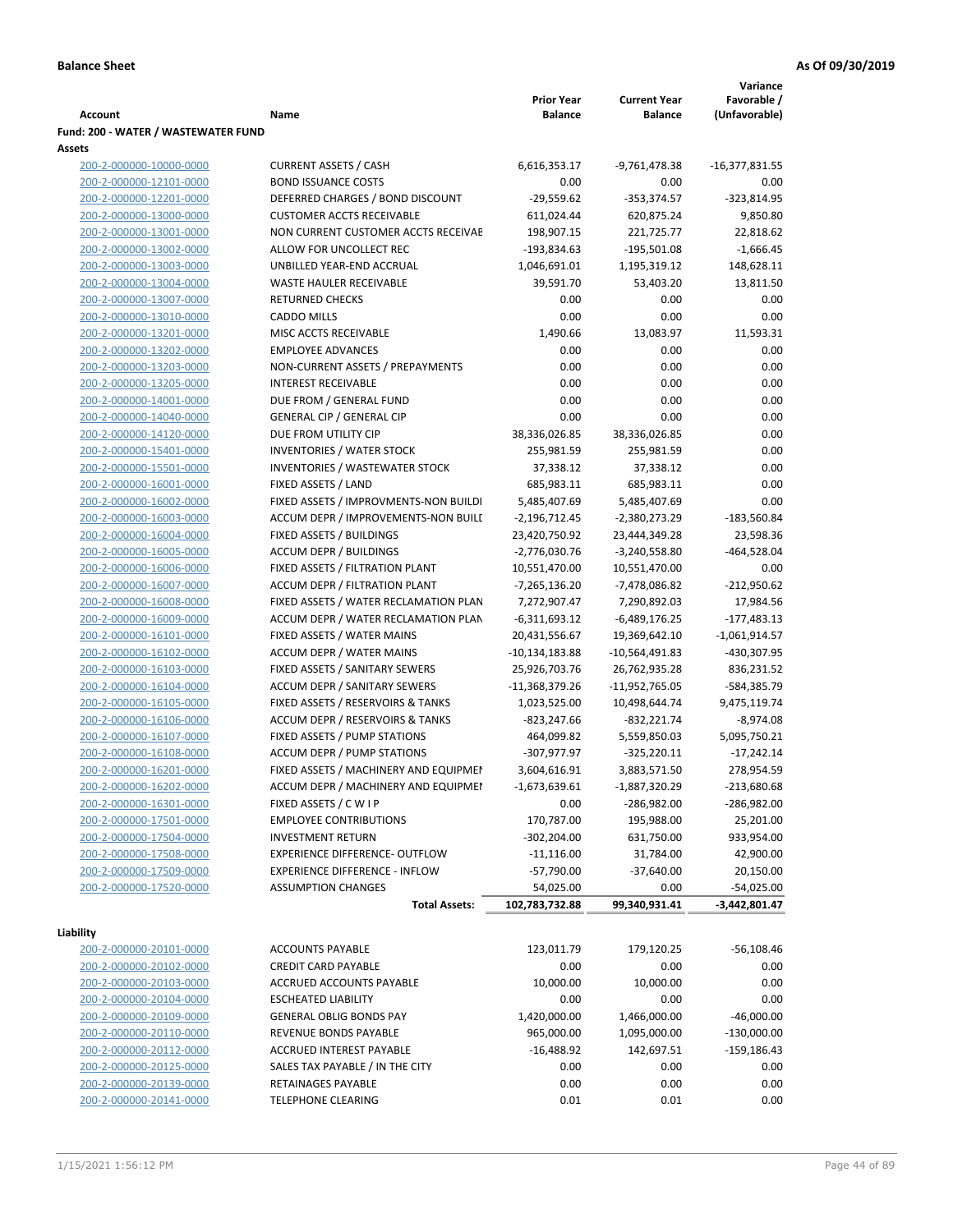|                                       |                                                          |                                     |                                       | Variance                     |
|---------------------------------------|----------------------------------------------------------|-------------------------------------|---------------------------------------|------------------------------|
| Account                               | Name                                                     | <b>Prior Year</b><br><b>Balance</b> | <b>Current Year</b><br><b>Balance</b> | Favorable /<br>(Unfavorable) |
| 200-2-000000-20160-0000               | <b>UNAPPLIED CREDIT</b>                                  | 0.00                                | 0.00                                  | 0.00                         |
| 200-2-000000-21001-0000               | <b>GENERAL FUND / GENERAL FUND</b>                       | 0.00                                | 0.00                                  | 0.00                         |
| 200-2-000000-21101-0000               | ENTERPRISE / WTR/WWTR UTILITY FUND                       | 0.00                                | 0.00                                  | 0.00                         |
| 200-2-000000-22001-0000               | <b>SALARIES PAYABLE</b>                                  | 81,299.32                           | 83,164.42                             | $-1,865.10$                  |
| 200-2-000000-22002-0000               | <b>VACATION/SICK PAYABLE</b>                             | 153,875.54                          | 234,422.70                            | $-80,547.16$                 |
| 200-2-000000-23001-0000               | CAPITAL LEASE PAYABLE                                    | 0.00                                | 0.00                                  | 0.00                         |
| 200-2-000000-24001-0000               | O/S CHECKS PAYABLE                                       | 0.00                                | 0.00                                  | 0.00                         |
| 200-2-000000-24002-0000               | <b>CUSTOMER DEPOSITS</b>                                 | 813,755.89                          | 772,641.95                            | 41,113.94                    |
| 200-2-000000-24003-0000               | <b>CUSTOMER OVERPMT SUSPENSE</b>                         | 89,023.69                           | 206,290.54                            | $-117,266.85$                |
| 200-2-000000-24004-0000               | <b>INTEREST PAYABLE ON DEP</b>                           | 0.00                                | 0.00                                  | 0.00                         |
| 200-2-000000-24005-0000               | <b>ACCRUED INT PAY ON DEP</b>                            | 0.00                                | 0.00                                  | 0.00                         |
| 200-2-000000-24006-0000               | <b>AWAITING CUSTOMER SETUP</b>                           | 1.955.61                            | 1,955.61                              | 0.00                         |
| 200-2-000000-24007-0000               | <b>BILLED DEPOSITS SUSPENSE</b>                          | 0.00                                | 0.00                                  | 0.00                         |
| 200-2-000000-26001-0000               | <b>COMPENSATED ABSENCES PAY</b>                          | 310,115.48                          | 211,715.81                            | 98,399.67                    |
| 200-2-000000-26101-0000               | <b>GENERAL OBLIG BONDS PAY</b>                           | 6,033,000.00                        | 4,567,000.00                          | 1,466,000.00                 |
| 200-2-000000-26102-0000               | <b>REVENUE BONDS PAYABLE</b>                             | 12,235,000.00                       | 31,190,000.00                         | $-18,955,000.00$             |
| 200-2-000000-26103-0000               | DEFERRED LOSS/DEFEASEMENT                                | $-227,063.58$                       | $-181,650.73$                         | $-45,412.85$                 |
| 200-2-000000-27001-0000               | <b>CONTRIBUTED CAPITAL</b>                               | 0.00                                | 0.00                                  | 0.00                         |
| 200-2-000000-27002-0000               | CONTRIBUTED CAPITAL / DEVELOPERS                         | 0.00                                | 0.00                                  | 0.00                         |
| 200-2-000000-29300-0000               | <b>ENCUMBRANCE SUMMARY</b>                               | 0.00                                | 0.00                                  | 0.00                         |
| 200-2-000000-29400-0100               | RESERVED ACCOUNT / ENCUMBRANCES                          | 0.00                                | 0.00                                  | 0.00                         |
| 200-2-000000-29999-0000               | <b>NET PENSION LIABILITY</b>                             | 249,699.00                          | 1,415,364.00                          | $-1,165,665.00$              |
| 200-2-000000-92080-0000               | <b>GLTDAG</b>                                            | 0.00                                | 0.00                                  | 0.00                         |
|                                       | <b>Total Liability:</b>                                  | 22,242,183.83                       | 41,393,722.07                         | $-19,151,538.24$             |
| <b>Equity</b>                         |                                                          |                                     |                                       |                              |
| 200-2-000000-39000-0000               | UNRESERVED-FUND BALANCE                                  | 0.00                                | 0.00                                  | 0.00                         |
| 200-2-000000-39100-0000               | UNRESERVED-RET. EARNINGS                                 | 75,815,422.17                       | 80,670,908.81                         | 4,855,486.64                 |
| 200-2-000000-39150-0000               | RESERVED-RET. EARNINGS                                   | 0.00                                | 0.00                                  | 0.00                         |
| 200-2-000000-39500-0000               | NET POSITION - PENSION                                   | $-965.00$                           | $-965.00$                             | 0.00                         |
|                                       | <b>Total Beginning Equity:</b>                           | 75,814,457.17                       | 80,669,943.81                         | 4,855,486.64                 |
| <b>Total Revenue</b>                  |                                                          | 14,580,528.29                       | $-6,170,354.05$                       | -20,750,882.34               |
| <b>Total Expense</b>                  |                                                          | 9,853,436.40                        | 16,552,380.41                         | $-6,698,944.01$              |
| <b>Revenues Over/(Under) Expenses</b> |                                                          | 4,727,091.89                        | -22,722,734.46                        | -27,449,826.35               |
|                                       | <b>Total Equity and Current Surplus (Deficit):</b>       | 80,541,549.06                       | 57,947,209.35                         | $-22,594,339.71$             |
|                                       | Total Liabilities, Equity and Current Surplus (Deficit): | 102,783,732.89                      | 99,340,931.42                         | $-3,442,801.47$              |
|                                       | *** FUND 200 OUT OF BALANCE ***                          | $-0.01$                             | $-0.01$                               | 0.00                         |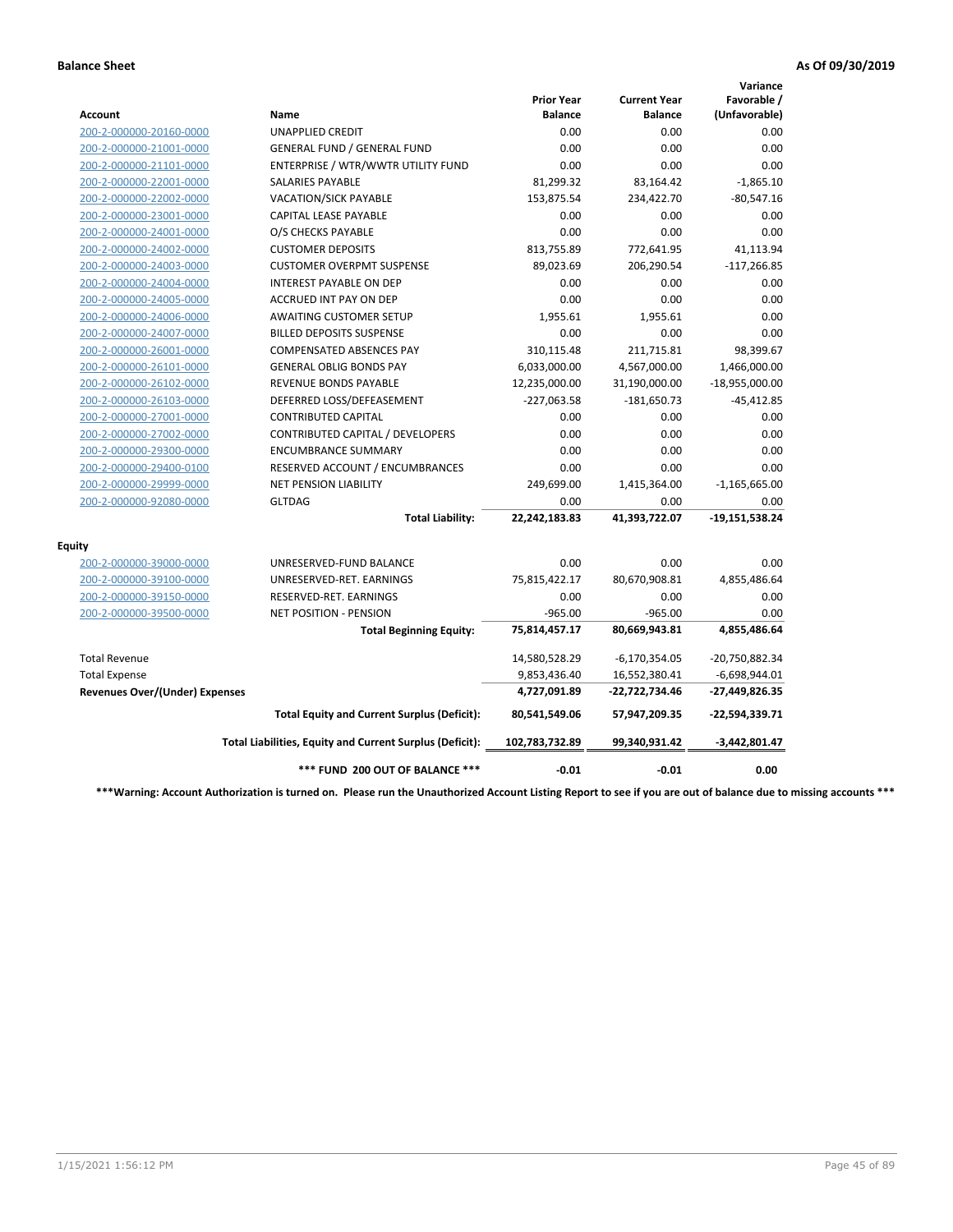| <b>Account</b>                        | Name                                                     | <b>Prior Year</b><br><b>Balance</b> | <b>Current Year</b><br><b>Balance</b> | Variance<br>Favorable /<br>(Unfavorable) |
|---------------------------------------|----------------------------------------------------------|-------------------------------------|---------------------------------------|------------------------------------------|
| <b>Fund: 210 - WATER IMPACT FEES</b>  |                                                          |                                     |                                       |                                          |
| <b>Assets</b>                         |                                                          |                                     |                                       |                                          |
| 210-2-000000-10000-0000               | <b>CURRENT ASSETS / CASH</b>                             | 0.00                                | 0.00                                  | 0.00                                     |
| 210-2-000000-13201-0000               | MISC ACCTS RECEIVABLE                                    | 0.00                                | 0.00                                  | 0.00                                     |
| 210-2-000000-13205-0000               | <b>INTEREST RECEIVABLE</b>                               | 0.00                                | 0.00                                  | 0.00                                     |
|                                       | <b>Total Assets:</b>                                     | 0.00                                | 0.00                                  | 0.00                                     |
| Liability                             |                                                          |                                     |                                       |                                          |
| 210-2-000000-20101-0000               | <b>ACCOUNTS PAYABLE</b>                                  | 0.00                                | 0.00                                  | 0.00                                     |
| 210-2-000000-20103-0000               | <b>ACCRUED ACCOUNTS PAYABLE</b>                          | 0.00                                | 0.00                                  | 0.00                                     |
| 210-2-000000-29300-0000               | <b>ENCUMBRANCE SUMMARY</b>                               | 0.00                                | 0.00                                  | 0.00                                     |
| 210-2-000000-29400-0000               | RESERVED ACCOUNT / ENCUMBRANCES                          | 0.00                                | 0.00                                  | 0.00                                     |
|                                       | <b>Total Liability:</b>                                  | 0.00                                | 0.00                                  | 0.00                                     |
| Equity                                |                                                          |                                     |                                       |                                          |
| 210-2-000000-39000-0000               | UNRESERVED-FUND BALANCE                                  | 0.00                                | 0.00                                  | 0.00                                     |
| 210-2-000000-39100-0000               | UNRESERVED-RET. EARNINGS                                 | 36.86                               | 0.00                                  | $-36.86$                                 |
|                                       | <b>Total Beginning Equity:</b>                           | 36.86                               | 0.00                                  | $-36.86$                                 |
| <b>Total Revenue</b>                  |                                                          | 0.12                                | 0.00                                  | $-0.12$                                  |
| <b>Total Expense</b>                  |                                                          | 36.98                               | 0.00                                  | 36.98                                    |
| <b>Revenues Over/(Under) Expenses</b> |                                                          | $-36.86$                            | 0.00                                  | 36.86                                    |
|                                       | <b>Total Equity and Current Surplus (Deficit):</b>       | 0.00                                | 0.00                                  | 0.00                                     |
|                                       | Total Liabilities, Equity and Current Surplus (Deficit): | 0.00                                | 0.00                                  | 0.00                                     |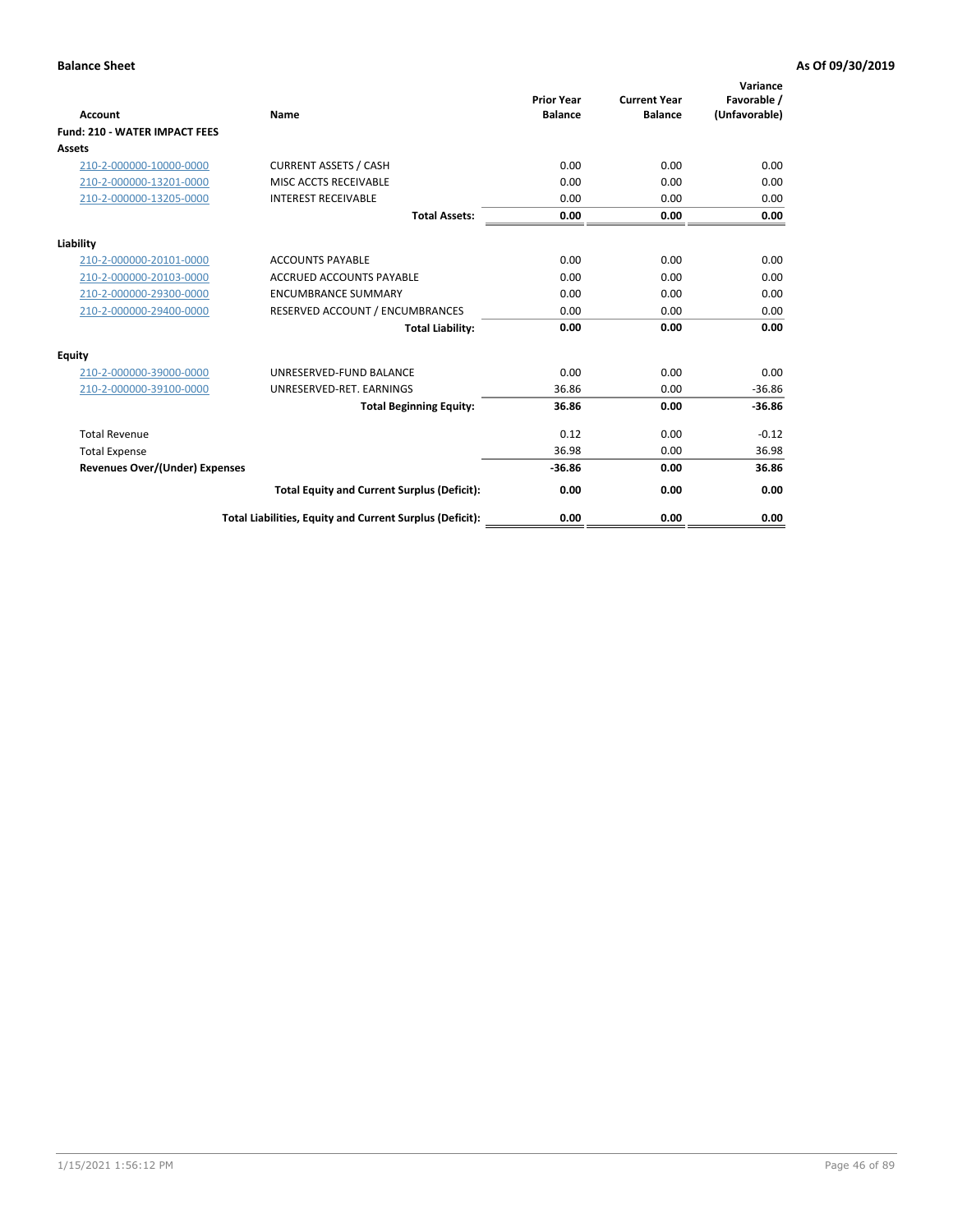| <b>Account</b>                            | Name                                                     | <b>Prior Year</b><br><b>Balance</b> | <b>Current Year</b><br><b>Balance</b> | Variance<br>Favorable /<br>(Unfavorable) |
|-------------------------------------------|----------------------------------------------------------|-------------------------------------|---------------------------------------|------------------------------------------|
| <b>Fund: 211 - WASTEWATER IMPACT FEES</b> |                                                          |                                     |                                       |                                          |
| <b>Assets</b>                             |                                                          |                                     |                                       |                                          |
| 211-2-000000-10000-0000                   | <b>CURRENT ASSETS / CASH</b>                             | 0.00                                | 0.00                                  | 0.00                                     |
| 211-2-000000-13201-0000                   | MISC ACCTS RECEIVABLE                                    | 0.00                                | 0.00                                  | 0.00                                     |
| 211-2-000000-13205-0000                   | <b>INTEREST RECEIVABLE</b>                               | 0.00                                | 0.00                                  | 0.00                                     |
|                                           | <b>Total Assets:</b>                                     | 0.00                                | 0.00                                  | 0.00                                     |
| Liability                                 |                                                          |                                     |                                       |                                          |
| 211-2-000000-20101-0000                   | <b>ACCOUNTS PAYABLE</b>                                  | 0.00                                | 0.00                                  | 0.00                                     |
| 211-2-000000-20103-0000                   | <b>ACCRUED ACCOUNTS PAYABLE</b>                          | 0.00                                | 0.00                                  | 0.00                                     |
|                                           | <b>Total Liability:</b>                                  | 0.00                                | 0.00                                  | 0.00                                     |
| <b>Equity</b>                             |                                                          |                                     |                                       |                                          |
| 211-2-000000-39000-0000                   | UNRESERVED-FUND BALANCE                                  | 0.00                                | 0.00                                  | 0.00                                     |
| 211-2-000000-39100-0000                   | UNRESERVED-RET. EARNINGS                                 | 1,863.46                            | 0.00                                  | $-1,863.46$                              |
|                                           | <b>Total Beginning Equity:</b>                           | 1,863.46                            | 0.00                                  | $-1,863.46$                              |
| <b>Total Revenue</b>                      |                                                          | 6.53                                | 0.00                                  | $-6.53$                                  |
| <b>Total Expense</b>                      |                                                          | 1,869.99                            | 0.00                                  | 1,869.99                                 |
| <b>Revenues Over/(Under) Expenses</b>     |                                                          | $-1,863.46$                         | 0.00                                  | 1,863.46                                 |
|                                           | <b>Total Equity and Current Surplus (Deficit):</b>       | 0.00                                | 0.00                                  | 0.00                                     |
|                                           | Total Liabilities, Equity and Current Surplus (Deficit): | 0.00                                | 0.00                                  | 0.00                                     |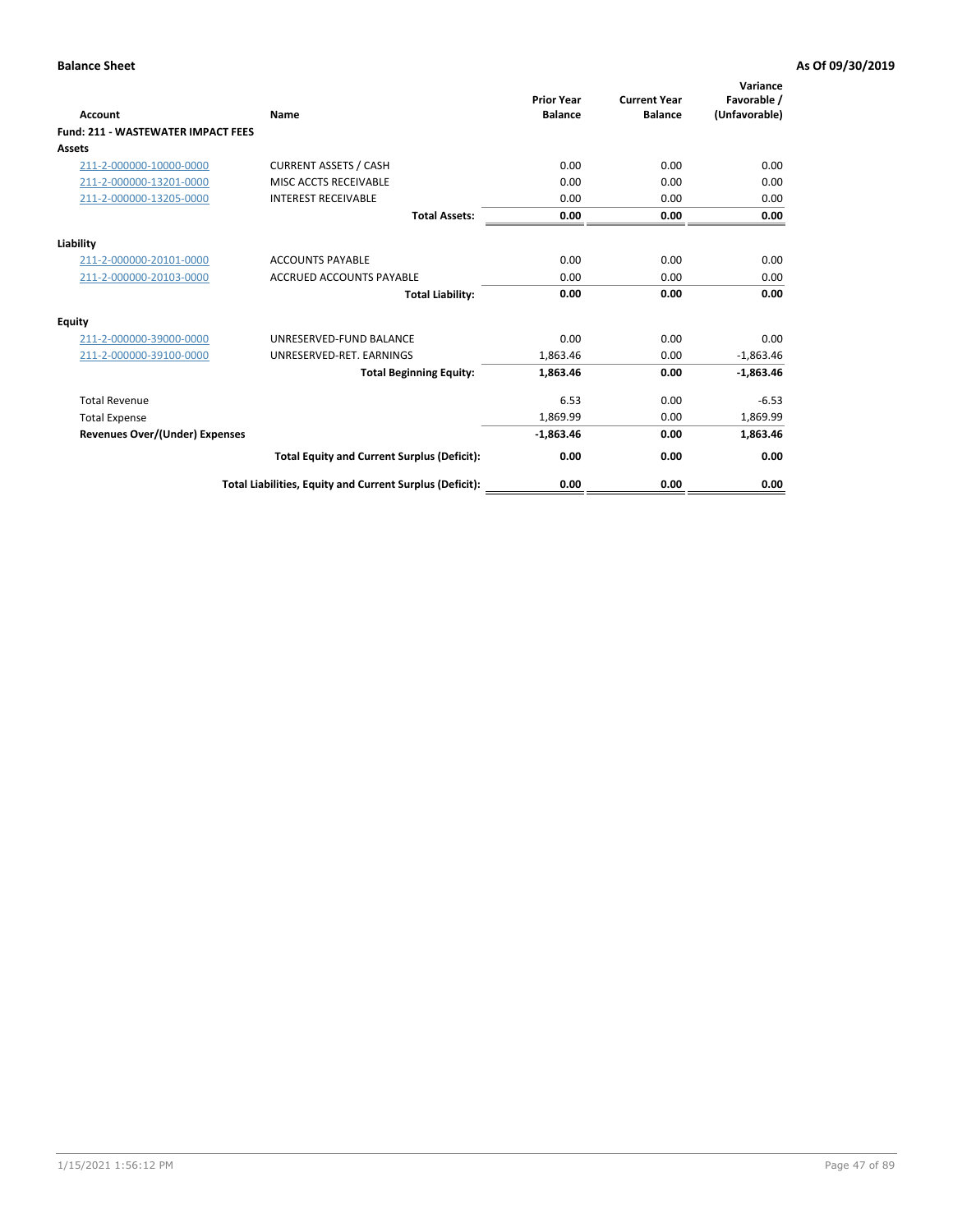| <b>Account</b>                        | <b>Name</b>                                               | <b>Prior Year</b><br><b>Balance</b> | <b>Current Year</b><br><b>Balance</b> | Variance<br>Favorable /<br>(Unfavorable) |
|---------------------------------------|-----------------------------------------------------------|-------------------------------------|---------------------------------------|------------------------------------------|
|                                       | Fund: 212 - TX COMMUNITY DEV SWR SYSTEM IMPROV PROG GRANT |                                     |                                       |                                          |
| <b>Assets</b>                         |                                                           |                                     |                                       |                                          |
| 212-2-000000-10000-0000               | <b>CURRENT ASSETS / CASH</b>                              | 7,420.12                            | 5.183.25                              | $-2,236.87$                              |
| 212-2-000000-13201-0000               | MISC ACCTS RECEIVABLE                                     | 0.00                                | 0.00                                  | 0.00                                     |
| 212-2-000000-13205-0000               | <b>INTEREST RECEIVABLE</b>                                | 0.00                                | 0.00                                  | 0.00                                     |
| 212-2-000000-16301-0000               | FIXED ASSETS / C W I P                                    | 0.00                                | 0.00                                  | 0.00                                     |
|                                       | <b>Total Assets:</b>                                      | 7,420.12                            | 5,183.25                              | $-2,236.87$                              |
| Liability                             |                                                           |                                     |                                       |                                          |
| 212-2-000000-20101-0000               | <b>ACCOUNTS PAYABLE</b>                                   | 1,250.00                            | 66,208.68                             | $-64,958.68$                             |
| 212-2-000000-20102-0000               | <b>CREDIT CARD PAYABLE</b>                                | 0.00                                | 0.00                                  | 0.00                                     |
| 212-2-000000-20103-0000               | <b>ACCRUED ACCOUNTS PAYABLE</b>                           | 0.00                                | 0.00                                  | 0.00                                     |
| 212-2-000000-20139-0000               | <b>RETAINAGES PAYABLE</b>                                 | 0.00                                | 0.00                                  | 0.00                                     |
| 212-2-000000-20902-0000               | <b>DEFERRED GRANT REVENUE</b>                             | 0.00                                | 0.00                                  | 0.00                                     |
| 212-2-000000-21001-0000               | <b>GENERAL FUND / GENERAL FUND</b>                        | 0.00                                | 0.00                                  | 0.00                                     |
| 212-2-000000-29300-0000               | <b>ENCUMBRANCE SUMMARY</b>                                | 0.00                                | 0.00                                  | 0.00                                     |
| 212-2-000000-29400-0100               | RESERVED ACCOUNT / ENCUMBRANCES                           | 0.00                                | 0.00                                  | 0.00                                     |
|                                       | <b>Total Liability:</b>                                   | 1,250.00                            | 66,208.68                             | $-64,958.68$                             |
| Equity                                |                                                           |                                     |                                       |                                          |
| 212-2-000000-39100-0000               | UNRESERVED-RET. EARNINGS                                  | 0.00                                | 6.170.12                              | 6,170.12                                 |
|                                       | <b>Total Beginning Equity:</b>                            | 0.00                                | 6,170.12                              | 6,170.12                                 |
| <b>Total Revenue</b>                  |                                                           | 130,667.15                          | 7,407.85                              | $-123,259.30$                            |
| <b>Total Expense</b>                  |                                                           | 124,497.03                          | 74.603.40                             | 49,893.63                                |
| <b>Revenues Over/(Under) Expenses</b> |                                                           | 6,170.12                            | $-67,195.55$                          | $-73,365.67$                             |
|                                       | <b>Total Equity and Current Surplus (Deficit):</b>        | 6,170.12                            | $-61.025.43$                          | $-67,195.55$                             |
|                                       | Total Liabilities, Equity and Current Surplus (Deficit):  | 7.420.12                            | 5.183.25                              | $-2.236.87$                              |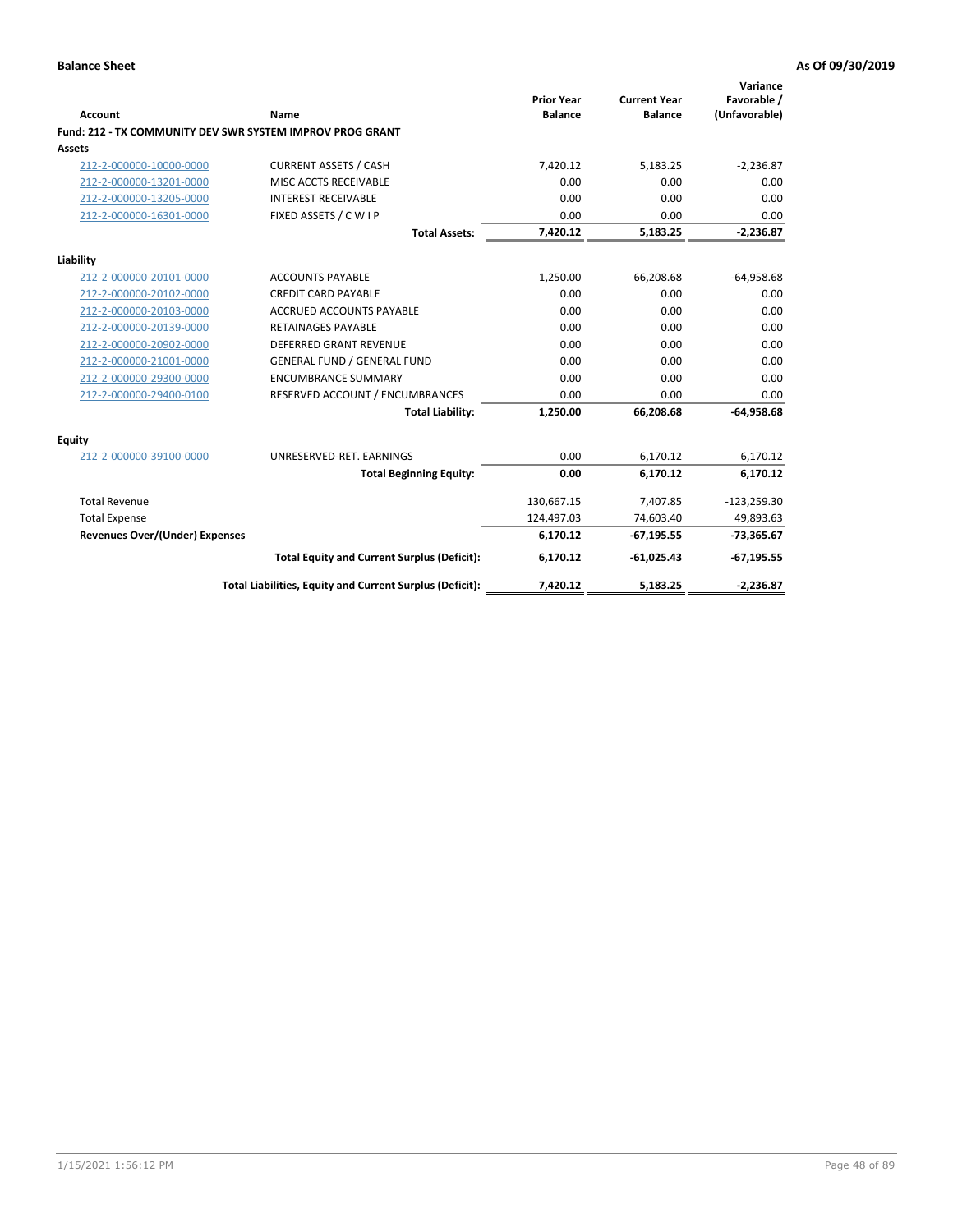| <b>Account</b><br><b>Fund: 216 - UTILIITY CIP FUND</b> | Name                                                     | <b>Prior Year</b><br><b>Balance</b> | <b>Current Year</b><br><b>Balance</b> | Variance<br>Favorable /<br>(Unfavorable) |
|--------------------------------------------------------|----------------------------------------------------------|-------------------------------------|---------------------------------------|------------------------------------------|
| Assets                                                 |                                                          |                                     |                                       |                                          |
| 216-2-000000-10000-0000                                | <b>CURRENT ASSETS / CASH</b>                             | $-4,661,716.94$                     | 9,992,982.91                          | 14,654,699.85                            |
| 216-2-000000-11101-0000                                | MBIA ACCOUNTS / 2002 WSSR                                | 0.00                                | 0.00                                  | 0.00                                     |
| 216-2-000000-11103-0000                                | <b>2005 WSSR</b>                                         | 0.00                                | 0.00                                  | 0.00                                     |
| 216-2-000000-11403-0000                                | RESERVE FUND / 2003 WSSR                                 | 0.00                                | 0.00                                  | 0.00                                     |
| 216-2-000000-11404-0000                                | SERIES 2019 WSSR CO'S                                    | 0.00                                | 16,548,754.14                         | 16,548,754.14                            |
| 216-2-000000-11503-0000                                | 2008WSSR CONST 486000273                                 | 0.00                                | 0.00                                  | 0.00                                     |
| 216-2-000000-11505-0000                                | SRA RAW WATER SALE PROCEEDS                              | 0.00                                | 0.00                                  | 0.00                                     |
| 216-2-000000-13000-0000                                | <b>CUSTOMER ACCTS RECEIVABLE</b>                         | 0.00                                | 0.00                                  | 0.00                                     |
| 216-2-000000-13002-0000                                | ALLOW FOR UNCOLLECT REC                                  | 0.00                                | 0.00                                  | 0.00                                     |
| 216-2-000000-13003-0000                                | UNBILLED YEAR-END ACCRUAL                                | 0.00                                | 0.00                                  | 0.00                                     |
| 216-2-000000-13201-0000                                | MISC ACCTS RECEIVABLE                                    | 0.00                                | 70.32                                 | 70.32                                    |
| 216-2-000000-13205-0000                                | <b>INTEREST RECEIVABLE</b>                               | 0.00                                | 0.00                                  | 0.00                                     |
| 216-2-000000-16301-0000                                | FIXED ASSETS / C W I P                                   | 10,901,296.35                       | 3,557,279.61                          | $-7,344,016.74$                          |
|                                                        | <b>Total Assets:</b>                                     | 6,239,579.41                        | 30,099,086.98                         | 23,859,507.57                            |
|                                                        |                                                          |                                     |                                       |                                          |
| Liability<br>216-2-000000-20101-0000                   | <b>ACCOUNTS PAYABLE</b>                                  | 651,141.11                          | 1,367,690.94                          | $-716,549.83$                            |
| 216-2-000000-20102-0000                                | <b>CREDIT CARD PAYABLE</b>                               | 0.00                                | 0.00                                  | 0.00                                     |
| 216-2-000000-20103-0000                                | ACCRUED ACCOUNTS PAYABLE                                 | 0.00                                | 0.00                                  | 0.00                                     |
| 216-2-000000-20113-0000                                | <b>DEVELOPERS ESCROW</b>                                 | 0.00                                | 0.00                                  | 0.00                                     |
| 216-2-000000-20139-0000                                | <b>RETAINAGES PAYABLE</b>                                | 403,130.62                          | 333,904.10                            | 69,226.52                                |
| 216-2-000000-21101-0000                                | ENTERPRISE / WTR/WWTR UTILITY FUND                       | 18,939,652.64                       | 18,939,652.64                         | 0.00                                     |
| 216-2-000000-29300-0000                                | <b>ENCUMBRANCE SUMMARY</b>                               | 0.00                                | 0.00                                  | 0.00                                     |
| 216-2-000000-29400-0100                                | RESERVED ACCOUNT / ENCUMBRANCES                          | 0.00                                | 0.00                                  | 0.00                                     |
|                                                        | <b>Total Liability:</b>                                  | 19,993,924.37                       | 20,641,247.68                         | $-647,323.31$                            |
|                                                        |                                                          |                                     |                                       |                                          |
| Equity                                                 |                                                          |                                     |                                       |                                          |
| 216-2-000000-39000-0000                                | UNRESERVED-FUND BALANCE                                  | 0.00                                | 0.00                                  | 0.00                                     |
| 216-2-000000-39100-0000                                | UNRESERVED-RET. EARNINGS                                 | $-12,308,627.81$                    | $-13,754,344.96$                      | $-1,445,717.15$                          |
|                                                        | <b>Total Beginning Equity:</b>                           | $-12,308,627.81$                    | $-13,754,344.96$                      | $-1,445,717.15$                          |
| <b>Total Revenue</b>                                   |                                                          | 389,338.39                          | 22,093,645.79                         | 21,704,307.40                            |
| <b>Total Expense</b>                                   |                                                          | 1,835,055.54                        | $-1,118,538.47$                       | 2,953,594.01                             |
| <b>Revenues Over/(Under) Expenses</b>                  |                                                          | $-1,445,717.15$                     | 23,212,184.26                         | 24,657,901.41                            |
|                                                        | <b>Total Equity and Current Surplus (Deficit):</b>       | -13,754,344.96                      | 9,457,839.30                          | 23,212,184.26                            |
|                                                        | Total Liabilities, Equity and Current Surplus (Deficit): | 6,239,579.41                        | 30,099,086.98                         | 23,859,507.57                            |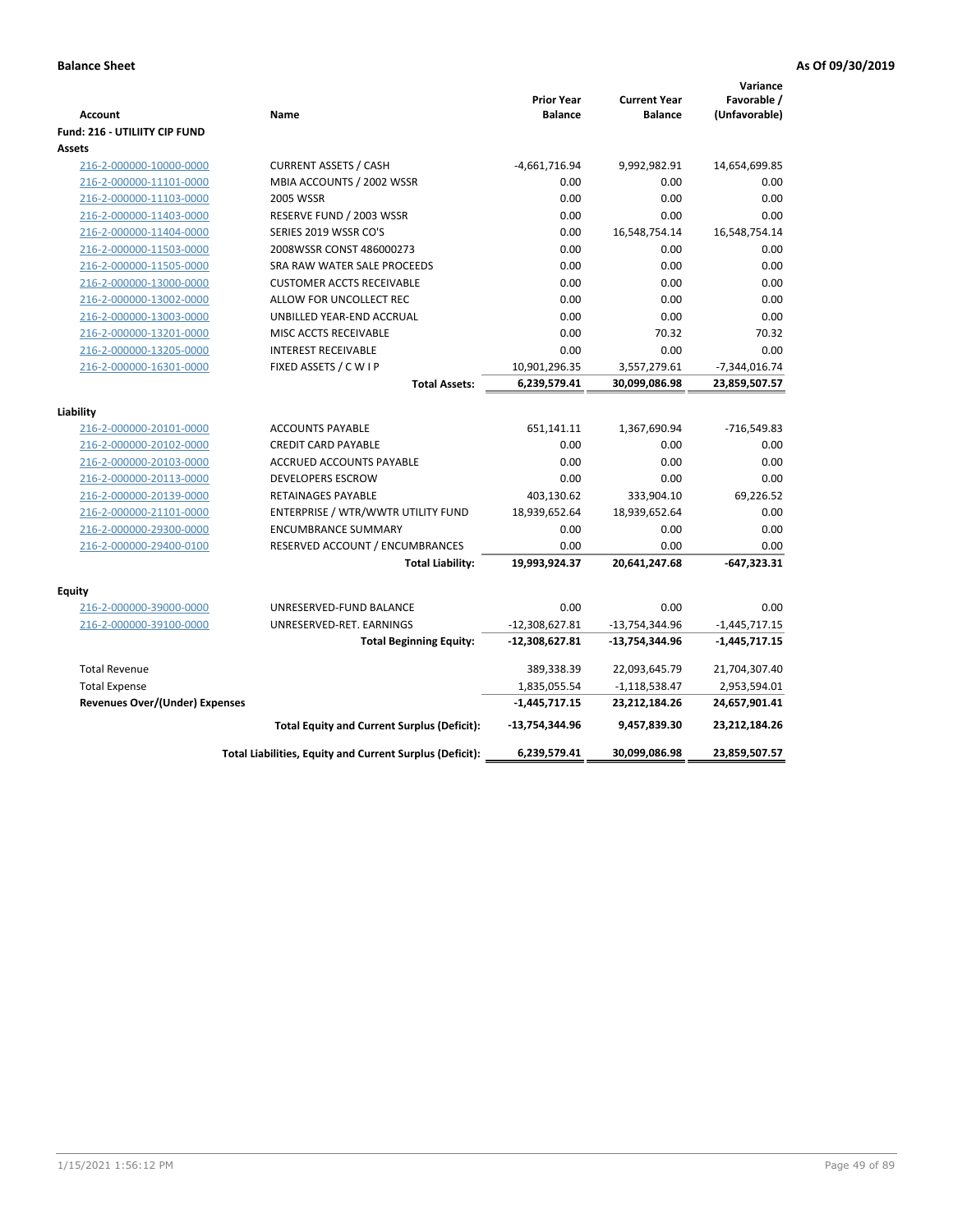| Account                                        | Name                                                     | <b>Prior Year</b><br><b>Balance</b> | <b>Current Year</b><br><b>Balance</b> | Variance<br>Favorable /<br>(Unfavorable) |
|------------------------------------------------|----------------------------------------------------------|-------------------------------------|---------------------------------------|------------------------------------------|
| <b>Fund: 217 - WASTEWATER RECLAMATION FUND</b> |                                                          |                                     |                                       |                                          |
| Assets                                         |                                                          |                                     |                                       |                                          |
| 217-2-000000-10000-0000                        | <b>CURRENT ASSETS / CASH</b>                             | 0.00                                | $-20,619.30$                          | $-20,619.30$                             |
| 217-2-000000-11301-0000                        | TEXASTERM / 2008 WSSR REVENUE BOND                       | 0.00                                | 0.00                                  | 0.00                                     |
| 217-2-000000-11302-0000                        | 2008 WSSR REVENUE BOND                                   | 0.00                                | 0.00                                  | 0.00                                     |
| 217-2-000000-11503-0000                        | 2008WSSR CONST 486000273                                 | 753,096.96                          | 770,774.72                            | 17,677.76                                |
| 217-2-000000-13000-0000                        | <b>CUSTOMER ACCTS RECEIVABLE</b>                         | 0.00                                | 0.00                                  | 0.00                                     |
| 217-2-000000-13002-0000                        | ALLOW FOR UNCOLLECT REC                                  | 0.00                                | 0.00                                  | 0.00                                     |
| 217-2-000000-13201-0000                        | MISC ACCTS RECEIVABLE                                    | 0.00                                | 0.00                                  | 0.00                                     |
| 217-2-000000-13205-0000                        | <b>INTEREST RECEIVABLE</b>                               | 0.00                                | 0.00                                  | 0.00                                     |
| 217-2-000000-16301-0000                        | FIXED ASSETS / C W I P                                   | 0.00                                | 0.00                                  | 0.00                                     |
|                                                | <b>Total Assets:</b>                                     | 753,096.96                          | 750,155.42                            | $-2,941.54$                              |
| Liability                                      |                                                          |                                     |                                       |                                          |
| 217-2-000000-20101-0000                        | <b>ACCOUNTS PAYABLE</b>                                  | 0.00                                | 0.00                                  | 0.00                                     |
| 217-2-000000-20102-0000                        | <b>CREDIT CARD PAYABLE</b>                               | 0.00                                | 0.00                                  | 0.00                                     |
| 217-2-000000-20103-0000                        | ACCRUED ACCOUNTS PAYABLE                                 | 0.00                                | 0.00                                  | 0.00                                     |
| 217-2-000000-20139-0000                        | RETAINAGES PAYABLE                                       | 0.00                                | 0.00                                  | 0.00                                     |
| 217-2-000000-21101-0000                        | ENTERPRISE / WTR/WWTR UTILITY FUND                       | 19,396,374.21                       | 19,396,374.21                         | 0.00                                     |
| 217-2-000000-29300-0000                        | <b>ENCUMBRANCE SUMMARY</b>                               | 0.00                                | 0.00                                  | 0.00                                     |
| 217-2-000000-29400-0100                        | RESERVED ACCOUNT / ENCUMBRANCES                          | 0.00                                | 0.00                                  | 0.00                                     |
|                                                | <b>Total Liability:</b>                                  | 19,396,374.21                       | 19,396,374.21                         | 0.00                                     |
|                                                |                                                          |                                     |                                       |                                          |
| <b>Equity</b>                                  |                                                          |                                     |                                       |                                          |
| 217-2-000000-39100-0000                        | UNRESERVED-RET. EARNINGS                                 | $-18,654,993.80$                    | $-18,643,277.25$                      | 11,716.55                                |
|                                                | <b>Total Beginning Equity:</b>                           | $-18,654,993.80$                    | $-18,643,277.25$                      | 11,716.55                                |
| <b>Total Revenue</b>                           |                                                          | 11,716.55                           | 17,677.76                             | 5,961.21                                 |
| <b>Total Expense</b>                           |                                                          | 0.00                                | 20,619.30                             | $-20,619.30$                             |
| <b>Revenues Over/(Under) Expenses</b>          |                                                          | 11,716.55                           | $-2,941.54$                           | $-14,658.09$                             |
|                                                | <b>Total Equity and Current Surplus (Deficit):</b>       | $-18,643,277.25$                    | $-18,646,218.79$                      | $-2,941.54$                              |
|                                                | Total Liabilities, Equity and Current Surplus (Deficit): | 753,096.96                          | 750,155.42                            | $-2,941.54$                              |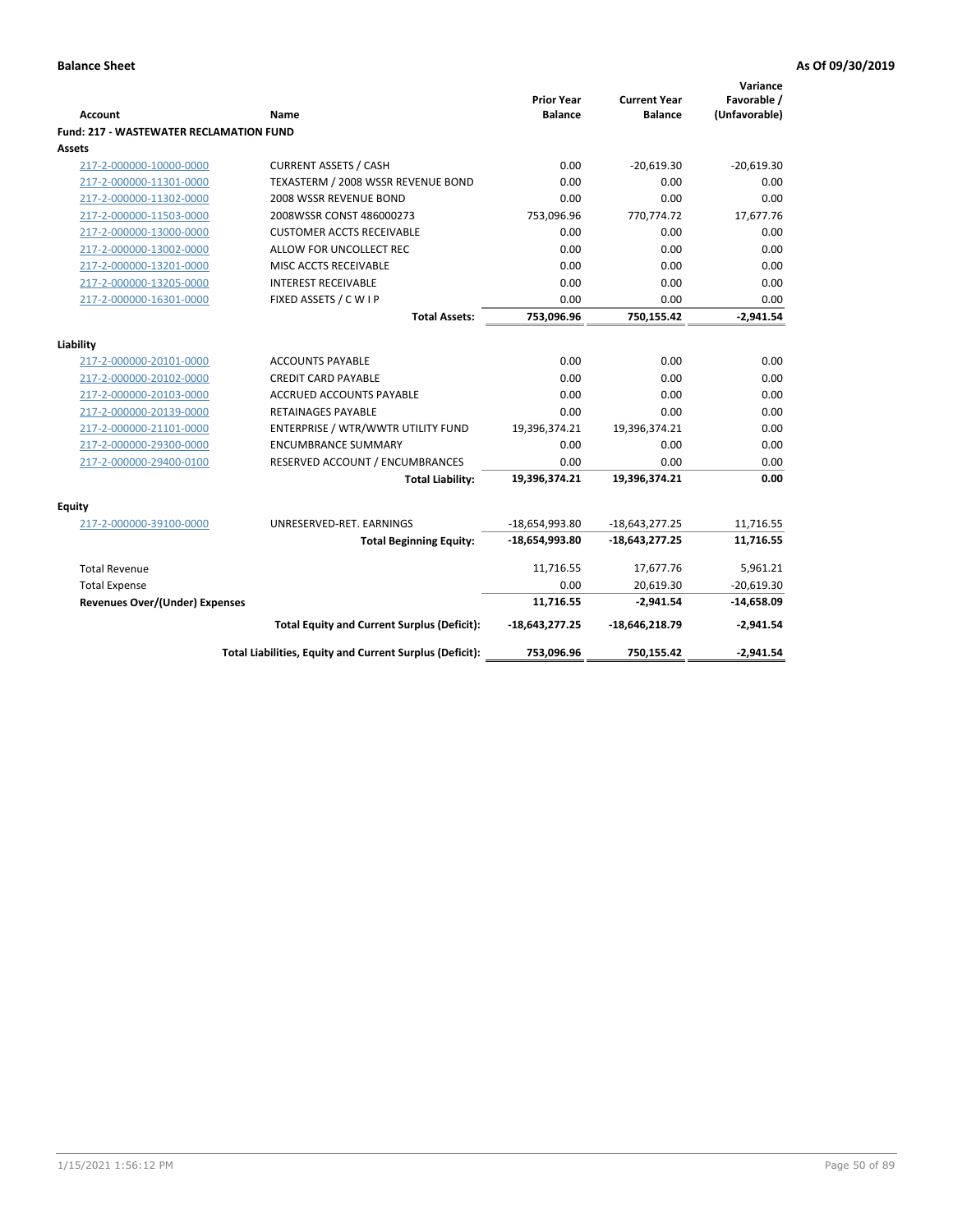|                          |                                        | <b>Prior Year</b> | <b>Current Year</b> | Variance<br>Favorable / |
|--------------------------|----------------------------------------|-------------------|---------------------|-------------------------|
| Account                  | Name                                   | <b>Balance</b>    | <b>Balance</b>      | (Unfavorable)           |
| Fund: 300 - AIRPORT FUND |                                        |                   |                     |                         |
| Assets                   |                                        |                   |                     |                         |
| 300-2-000000-10000-0000  | <b>CURRENT ASSETS / CASH</b>           | $-4,748,851.86$   | -7,078,724.73       | $-2,329,872.87$         |
| 300-2-000000-13201-0000  | MISC ACCTS RECEIVABLE                  | 0.00              | 996.86              | 996.86                  |
| 300-2-000000-13202-0000  | <b>EMPLOYEE ADVANCES</b>               | 0.00              | 0.00                | 0.00                    |
| 300-2-000000-13203-0000  | NON-CURRENT ASSETS / PREPAYMENTS       | 0.00              | 0.00                | 0.00                    |
| 300-2-000000-13205-0000  | <b>INTEREST RECEIVABLE</b>             | 0.00              | 0.00                | 0.00                    |
| 300-2-000000-14126-0000  | <b>GRANT FUND / AIRPORT GRANT FUND</b> | 0.00              | 0.00                | 0.00                    |
| 300-2-000000-16001-0000  | FIXED ASSETS / LAND                    | 813,937.00        | 813,937.00          | 0.00                    |
| 300-2-000000-16002-0000  | FIXED ASSETS / IMPROVMENTS-NON BUILDI  | 75,750,553.49     | 75,750,553.49       | 0.00                    |
| 300-2-000000-16003-0000  | ACCUM DEPR / IMPROVEMENTS-NON BUILL    | -38,526,881.33    | -40,581,156.28      | $-2,054,274.95$         |
| 300-2-000000-16004-0000  | FIXED ASSETS / BUILDINGS               | 67,994,704.13     | 69,917,050.27       | 1,922,346.14            |
| 300-2-000000-16005-0000  | <b>ACCUM DEPR / BUILDINGS</b>          | -25,823,518.61    | -27,356,164.49      | $-1,532,645.88$         |
| 300-2-000000-16201-0000  | FIXED ASSETS / MACHINERY AND EQUIPMEN  | 502,779.61        | 528,771.61          | 25,992.00               |
| 300-2-000000-16202-0000  | ACCUM DEPR / MACHINERY AND EQUIPMEI    | $-16,426.94$      | $-40,948.94$        | $-24,522.00$            |
| 300-2-000000-16301-0000  | FIXED ASSETS / C W I P                 | 0.00              | 982,112.50          | 982,112.50              |
| 300-2-000000-17501-0000  | <b>EMPLOYEE CONTRIBUTIONS</b>          | 0.00              | 0.00                | 0.00                    |
| 300-2-000000-17504-0000  | <b>INVESTMENT RETURN</b>               | 0.00              | 0.00                | 0.00                    |
| 300-2-000000-17508-0000  | EXPERIENCE DIFFERENCE- OUTFLOW         | 0.00              | 0.00                | 0.00                    |
| 300-2-000000-17509-0000  | <b>EXPERIENCE DIFFERENCE - INFLOW</b>  | 0.00              | 0.00                | 0.00                    |
| 300-2-000000-17520-0000  | <b>ASSUMPTION CHANGES</b>              | 0.00              | 0.00                | 0.00                    |
|                          | <b>Total Assets:</b>                   | 75,946,295.49     | 72,936,427.29       | $-3,009,868.20$         |
| Liability                |                                        |                   |                     |                         |
| 300-2-000000-20101-0000  | <b>ACCOUNTS PAYABLE</b>                | 1,722.32          | 9,820.46            | $-8,098.14$             |
| 300-2-000000-20102-0000  | <b>CREDIT CARD PAYABLE</b>             | 0.00              | 0.00                | 0.00                    |
| 300-2-000000-20103-0000  | ACCRUED ACCOUNTS PAYABLE               | 0.00              | 0.00                | 0.00                    |
| 300-2-000000-20105-0000  | <b>L-3 FUNDS PAYABLE</b>               | 0.00              | 0.00                | 0.00                    |
| 300-2-000000-20106-0000  | <b>GRANT MATCH</b>                     | 0.00              | 0.00                | 0.00                    |
| 300-2-000000-20108-0000  | MATURED BONDS PAYABLE                  | 0.00              | 0.00                | 0.00                    |
| 300-2-000000-20110-0000  | REVENUE BONDS PAYABLE                  | 0.00              | 0.00                | 0.00                    |
| 300-2-000000-20111-0000  | MATURED INTEREST PAYABLE               | 0.00              | 0.00                | 0.00                    |
| 300-2-000000-20112-0000  | <b>ACCRUED INTEREST PAYABLE</b>        | 0.00              | 0.00                | 0.00                    |
| 300-2-000000-20139-0000  | RETAINAGES PAYABLE                     | 0.00              | 0.00                | 0.00                    |
| 300-2-000000-20141-0000  | <b>TELEPHONE CLEARING</b>              | 0.00              | 0.00                | 0.00                    |
| 300-2-000000-20160-0000  | <b>UNAPPLIED CREDIT</b>                | 0.00              | 0.00                | 0.00                    |
| 300-2-000000-20201-0000  | <b>DEFERRED REVENUE</b>                | 0.00              | 0.00                | 0.00                    |
| 300-2-000000-21001-0000  | <b>GENERAL FUND / GENERAL FUND</b>     | 0.00              | 0.00                | 0.00                    |
| 300-2-000000-22001-0000  | SALARIES PAYABLE                       | 2,201.13          | 2,201.13            | 0.00                    |
| 300-2-000000-22002-0000  | VACATION/SICK PAYABLE                  | $-2,468.99$       | 2,188.24            | $-4,657.23$             |
| 300-2-000000-26001-0000  | <b>COMPENSATED ABSENCES PAY</b>        | 6,937.88          | 10,603.68           | $-3,665.80$             |
| 300-2-000000-26101-0000  | <b>GENERAL OBLIG BONDS PAY</b>         | 0.00              | 0.00                | 0.00                    |
| 300-2-000000-26102-0000  | REVENUE BONDS PAYABLE                  | 0.00              | 0.00                | 0.00                    |
| 300-2-000000-27001-0000  | <b>CONTRIBUTED CAPITAL</b>             | $-0.39$           | $-0.39$             | 0.00                    |
| 300-2-000000-29300-0000  | <b>ENCUMBRANCE SUMMARY</b>             | 0.00              | 0.00                | 0.00                    |
| 300-2-000000-29400-0100  | RESERVED ACCOUNT / ENCUMBRANCES        | 0.00              | 0.00                | 0.00                    |
| 300-2-000000-29999-0000  | NET PENSION LIABILITY                  | 0.00              | 0.00                | 0.00                    |
|                          | <b>Total Liability:</b>                | 8,391.95          | 24,813.12           | $-16,421.17$            |
|                          |                                        |                   |                     |                         |
| Equity                   |                                        |                   |                     |                         |
| 300-2-000000-39000-0000  | UNRESERVED-FUND BALANCE                | 0.00              | 0.00                | 0.00                    |
| 300-2-000000-39100-0000  | UNRESERVED-RET. EARNINGS               | 78,420,698.87     | 75,949,282.18       | $-2,471,416.69$         |
| 300-2-000000-39500-0000  | NET POSITION - PENSION                 | 0.00              | 0.00                | 0.00                    |
|                          | <b>Total Beginning Equity:</b>         | 78,420,698.87     | 75,949,282.18       | $-2,471,416.69$         |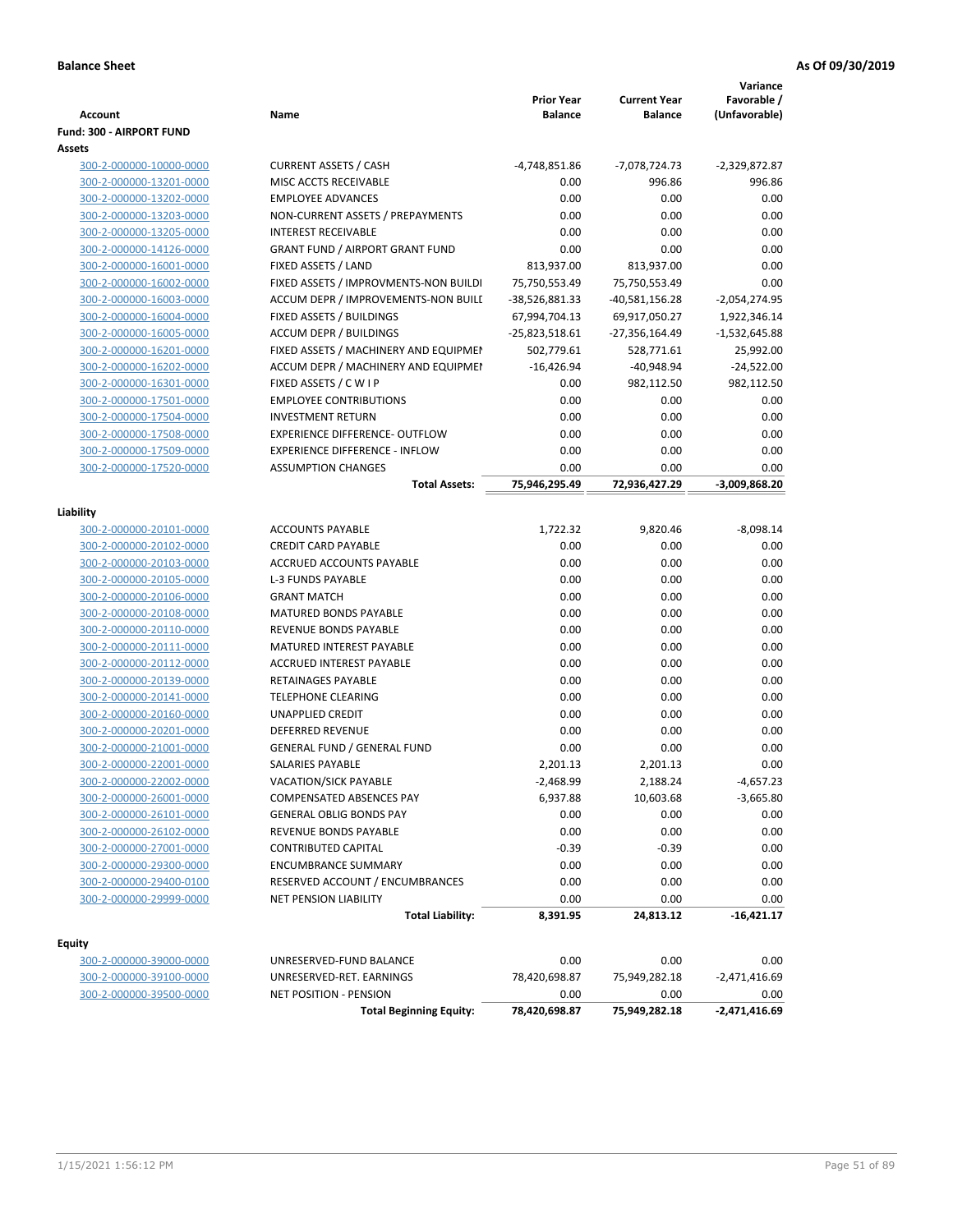| Account                        | Name                                                     | <b>Prior Year</b><br><b>Balance</b> | <b>Current Year</b><br><b>Balance</b> | Variance<br>Favorable /<br>(Unfavorable) |
|--------------------------------|----------------------------------------------------------|-------------------------------------|---------------------------------------|------------------------------------------|
| <b>Total Revenue</b>           |                                                          | 844,997.01                          | 729,857.24                            | $-115, 139.77$                           |
| <b>Total Expense</b>           |                                                          | 3,327,792.33                        | 3,767,525.24                          | -439,732.91                              |
| Revenues Over/(Under) Expenses |                                                          | $-2,482,795.32$                     | $-3,037,668.00$                       | $-554,872.68$                            |
|                                | <b>Total Equity and Current Surplus (Deficit):</b>       | 75,937,903.55                       | 72,911,614.18                         | $-3,026,289.37$                          |
|                                | Total Liabilities, Equity and Current Surplus (Deficit): | 75,946,295.50                       | 72,936,427.30                         | $-3,009,868.20$                          |
|                                | *** FUND 300 OUT OF BALANCE ***                          | $-0.01$                             | $-0.01$                               | 0.00                                     |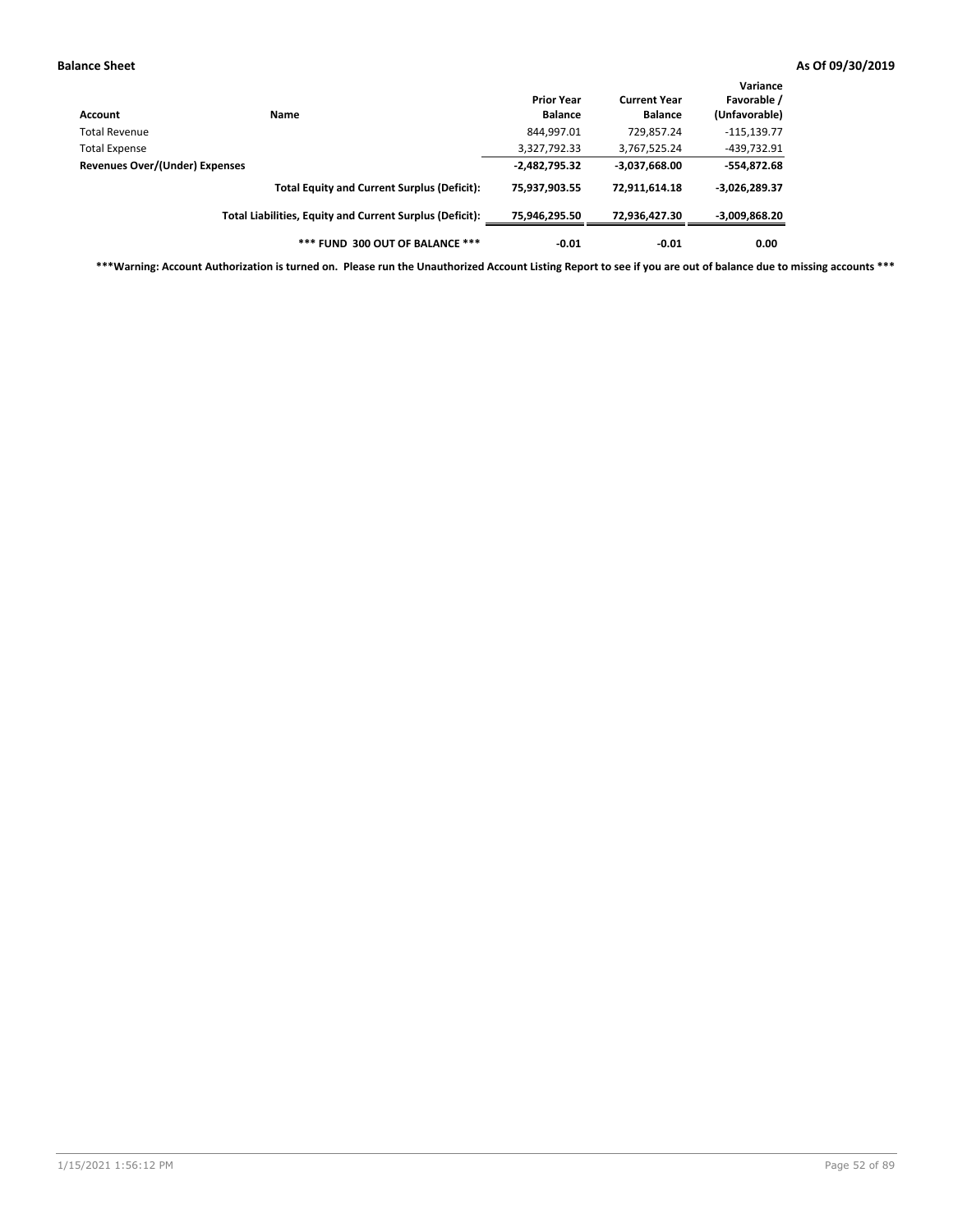|                                       |                                                          | <b>Prior Year</b> | <b>Current Year</b> | Variance<br>Favorable / |
|---------------------------------------|----------------------------------------------------------|-------------------|---------------------|-------------------------|
| <b>Account</b>                        | Name                                                     | <b>Balance</b>    | <b>Balance</b>      | (Unfavorable)           |
| Fund: 320 - AIRPORT TXDOT GRANT       |                                                          |                   |                     |                         |
| Assets                                |                                                          |                   |                     |                         |
| 320-2-000000-10000-0000               | <b>CURRENT ASSETS / CASH</b>                             | 200,000.84        | 200,000.84          | 0.00                    |
| 320-2-000000-13201-0000               | MISC ACCTS RECEIVABLE                                    | 0.00              | 0.00                | 0.00                    |
| 320-2-000000-13205-0000               | <b>INTEREST RECEIVABLE</b>                               | 0.00              | 0.00                | 0.00                    |
|                                       | <b>Total Assets:</b>                                     | 200,000.84        | 200,000.84          | 0.00                    |
| Liability                             |                                                          |                   |                     |                         |
| 320-2-000000-20101-0000               | <b>ACCOUNTS PAYABLE</b>                                  | 0.00              | 0.00                | 0.00                    |
| 320-2-000000-20102-0000               | <b>CREDIT CARD PAYABLE</b>                               | 0.00              | 0.00                | 0.00                    |
| 320-2-000000-20103-0000               | <b>ACCRUED ACCOUNTS PAYABLE</b>                          | 0.00              | 0.00                | 0.00                    |
| 320-2-000000-20902-0000               | <b>DEFERRED GRANT REVENUE</b>                            | 0.00              | 0.00                | 0.00                    |
| 320-2-000000-21125-0000               | DUE TO / AIRPORT FUND                                    | 0.00              | 0.00                | 0.00                    |
| 320-2-000000-29300-0000               | <b>ENCUMBRANCE SUMMARY</b>                               | 0.00              | 0.00                | 0.00                    |
| 320-2-000000-29400-0100               | RESERVED ACCOUNT / ENCUMBRANCES                          | 0.00              | 0.00                | 0.00                    |
|                                       | <b>Total Liability:</b>                                  | 0.00              | 0.00                | 0.00                    |
| <b>Equity</b>                         |                                                          |                   |                     |                         |
| 320-2-000000-39000-0000               | UNRESERVED-FUND BALANCE                                  | 214,975.84        | 200,000.84          | $-14,975.00$            |
|                                       | <b>Total Beginning Equity:</b>                           | 214,975.84        | 200,000.84          | $-14,975.00$            |
| <b>Total Revenue</b>                  |                                                          | 0.00              | 0.00                | 0.00                    |
| <b>Total Expense</b>                  |                                                          | 14,975.00         | 0.00                | 14,975.00               |
| <b>Revenues Over/(Under) Expenses</b> |                                                          | $-14,975.00$      | 0.00                | 14,975.00               |
|                                       | <b>Total Equity and Current Surplus (Deficit):</b>       | 200,000.84        | 200,000.84          | 0.00                    |
|                                       | Total Liabilities, Equity and Current Surplus (Deficit): | 200,000.84        | 200,000.84          | 0.00                    |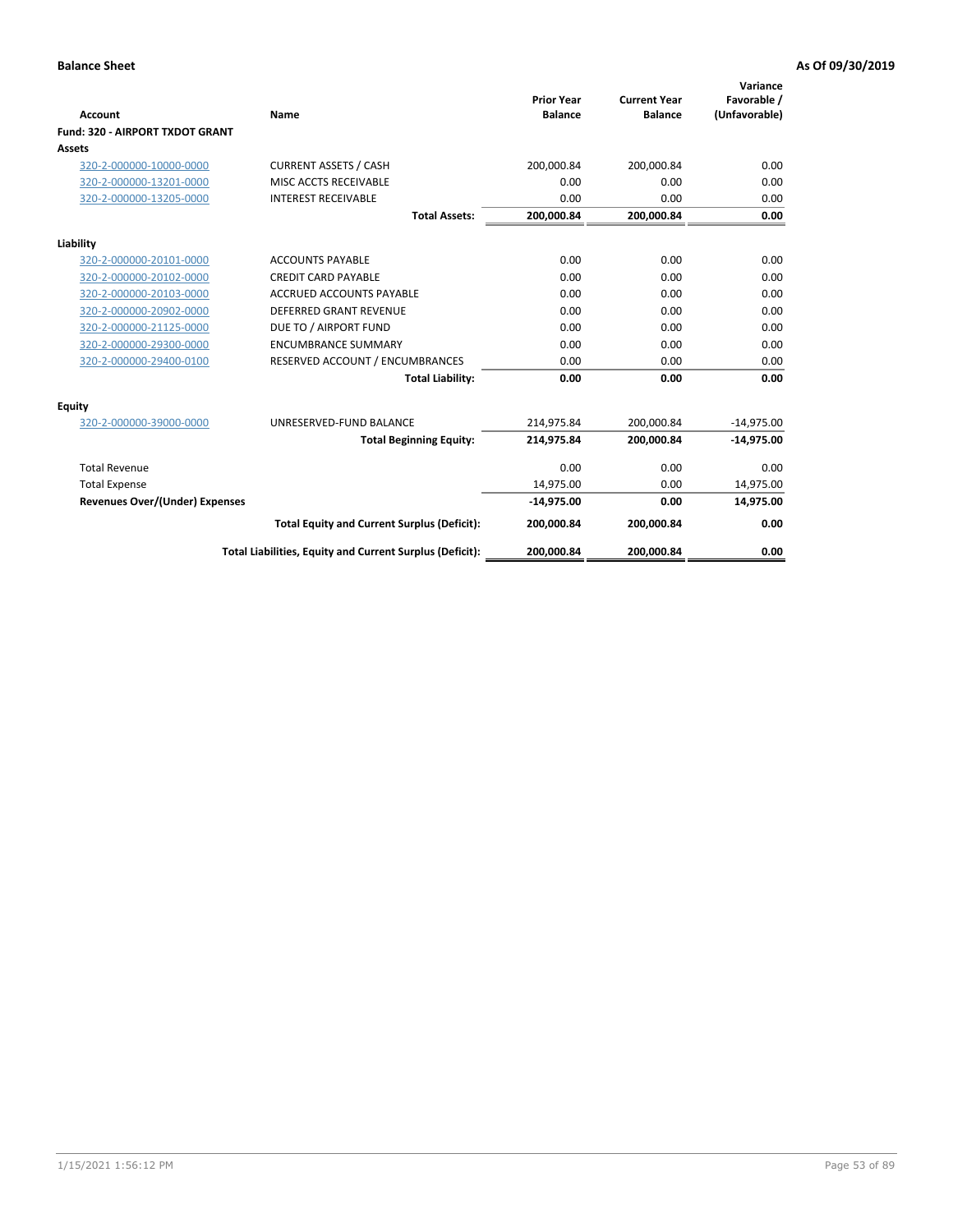| <b>Account</b><br>Fund: 360 - AIRPORT CAPITAL FUND | Name                                                     | <b>Prior Year</b><br><b>Balance</b> | <b>Current Year</b><br><b>Balance</b> | Variance<br>Favorable /<br>(Unfavorable) |
|----------------------------------------------------|----------------------------------------------------------|-------------------------------------|---------------------------------------|------------------------------------------|
| Assets                                             |                                                          |                                     |                                       |                                          |
| 360-2-000000-10000-0000                            | <b>CURRENT ASSETS / CASH</b>                             | 7,883,567.25                        | 7,999,361.94                          | 115,794.69                               |
| 360-2-000000-13201-0000                            | MISC ACCTS RECEIVABLE                                    | 0.00                                | 0.00                                  | 0.00                                     |
| 360-2-000000-13205-0000                            | <b>INTEREST RECEIVABLE</b>                               | 0.00                                | 0.00                                  | 0.00                                     |
| 360-2-000000-16301-0000                            | FIXED ASSETS / C W I P                                   | 132,616.88                          | 132,616.88                            | 0.00                                     |
|                                                    | <b>Total Assets:</b>                                     | 8,016,184.13                        | 8,131,978.82                          | 115,794.69                               |
| Liability                                          |                                                          |                                     |                                       |                                          |
| 360-2-000000-20101-0000                            | <b>ACCOUNTS PAYABLE</b>                                  | 42.47                               | 227.04                                | $-184.57$                                |
| 360-2-000000-20102-0000                            | <b>CREDIT CARD PAYABLE</b>                               | 0.00                                | 0.00                                  | 0.00                                     |
| 360-2-000000-20103-0000                            | ACCRUED ACCOUNTS PAYABLE                                 | 0.00                                | 0.00                                  | 0.00                                     |
| 360-2-000000-20125-0000                            | SALES TAX PAYABLE / IN THE CITY                          | 0.00                                | 0.00                                  | 0.00                                     |
| 360-2-000000-20139-0000                            | <b>RETAINAGES PAYABLE</b>                                | 0.00                                | 0.00                                  | 0.00                                     |
| 360-2-000000-21001-0000                            | <b>GENERAL FUND / GENERAL FUND</b>                       | 0.00                                | 0.00                                  | 0.00                                     |
| 360-2-000000-27001-0000                            | <b>CONTRIBUTED CAPITAL</b>                               | 0.00                                | 0.00                                  | 0.00                                     |
| 360-2-000000-29300-0000                            | <b>ENCUMBRANCE SUMMARY</b>                               | 0.00                                | 0.00                                  | 0.00                                     |
| 360-2-000000-29400-0000                            | RESERVED ACCOUNT / ENCUMBRANCES                          | 0.00                                | 0.00                                  | 0.00                                     |
|                                                    | <b>Total Liability:</b>                                  | 42.47                               | 227.04                                | $-184.57$                                |
| Equity                                             |                                                          |                                     |                                       |                                          |
| 360-2-000000-39000-0000                            | UNRESERVED-FUND BALANCE                                  | 0.00                                | 0.00                                  | 0.00                                     |
| 360-2-000000-39100-0000                            | UNRESERVED-RET. EARNINGS                                 | 1,810,130.80                        | 8,016,141.66                          | 6,206,010.86                             |
|                                                    | <b>Total Beginning Equity:</b>                           | 1,810,130.80                        | 8,016,141.66                          | 6,206,010.86                             |
| <b>Total Revenue</b>                               |                                                          | 75,150.31                           | 118,839.69                            | 43,689.38                                |
| <b>Total Expense</b>                               |                                                          | $-6,130,860.55$                     | 3,229.57                              | $-6,134,090.12$                          |
| <b>Revenues Over/(Under) Expenses</b>              |                                                          | 6,206,010.86                        | 115,610.12                            | $-6,090,400.74$                          |
|                                                    | <b>Total Equity and Current Surplus (Deficit):</b>       | 8,016,141.66                        | 8,131,751.78                          | 115,610.12                               |
|                                                    | Total Liabilities, Equity and Current Surplus (Deficit): | 8,016,184.13                        | 8,131,978.82                          | 115,794.69                               |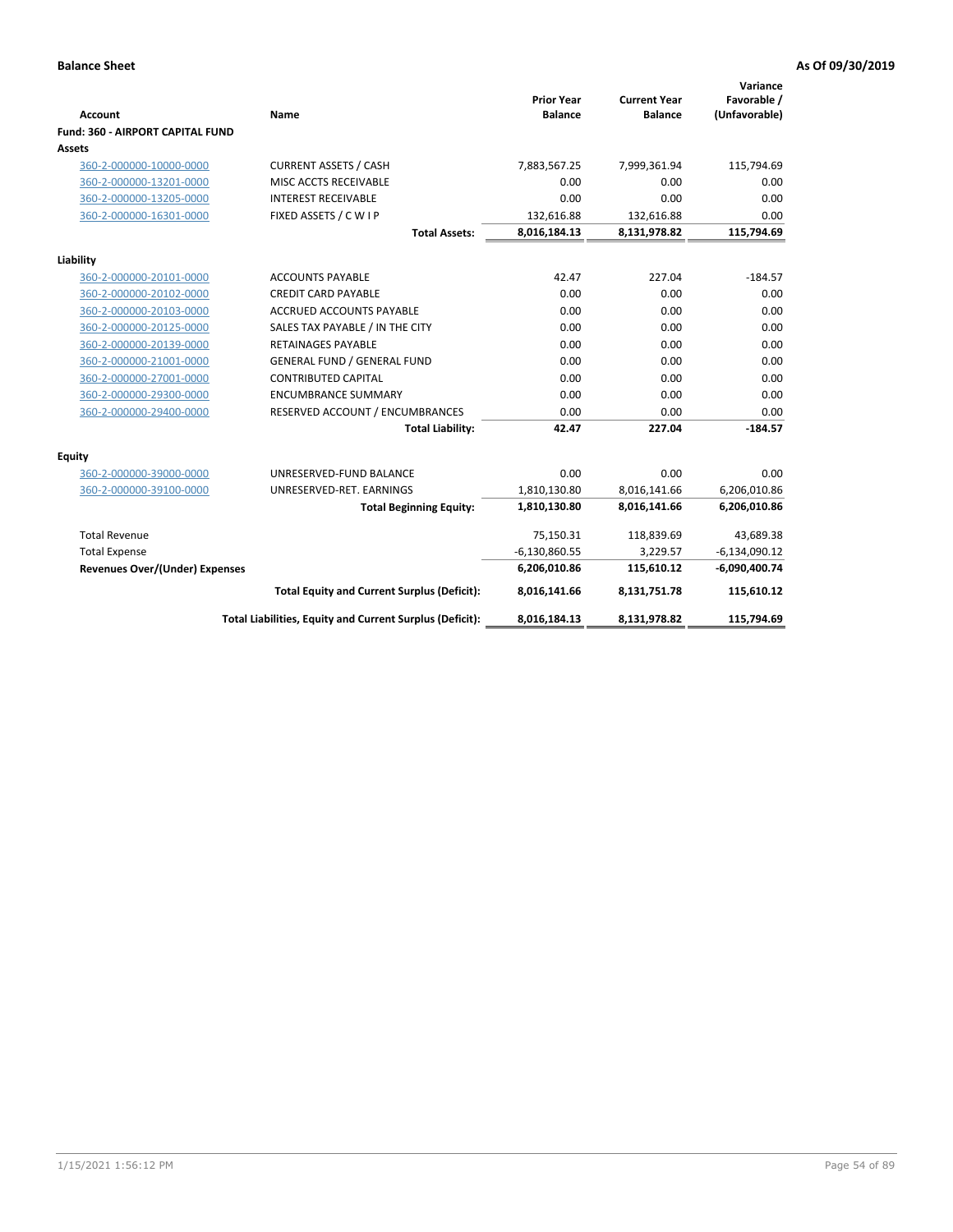| <b>Account</b>                        | <b>Name</b>                                              | <b>Prior Year</b><br><b>Balance</b> | <b>Current Year</b><br><b>Balance</b> | Variance<br>Favorable /<br>(Unfavorable) |
|---------------------------------------|----------------------------------------------------------|-------------------------------------|---------------------------------------|------------------------------------------|
| <b>Fund: 361 - L3-IDC FUND</b>        |                                                          |                                     |                                       |                                          |
| Assets                                |                                                          |                                     |                                       |                                          |
| 361-2-000000-10000-0000               | <b>CURRENT ASSETS / CASH</b>                             | 0.00                                | 0.00                                  | 0.00                                     |
| 361-2-000000-13201-0000               | MISC ACCTS RECEIVABLE                                    | 0.00                                | 0.00                                  | 0.00                                     |
| 361-2-000000-13205-0000               | <b>INTEREST RECEIVABLE</b>                               | 0.00                                | 0.00                                  | 0.00                                     |
|                                       | <b>Total Assets:</b>                                     | 0.00                                | 0.00                                  | 0.00                                     |
| Liability                             |                                                          |                                     |                                       |                                          |
| 361-2-000000-20101-0000               | <b>ACCOUNTS PAYABLE</b>                                  | 0.00                                | 0.00                                  | 0.00                                     |
| 361-2-000000-20102-0000               | <b>CREDIT CARD PAYABLE</b>                               | 0.00                                | 0.00                                  | 0.00                                     |
| 361-2-000000-20103-0000               | MISCELLANEOUS LIABILITIES                                | 0.00                                | 0.00                                  | 0.00                                     |
| 361-2-000000-20108-0000               | <b>MATURED BONDS PAYABLE</b>                             | 0.00                                | 0.00                                  | 0.00                                     |
| 361-2-000000-20111-0000               | <b>MATURED INTEREST PAYABLE</b>                          | 0.00                                | 0.00                                  | 0.00                                     |
| 361-2-000000-20112-0000               | <b>ACCRUED INTEREST PAYABLE</b>                          | 0.00                                | 0.00                                  | 0.00                                     |
| 361-2-000000-20139-0000               | <b>RETAINAGES PAYABLE</b>                                | 0.00                                | 0.00                                  | 0.00                                     |
| 361-2-000000-21001-0000               | <b>GENERAL FUND / GENERAL FUND</b>                       | 0.00                                | 0.00                                  | 0.00                                     |
|                                       | <b>Total Liability:</b>                                  | 0.00                                | 0.00                                  | 0.00                                     |
| Equity                                |                                                          |                                     |                                       |                                          |
| 361-2-000000-39000-0000               | UNRESERVED-FUND BALANCE                                  | 0.00                                | 0.00                                  | 0.00                                     |
| 361-2-000000-39100-0000               | UNRESERVED-RET. EARNINGS                                 | $-2,881,924.85$                     | $-2,881,924.85$                       | 0.00                                     |
| 361-2-000000-39150-0000               | RESERVED-RET. EARNINGS                                   | 2,881,924.85                        | 2,881,924.85                          | 0.00                                     |
|                                       | <b>Total Beginning Equity:</b>                           | 0.00                                | 0.00                                  | 0.00                                     |
| <b>Total Revenue</b>                  |                                                          | 0.00                                | 0.00                                  | 0.00                                     |
| <b>Total Expense</b>                  |                                                          | 0.00                                | 0.00                                  | 0.00                                     |
| <b>Revenues Over/(Under) Expenses</b> |                                                          | 0.00                                | 0.00                                  | 0.00                                     |
|                                       | <b>Total Equity and Current Surplus (Deficit):</b>       | 0.00                                | 0.00                                  | 0.00                                     |
|                                       | Total Liabilities, Equity and Current Surplus (Deficit): | 0.00                                | 0.00                                  | 0.00                                     |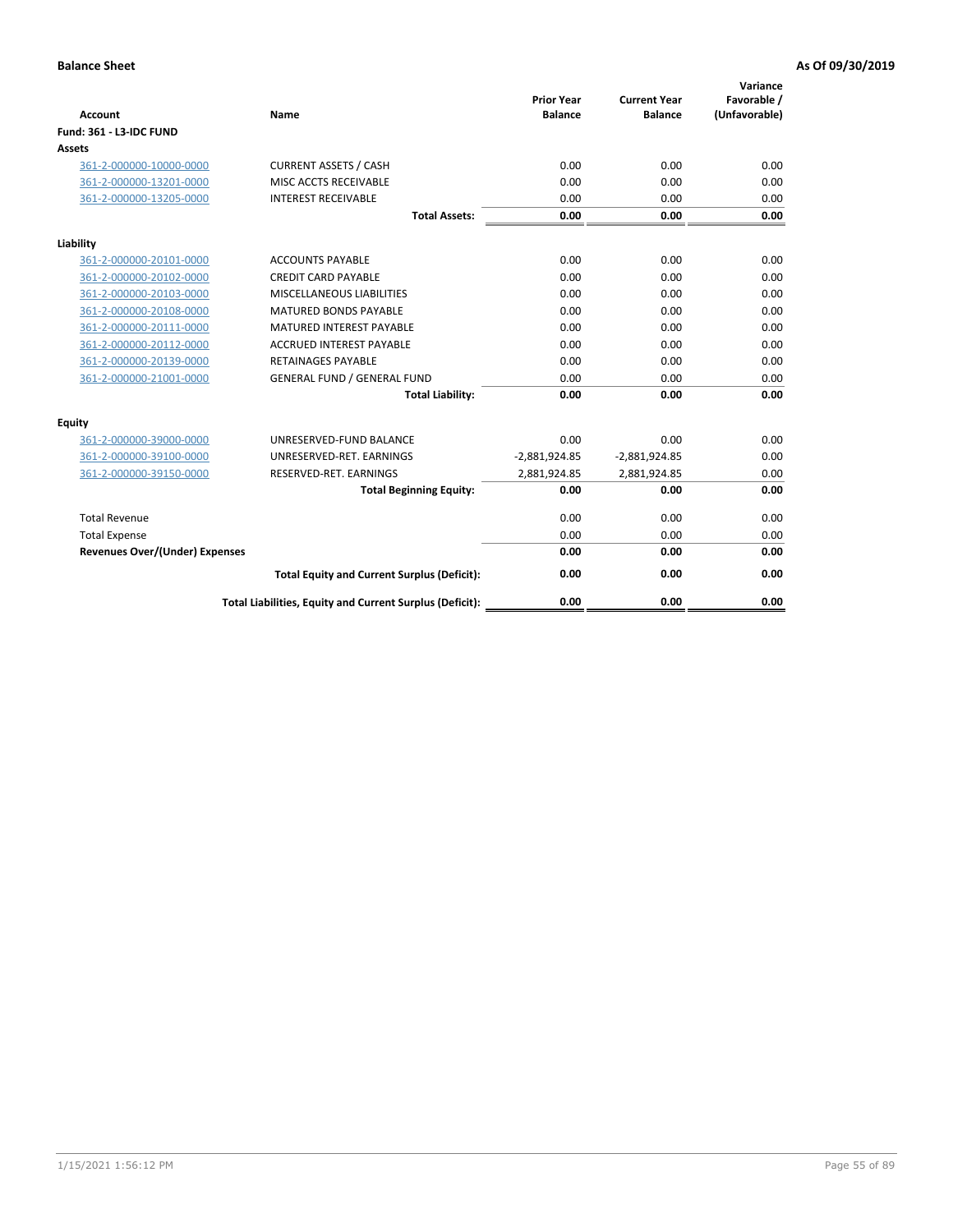|                                       |                                                          |                                     |                                       | Variance                     |
|---------------------------------------|----------------------------------------------------------|-------------------------------------|---------------------------------------|------------------------------|
| <b>Account</b>                        | Name                                                     | <b>Prior Year</b><br><b>Balance</b> | <b>Current Year</b><br><b>Balance</b> | Favorable /<br>(Unfavorable) |
| Fund: 362 - AIRPORT FBO FUEL          |                                                          |                                     |                                       |                              |
| Assets                                |                                                          |                                     |                                       |                              |
| 362-2-000000-10000-0000               | <b>CURRENT ASSETS / CASH</b>                             | 76.854.36                           | 223,494.61                            | 146,640.25                   |
| 362-2-000000-13201-0000               | MISC ACCTS RECEIVABLE                                    | 0.00                                | 0.00                                  | 0.00                         |
| 362-2-000000-13205-0000               | <b>INTEREST RECEIVABLE</b>                               | 0.00                                | 0.00                                  | 0.00                         |
|                                       | <b>Total Assets:</b>                                     | 76,854.36                           | 223,494.61                            | 146,640.25                   |
| Liability                             |                                                          |                                     |                                       |                              |
| 362-2-000000-20101-0000               | <b>ACCOUNTS PAYABLE</b>                                  | 76,895.67                           | 111,499.28                            | $-34,603.61$                 |
| 362-2-000000-20102-0000               | <b>CREDIT CARD PAYABLE</b>                               | 0.00                                | 0.00                                  | 0.00                         |
| 362-2-000000-20103-0000               | <b>ACCRUED ACCOUNTS PAYABLE</b>                          | 0.00                                | 0.00                                  | 0.00                         |
| 362-2-000000-20125-0000               | SALES TAX PAYABLE / IN THE CITY                          | 0.00                                | 21.86                                 | $-21.86$                     |
| 362-2-000000-29300-0000               | <b>ENCUMBRANCE SUMMARY</b>                               | 0.00                                | 0.00                                  | 0.00                         |
| 362-2-000000-29400-0000               | RESERVED ACCOUNT / ENCUMBRANCES                          | 0.00                                | 0.00                                  | 0.00                         |
|                                       | <b>Total Liability:</b>                                  | 76,895.67                           | 111,521.14                            | $-34,625.47$                 |
| <b>Equity</b>                         |                                                          |                                     |                                       |                              |
| 362-2-000000-39000-0000               | UNRESERVED-FUND BALANCE                                  | 0.00                                | 0.00                                  | 0.00                         |
| 362-2-000000-39100-0000               | UNRESERVED-RET. EARNINGS                                 | $-41.31$                            | $-41.31$                              | 0.00                         |
|                                       | <b>Total Beginning Equity:</b>                           | $-41.31$                            | $-41.31$                              | 0.00                         |
| <b>Total Revenue</b>                  |                                                          | 411,525.90                          | 459,292.30                            | 47,766.40                    |
| <b>Total Expense</b>                  |                                                          | 411,525.90                          | 347,277.52                            | 64,248.38                    |
| <b>Revenues Over/(Under) Expenses</b> |                                                          | 0.00                                | 112,014.78                            | 112,014.78                   |
|                                       | <b>Total Equity and Current Surplus (Deficit):</b>       | $-41.31$                            | 111,973.47                            | 112,014.78                   |
|                                       | Total Liabilities, Equity and Current Surplus (Deficit): | 76,854.36                           | 223,494.61                            | 146,640.25                   |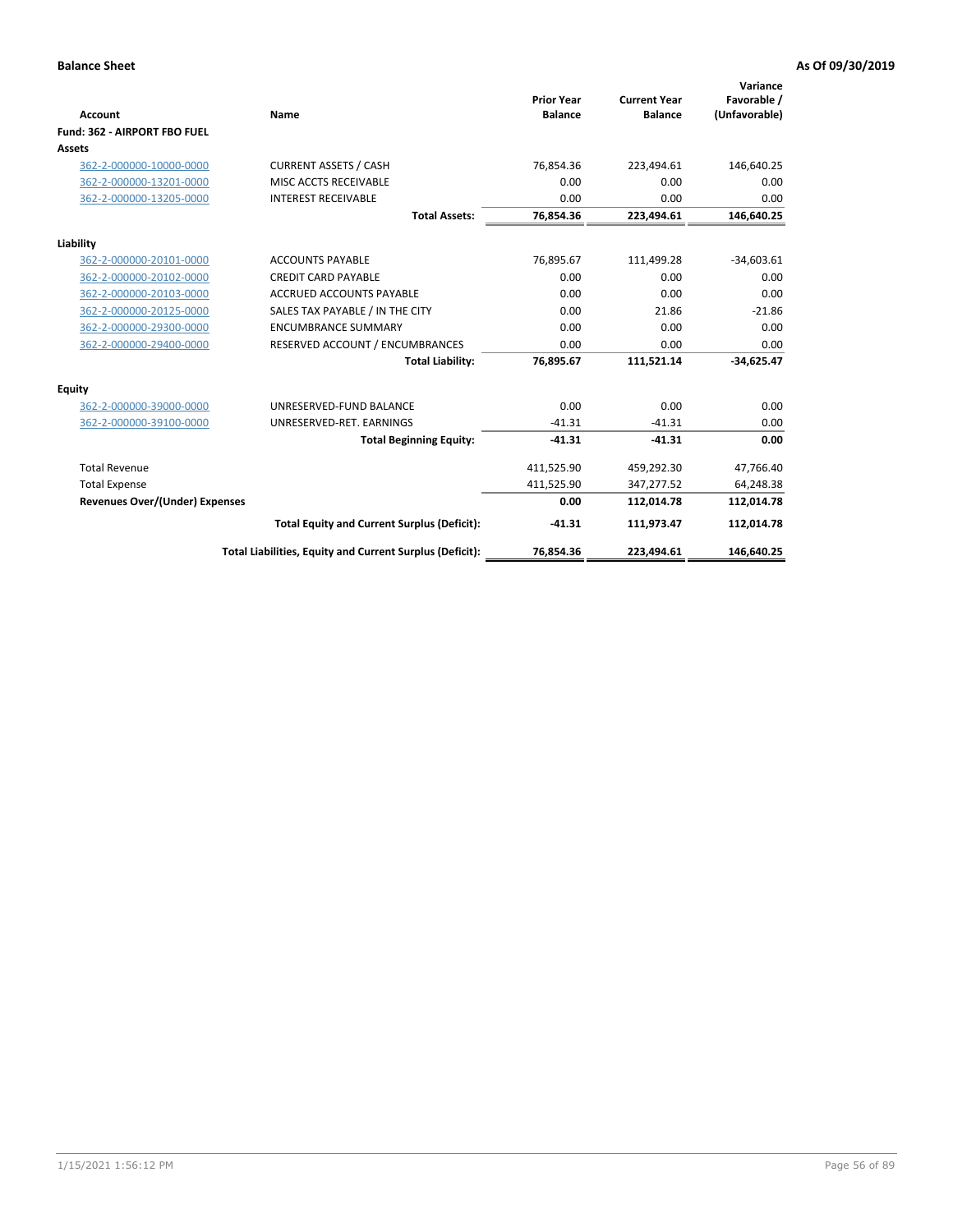| <b>Account</b>                                     | Name                                                  | <b>Prior Year</b><br><b>Balance</b> | <b>Current Year</b><br><b>Balance</b> | Variance<br>Favorable /<br>(Unfavorable) |
|----------------------------------------------------|-------------------------------------------------------|-------------------------------------|---------------------------------------|------------------------------------------|
| Fund: 400 - GOLF FUND                              |                                                       |                                     |                                       |                                          |
| Assets<br>400-2-000000-10000-0000                  | <b>CURRENT ASSETS / CASH</b>                          | $-367,072.88$                       | -411,537.30                           | $-44,464.42$                             |
| 400-2-000000-10304-0000                            | CASH / PETTY CASH/CHANGE DRAWERS                      | 200.00                              | 200.00                                | 0.00                                     |
| 400-2-000000-13007-0000                            | <b>RETURNED CHECKS</b>                                | 0.00                                | 0.00                                  | 0.00                                     |
| 400-2-000000-13201-0000                            | MISC ACCTS RECEIVABLE                                 | $-398.58$                           | $-473.55$                             | $-74.97$                                 |
| 400-2-000000-13202-0000                            | <b>EMPLOYEE ADVANCES</b>                              | 0.00                                | 0.00                                  | 0.00                                     |
| 400-2-000000-13203-0000                            | NON-CURRENT ASSETS / PREPAYMENTS                      | 0.00                                | 0.00                                  | 0.00                                     |
| 400-2-000000-13205-0000                            | <b>INTEREST RECEIVABLE</b>                            | 0.00                                | 0.00                                  | 0.00                                     |
| 400-2-000000-13206-0000                            | <b>CHARGES RECEIVABLE</b>                             | 35,717.08                           | 35,600.40                             | $-116.68$                                |
| 400-2-000000-15301-0000                            | <b>INVENTORIES / GOLF COURSE</b>                      | 8,301.68                            | 8,301.68                              | 0.00                                     |
| 400-2-000000-16001-0000                            | FIXED ASSETS / LAND                                   | 93,000.00                           | 93,000.00                             | 0.00                                     |
| 400-2-000000-16002-0000                            | FIXED ASSETS / IMPROVMENTS-NON BUILDI                 | 521,160.58                          | 521,160.58                            | 0.00                                     |
| 400-2-000000-16003-0000                            | ACCUM DEPR / IMPROVEMENTS-NON BUILI                   | $-294,442.34$                       | $-310,540.70$                         | $-16,098.36$                             |
| 400-2-000000-16004-0000                            | FIXED ASSETS / BUILDINGS                              | 109,640.00                          | 109,640.00                            | 0.00                                     |
| 400-2-000000-16005-0000                            | <b>ACCUM DEPR / BUILDINGS</b>                         | $-108,983.62$                       | $-109,589.51$                         | $-605.89$                                |
| 400-2-000000-16201-0000                            | FIXED ASSETS / MACHINERY AND EQUIPMEN                 | 51,957.00                           | 51,957.00                             | 0.00                                     |
| 400-2-000000-16202-0000                            | ACCUM DEPR / MACHINERY AND EQUIPMEI                   | $-51,957.00$                        | $-51,957.00$                          | 0.00                                     |
| 400-2-000000-16301-0000                            | FIXED ASSETS / C W I P                                | 0.00                                | 0.00                                  | 0.00                                     |
| 400-2-000000-17501-0000                            | <b>EMPLOYEE CONTRIBUTIONS</b>                         | 7,763.00                            | 17,817.00                             | 10,054.00                                |
| 400-2-000000-17504-0000                            | <b>INVESTMENT RETURN</b>                              | $-13,737.00$                        | 57,432.00                             | 71,169.00                                |
| 400-2-000000-17508-0000                            | <b>EXPERIENCE DIFFERENCE- OUTFLOW</b>                 | $-505.00$                           | 2,889.00                              | 3,394.00                                 |
| 400-2-000000-17509-0000                            | <b>EXPERIENCE DIFFERENCE - INFLOW</b>                 | $-2,627.00$                         | $-3,422.00$                           | $-795.00$                                |
| 400-2-000000-17520-0000                            | <b>ASSUMPTION CHANGES</b>                             | 2,456.00                            | 0.00                                  | $-2,456.00$                              |
|                                                    | <b>Total Assets:</b>                                  | $-9,528.08$                         | 10,477.60                             | 20,005.68                                |
|                                                    |                                                       |                                     |                                       |                                          |
| Liability                                          |                                                       |                                     |                                       |                                          |
| 400-2-000000-20101-0000                            | <b>ACCOUNTS PAYABLE</b>                               | 5,308.97                            | 837.40                                | 4,471.57                                 |
| 400-2-000000-20102-0000                            | <b>CREDIT CARD PAYABLE</b>                            | 0.00                                | 0.00                                  | 0.00                                     |
| 400-2-000000-20103-0000                            | ACCRUED ACCOUNTS PAYABLE                              | 0.00                                | 0.00                                  | 0.00                                     |
| 400-2-000000-20112-0000                            | <b>ACCRUED INTEREST PAYABLE</b>                       | 0.00                                | 0.00                                  | 0.00                                     |
| 400-2-000000-20124-0000                            | <b>GOLF COURSE RESALE</b>                             | 0.00                                | 0.00                                  | 0.00                                     |
| 400-2-000000-20125-0000                            | SALES TAX PAYABLE / IN THE CITY                       | 0.00                                | 616.95                                | $-616.95$                                |
| 400-2-000000-20139-0000                            | <b>RETAINAGES PAYABLE</b>                             | 0.00                                | 0.00                                  | 0.00                                     |
| 400-2-000000-20141-0000                            | <b>TELEPHONE CLEARING</b>                             | 0.00                                | 0.00                                  | 0.00                                     |
| 400-2-000000-20160-0000                            | <b>UNAPPLIED CREDIT</b>                               | 0.00                                | 0.00                                  | 0.00                                     |
| 400-2-000000-21001-0000                            | <b>GENERAL FUND / GENERAL FUND</b>                    | 0.00                                | 0.00                                  | 0.00                                     |
| 400-2-000000-21101-0000                            | ENTERPRISE / WTR/WWTR UTILITY FUND                    | 0.00                                | 0.00                                  | 0.00                                     |
| 400-2-000000-22001-0000<br>400-2-000000-22002-0000 | SALARIES PAYABLE                                      | 4,292.02                            | 4,564.90                              | $-272.88$                                |
| 400-2-000000-23001-0000                            | VACATION/SICK PAYABLE                                 | 13,978.60                           | 11,373.88                             | 2,604.72                                 |
|                                                    | CAPITAL LEASE PAYABLE                                 | 0.00                                | 0.00                                  | 0.00                                     |
| 400-2-000000-24001-0000                            | O/S CHECKS PAYABLE<br><b>COMPENSATED ABSENCES PAY</b> | 0.00                                | 0.00                                  | 0.00                                     |
| 400-2-000000-26001-0000<br>400-2-000000-27001-0000 | <b>CONTRIBUTED CAPITAL</b>                            | 30,272.55<br>0.00                   | 31,821.18<br>0.00                     | $-1,548.63$<br>0.00                      |
| 400-2-000000-27002-0000                            | CONTRIBUTED CAPITAL / DEVELOPERS                      | 0.00                                | 0.00                                  | 0.00                                     |
| 400-2-000000-29300-0000                            | <b>ENCUMBRANCE SUMMARY</b>                            | 0.00                                | 0.00                                  | 0.00                                     |
| 400-2-000000-29400-0100                            | RESERVED ACCOUNT / ENCUMBRANCES                       | 0.00                                | 0.00                                  | 0.00                                     |
| 400-2-000000-29999-0000                            | NET PENSION LIABILITY                                 | 11,349.00                           | 128,669.00                            | $-117,320.00$                            |
|                                                    | <b>Total Liability:</b>                               | 65,201.14                           | 177,883.31                            | $-112,682.17$                            |
|                                                    |                                                       |                                     |                                       |                                          |
| <b>Equity</b>                                      |                                                       |                                     |                                       |                                          |
| 400-2-000000-39000-0000                            | UNRESERVED-FUND BALANCE                               | 0.00                                | 0.00                                  | 0.00                                     |
| 400-2-000000-39100-0000                            | UNRESERVED-RET. EARNINGS                              | $-26,531.20$                        | -74,958.09                            | -48,426.89                               |
| 400-2-000000-39500-0000                            | NET POSITION - PENSION                                | $-44.00$                            | $-44.00$                              | 0.00                                     |
|                                                    | <b>Total Beginning Equity:</b>                        | $-26,575.20$                        | -75,002.09                            | -48,426.89                               |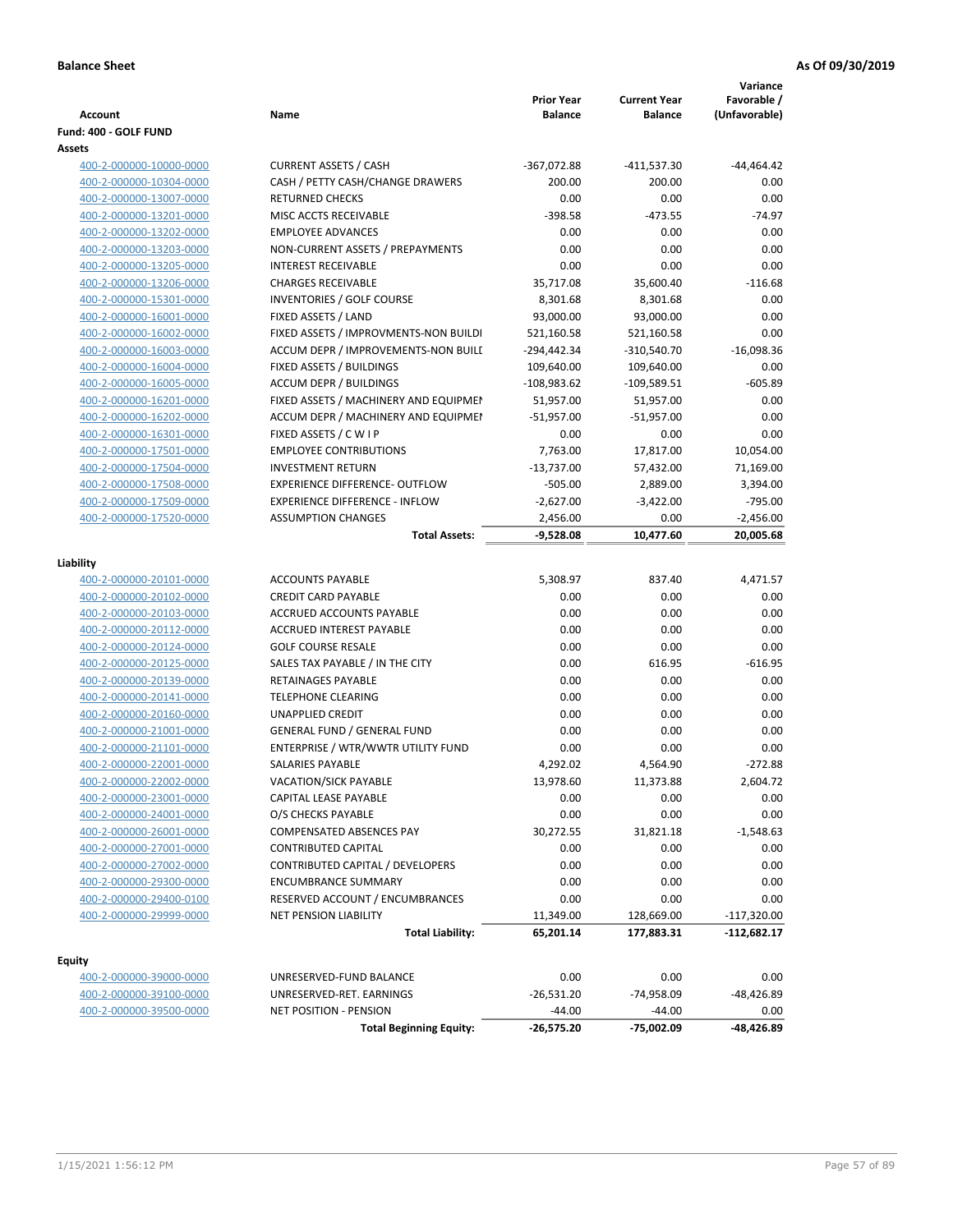| Account                        | <b>Name</b>                                              | <b>Prior Year</b><br><b>Balance</b> | <b>Current Year</b><br><b>Balance</b> | Variance<br>Favorable /<br>(Unfavorable) |
|--------------------------------|----------------------------------------------------------|-------------------------------------|---------------------------------------|------------------------------------------|
| Total Revenue                  |                                                          | 232,033.10                          | 190,800.03                            | $-41,233.07$                             |
| <b>Total Expense</b>           |                                                          | 280,187.11                          | 283,203.64                            | $-3,016.53$                              |
| Revenues Over/(Under) Expenses | $-48.154.01$                                             | $-92,403.61$                        | -44,249.60                            |                                          |
|                                | <b>Total Equity and Current Surplus (Deficit):</b>       | $-74.729.21$                        | $-167,405.70$                         | $-92,676.49$                             |
|                                | Total Liabilities, Equity and Current Surplus (Deficit): | $-9.528.07$                         | 10,477.61                             | 20,005.68                                |
|                                | *** FUND 400 OUT OF BALANCE ***                          | $-0.01$                             | $-0.01$                               | 0.00                                     |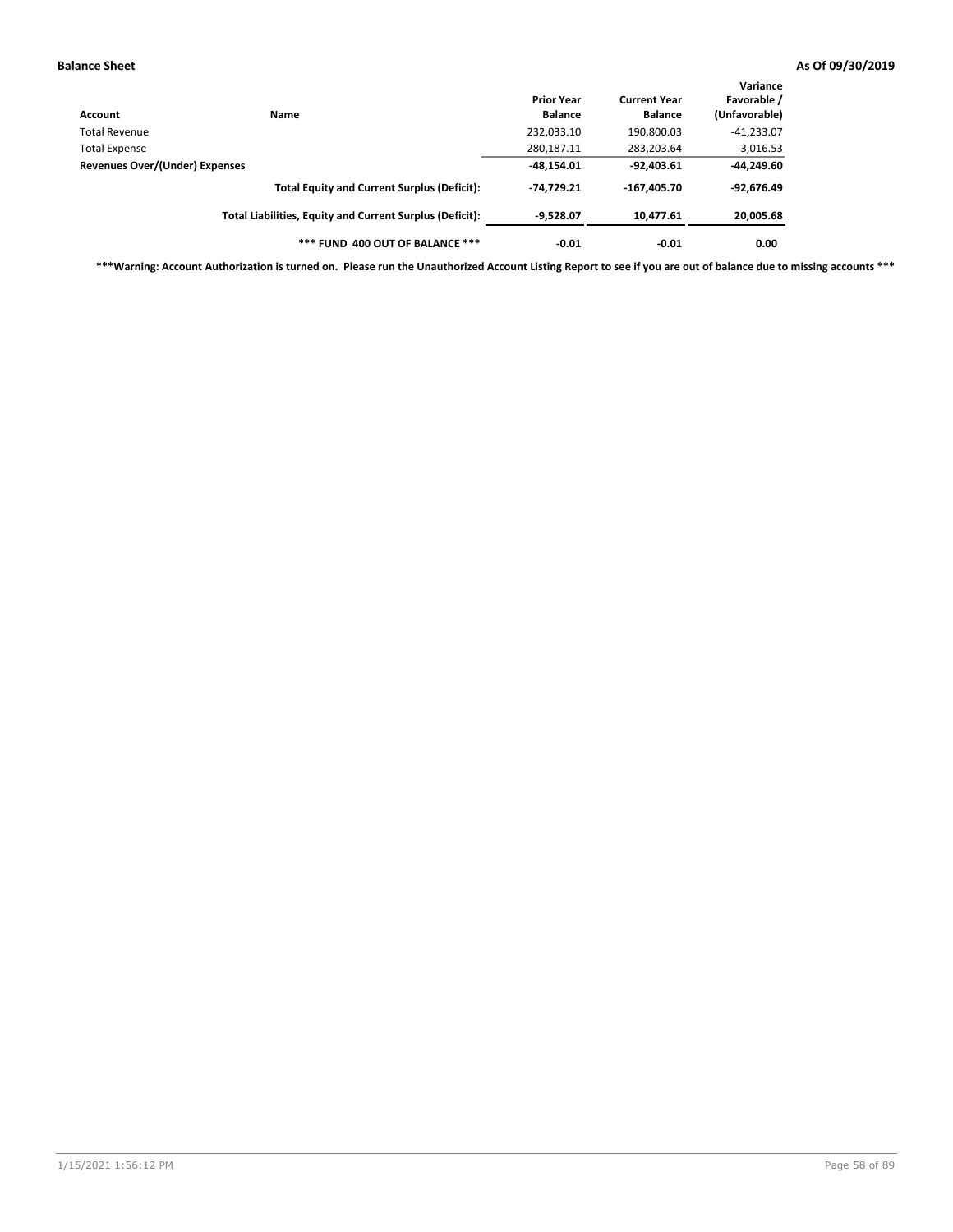|                                                    |                                                                 | <b>Prior Year</b>      | <b>Current Year</b>    | Variance<br>Favorable / |
|----------------------------------------------------|-----------------------------------------------------------------|------------------------|------------------------|-------------------------|
| <b>Account</b>                                     | Name                                                            | <b>Balance</b>         | <b>Balance</b>         | (Unfavorable)           |
| <b>Fund: 500 - SANITATION FUND</b>                 |                                                                 |                        |                        |                         |
| Assets                                             |                                                                 |                        |                        |                         |
| 500-2-000000-10000-0000                            | <b>CURRENT ASSETS / CASH</b>                                    | 2,147,294.63           | 2,070,934.46           | $-76,360.17$            |
| 500-2-000000-13000-0000                            | <b>CUSTOMER ACCTS RECEIVABLE</b>                                | 156,740.63             | 191,790.19             | 35,049.56               |
| 500-2-000000-13001-0000                            | NON CURRENT CUSTOMER ACCTS RECEIVAE                             | 63,677.58              | 72,727.89              | 9,050.31                |
| 500-2-000000-13002-0000                            | ALLOW FOR UNCOLLECT REC                                         | $-62,647.74$           | 37,475.14              | 100,122.88              |
| 500-2-000000-13003-0000                            | UNBILLED YEAR-END ACCRUAL                                       | 314,317.28             | 470,767.37             | 156,450.09              |
| 500-2-000000-13201-0000                            | MISC ACCTS RECEIVABLE                                           | 0.00                   | 0.00                   | 0.00                    |
| 500-2-000000-17501-0000                            | <b>EMPLOYEE CONTRIBUTIONS</b>                                   | 7.763.00               | 17.817.00              | 10,054.00               |
| 500-2-000000-17504-0000                            | <b>INVESTMENT RETURN</b>                                        | $-13,737.00$           | 57,432.00              | 71,169.00               |
| 500-2-000000-17508-0000                            | <b>EXPERIENCE DIFFERENCE- OUTFLOW</b>                           | $-505.00$              | 2,889.00               | 3,394.00                |
| 500-2-000000-17509-0000                            | <b>EXPERIENCE DIFFERENCE - INFLOW</b>                           | $-2,627.00$            | $-3,422.00$            | $-795.00$               |
| 500-2-000000-17520-0000                            | <b>ASSUMPTION CHANGES</b>                                       | 2,456.00               | 0.00                   | $-2,456.00$             |
|                                                    | <b>Total Assets:</b>                                            | 2,612,732.38           | 2,918,411.05           | 305,678.67              |
|                                                    |                                                                 |                        |                        |                         |
| Liability                                          |                                                                 |                        |                        |                         |
| 500-2-000000-20101-0000                            | <b>ACCOUNTS PAYABLE</b>                                         | 305,058.89             | 438,274.67             | $-133,215.78$           |
| 500-2-000000-20102-0000                            | <b>CREDIT CARD PAYABLE</b><br><b>ACCRUED ACCOUNTS PAYABLE</b>   | 0.00                   | 0.00                   | 0.00                    |
| 500-2-000000-20103-0000                            |                                                                 | 0.00                   | 0.00                   | 0.00                    |
| 500-2-000000-20125-0000                            | SALES TAX PAYABLE / IN THE CITY                                 | 0.00                   | 29,864.63              | $-29,864.63$            |
| 500-2-000000-20126-0000                            | SALES TAX PAYABLE / OUT OF CITY                                 | 0.00                   | 0.00                   | 0.00                    |
| 500-2-000000-20133-0000                            | <b>GARBAGE CLEARING</b>                                         | 0.00                   | 0.00                   | 0.00                    |
| 500-2-000000-20135-0000                            | GARBAGE CLEARING / BAD DEBT EXPENS                              | $-0.21$                | 90,620.08              | $-90,620.29$            |
| 500-2-000000-20160-0000                            | UNAPPLIED CREDIT                                                | 0.00                   | 0.00                   | 0.00                    |
| 500-2-000000-20201-0000                            | <b>DEFERRED REVENUE</b>                                         | 0.00                   | 0.00                   | 0.00<br>0.00            |
| 500-2-000000-21001-0000                            | <b>GENERAL FUND / GENERAL FUND</b>                              | 0.00                   | 0.00                   |                         |
| 500-2-000000-22001-0000                            | <b>SALARIES PAYABLE</b><br><b>VACATION/SICK PAYABLE</b>         | 4,509.88               | 4,509.88               | 0.00<br>$-237.35$       |
| 500-2-000000-22002-0000<br>500-2-000000-24002-0000 | <b>CUSTOMER DEPOSITS</b>                                        | 6,619.16<br>254,295.52 | 6,856.51<br>261,332.48 | $-7,036.96$             |
| 500-2-000000-24007-0000                            | <b>BILLED DEPOSITS SUSPENSE</b>                                 | 0.00                   | 0.00                   | 0.00                    |
|                                                    | <b>COMPENSATED ABSENCES PAY</b>                                 |                        |                        | $-754.12$               |
| 500-2-000000-26001-0000                            | <b>ENCUMBRANCE SUMMARY</b>                                      | 6,561.51<br>0.00       | 7,315.63<br>0.00       | 0.00                    |
| 500-2-000000-29300-0000                            |                                                                 | 0.00                   | 0.00                   | 0.00                    |
| 500-2-000000-29400-0100<br>500-2-000000-29999-0000 | RESERVED ACCOUNT / ENCUMBRANCES<br><b>NET PENSION LIABILITY</b> | 11,349.00              | 128,669.00             | $-117,320.00$           |
|                                                    | <b>Total Liability:</b>                                         | 588,393.75             | 967,442.88             | $-379,049.13$           |
|                                                    |                                                                 |                        |                        |                         |
| Equity                                             |                                                                 |                        |                        |                         |
| 500-2-000000-39000-0000                            | UNRESERVED-FUND BALANCE                                         | 0.00                   | 0.00                   | 0.00                    |
| 500-2-000000-39100-0000                            | UNRESERVED-RET. EARNINGS                                        | 1,890,622.70           | 2,175,567.37           | 284,944.67              |
| <u>500-2-000000-39500-0000</u>                     | NET POSITION - PENSION                                          | $-44.00$               | $-44.00$               | 0.00                    |
|                                                    | <b>Total Beginning Equity:</b>                                  | 1,890,578.70           | 2,175,523.37           | 284,944.67              |
| <b>Total Revenue</b>                               |                                                                 | 3,882,789.28           | 5,160,019.31           | 1,277,230.03            |
| <b>Total Expense</b>                               |                                                                 | 3,749,029.35           | 5,384,574.51           | -1,635,545.16           |
| <b>Revenues Over/(Under) Expenses</b>              |                                                                 | 133,759.93             | -224,555.20            | -358,315.13             |
|                                                    | <b>Total Equity and Current Surplus (Deficit):</b>              | 2,024,338.63           | 1,950,968.17           | -73,370.46              |
|                                                    | Total Liabilities, Equity and Current Surplus (Deficit):        | 2,612,732.38           | 2,918,411.05           | 305,678.67              |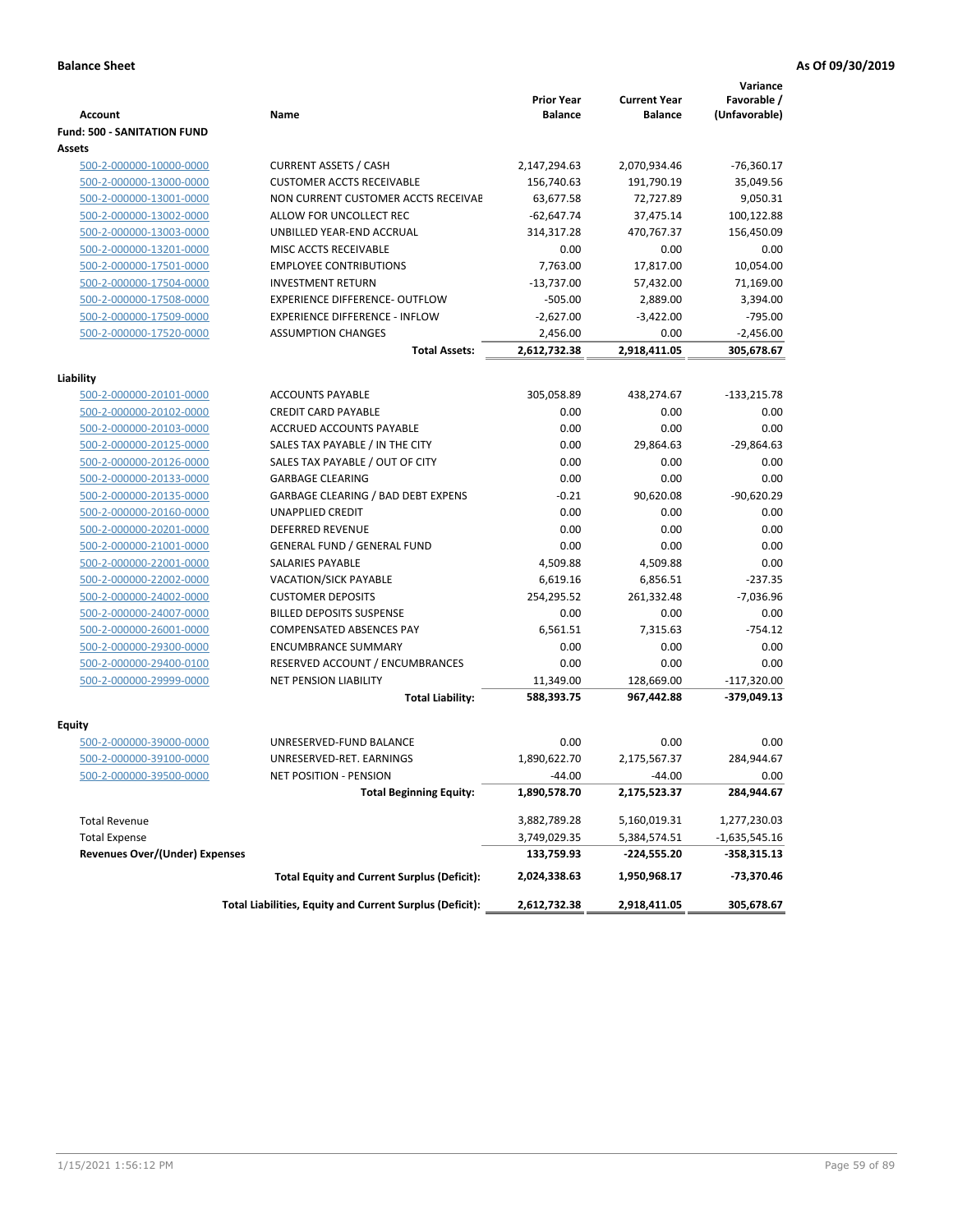| Account                                                    | Name                                                     | <b>Prior Year</b><br><b>Balance</b> | <b>Current Year</b><br><b>Balance</b> | Variance<br>Favorable /<br>(Unfavorable) |
|------------------------------------------------------------|----------------------------------------------------------|-------------------------------------|---------------------------------------|------------------------------------------|
| <b>Fund: 561 - REGINAL HOUSEHOLD HAZARDOUS WASTE GRANT</b> |                                                          |                                     |                                       |                                          |
| <b>Assets</b>                                              |                                                          |                                     |                                       |                                          |
| 561-2-000000-10000-0000                                    | <b>CURRENT ASSETS / CASH</b>                             | 0.00                                | 0.00                                  | 0.00                                     |
| 561-2-000000-13201-0000                                    | MISC ACCTS RECEIVABLE                                    | 0.00                                | 0.00                                  | 0.00                                     |
| 561-2-000000-13205-0000                                    | <b>INTEREST RECEIVABLE</b>                               | 0.00                                | 0.00                                  | 0.00                                     |
|                                                            | <b>Total Assets:</b>                                     | 0.00                                | 0.00                                  | 0.00                                     |
| Liability                                                  |                                                          |                                     |                                       |                                          |
| 561-2-000000-20101-0000                                    | <b>ACCOUNTS PAYABLE</b>                                  | 0.00                                | 0.00                                  | 0.00                                     |
| 561-2-000000-20102-0000                                    | <b>CREDIT CARD PAYABLE</b>                               | 0.00                                | 0.00                                  | 0.00                                     |
| 561-2-000000-20103-0000                                    | <b>ACCRUED ACCOUNTS PAYABLE</b>                          | 0.00                                | 0.00                                  | 0.00                                     |
| 561-2-000000-21140-0000                                    | DUE TO / SANITATION FUND                                 | 0.00                                | 0.00                                  | 0.00                                     |
| 561-2-000000-29300-0000                                    | <b>ENCUMBRANCE SUMMARY</b>                               | 0.00                                | 0.00                                  | 0.00                                     |
| 561-2-000000-29400-0100                                    | RESERVED ACCOUNT / ENCUMBRANCES                          | 0.00                                | 0.00                                  | 0.00                                     |
|                                                            | <b>Total Liability:</b>                                  | 0.00                                | 0.00                                  | 0.00                                     |
| <b>Equity</b>                                              |                                                          |                                     |                                       |                                          |
| 561-2-000000-39100-0000                                    | UNRESERVED-RET. EARNINGS                                 | 0.00                                | 0.00                                  | 0.00                                     |
|                                                            | <b>Total Beginning Equity:</b>                           | 0.00                                | 0.00                                  | 0.00                                     |
| <b>Total Revenue</b>                                       |                                                          | 0.00                                | 0.00                                  | 0.00                                     |
| <b>Total Expense</b>                                       |                                                          | 0.00                                | 0.00                                  | 0.00                                     |
| <b>Revenues Over/(Under) Expenses</b>                      |                                                          | 0.00                                | 0.00                                  | 0.00                                     |
|                                                            | <b>Total Equity and Current Surplus (Deficit):</b>       | 0.00                                | 0.00                                  | 0.00                                     |
|                                                            | Total Liabilities, Equity and Current Surplus (Deficit): | 0.00                                | 0.00                                  | 0.00                                     |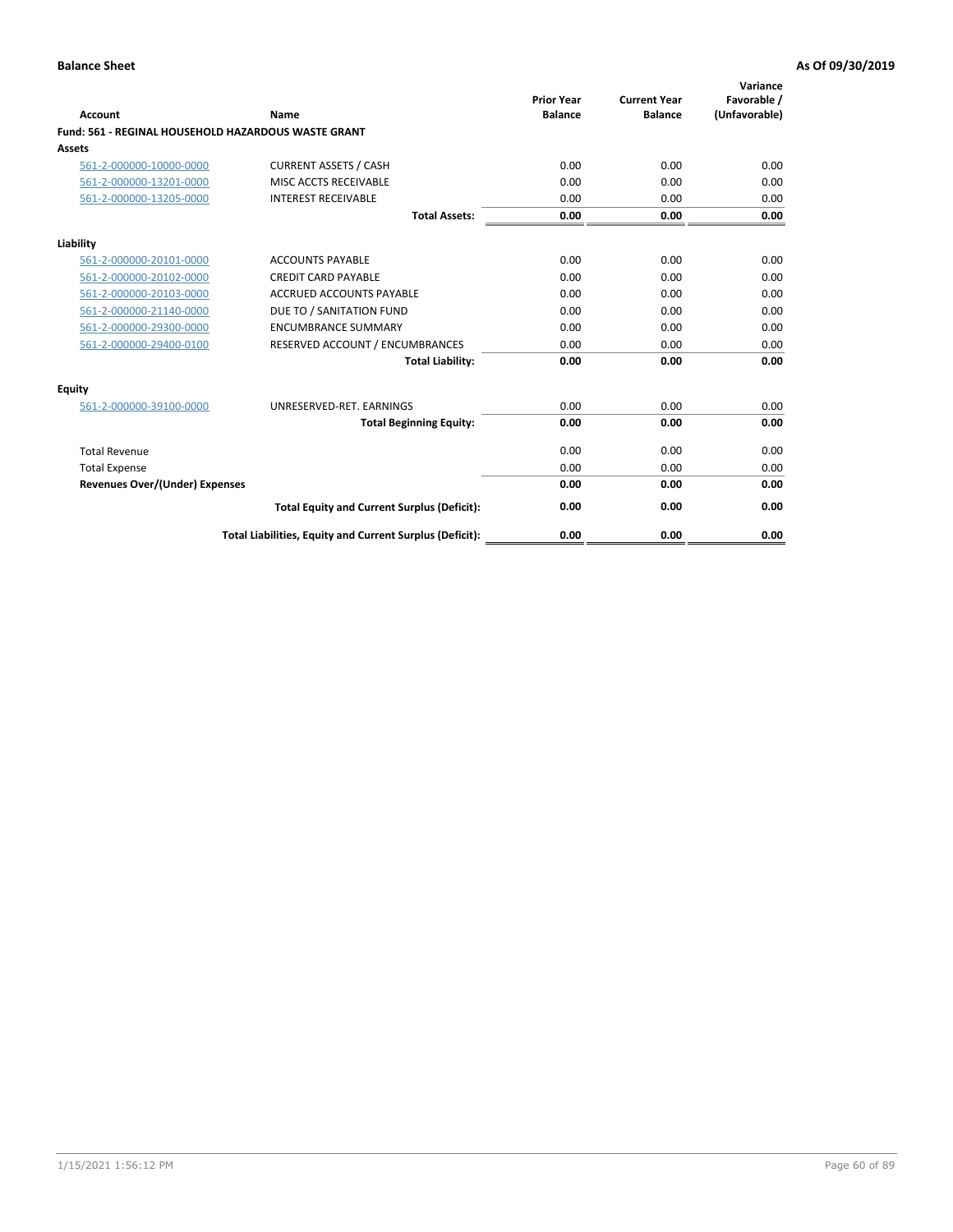| <b>Account</b>                          | Name                                      | <b>Prior Year</b><br><b>Balance</b> | <b>Current Year</b><br><b>Balance</b> | Variance<br>Favorable /<br>(Unfavorable) |
|-----------------------------------------|-------------------------------------------|-------------------------------------|---------------------------------------|------------------------------------------|
| <b>Fund: 601 - CENTRAL SERVICE FUND</b> |                                           |                                     |                                       |                                          |
| Assets                                  |                                           |                                     |                                       |                                          |
| 601-2-000000-10000-0000                 | <b>CURRENT ASSETS / CASH</b>              | $-95,371.94$                        | $-211,057.41$                         | $-115,685.47$                            |
| 601-2-000000-13201-0000                 | MISC ACCTS RECEIVABLE                     | 0.00                                | 0.00                                  | 0.00                                     |
| 601-2-000000-13203-0000                 | NON-CURRENT ASSETS / PREPAYMENTS          | 0.00                                | 0.00                                  | 0.00                                     |
| 601-2-000000-13204-0000                 | PREPAYMENTS / INSURANCE PREPAYMENT        | 0.00                                | 0.00                                  | 0.00                                     |
| 601-2-000000-13205-0000                 | <b>INTEREST RECEIVABLE</b>                | 0.00                                | 0.00                                  | 0.00                                     |
| 601-2-000000-15001-0000                 | INVENTORIES / POSTAGE                     | 0.00                                | 0.00                                  | 0.00                                     |
| 601-2-000000-15101-0000                 | <b>FACILITIES MAINT STOCK INVENTORIES</b> | 16,834.18                           | 24,113.71                             | 7,279.53                                 |
| 601-2-000000-15201-0000                 | <b>INVENTORIES / GARAGE</b>               | 291,741.44                          | 365,500.96                            | 73,759.52                                |
| 601-2-000000-16001-0000                 | FIXED ASSETS / LAND                       | 0.00                                | 0.00                                  | 0.00                                     |
| 601-2-000000-16002-0000                 | FIXED ASSETS / IMPROVMENTS-NON BUILDI     | 0.00                                | 0.00                                  | 0.00                                     |
| 601-2-000000-16003-0000                 | ACCUM DEPR / IMPROVEMENTS-NON BUILI       | 0.00                                | 0.00                                  | 0.00                                     |
| 601-2-000000-16004-0000                 | FIXED ASSETS / BUILDINGS                  | 100,832.00                          | 100,832.00                            | 0.00                                     |
| 601-2-000000-16005-0000                 | <b>ACCUM DEPR / BUILDINGS</b>             | $-100,832.00$                       | $-100,832.00$                         | 0.00                                     |
| 601-2-000000-16201-0000                 | FIXED ASSETS / MACHINERY AND EQUIPMEN     | 157,057.00                          | 157,057.00                            | 0.00                                     |
| 601-2-000000-16202-0000                 | ACCUM DEPR / MACHINERY AND EQUIPMEI       | $-157,057.01$                       | $-157,057.01$                         | 0.00                                     |
| 601-2-000000-17501-0000                 | <b>EMPLOYEE CONTRIBUTIONS</b>             | 31,052.00                           | 35,634.00                             | 4,582.00                                 |
| 601-2-000000-17504-0000                 | <b>INVESTMENT RETURN</b>                  | $-54,946.00$                        | 114,864.00                            | 169,810.00                               |
| 601-2-000000-17508-0000                 | <b>EXPERIENCE DIFFERENCE- OUTFLOW</b>     | $-2,021.00$                         | 5,779.00                              | 7,800.00                                 |
| 601-2-000000-17509-0000                 | <b>EXPERIENCE DIFFERENCE - INFLOW</b>     | $-10,507.00$                        | $-6,844.00$                           | 3,663.00                                 |
| 601-2-000000-17520-0000                 | <b>ASSUMPTION CHANGES</b>                 | 9,823.00                            | 0.00                                  | $-9,823.00$                              |
|                                         | <b>Total Assets:</b>                      | 186,604.67                          | 327,990.25                            | 141,385.58                               |
|                                         |                                           |                                     |                                       |                                          |
| Liability                               | <b>ACCOUNTS PAYABLE</b>                   |                                     |                                       |                                          |
| 601-2-000000-20101-0000                 |                                           | 9,727.10                            | 22,186.92                             | $-12,459.82$                             |
| 601-2-000000-20102-0000                 | <b>CREDIT CARD PAYABLE</b>                | 0.00                                | 0.00                                  | 0.00                                     |
| 601-2-000000-20103-0000                 | ACCRUED ACCOUNTS PAYABLE                  | 0.00                                | 0.00                                  | 0.00                                     |
| 601-2-000000-20115-0000                 | <b>DRINK SUPPLY</b>                       | 0.00                                | 0.00                                  | 0.00                                     |
| 601-2-000000-20141-0000                 | <b>TELEPHONE CLEARING</b>                 | 0.00                                | 0.00                                  | 0.00                                     |
| 601-2-000000-20148-0000                 | FLEET FUEL CLEARING                       | 0.00                                | 0.00                                  | 0.00                                     |
| 601-2-000000-20149-0000                 | FLEET MAINTENANCE CLEARING                | 84.03                               | 84.03                                 | 0.00                                     |
| 601-2-000000-20201-0000                 | <b>DEFERRED REVENUE</b>                   | 0.00                                | 0.00                                  | 0.00                                     |
| 601-2-000000-21001-0000                 | <b>GENERAL FUND / GENERAL FUND</b>        | 0.00                                | 0.00                                  | 0.00                                     |
| 601-2-000000-21101-0000                 | ENTERPRISE / WTR/WWTR UTILITY FUND        | 0.00                                | 0.00                                  | 0.00                                     |
| 601-2-000000-22001-0000                 | <b>SALARIES PAYABLE</b>                   | 16,648.80                           | 16,767.22                             | $-118.42$                                |
| 601-2-000000-22002-0000                 | <b>VACATION/SICK PAYABLE</b>              | 51,869.40                           | 40,462.16                             | 11,407.24                                |
| 601-2-000000-24011-0000                 | <b>CIVIC CENTER DEPOSITS</b>              | 0.00                                | 0.00                                  | 0.00                                     |
| 601-2-000000-24012-0000                 | <b>AUDITORIUM DEPOSITS</b>                | 0.00                                | 0.00                                  | 0.00                                     |
| 601-2-000000-26001-0000                 | <b>COMPENSATED ABSENCES PAY</b>           | 26,709.92                           | 63,004.08                             | $-36,294.16$                             |
| 601-2-000000-27001-0000                 | <b>CONTRIBUTED CAPITAL</b>                | 0.00                                | 0.00                                  | 0.00                                     |
| 601-2-000000-29300-0000                 | <b>ENCUMBRANCE SUMMARY</b>                | 0.00                                | 0.00                                  | 0.00                                     |
| 601-2-000000-29400-0100                 | RESERVED ACCOUNT / ENCUMBRANCES           | 0.00                                | 0.00                                  | 0.00                                     |
| 601-2-000000-29999-0000                 | NET PENSION LIABILITY                     | 45,400.00                           | 257,339.00                            | $-211,939.00$                            |
|                                         | <b>Total Liability:</b>                   | 150,439.25                          | 399,843.41                            | $-249,404.16$                            |
| <b>Equity</b>                           |                                           |                                     |                                       |                                          |
| 601-2-000000-39000-0000                 | UNRESERVED-FUND BALANCE                   | 0.00                                | 0.00                                  | 0.00                                     |
| 601-2-000000-39100-0000                 | UNRESERVED-RET. EARNINGS                  | 51,003.70                           | 36,221.81                             | -14,781.89                               |
| 601-2-000000-39500-0000                 | NET POSITION - PENSION                    | $-175.00$                           | $-175.00$                             | 0.00                                     |
|                                         | <b>Total Beginning Equity:</b>            | 50,828.70                           | 36,046.81                             | $-14,781.89$                             |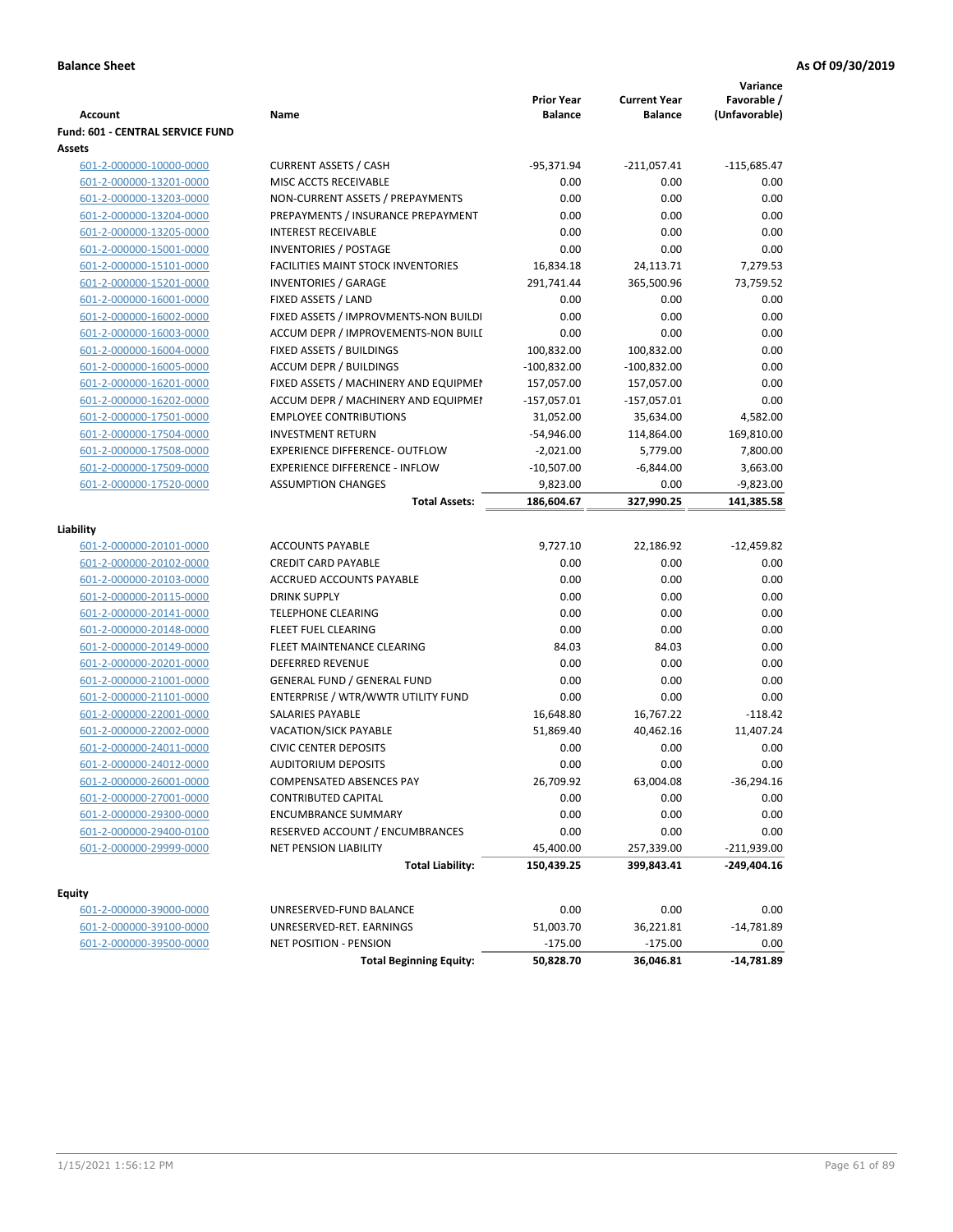| Account                        | <b>Name</b>                                              | <b>Prior Year</b><br><b>Balance</b> | <b>Current Year</b><br><b>Balance</b> | Variance<br>Favorable /<br>(Unfavorable) |
|--------------------------------|----------------------------------------------------------|-------------------------------------|---------------------------------------|------------------------------------------|
| Total Revenue                  |                                                          | 889,545.00                          | 893,430.76                            | 3,885.76                                 |
| <b>Total Expense</b>           |                                                          | 904,208.47                          | 1,001,330.92                          | $-97,122.45$                             |
| Revenues Over/(Under) Expenses | $-14,663.47$                                             | $-107,900.16$                       | $-93,236.69$                          |                                          |
|                                | <b>Total Equity and Current Surplus (Deficit):</b>       | 36,165.23                           | $-71,853.35$                          | $-108,018.58$                            |
|                                | Total Liabilities, Equity and Current Surplus (Deficit): | 186,604.48                          | 327,990.06                            | 141,385.58                               |
|                                | *** FUND 601 OUT OF BALANCE ***                          | 0.19                                | 0.19                                  | 0.00                                     |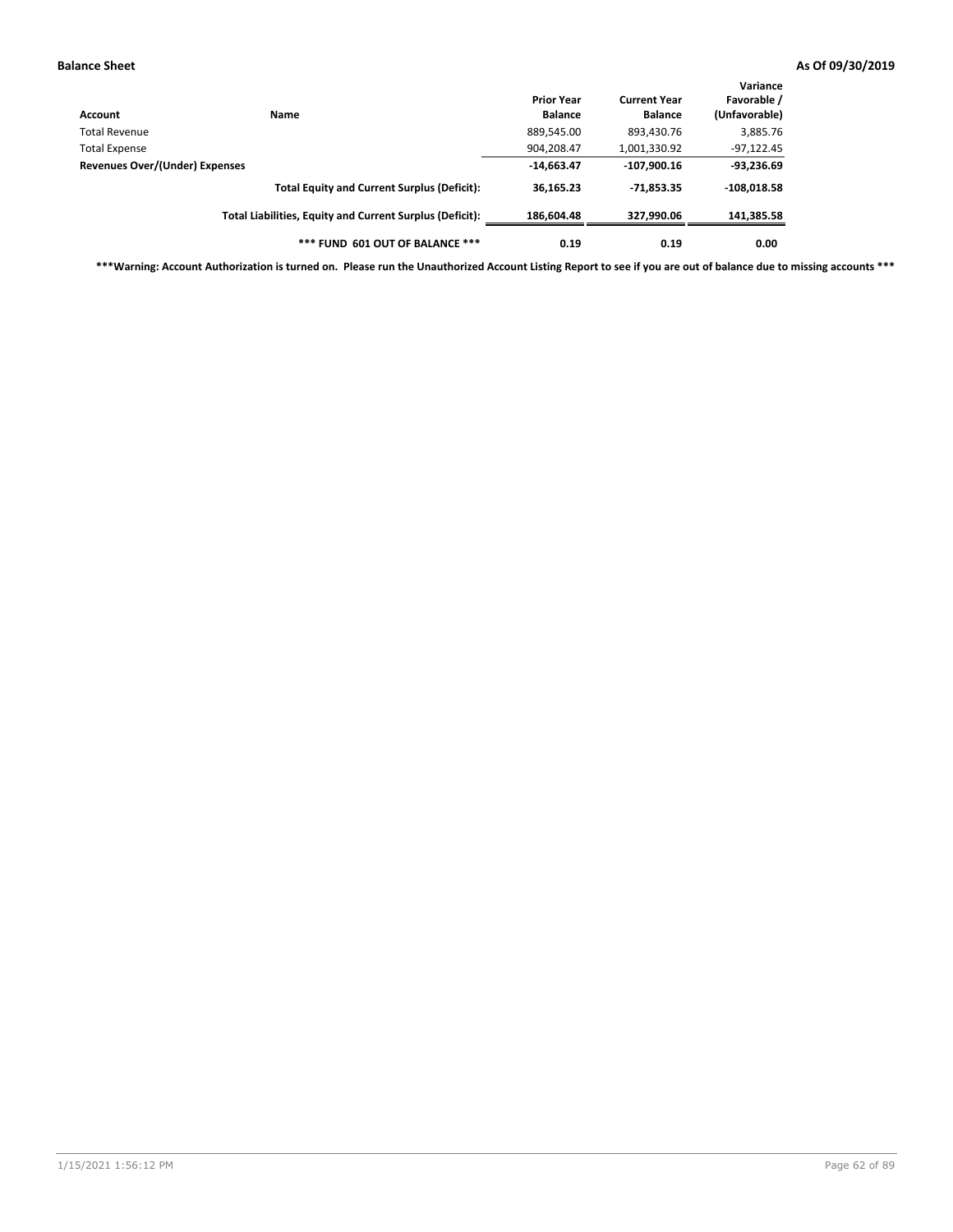| <b>Account</b>                        | Name                                                     | <b>Prior Year</b><br><b>Balance</b> | <b>Current Year</b><br><b>Balance</b> | Variance<br>Favorable /<br>(Unfavorable) |
|---------------------------------------|----------------------------------------------------------|-------------------------------------|---------------------------------------|------------------------------------------|
| <b>Fund: 602 - INSURANCE FUND</b>     |                                                          |                                     |                                       |                                          |
| <b>Assets</b>                         |                                                          |                                     |                                       |                                          |
| 602-2-000000-10000-0000               | <b>CURRENT ASSETS / CASH</b>                             | 361,984.63                          | 619,500.87                            | 257,516.24                               |
| 602-2-000000-13201-0000               | MISC ACCTS RECEIVABLE                                    | 0.00                                | 0.00                                  | 0.00                                     |
| 602-2-000000-13204-0000               | PREPAYMENTS / INSURANCE PREPAYMENT                       | 0.00                                | 0.00                                  | 0.00                                     |
| 602-2-000000-13205-0000               | <b>INTEREST RECEIVABLE</b>                               | 0.00                                | 0.00                                  | 0.00                                     |
|                                       | <b>Total Assets:</b>                                     | 361,984.63                          | 619,500.87                            | 257,516.24                               |
| Liability                             |                                                          |                                     |                                       |                                          |
| 602-2-000000-20101-0000               | <b>ACCOUNTS PAYABLE</b>                                  | 3,707.52                            | 5,704.46                              | $-1,996.94$                              |
| 602-2-000000-20102-0000               | <b>CREDIT CARD PAYABLE</b>                               | 0.00                                | 0.00                                  | 0.00                                     |
| 602-2-000000-20103-0000               | ACCRUED ACCOUNTS PAYABLE                                 | 0.00                                | 0.00                                  | 0.00                                     |
| 602-2-000000-20201-0000               | <b>DEFERRED REVENUE</b>                                  | 0.00                                | 0.00                                  | 0.00                                     |
| 602-2-000000-29300-0000               | <b>ENCUMBRANCE SUMMARY</b>                               | 0.00                                | 0.00                                  | 0.00                                     |
| 602-2-000000-29400-0100               | RESERVED ACCOUNT / ENCUMBRANCES                          | 0.00                                | 0.00                                  | 0.00                                     |
|                                       | <b>Total Liability:</b>                                  | 3,707.52                            | 5,704.46                              | $-1,996.94$                              |
| <b>Equity</b>                         |                                                          |                                     |                                       |                                          |
| 602-2-000000-39000-0000               | UNRESERVED-FUND BALANCE                                  | 0.00                                | 0.00                                  | 0.00                                     |
| 602-2-000000-39100-0000               | UNRESERVED-RET. EARNINGS                                 | $-253,836.31$                       | 358,277.11                            | 612,113.42                               |
|                                       | <b>Total Beginning Equity:</b>                           | $-253,836.31$                       | 358,277.11                            | 612,113.42                               |
| <b>Total Revenue</b>                  |                                                          | 5,618,982.96                        | 5,456,703.06                          | $-162,279.90$                            |
| <b>Total Expense</b>                  |                                                          | 5,006,869.54                        | 5,201,183.76                          | $-194,314.22$                            |
| <b>Revenues Over/(Under) Expenses</b> |                                                          | 612,113.42                          | 255,519.30                            | $-356,594.12$                            |
|                                       | <b>Total Equity and Current Surplus (Deficit):</b>       | 358,277.11                          | 613,796.41                            | 255,519.30                               |
|                                       | Total Liabilities, Equity and Current Surplus (Deficit): | 361,984.63                          | 619,500.87                            | 257,516.24                               |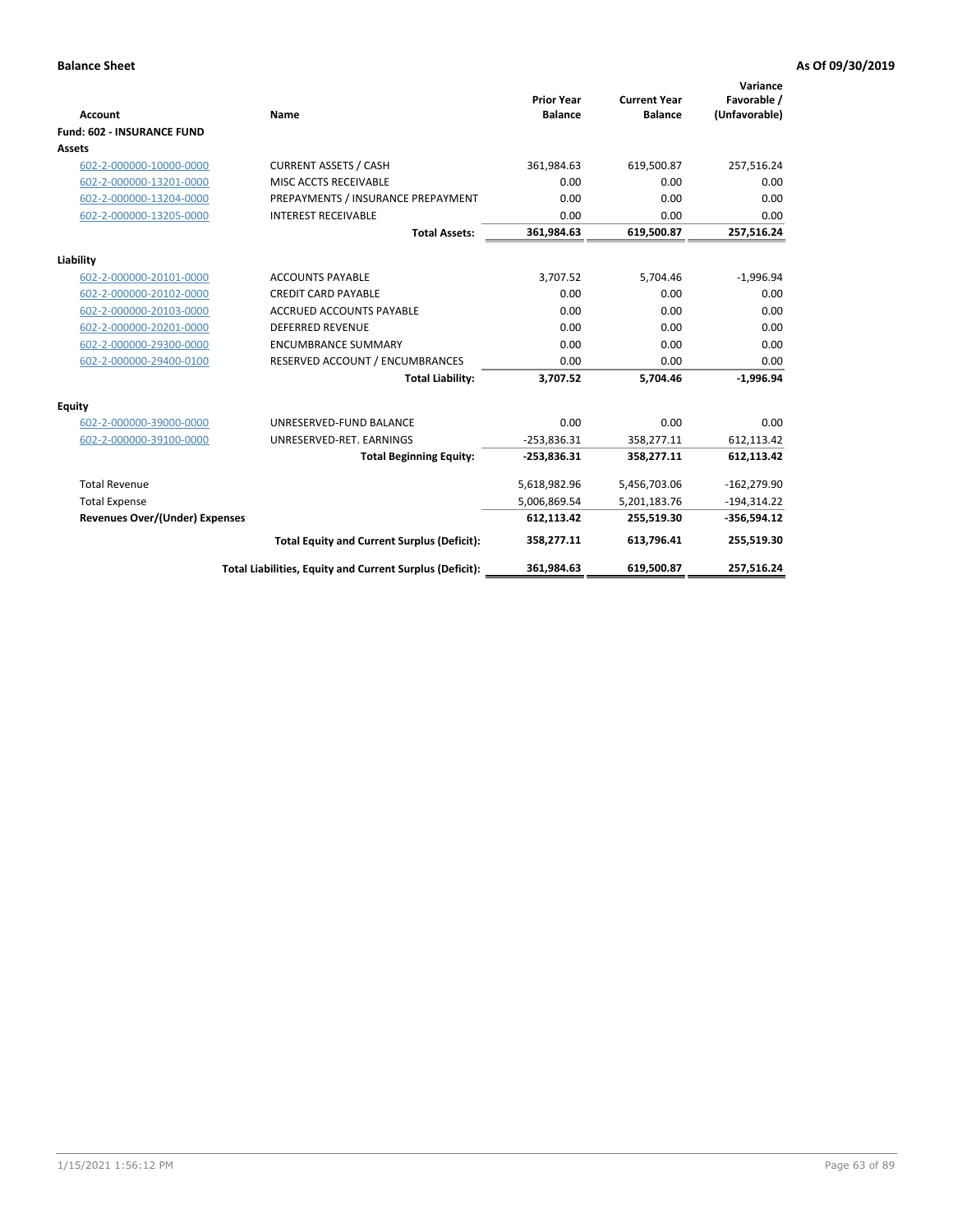| <b>Account</b>                        | Name                                                     | <b>Prior Year</b><br><b>Balance</b> | <b>Current Year</b><br><b>Balance</b> | Variance<br>Favorable /<br>(Unfavorable) |
|---------------------------------------|----------------------------------------------------------|-------------------------------------|---------------------------------------|------------------------------------------|
| Fund: 604 - MIS FUND                  |                                                          |                                     |                                       |                                          |
| Assets                                |                                                          |                                     |                                       |                                          |
| 604-2-000000-10000-0000               | <b>CURRENT ASSETS / CASH</b>                             | 253,996.68                          | 4,619.17                              | $-249,377.51$                            |
| 604-2-000000-13201-0000               | MISC ACCTS RECEIVABLE                                    | 0.00                                | 0.00                                  | 0.00                                     |
| 604-2-000000-13202-1400               | <b>EMPLOYEE ADVANCES</b>                                 | 0.00                                | 0.00                                  | 0.00                                     |
| 604-2-000000-13203-0000               | NON-CURRENT ASSETS / PREPAYMENTS                         | 0.00                                | 0.00                                  | 0.00                                     |
| 604-2-000000-13205-0000               | <b>INTEREST RECEIVABLE</b>                               | 0.00                                | 0.00                                  | 0.00                                     |
| 604-2-000000-15601-0000               | IT NETWORK PRINTER SUPPLY INVENTORY                      | 0.00                                | 0.00                                  | 0.00                                     |
| 604-2-000000-16004-0000               | FIXED ASSETS / BUILDINGS                                 | 0.00                                | 0.00                                  | 0.00                                     |
| 604-2-000000-16005-0000               | <b>ACCUM DEPR / BUILDINGS</b>                            | 0.00                                | 0.00                                  | 0.00                                     |
| 604-2-000000-16201-0000               | FIXED ASSETS / MACHINERY AND EQUIPMEN                    | 1,733,475.22                        | 1,830,840.62                          | 97,365.40                                |
| 604-2-000000-16202-0000               | ACCUM DEPR / MACHINERY AND EQUIPMEI                      | $-1,392,235.18$                     | $-1,448,565.52$                       | $-56,330.34$                             |
| 604-2-000000-16301-0000               | FIXED ASSETS / C W I P                                   | $-0.20$                             | $-0.20$                               | 0.00                                     |
| 604-2-000000-17501-0000               | <b>EMPLOYEE CONTRIBUTIONS</b>                            | 15,526.00                           | 17,817.00                             | 2,291.00                                 |
| 604-2-000000-17504-0000               | <b>INVESTMENT RETURN</b>                                 | $-27,473.00$                        | 57,432.00                             | 84,905.00                                |
| 604-2-000000-17508-0000               | <b>EXPERIENCE DIFFERENCE- OUTFLOW</b>                    | $-1,010.00$                         | 2,889.00                              | 3,899.00                                 |
| 604-2-000000-17509-0000               | <b>EXPERIENCE DIFFERENCE - INFLOW</b>                    | $-5,254.00$                         | $-3,422.00$                           | 1,832.00                                 |
| 604-2-000000-17520-0000               | <b>ASSUMPTION CHANGES</b>                                | 4,911.00                            | 0.00                                  | $-4,911.00$                              |
|                                       | <b>Total Assets:</b>                                     | 581,936.52                          | 461,610.07                            | $-120.326.45$                            |
|                                       |                                                          |                                     |                                       |                                          |
| Liability                             |                                                          |                                     |                                       |                                          |
| 604-2-000000-20101-0000               | <b>ACCOUNTS PAYABLE</b>                                  | 2,711.37                            | 2,923.75                              | $-212.38$                                |
| 604-2-000000-20102-0000               | <b>CREDIT CARD PAYABLE</b>                               | 0.00                                | 0.00                                  | 0.00                                     |
| 604-2-000000-20103-0000               | ACCRUED ACCOUNTS PAYABLE                                 | 0.00                                | 0.00                                  | 0.00                                     |
| 604-2-000000-20141-0000               | <b>TELEPHONE CLEARING</b>                                | 0.00                                | 0.00                                  | 0.00                                     |
| 604-2-000000-21035-0000               | DEBT SERVICE / DUE TO DEBT SERVICE                       | 0.00                                | 0.00                                  | 0.00                                     |
| 604-2-000000-22001-0000               | <b>SALARIES PAYABLE</b>                                  | 10,334.26                           | 10,507.77                             | $-173.51$                                |
| 604-2-000000-22002-0000               | <b>VACATION/SICK PAYABLE</b>                             | 17,486.05                           | 19,667.45                             | $-2,181.40$                              |
| 604-2-000000-22208-0000               | INSURANCE / AMERICAN FIDELITY                            | 0.00                                | 0.00                                  | 0.00                                     |
| 604-2-000000-23001-0000               | CAPITAL LEASE PAYABLE                                    | $-1.88$                             | $-1.88$                               | 0.00                                     |
| 604-2-000000-23101-0000               | CAPITAL LEASE PAYABLE                                    | $-0.40$                             | $-0.40$                               | 0.00                                     |
| 604-2-000000-26001-0000               | <b>COMPENSATED ABSENCES PAY</b>                          | 22,134.84                           | 0.14                                  | 22,134.70                                |
| 604-2-000000-27001-0000               | <b>CONTRIBUTED CAPITAL</b>                               | 0.00                                | 0.00                                  | 0.00                                     |
| 604-2-000000-29300-0000               | <b>ENCUMBRANCE SUMMARY</b>                               | 0.00                                | 0.00                                  | 0.00                                     |
| 604-2-000000-29400-0100               | <b>RESERVED ACCOUNT / ENCUMBRANCES</b>                   | 0.27                                | 0.27                                  | 0.00                                     |
| 604-2-000000-29999-0000               | <b>NET PENSION LIABILITY</b>                             | 22,699.00                           | 128,669.00                            | $-105,970.00$                            |
| 604-2-000000-92194-0101               | <b>BANK ONE / DIGITEC</b>                                | 0.00                                | 0.00                                  | 0.00                                     |
|                                       | <b>Total Liability:</b>                                  | 75,363.51                           | 161,766.10                            | $-86,402.59$                             |
| Equity                                |                                                          |                                     |                                       |                                          |
| 604-2-000000-39000-0000               | UNRESERVED-FUND BALANCE                                  | 0.00                                | 0.00                                  | 0.00                                     |
| 604-2-000000-39100-0000               | UNRESERVED-RET. EARNINGS                                 | 305,605.35                          | 506,487.50                            | 200,882.15                               |
| 604-2-000000-39500-0000               | <b>NET POSITION - PENSION</b>                            | $-88.00$                            | $-88.00$                              | 0.00                                     |
|                                       | <b>Total Beginning Equity:</b>                           | 305,517.35                          | 506,399.50                            | 200,882.15                               |
|                                       |                                                          |                                     |                                       |                                          |
| <b>Total Revenue</b>                  |                                                          | 831,113.00                          | 529,279.08                            | $-301,833.92$                            |
| <b>Total Expense</b>                  |                                                          | 630,057.34                          | 735,834.61                            | -105,777.27                              |
| <b>Revenues Over/(Under) Expenses</b> |                                                          | 201,055.66                          | -206,555.53                           | -407,611.19                              |
|                                       | <b>Total Equity and Current Surplus (Deficit):</b>       | 506,573.01                          | 299,843.97                            | $-206,729.04$                            |
|                                       | Total Liabilities, Equity and Current Surplus (Deficit): | 581,936.52                          | 461,610.07                            | -120,326.45                              |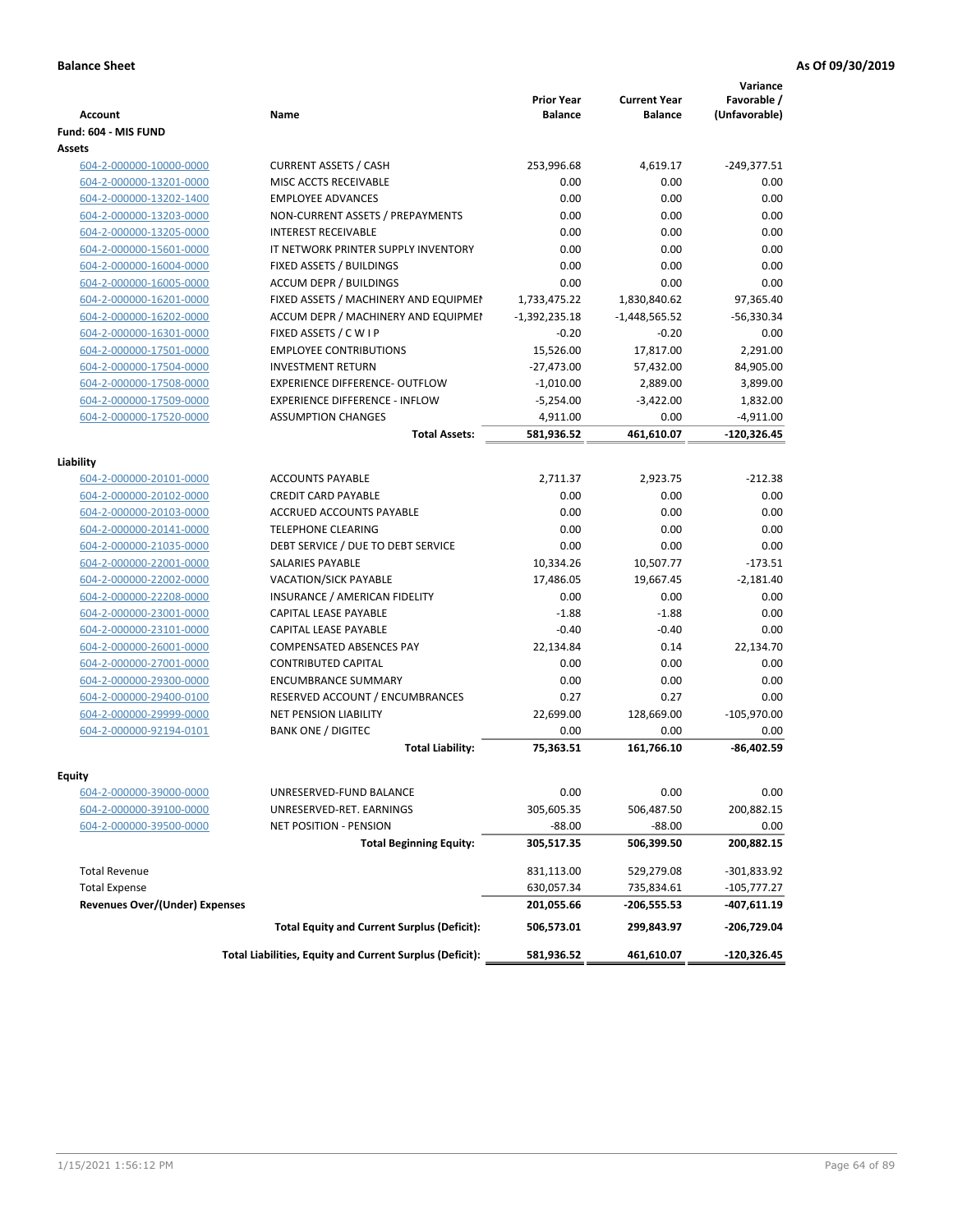|                                             |                                                          |                                     |                                       | Variance                     |
|---------------------------------------------|----------------------------------------------------------|-------------------------------------|---------------------------------------|------------------------------|
| <b>Account</b>                              | Name                                                     | <b>Prior Year</b><br><b>Balance</b> | <b>Current Year</b><br><b>Balance</b> | Favorable /<br>(Unfavorable) |
| <b>Fund: 660 - VEHICLE REPLACEMENT FUND</b> |                                                          |                                     |                                       |                              |
| Assets                                      |                                                          |                                     |                                       |                              |
| 660-2-000000-10000-0000                     | <b>CURRENT ASSETS / CASH</b>                             | $-168,897.99$                       | 250,603.96                            | 419,501.95                   |
| 660-2-000000-11309-0000                     | TAX ANTICIPATION NOTES                                   | 0.00                                | 0.00                                  | 0.00                         |
| 660-2-000000-11510-0000                     | PUBLIC SAFETY VEHICLE REPLACEMENT                        | 876,252.19                          | 896,820.82                            | 20,568.63                    |
| 660-2-000000-11520-0000                     | <b>CERTIFICATES OF DEPOSIT</b>                           | 0.00                                | 0.00                                  | 0.00                         |
| 660-2-000000-11530-0000                     | <b>TexasTERM CP</b>                                      | 0.00                                | 0.00                                  | 0.00                         |
| 660-2-000000-13201-0000                     | MISC ACCTS RECEIVABLE                                    | 0.00                                | 0.00                                  | 0.00                         |
| 660-2-000000-13205-0000                     | <b>INTEREST RECEIVABLE</b>                               | 0.00                                | 0.00                                  | 0.00                         |
| 660-2-000000-16201-0000                     | FIXED ASSETS / MACHINERY AND EQUIPMEN                    | 8,663,774.25                        | 8,412,023.77                          | $-251,750.48$                |
| 660-2-000000-16202-0000                     | ACCUM DEPR / MACHINERY AND EQUIPMEI                      | $-6,694,304.85$                     | $-6,843,218.59$                       | $-148,913.74$                |
| 660-2-000000-16301-0000                     | FIXED ASSETS / C W I P                                   | 0.00                                | 0.00                                  | 0.00                         |
| 660-2-000000-39300-0000                     | RESERVED ACCOUNT / ESCROW BALANCE                        | 0.00                                | 0.00                                  | 0.00                         |
|                                             | <b>Total Assets:</b>                                     | 2,676,823.60                        | 2,716,229.96                          | 39,406.36                    |
|                                             |                                                          |                                     |                                       |                              |
| Liability                                   |                                                          |                                     |                                       |                              |
| 660-2-000000-20101-0000                     | <b>ACCOUNTS PAYABLE</b>                                  | 5,312.97                            | 33,670.60                             | $-28,357.63$                 |
| 660-2-000000-20102-0000                     | <b>CREDIT CARD PAYABLE</b>                               | 0.00                                | 0.00                                  | 0.00                         |
| 660-2-000000-20103-0000                     | ACCRUED ACCOUNTS PAYABLE                                 | 0.00                                | 0.00                                  | 0.00                         |
| 660-2-000000-21001-0000                     | <b>GENERAL FUND / GENERAL FUND</b>                       | 0.00                                | 0.00                                  | 0.00                         |
| 660-2-000000-23001-0000                     | <b>CAPITAL LEASE PAYABLE</b>                             | 53,071.85                           | 0.00                                  | 53,071.85                    |
| 660-2-000000-23101-0000                     | <b>CAPITAL LEASE PAYABLE</b>                             | 0.15                                | 0.15                                  | 0.00                         |
| 660-2-000000-27001-0000                     | <b>CONTRIBUTED CAPITAL</b>                               | 0.00                                | 0.00                                  | 0.00                         |
| 660-2-000000-29300-0000                     | <b>ENCUMBRANCE SUMMARY</b>                               | 0.00                                | 0.00                                  | 0.00                         |
| 660-2-000000-29400-0100                     | RESERVED ACCOUNT / ENCUMBRANCES                          | 0.00                                | 0.00                                  | 0.00                         |
|                                             | <b>Total Liability:</b>                                  | 58,384.97                           | 33,670.75                             | 24,714.22                    |
| <b>Equity</b>                               |                                                          |                                     |                                       |                              |
| 660-2-000000-39000-0000                     | UNRESERVED-FUND BALANCE                                  | 0.00                                | 0.00                                  | 0.00                         |
| 660-2-000000-39100-0000                     | UNRESERVED-RET. EARNINGS                                 | 2,239,163.84                        | 2,698,538.06                          | 459,374.22                   |
|                                             | <b>Total Beginning Equity:</b>                           | 2,239,163.84                        | 2,698,538.06                          | 459,374.22                   |
|                                             |                                                          |                                     |                                       |                              |
| <b>Total Revenue</b>                        |                                                          | 1,025,496.59                        | 690,123.40                            | $-335,373.19$                |
| <b>Total Expense</b>                        |                                                          | 646,221.80                          | 706,102.25                            | -59,880.45                   |
| Revenues Over/(Under) Expenses              |                                                          | 379,274.79                          | $-15,978.85$                          | $-395,253.64$                |
|                                             | <b>Total Equity and Current Surplus (Deficit):</b>       | 2,618,438.63                        | 2,682,559.21                          | 64,120.58                    |
|                                             | Total Liabilities, Equity and Current Surplus (Deficit): | 2,676,823.60                        | 2,716,229.96                          | 39,406.36                    |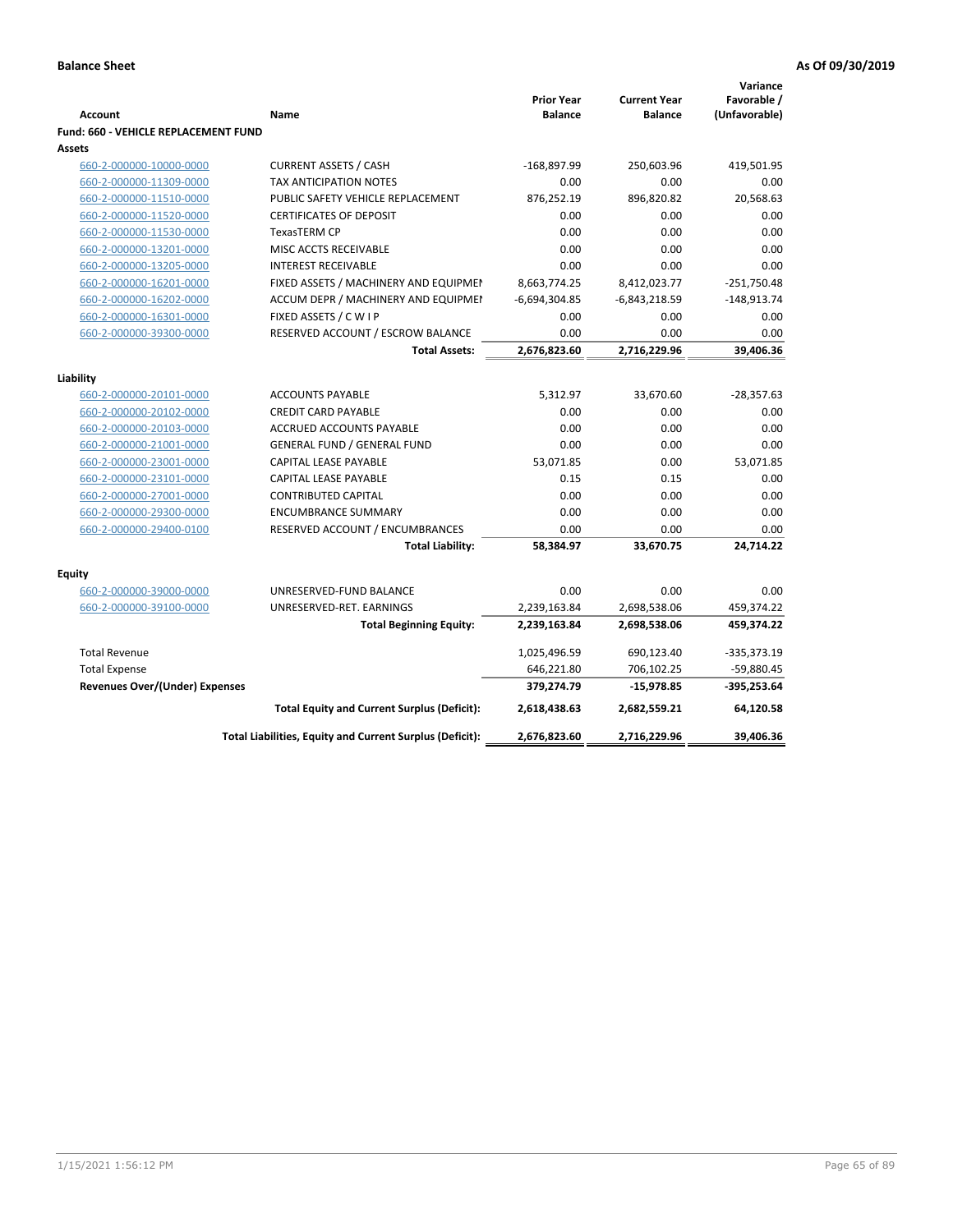| Account                               | <b>Name</b>                                              | <b>Prior Year</b><br><b>Balance</b> | <b>Current Year</b><br><b>Balance</b> | Variance<br>Favorable /<br>(Unfavorable) |
|---------------------------------------|----------------------------------------------------------|-------------------------------------|---------------------------------------|------------------------------------------|
| Fund: 701 - FIREMEN'S PENSION         |                                                          |                                     |                                       |                                          |
| <b>Assets</b>                         |                                                          |                                     |                                       |                                          |
| 701-1-000000-10000-0000               | <b>CURRENT ASSETS / CASH</b>                             | 0.00                                | 0.00                                  | 0.00                                     |
|                                       | <b>Total Assets:</b>                                     | 0.00                                | 0.00                                  | 0.00                                     |
| Liability                             |                                                          |                                     |                                       |                                          |
| 701-1-000000-20103-0000               | <b>ACCOUNTS PAYABLE</b>                                  | 0.00                                | 0.00                                  | 0.00                                     |
| 701-1-000000-22306-1000               | UNREALIZED GAIN/LOSS                                     | 0.00                                | 543,546.00                            | $-543,546.00$                            |
|                                       | <b>Total Liability:</b>                                  | 0.00                                | 543,546.00                            | $-543,546.00$                            |
| <b>Equity</b>                         |                                                          |                                     |                                       |                                          |
| 701-1-000000-39000-0000               | UNRESERVED-FUND BALANCE                                  | 0.00                                | $-543,546.00$                         | $-543,546.00$                            |
|                                       | <b>Total Beginning Equity:</b>                           | 0.00                                | $-543,546.00$                         | -543,546.00                              |
| <b>Total Expense</b>                  |                                                          | 0.00                                | 0.00                                  | 0.00                                     |
| <b>Revenues Over/(Under) Expenses</b> |                                                          | 0.00                                | 0.00                                  | 0.00                                     |
|                                       | <b>Total Equity and Current Surplus (Deficit):</b>       | 0.00                                | -543,546.00                           | $-543,546.00$                            |
|                                       | Total Liabilities, Equity and Current Surplus (Deficit): | 0.00                                | 0.00                                  | 0.00                                     |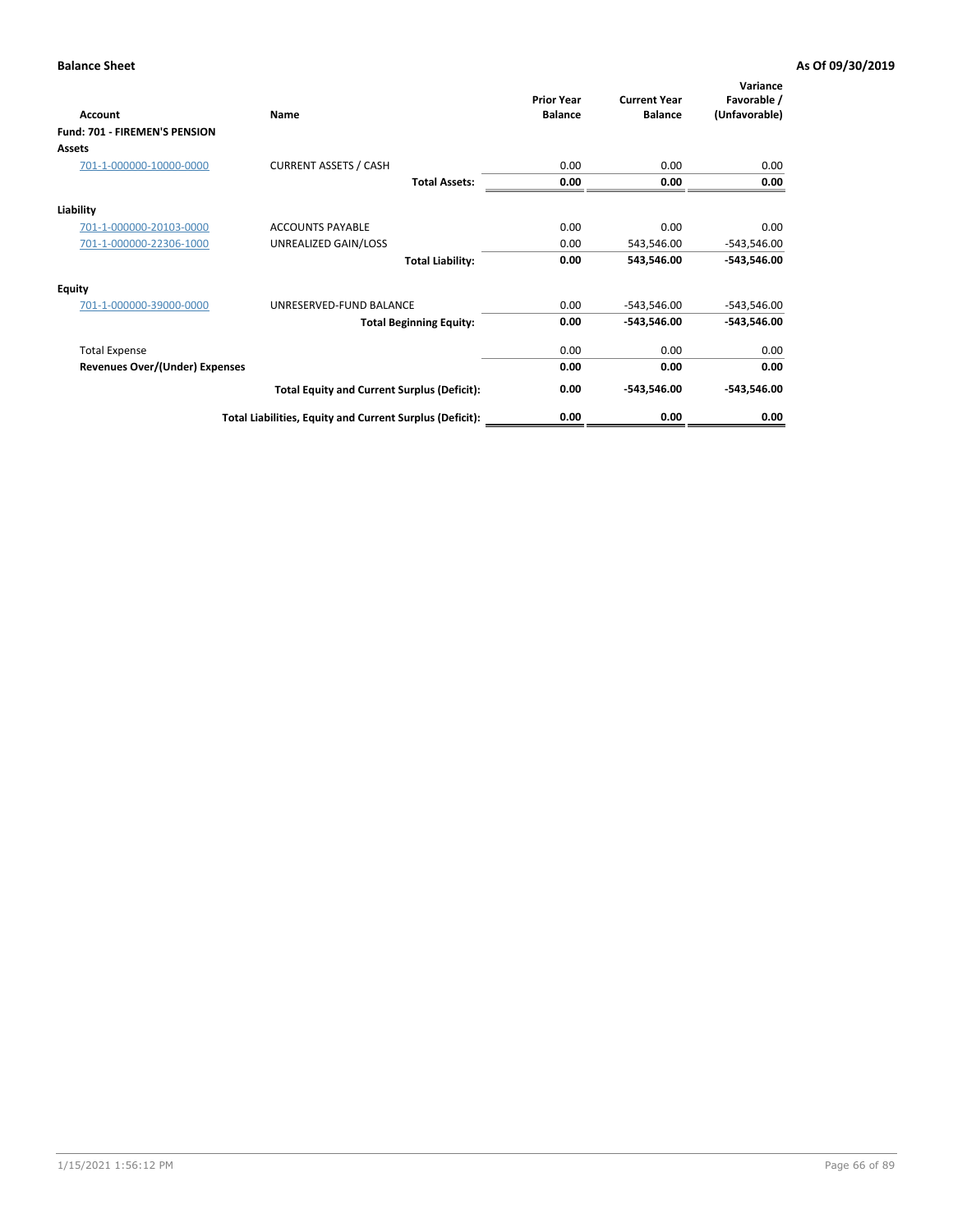|                                       |                                                          |                                     |                                       | Variance                     |
|---------------------------------------|----------------------------------------------------------|-------------------------------------|---------------------------------------|------------------------------|
| <b>Account</b>                        | Name                                                     | <b>Prior Year</b><br><b>Balance</b> | <b>Current Year</b><br><b>Balance</b> | Favorable /<br>(Unfavorable) |
| Fund: 800 - SPENCE FUND               |                                                          |                                     |                                       |                              |
| Assets                                |                                                          |                                     |                                       |                              |
| 800-3-000000-10000-0000               | <b>CURRENT ASSETS / CASH</b>                             | $-2,216.38$                         | $-2,816.38$                           | $-600.00$                    |
| 800-3-000000-11507-0000               | <b>SPENCE ENDOWMENT</b>                                  | 582,948.51                          | 596,632.28                            | 13,683.77                    |
| 800-3-000000-11520-0000               | <b>CERTIFICATES OF DEPOSIT</b>                           | 0.00                                | 0.00                                  | 0.00                         |
| 800-3-000000-11605-0000               | <b>SPENCE ENDOWMENT</b>                                  | 0.00                                | 0.00                                  | 0.00                         |
| 800-3-000000-13205-0000               | <b>INTEREST RECEIVABLE</b>                               | 0.00                                | 0.00                                  | 0.00                         |
|                                       | <b>Total Assets:</b>                                     | 580,732.13                          | 593.815.90                            | 13,083.77                    |
| Liability                             |                                                          |                                     |                                       |                              |
| 800-3-000000-20101-0000               | <b>ACCOUNTS PAYABLE</b>                                  | 0.00                                | 0.00                                  | 0.00                         |
| 800-3-000000-20102-0000               | <b>CREDIT CARD PAYABLE</b>                               | 0.00                                | 0.00                                  | 0.00                         |
| 800-3-000000-20103-0000               | <b>ACCRUED ACCOUNTS PAYABLE</b>                          | 0.00                                | 0.00                                  | 0.00                         |
| 800-3-000000-20139-0000               | <b>RETAINAGES PAYABLE</b>                                | 0.00                                | 0.00                                  | 0.00                         |
| 800-3-000000-21001-0000               | <b>GENERAL FUND / GENERAL FUND</b>                       | 0.00                                | 0.00                                  | 0.00                         |
| 800-3-000000-29300-0000               | <b>ENCUMBRANCE SUMMARY</b>                               | 0.00                                | 0.00                                  | 0.00                         |
| 800-3-000000-29400-0000               | RESERVED ACCOUNT / ENCUMBRANCES                          | 0.00                                | 0.00                                  | 0.00                         |
|                                       | <b>Total Liability:</b>                                  | 0.00                                | 0.00                                  | 0.00                         |
| <b>Equity</b>                         |                                                          |                                     |                                       |                              |
| 800-3-000000-39000-0000               | UNRESERVED-FUND BALANCE                                  | 572,241.50                          | 580,732.13                            | 8,490.63                     |
|                                       | <b>Total Beginning Equity:</b>                           | 572,241.50                          | 580,732.13                            | 8,490.63                     |
| <b>Total Revenue</b>                  |                                                          | 9,090.63                            | 13,683.77                             | 4,593.14                     |
| <b>Total Expense</b>                  |                                                          | 600.00                              | 600.00                                | 0.00                         |
| <b>Revenues Over/(Under) Expenses</b> |                                                          | 8,490.63                            | 13,083.77                             | 4,593.14                     |
|                                       | <b>Total Equity and Current Surplus (Deficit):</b>       | 580,732.13                          | 593,815.90                            | 13,083.77                    |
|                                       | Total Liabilities, Equity and Current Surplus (Deficit): | 580,732.13                          | 593,815.90                            | 13,083.77                    |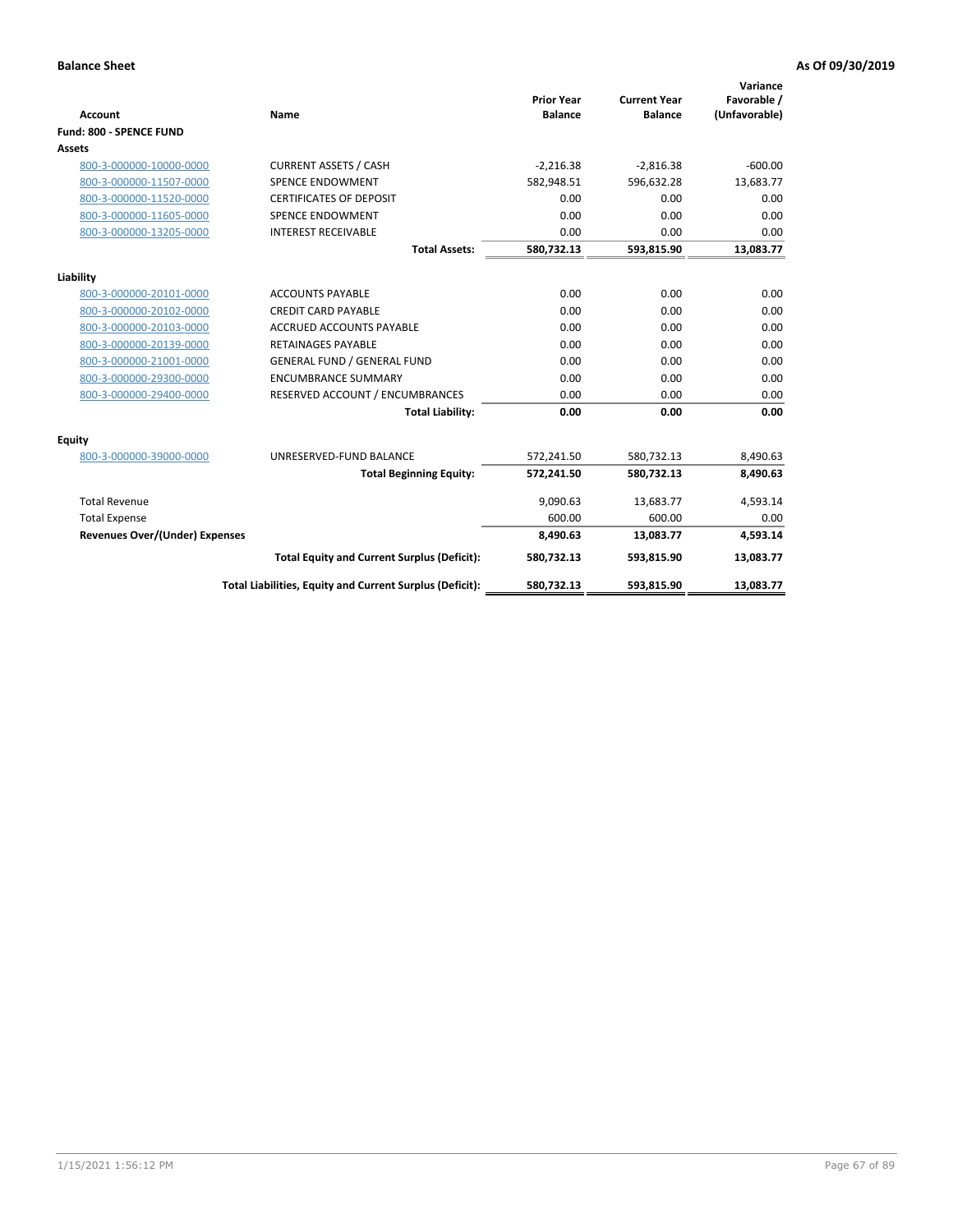| <b>Account</b>                         | Name                                                     | <b>Prior Year</b><br><b>Balance</b> | <b>Current Year</b><br><b>Balance</b> | Variance<br>Favorable /<br>(Unfavorable) |
|----------------------------------------|----------------------------------------------------------|-------------------------------------|---------------------------------------|------------------------------------------|
| <b>Fund: 801 - JONES LIBRARY TRUST</b> |                                                          |                                     |                                       |                                          |
| Assets                                 |                                                          |                                     |                                       |                                          |
| 801-3-000000-10000-0000                | <b>CURRENT ASSETS / CASH</b>                             | 15,533.25                           | 15,853.87                             | 320.62                                   |
| 801-3-000000-13201-0000                | MISC ACCTS RECEIVABLE                                    | 0.00                                | 0.00                                  | 0.00                                     |
| 801-3-000000-13205-0000                | <b>INTEREST RECEIVABLE</b>                               | 0.00                                | 0.00                                  | 0.00                                     |
|                                        | <b>Total Assets:</b>                                     | 15,533.25                           | 15,853.87                             | 320.62                                   |
| Liability                              |                                                          |                                     |                                       |                                          |
| 801-3-000000-20101-0000                | <b>ACCOUNTS PAYABLE</b>                                  | 0.53                                | 0.87                                  | $-0.34$                                  |
| 801-3-000000-20102-0000                | <b>CREDIT CARD PAYABLE</b>                               | 0.00                                | 0.00                                  | 0.00                                     |
| 801-3-000000-20103-0000                | <b>ACCRUED ACCOUNTS PAYABLE</b>                          | 0.00                                | 0.00                                  | 0.00                                     |
|                                        | <b>Total Liability:</b>                                  | 0.53                                | 0.87                                  | $-0.34$                                  |
| Equity                                 |                                                          |                                     |                                       |                                          |
| 801-3-000000-39000-0000                | UNRESERVED-FUND BALANCE                                  | 15,424.19                           | 15,532.72                             | 108.53                                   |
|                                        | <b>Total Beginning Equity:</b>                           | 15,424.19                           | 15,532.72                             | 108.53                                   |
| <b>Total Revenue</b>                   |                                                          | 116.06                              | 329.30                                | 213.24                                   |
| <b>Total Expense</b>                   |                                                          | 7.53                                | 9.02                                  | $-1.49$                                  |
| <b>Revenues Over/(Under) Expenses</b>  |                                                          | 108.53                              | 320.28                                | 211.75                                   |
|                                        | <b>Total Equity and Current Surplus (Deficit):</b>       | 15,532.72                           | 15,853.00                             | 320.28                                   |
|                                        | Total Liabilities, Equity and Current Surplus (Deficit): | 15,533.25                           | 15,853.87                             | 320.62                                   |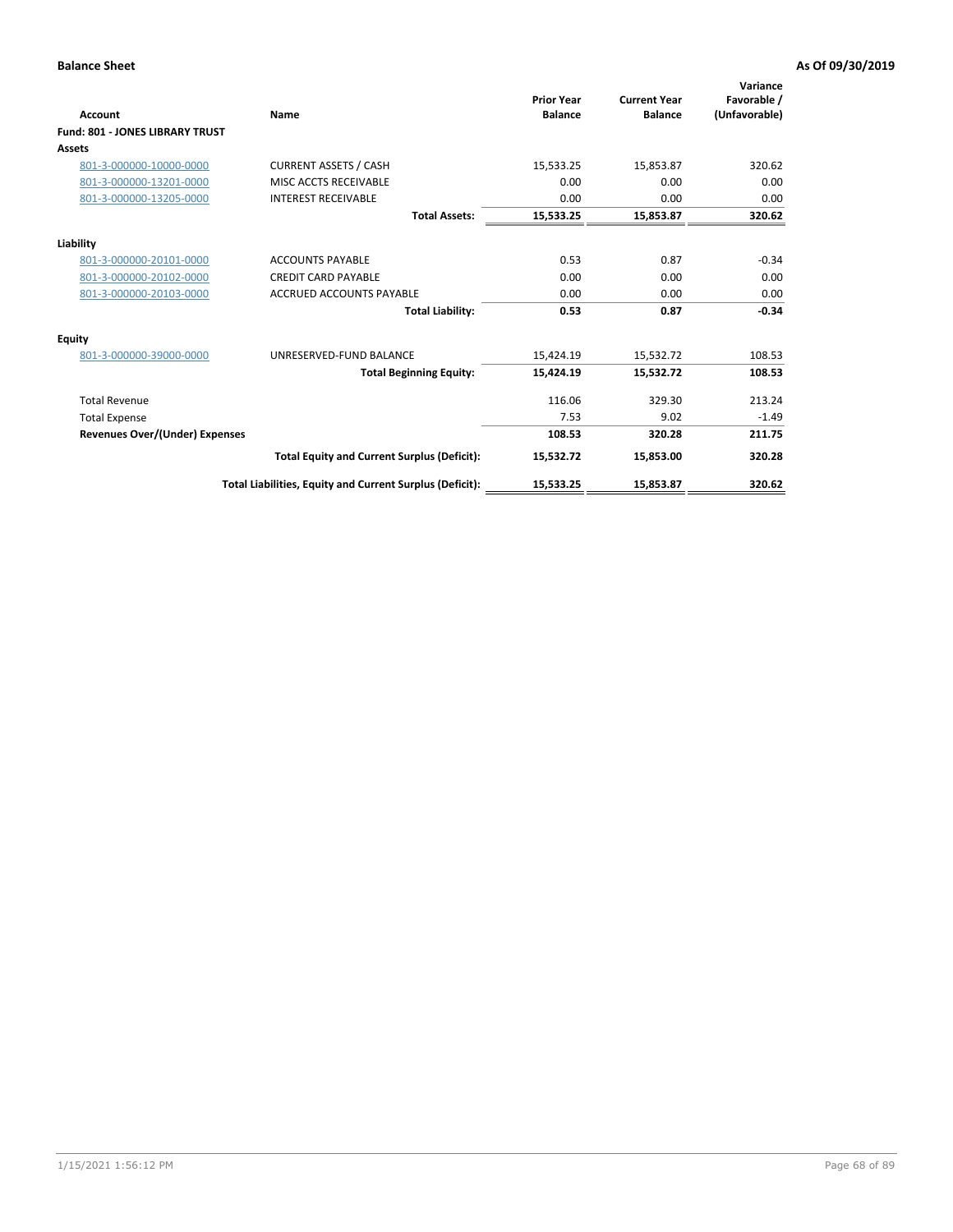| <b>Account</b>                              | <b>Name</b>                                              | <b>Prior Year</b><br><b>Balance</b> | <b>Current Year</b><br><b>Balance</b> | Variance<br>Favorable /<br>(Unfavorable) |
|---------------------------------------------|----------------------------------------------------------|-------------------------------------|---------------------------------------|------------------------------------------|
| Fund: 803 - GREENVILLE BOARD OF DEVELOPMENT |                                                          |                                     |                                       |                                          |
| Assets                                      |                                                          |                                     |                                       |                                          |
| 803-3-000000-10000-0000                     | <b>CURRENT ASSETS / CASH</b>                             | 0.00                                | 0.00                                  | 0.00                                     |
| 803-3-000000-13201-0000                     | MISC ACCTS RECEIVABLE                                    | 0.00                                | 0.00                                  | 0.00                                     |
| 803-3-000000-13203-0000                     | NON-CURRENT ASSETS / PREPAYMENTS                         | 0.00                                | 0.00                                  | 0.00                                     |
|                                             | <b>Total Assets:</b>                                     | 0.00                                | 0.00                                  | 0.00                                     |
| Liability                                   |                                                          |                                     |                                       |                                          |
| 803-3-000000-20101-0000                     | <b>ACCOUNTS PAYABLE</b>                                  | 0.00                                | 0.00                                  | 0.00                                     |
| 803-3-000000-20102-0000                     | <b>ACCOUNTS PAYABLE</b>                                  | 0.00                                | 0.00                                  | 0.00                                     |
| 803-3-000000-20103-0000                     | <b>ACCRUED ACCOUNTS PAYABLE</b>                          | 0.00                                | 0.00                                  | 0.00                                     |
| 803-3-000000-20139-0000                     | <b>RETAINAGES PAYABLE</b>                                | 0.00                                | 0.00                                  | 0.00                                     |
| 803-3-000000-20141-0000                     | <b>TELEPHONE CLEARING</b>                                | 0.00                                | 0.00                                  | 0.00                                     |
| 803-3-000000-21400-0000                     | <b>ELECTRIC OPERATING FUND</b>                           | 0.00                                | 0.00                                  | 0.00                                     |
| 803-3-000000-22001-0000                     | ACCRUED SALARIES/WAGES                                   | 0.00                                | 0.00                                  | 0.00                                     |
| 803-3-000000-22002-0000                     | ACCRUED SALARIES/WAGES                                   | 0.00                                | 0.00                                  | 0.00                                     |
| 803-3-000000-26001-0000                     | <b>COMPENSATED ABSENCES PAY</b>                          | 0.00                                | 0.00                                  | 0.00                                     |
| 803-3-000000-29300-0000                     | <b>ENCUMBRANCE SUMMARY</b>                               | 0.00                                | 0.00                                  | 0.00                                     |
| 803-3-000000-29400-0100                     | RESERVED ACCOUNT / ENCUMBRANCES                          | 0.00                                | 0.00                                  | 0.00                                     |
|                                             | <b>Total Liability:</b>                                  | 0.00                                | 0.00                                  | 0.00                                     |
| Equity                                      |                                                          |                                     |                                       |                                          |
| 803-3-000000-39000-0000                     | UNRESERVED-FUND BALANCE                                  | 0.00                                | 0.00                                  | 0.00                                     |
|                                             | <b>Total Beginning Equity:</b>                           | 0.00                                | 0.00                                  | 0.00                                     |
| <b>Total Revenue</b>                        |                                                          | 0.00                                | 0.00                                  | 0.00                                     |
| <b>Total Expense</b>                        |                                                          | 0.00                                | 0.00                                  | 0.00                                     |
| <b>Revenues Over/(Under) Expenses</b>       |                                                          | 0.00                                | 0.00                                  | 0.00                                     |
|                                             | <b>Total Equity and Current Surplus (Deficit):</b>       | 0.00                                | 0.00                                  | 0.00                                     |
|                                             | Total Liabilities, Equity and Current Surplus (Deficit): | 0.00                                | 0.00                                  | 0.00                                     |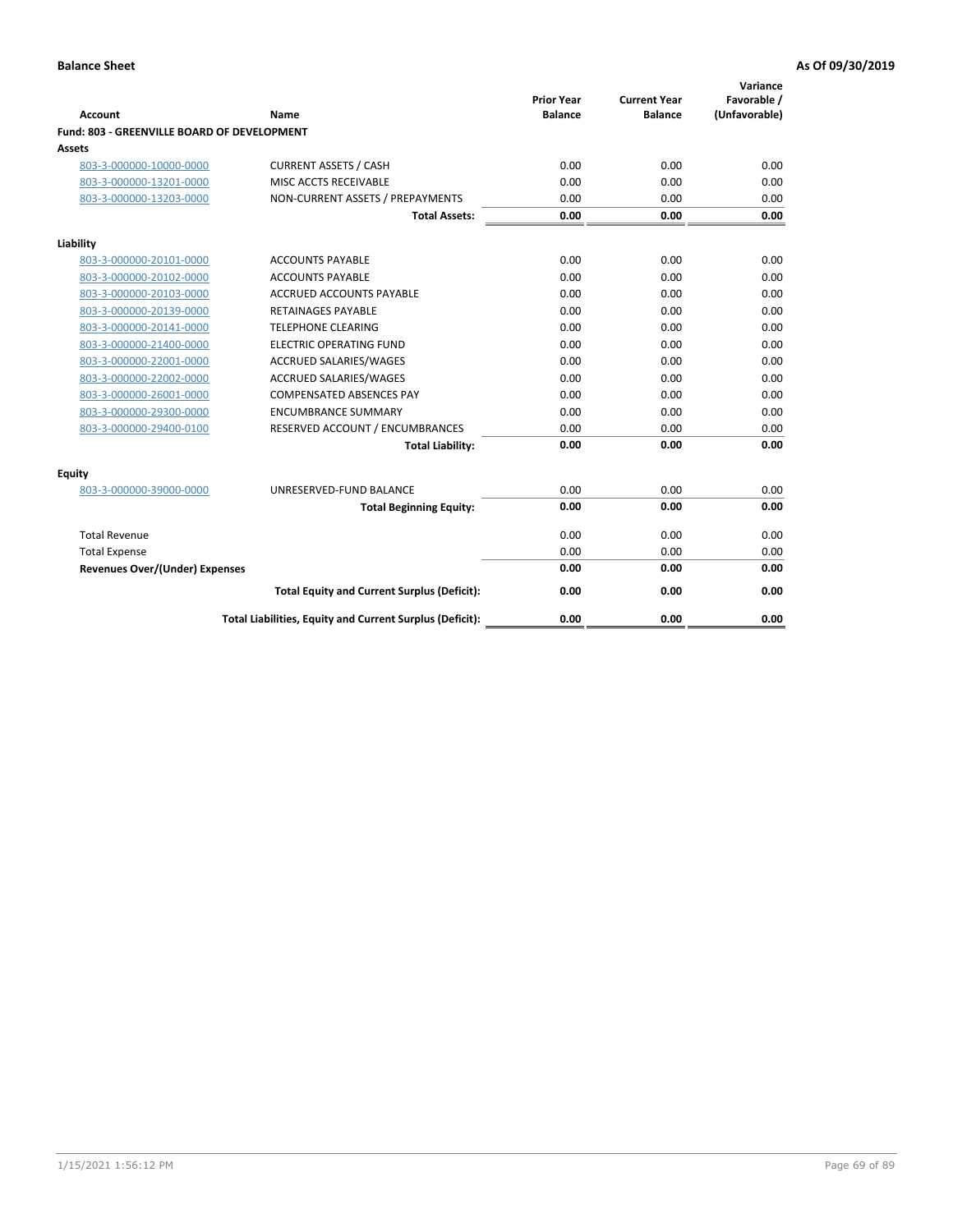| <b>Account</b>                        | Name                                                     | <b>Prior Year</b><br><b>Balance</b> | <b>Current Year</b><br><b>Balance</b> | Variance<br>Favorable /<br>(Unfavorable) |
|---------------------------------------|----------------------------------------------------------|-------------------------------------|---------------------------------------|------------------------------------------|
| Fund: 807 - 4A-EDC                    |                                                          |                                     |                                       |                                          |
| <b>Assets</b>                         |                                                          |                                     |                                       |                                          |
| 807-3-000000-10000-0000               | <b>CURRENT ASSETS / CASH</b>                             | 0.00                                | 0.00                                  | 0.00                                     |
| 807-3-000000-13201-0000               | MISC ACCTS RECEIVABLE                                    | 0.00                                | 0.00                                  | 0.00                                     |
| 807-3-000000-16301-0000               | FIXED ASSETS / C W I P                                   | 0.00                                | 0.00                                  | 0.00                                     |
|                                       | <b>Total Assets:</b>                                     | 0.00                                | 0.00                                  | 0.00                                     |
| Liability                             |                                                          |                                     |                                       |                                          |
| 807-3-000000-20101-0000               | <b>ACCOUNTS PAYABLE</b>                                  | 0.00                                | 0.00                                  | 0.00                                     |
| 807-3-000000-20103-0000               | <b>ACCOUNTS PAYABLE</b>                                  | 0.00                                | 0.00                                  | 0.00                                     |
| 807-3-000000-20139-0000               | <b>RETAINAGES PAYABLE</b>                                | 0.00                                | 0.00                                  | 0.00                                     |
| 807-3-000000-26105-0000               | INV NET OF RELATED DEBT                                  | 0.00                                | 0.00                                  | 0.00                                     |
| 807-3-000000-29300-0000               | <b>ENCUMBRANCE SUMMARY</b>                               | 0.00                                | 0.00                                  | 0.00                                     |
| 807-3-000000-29400-0100               | RESERVED ACCOUNT / ENCUMBRANCES                          | 0.00                                | 0.00                                  | 0.00                                     |
| 807-3-495000-20180-0000               | <b>CURRENT DEBT</b>                                      | 0.00                                | 0.00                                  | 0.00                                     |
| 807-3-495000-26002-0000               | CA - LONG-TERM DEBT / AMT TO BE PROVIL                   | 0.00                                | 0.00                                  | 0.00                                     |
|                                       | <b>Total Liability:</b>                                  | 0.00                                | 0.00                                  | 0.00                                     |
| Equity                                |                                                          |                                     |                                       |                                          |
| 807-3-000000-39000-0000               | UNRESERVED-FUND BALANCE                                  | 0.00                                | 0.00                                  | 0.00                                     |
|                                       | <b>Total Beginning Equity:</b>                           | 0.00                                | 0.00                                  | 0.00                                     |
| <b>Total Revenue</b>                  |                                                          | 0.00                                | 0.00                                  | 0.00                                     |
| <b>Total Expense</b>                  |                                                          | 0.00                                | 0.00                                  | 0.00                                     |
| <b>Revenues Over/(Under) Expenses</b> |                                                          | 0.00                                | 0.00                                  | 0.00                                     |
|                                       | <b>Total Equity and Current Surplus (Deficit):</b>       | 0.00                                | 0.00                                  | 0.00                                     |
|                                       | Total Liabilities, Equity and Current Surplus (Deficit): | 0.00                                | 0.00                                  | 0.00                                     |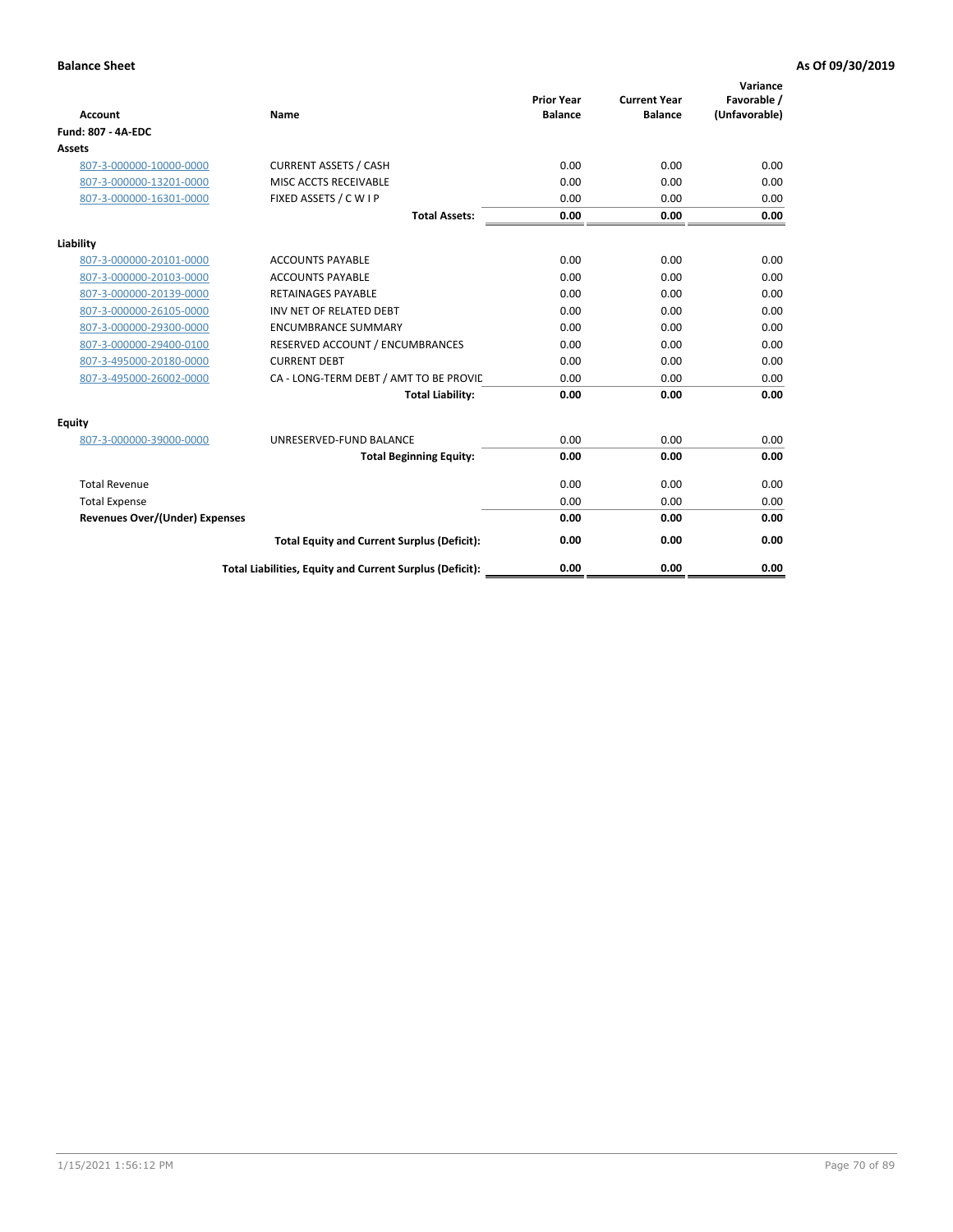| <b>Account</b><br>Fund: 809 - GREENVILLE IDC (L-3) | Name                                                     | <b>Prior Year</b><br><b>Balance</b> | <b>Current Year</b><br><b>Balance</b> | Variance<br>Favorable /<br>(Unfavorable) |
|----------------------------------------------------|----------------------------------------------------------|-------------------------------------|---------------------------------------|------------------------------------------|
| Assets                                             |                                                          |                                     |                                       |                                          |
| 809-3-000000-10000-0000                            | <b>CURRENT ASSETS / CASH</b>                             | 0.40                                | 2,905,326.59                          | 2,905,326.19                             |
| 809-3-000000-13201-0000                            | MISC ACCTS RECEIVABLE                                    | 178,213.05                          | 0.00                                  | $-178,213.05$                            |
|                                                    | <b>Total Assets:</b>                                     | 178,213.45                          | 2,905,326.59                          | 2,727,113.14                             |
| Liability                                          |                                                          |                                     |                                       |                                          |
| 809-3-000000-20101-0000                            | <b>ACCOUNTS PAYABLE</b>                                  | 495,861.16                          | 698,156.23                            | $-202,295.07$                            |
| 809-3-000000-20103-0000                            | <b>ACCRUED ACCOUNTS PAYABLE</b>                          | $-1,580.06$                         | $-336,092.49$                         | 334,512.43                               |
| 809-3-000000-21001-0000                            | <b>GENERAL FUND / GENERAL FUND</b>                       | 0.00                                | 0.00                                  | 0.00                                     |
|                                                    | <b>Total Liability:</b>                                  | 494,281.10                          | 362,063.74                            | 132,217.36                               |
| Equity                                             |                                                          |                                     |                                       |                                          |
| 809-3-000000-39000-0000                            | UNRESERVED-FUND BALANCE                                  | 0.40                                | 788.34                                | 787.94                                   |
| 809-3-000000-39100-0000                            | UNRESERVED-RET. EARNINGS                                 | 0.00                                | 0.00                                  | 0.00                                     |
| 809-3-000000-39150-0000                            | RESERVED-RET. EARNINGS                                   | 0.00                                | 0.00                                  | 0.00                                     |
|                                                    | <b>Total Beginning Equity:</b>                           | 0.40                                | 788.34                                | 787.94                                   |
| <b>Total Revenue</b>                               |                                                          | 6,316,188.11                        | 3,108,738.51                          | $-3,207,449.60$                          |
| <b>Total Expense</b>                               |                                                          | 6,632,256.16                        | 566,264.00                            | 6,065,992.16                             |
| <b>Revenues Over/(Under) Expenses</b>              |                                                          | $-316,068.05$                       | 2,542,474.51                          | 2,858,542.56                             |
|                                                    | <b>Total Equity and Current Surplus (Deficit):</b>       | $-316,067.65$                       | 2,543,262.85                          | 2,859,330.50                             |
|                                                    | Total Liabilities, Equity and Current Surplus (Deficit): | 178,213.45                          | 2,905,326.59                          | 2,727,113.14                             |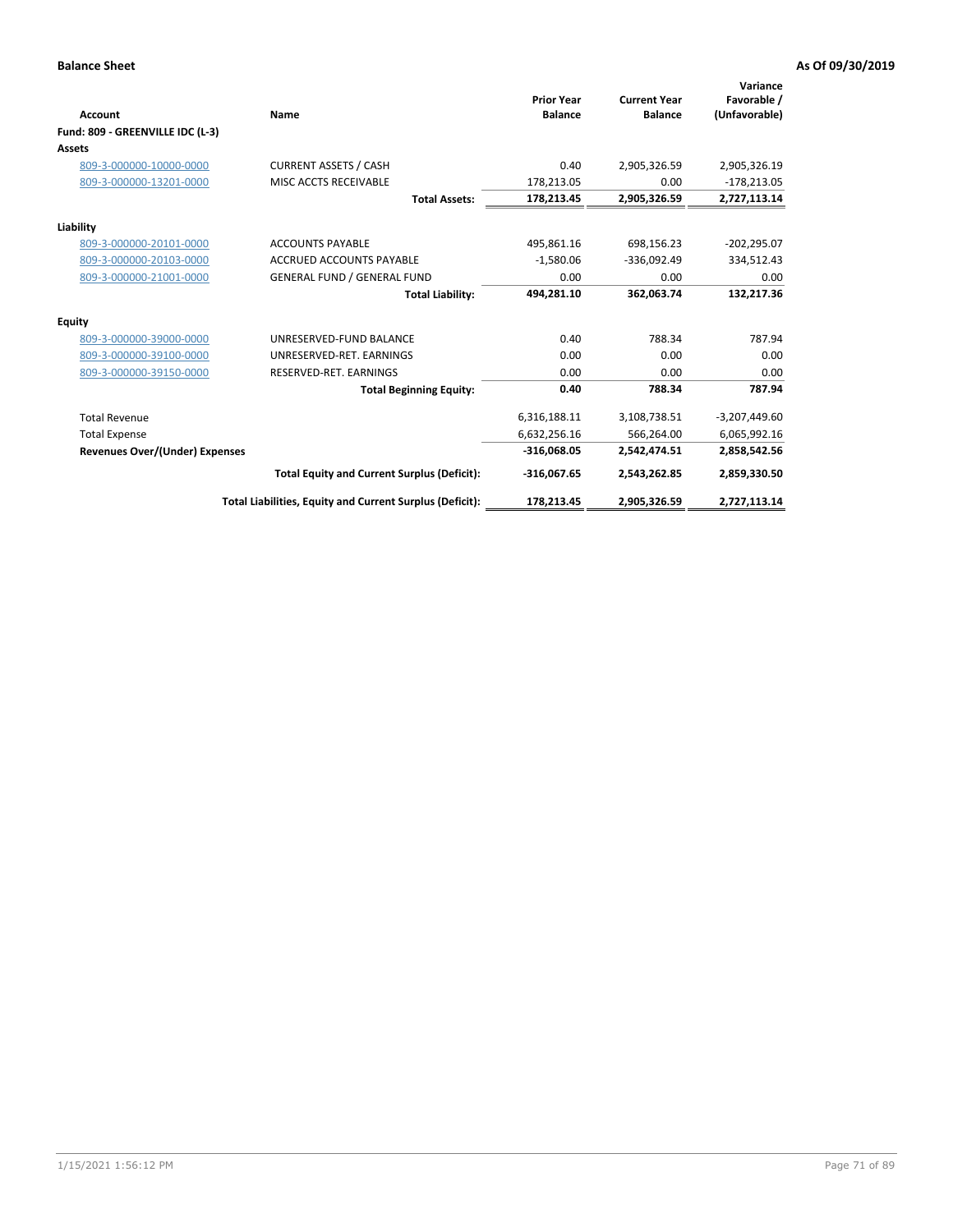| <b>Account</b>                                     | Name                                                     | <b>Prior Year</b><br><b>Balance</b> | <b>Current Year</b><br><b>Balance</b> | Variance<br>Favorable /<br>(Unfavorable) |
|----------------------------------------------------|----------------------------------------------------------|-------------------------------------|---------------------------------------|------------------------------------------|
| Fund: 810 - SEIZURE FUNDS - STATE RULES            |                                                          |                                     |                                       |                                          |
| Assets                                             |                                                          |                                     |                                       |                                          |
| 810-3-000000-10000-0000                            | <b>CURRENT ASSETS / CASH</b>                             | 266,717.57                          | 282,331.61                            | 15,614.04                                |
| 810-3-000000-13201-0000                            | MISC ACCTS RECEIVABLE                                    | 0.00                                | 0.00                                  | 0.00                                     |
| 810-3-000000-13202-1400                            | <b>EMPLOYEE ADVANCES</b>                                 | 0.00                                | 0.00                                  | 0.00                                     |
| 810-3-000000-13205-0000                            | <b>INTEREST RECEIVABLE</b>                               | 0.00                                | 0.00                                  | 0.00                                     |
| 810-3-000000-16201-0000                            | MACHINERY AND EQUIPMENT                                  | 0.00                                | 0.00                                  | 0.00                                     |
| 810-3-000000-16202-0000                            | ACCUMULATED DEPRECATION                                  | 0.00                                | 0.00                                  | 0.00                                     |
|                                                    | <b>Total Assets:</b>                                     | 266,717.57                          | 282,331.61                            | 15,614.04                                |
| Liability                                          |                                                          |                                     |                                       |                                          |
|                                                    | <b>ACCOUNTS PAYABLE</b>                                  | 9.02                                | 15.51                                 | $-6.49$                                  |
| 810-3-000000-20101-0000<br>810-3-000000-20102-0000 | <b>CREDIT CARD PAYABLE</b>                               | 0.00                                | 0.00                                  | 0.00                                     |
| 810-3-000000-20103-0000                            | <b>ACCRUED ACCOUNTS PAYABLE</b>                          | 0.00                                | 0.00                                  | 0.00                                     |
|                                                    | <b>ENCUMBRANCE SUMMARY</b>                               | 0.00                                | 0.00                                  | 0.00                                     |
| 810-3-000000-29300-0000                            |                                                          | 0.00                                | 0.00                                  | 0.00                                     |
| 810-3-000000-29400-0100                            | RESERVED ACCOUNT / ENCUMBRANCES                          |                                     | 0.00                                  |                                          |
| 810-3-000000-92520-0600                            | RESERVED ACCOUNT/HB65 SIEZURES                           | 0.00                                |                                       | 0.00                                     |
|                                                    | <b>Total Liability:</b>                                  | 9.02                                | 15.51                                 | $-6.49$                                  |
| <b>Equity</b>                                      |                                                          |                                     |                                       |                                          |
| 810-3-000000-39000-0000                            | UNRESERVED-FUND BALANCE                                  | 262,591.46                          | 266,708.55                            | 4,117.09                                 |
|                                                    | <b>Total Beginning Equity:</b>                           | 262,591.46                          | 266,708.55                            | 4,117.09                                 |
| <b>Total Revenue</b>                               |                                                          | 4,311.81                            | 30,768.98                             | 26,457.17                                |
| <b>Total Expense</b>                               |                                                          | 194.72                              | 15,161.43                             | $-14,966.71$                             |
| <b>Revenues Over/(Under) Expenses</b>              |                                                          | 4,117.09                            | 15,607.55                             | 11,490.46                                |
|                                                    | <b>Total Equity and Current Surplus (Deficit):</b>       | 266,708.55                          | 282,316.10                            | 15,607.55                                |
|                                                    | Total Liabilities, Equity and Current Surplus (Deficit): | 266,717.57                          | 282,331.61                            | 15,614.04                                |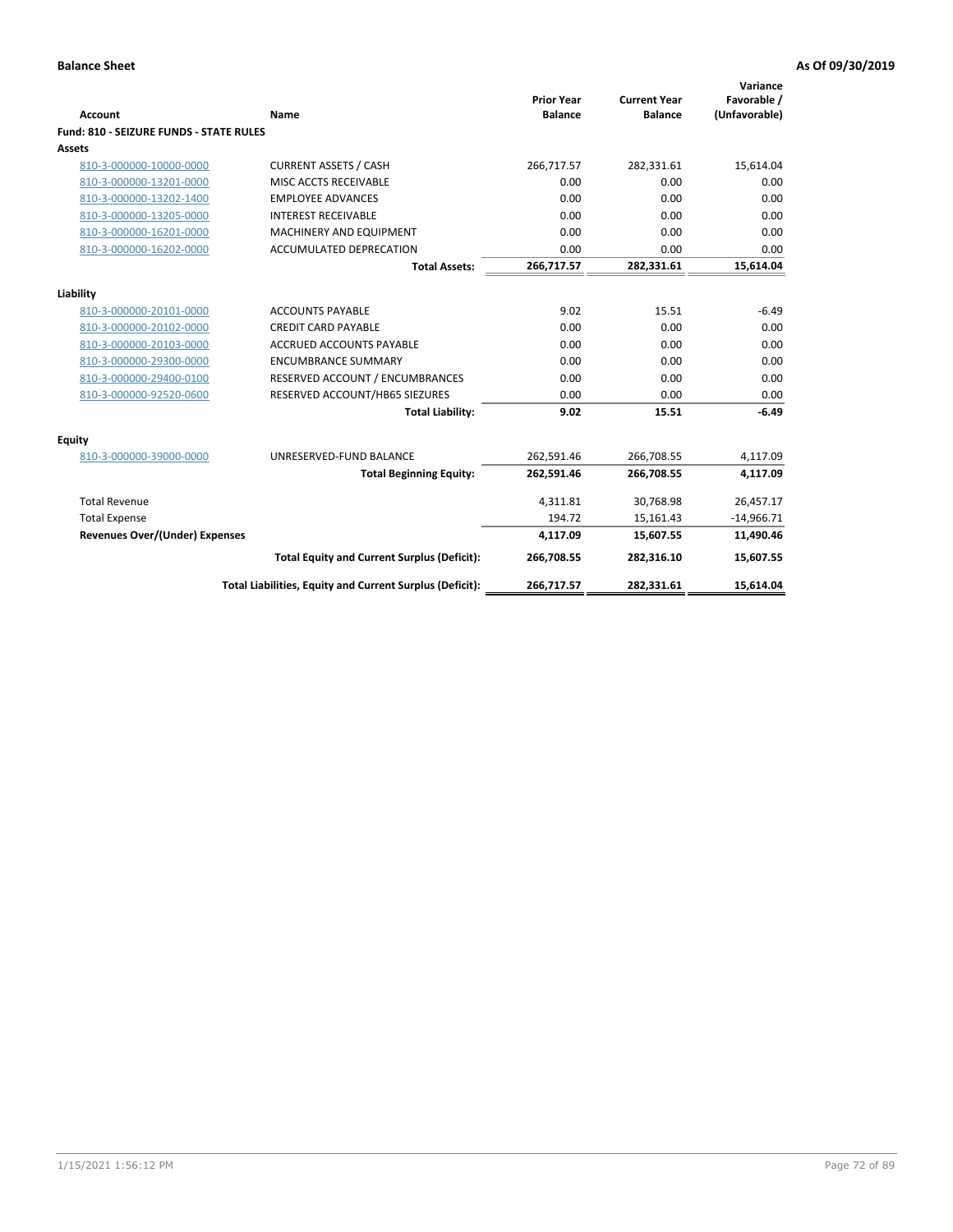| Account                               | Name                                                     | <b>Prior Year</b><br><b>Balance</b> | <b>Current Year</b><br><b>Balance</b> | Variance<br>Favorable /<br>(Unfavorable) |
|---------------------------------------|----------------------------------------------------------|-------------------------------------|---------------------------------------|------------------------------------------|
| Fund: 811 - SEIZURE FUNDS - FED RULES |                                                          |                                     |                                       |                                          |
| <b>Assets</b>                         |                                                          |                                     |                                       |                                          |
| 811-3-000000-10000-0000               | <b>CURRENT ASSETS / CASH</b>                             | 298,939.66                          | 249,039.00                            | $-49,900.66$                             |
| 811-3-000000-13201-0000               | MISC ACCTS RECEIVABLE                                    | 0.00                                | 0.00                                  | 0.00                                     |
| 811-3-000000-13205-0000               | <b>INTEREST RECEIVABLE</b>                               | 0.00                                | 0.00                                  | 0.00                                     |
| 811-3-000000-16201-0000               | <b>MACHINERY AND EQUIPMENT</b>                           | 0.00                                | 0.00                                  | 0.00                                     |
| 811-3-000000-16202-0000               | <b>ACCUMULATED DEPRECATION</b>                           | 0.00                                | 0.00                                  | 0.00                                     |
|                                       | <b>Total Assets:</b>                                     | 298,939.66                          | 249,039.00                            | $-49,900.66$                             |
| Liability                             |                                                          |                                     |                                       |                                          |
| 811-3-000000-20101-0000               | <b>ACCOUNTS PAYABLE</b>                                  | 10.11                               | 13.70                                 | $-3.59$                                  |
| 811-3-000000-20102-0000               | <b>CREDIT CARD PAYABLE</b>                               | 0.00                                | 0.00                                  | 0.00                                     |
| 811-3-000000-20103-0000               | <b>ACCRUED ACCOUNTS PAYABLE</b>                          | 0.00                                | 0.00                                  | 0.00                                     |
| 811-3-000000-29300-0000               | <b>ENCUMBRANCE SUMMARY</b>                               | 0.00                                | 0.00                                  | 0.00                                     |
| 811-3-000000-29400-0100               | RESERVED ACCOUNT / ENCUMBRANCES                          | 0.00                                | 0.00                                  | 0.00                                     |
| 811-3-000000-92521-0700               | RESERVED ACCOUNT/FED SIEZURES                            | 0.00                                | 0.00                                  | 0.00                                     |
|                                       | <b>Total Liability:</b>                                  | 10.11                               | 13.70                                 | $-3.59$                                  |
| <b>Equity</b>                         |                                                          |                                     |                                       |                                          |
| 811-3-000000-39000-0000               | UNRESERVED-FUND BALANCE                                  | 156,639.33                          | 298,929.55                            | 142,290.22                               |
|                                       | <b>Total Beginning Equity:</b>                           | 156,639.33                          | 298,929.55                            | 142,290.22                               |
| <b>Total Revenue</b>                  |                                                          | 142,400.43                          | 5,917.55                              | $-136,482.88$                            |
| <b>Total Expense</b>                  |                                                          | 110.21                              | 55,821.80                             | $-55,711.59$                             |
| Revenues Over/(Under) Expenses        |                                                          | 142,290.22                          | $-49,904.25$                          | $-192, 194.47$                           |
|                                       | <b>Total Equity and Current Surplus (Deficit):</b>       | 298,929.55                          | 249,025.30                            | $-49,904.25$                             |
|                                       | Total Liabilities, Equity and Current Surplus (Deficit): | 298,939.66                          | 249,039.00                            | -49,900.66                               |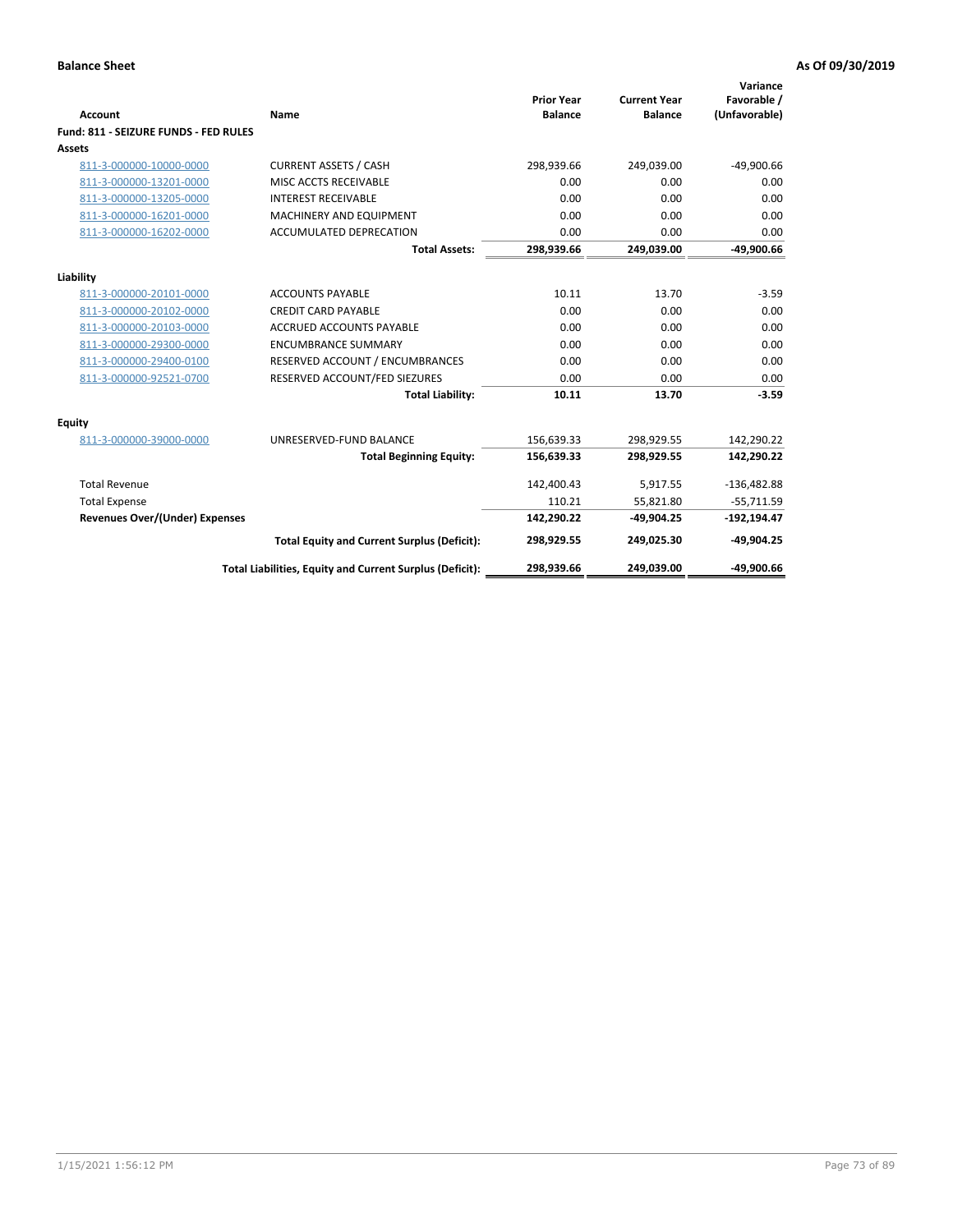| Account                                                 | Name                                                     | <b>Prior Year</b><br><b>Balance</b> | <b>Current Year</b><br><b>Balance</b> | Variance<br>Favorable /<br>(Unfavorable) |
|---------------------------------------------------------|----------------------------------------------------------|-------------------------------------|---------------------------------------|------------------------------------------|
| Fund: 820 - TIRZ FUND (Tax Increment Reinvestment Zone) |                                                          |                                     |                                       |                                          |
| <b>Assets</b>                                           |                                                          |                                     |                                       |                                          |
| 820-3-000000-10000-0000                                 | <b>CURRENT ASSETS / CASH</b>                             | 1,729,980.15                        | 2,238,763.36                          | 508,783.21                               |
| 820-3-000000-13101-0000                                 | <b>TAX RECEIVABLE-CURRENT</b>                            | 15,874.58                           | 12,450.19                             | $-3,424.39$                              |
| 820-3-000000-13102-0000                                 | <b>TAXES REC-DELINQUENT</b>                              | 3,337.02                            | 6,718.92                              | 3,381.90                                 |
| 820-3-000000-13103-0000                                 | ALLOW FOR UNCOLLECT TAXES                                | $-1,375.55$                         | $-3,548.61$                           | $-2,173.06$                              |
| 820-3-000000-13201-0000                                 | MISC ACCTS RECEIVABLE                                    | 0.00                                | 0.00                                  | 0.00                                     |
| 820-3-000000-13205-0000                                 | <b>INTEREST RECEIVABLE</b>                               | 0.00                                | 0.00                                  | 0.00                                     |
| 820-3-000000-13221-0000                                 | MISC A/R - PROPERTY TAXES                                | 3.46                                | 0.43                                  | $-3.03$                                  |
|                                                         | <b>Total Assets:</b>                                     | 1,747,819.66                        | 2,254,384.29                          | 506,564.63                               |
| Liability                                               |                                                          |                                     |                                       |                                          |
| 820-3-000000-20101-0000                                 | <b>ACCOUNTS PAYABLE</b>                                  | 58.45                               | 160.99                                | $-102.54$                                |
| 820-3-000000-20103-0000                                 | <b>ACCRUED ACCOUNTS PAYABLE</b>                          | 0.00                                | 0.00                                  | 0.00                                     |
| 820-3-000000-20203-0000                                 | <b>DEFERRED TAX REVENUE</b>                              | 19,380.32                           | 11,448.77                             | 7,931.55                                 |
| 820-3-000000-29300-0000                                 | <b>ENCUMBRANCE SUMMARY</b>                               | 0.00                                | 0.00                                  | 0.00                                     |
| 820-3-000000-29400-0100                                 | RESERVED ACCOUNT / ENCUMBRANCES                          | 0.00                                | 0.00                                  | 0.00                                     |
|                                                         | <b>Total Liability:</b>                                  | 19,438.77                           | 11.609.76                             | 7,829.01                                 |
| <b>Equity</b>                                           |                                                          |                                     |                                       |                                          |
| 820-3-000000-39000-0000                                 | UNRESERVED-FUND BALANCE                                  | 1,268,317.16                        | 1,728,380.89                          | 460,063.73                               |
| 820-3-000000-39100-0000                                 | UNRESERVED-RET. EARNINGS                                 | 0.00                                | 0.00                                  | 0.00                                     |
|                                                         | <b>Total Beginning Equity:</b>                           | 1,268,317.16                        | 1,728,380.89                          | 460,063.73                               |
| <b>Total Revenue</b>                                    |                                                          | 582,914.80                          | 665,986.82                            | 83,072.02                                |
| <b>Total Expense</b>                                    |                                                          | 122,851.07                          | 151,593.18                            | $-28,742.11$                             |
| <b>Revenues Over/(Under) Expenses</b>                   |                                                          | 460,063.73                          | 514,393.64                            | 54,329.91                                |
|                                                         | <b>Total Equity and Current Surplus (Deficit):</b>       | 1,728,380.89                        | 2,242,774.53                          | 514,393.64                               |
|                                                         | Total Liabilities, Equity and Current Surplus (Deficit): | 1,747,819.66                        | 2,254,384.29                          | 506,564.63                               |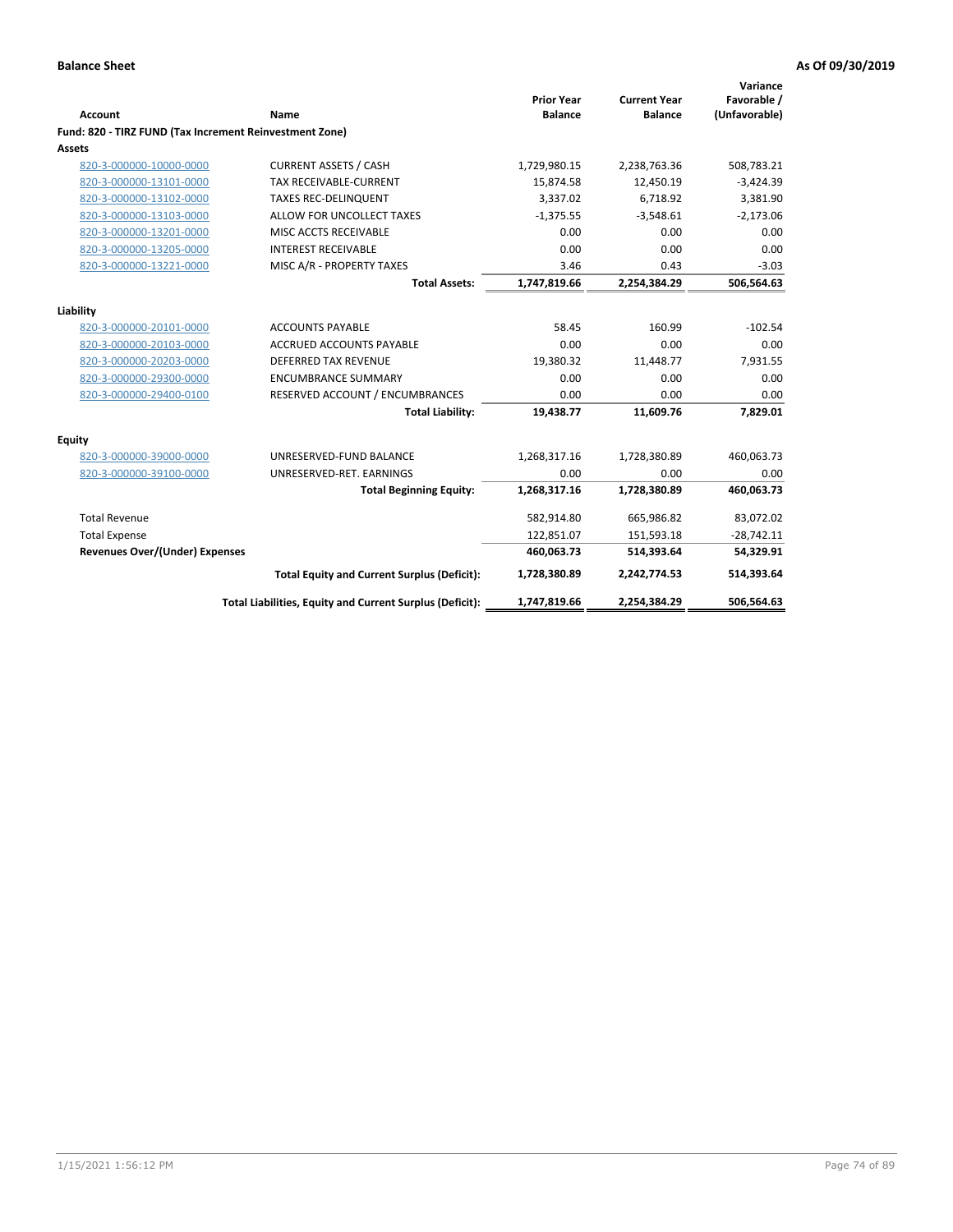| <b>Account</b>                           | Name                                                     | <b>Prior Year</b><br><b>Balance</b> | <b>Current Year</b><br><b>Balance</b> | Variance<br>Favorable /<br>(Unfavorable) |
|------------------------------------------|----------------------------------------------------------|-------------------------------------|---------------------------------------|------------------------------------------|
| Fund: 890 - GRNVL IDC (L-3) FIXED ASSETS |                                                          |                                     |                                       |                                          |
| <b>Assets</b>                            |                                                          |                                     |                                       |                                          |
| 890-3-000000-10000-0000                  | <b>CURRENT ASSETS / CASH</b>                             | $-0.18$                             | $-0.18$                               | 0.00                                     |
| 890-3-000000-16004-0000                  | FIXED ASSETS / BUILDINGS                                 | 0.00                                | 0.00                                  | 0.00                                     |
| 890-3-000000-16005-0000                  | <b>ACCUMULATED DEPRECIATION</b>                          | 0.00                                | 0.00                                  | 0.00                                     |
| 890-3-000000-16301-0000                  | FIXED ASSETS / C W I P                                   | 0.25                                | 0.25                                  | 0.00                                     |
|                                          | <b>Total Assets:</b>                                     | 0.07                                | 0.07                                  | 0.00                                     |
| Liability                                |                                                          |                                     |                                       |                                          |
| 890-3-000000-20101-0000                  | <b>ACCOUNTS PAYABLE</b>                                  | 0.00                                | 0.00                                  | 0.00                                     |
| 890-3-000000-27001-0000                  | <b>CONTRIBUTED CAPITAL</b>                               | 0.00                                | 0.00                                  | 0.00                                     |
| 890-3-000000-27101-0000                  | INVESTMENT IN GFA / GENERAL FUND                         | 0.00                                | 0.00                                  | 0.00                                     |
| 890-3-000000-27102-0000                  | <b>SPECIAL REVENUE FUNDS</b>                             | 0.00                                | 0.00                                  | 0.00                                     |
| 890-3-000000-27103-0000                  | <b>GENERAL CIP FUND</b>                                  | 0.00                                | 0.00                                  | 0.00                                     |
| 890-3-000000-27104-0000                  | PROPRIETARY FUNDS                                        | 0.07                                | 0.07                                  | 0.00                                     |
| 890-3-000000-27201-0000                  | CAFR USE / MUNICIPAL BUILDINGS                           | 0.00                                | 0.00                                  | 0.00                                     |
| 890-3-000000-27202-0000                  | CAFR USE / OTHER GENERAL GOVERNMEN                       | 0.00                                | 0.00                                  | 0.00                                     |
| 890-3-000000-27205-0000                  | CAFR USE / PUBLIC WORKS                                  | 0.00                                | 0.00                                  | 0.00                                     |
| 890-3-000000-27210-0000                  | CAFR USE / INVESTMENT IN GFA                             | 0.00                                | 0.00                                  | 0.00                                     |
| 890-3-000000-27301-0000                  | DONATIONS/GRANTS                                         | 0.00                                | 0.00                                  | 0.00                                     |
|                                          | <b>Total Liability:</b>                                  | 0.07                                | 0.07                                  | 0.00                                     |
| Equity                                   |                                                          |                                     |                                       |                                          |
| 890-3-000000-39000-0000                  | UNRESERVED-FUND BALANCE                                  | 0.00                                | 0.00                                  | 0.00                                     |
|                                          | <b>Total Beginning Equity:</b>                           | 0.00                                | 0.00                                  | 0.00                                     |
| <b>Total Expense</b>                     |                                                          | 0.00                                | 0.00                                  | 0.00                                     |
| Revenues Over/(Under) Expenses           |                                                          | 0.00                                | 0.00                                  | 0.00                                     |
|                                          |                                                          |                                     |                                       |                                          |
|                                          | <b>Total Equity and Current Surplus (Deficit):</b>       | 0.00                                | 0.00                                  | 0.00                                     |
|                                          | Total Liabilities, Equity and Current Surplus (Deficit): | 0.07                                | 0.07                                  | 0.00                                     |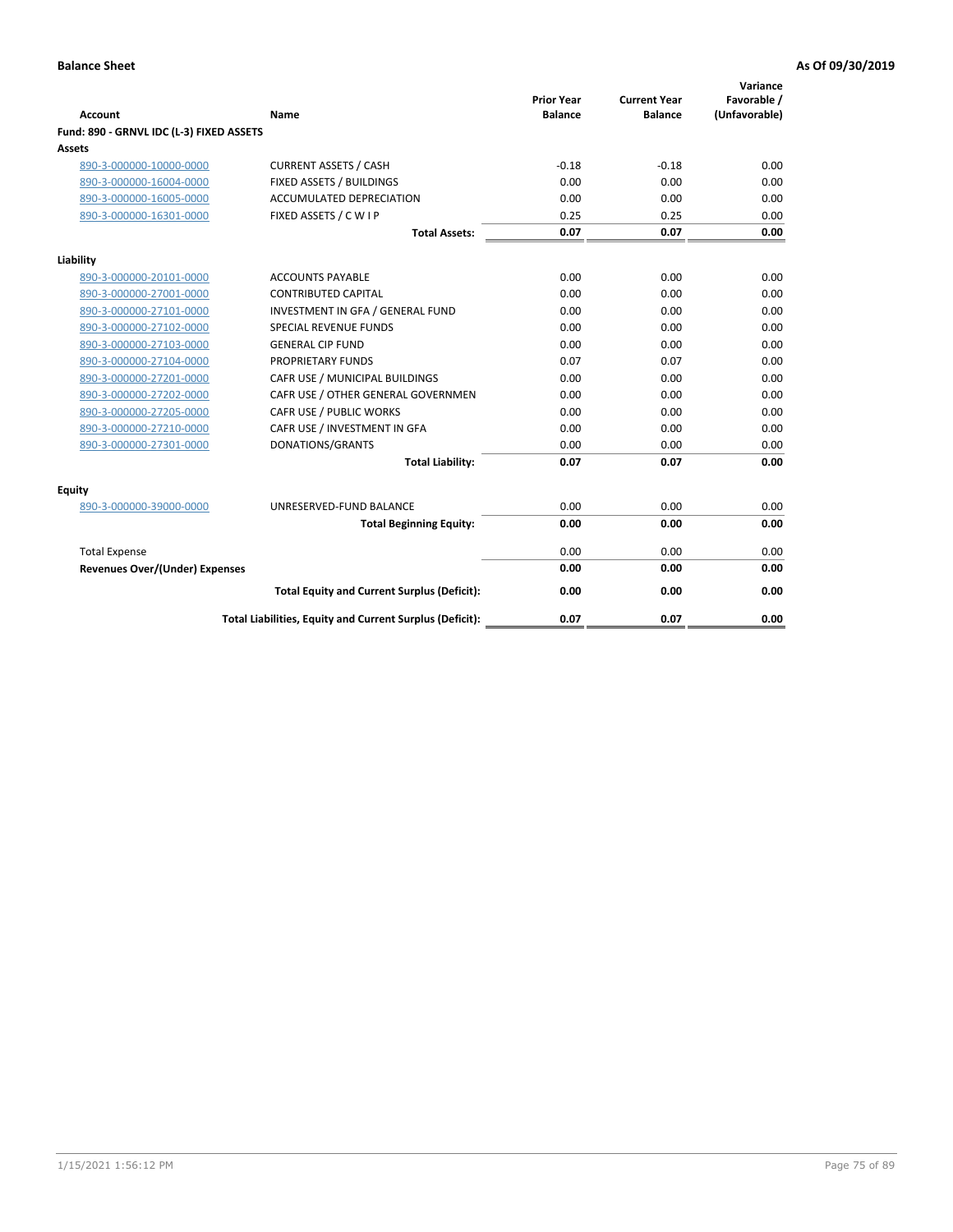|                                                    |                                           |                    |                     | Variance        |
|----------------------------------------------------|-------------------------------------------|--------------------|---------------------|-----------------|
|                                                    |                                           | <b>Prior Year</b>  | <b>Current Year</b> | Favorable /     |
| Account<br>Fund: 899 - POOLED CASH                 | Name                                      | <b>Balance</b>     | <b>Balance</b>      | (Unfavorable)   |
| Assets                                             |                                           |                    |                     |                 |
| 899-8-000000-10000-0000                            | <b>CURRENT ASSETS / CASH</b>              | 0.00               | 0.00                | 0.00            |
| 899-8-000000-10101-0000                            | CHASE OUTBOUND OPERATING                  | $-513,415.53$      | $-1,114,944.90$     | $-601,529.37$   |
| 899-8-000000-10102-0000                            | CHASE INBOUND OPERATING                   | 5,808,577.76       | 12,717,400.02       | 6,908,822.26    |
| 899-8-000000-10103-0000                            | OPERATING ACCOUNT / CLAIMS ACCOUNT        | 0.00               | 0.00                | 0.00            |
| 899-8-000000-10105-0000                            | CHASE BANK / SAVINGS - 3003113077         | 1,543,494.76       | 1,546,289.74        | 2,794.98        |
| 899-8-000000-10106-0000                            | CHASE BANK / SAVINGS - 2911913371         | 1,618,893.66       | 1,623,456.56        | 4,562.90        |
| 899-8-000000-10107-0000                            | CHASE TASC FLEX SPENDING                  | 0.00               | 218.94              | 218.94          |
| 899-8-000000-10401-0000                            | <b>CURRENT ASSETS / INTERNAL CLEARING</b> | 0.00               | $-518.55$           | $-518.55$       |
| 899-8-000000-10402-0000                            | <b>CREDIT CARD CLEARING</b>               | 0.00               | 0.00                | 0.00            |
| 899-8-000000-10403-0000                            | <b>NET BILL PAYMENTS</b>                  | 0.00               | 0.00                | 0.00            |
| 899-8-000000-11101-0000                            | TX CLASS / OPERATING                      | 1,018,254.71       | 41,809.71           | -976,445.00     |
| 899-8-000000-11201-0000                            | LOGIC INVESTMENTS / OPERATING             | 1,035,736.61       | 59,662.33           | -976,074.28     |
| 899-8-000000-11401-0000                            | TEXSTAR ACCT - OPERATING                  | 0.01               | 0.01                | 0.00            |
| 899-8-000000-11601-0000                            | TEXPOOL ACCT - OPERATING                  | 1,028,605.44       | 51,003.32           | $-977,602.12$   |
| 899-8-000000-11801-0000                            | TX GEN TERM OPERATING                     | 13,099,504.03      | 10,296,497.17       | $-2,803,006.86$ |
| 899-8-000000-12001-0000                            | AMERICAN NATIONAL OPERATING               | 0.00               | 0.00                | 0.00            |
| 899-8-000000-12002-0000                            | PFM ACCT OPERATING                        | 14,661,531.23      | 16,366,836.82       | 1,705,305.59    |
| 899-8-000000-12003-0000                            | <b>TREASURIES - CITY ONLY</b>             | 0.00               | 0.00                | 0.00            |
| 899-8-000000-12301-0000                            | BOND PROCEEDS / PURCHASED INTEREST        | 0.00               | 0.00                | 0.00            |
| 899-8-000000-13205-0000                            | <b>INTEREST RECEIVABLE</b>                | 48,201.21          | 58,607.46           | 10,406.25       |
| 899-8-000000-14100-0000                            | DUE FROM FUND 100                         | 143,938.58         | 238,640.53          | 94,701.95       |
| 899-8-000000-14101-0000                            | DUE FROM FUND 101                         | 1.91               | 3.53                | 1.62            |
| 899-8-000000-14102-0000                            | DUE FROM FUND 102                         | 1.13               | 2.34                | 1.21            |
| 899-8-000000-14103-0000                            | DUE FROM FUND 103                         | 7,635.42           | 1.02                | $-7,634.40$     |
| 899-8-000000-14110-0000                            | DUE FROM FUND 110                         | 0.00               | 0.00                | 0.00            |
| 899-8-000000-14111-0000                            | DUE FROM FUND 111                         | 2,016.09           | 1,398.94            | $-617.15$       |
| 899-8-000000-14112-0000                            | DUE FROM FUND 112                         | 140.04             | 0.03                | $-140.01$       |
| 899-8-000000-14113-0000                            | DUE FROM FUND 113                         | 866.15             | 5,173.08            | 4,306.93        |
| 899-8-000000-14114-0000                            | DUE FROM FUND 114                         | 849.94             | 12,895.60           | 12,045.66       |
| 899-8-000000-14115-0000                            | DUE FROM FUND 115                         | 0.00               | 0.00                | 0.00            |
| 899-8-000000-14116-0000                            | DUE FROM FUND 116                         | 0.00               | 0.00                | 0.00            |
| 899-8-000000-14117-0000                            | DUE FROM FUND 117                         | 0.00               | 0.00                | 0.00            |
| 899-8-000000-14118-0000                            | DUE FROM FUND 118                         | 0.00               | 0.00                | 0.00            |
| 899-8-000000-14119-0000                            | DUE FROM FUND 119                         | 0.00               | 0.00                | 0.00            |
| 899-8-000000-14120-0000                            | DUE FROM FUND 120                         | 0.00               | 0.00                | 0.00            |
| 899-8-000000-14121-0000                            | DUE FROM FUND 121                         | 0.00               | 0.00                | 0.00            |
| 899-8-000000-14122-0000                            | DUE FROM FUND 122                         | 0.00               | 0.00                | 0.00            |
| 899-8-000000-14123-0000                            | DUE FROM FUND 123                         | 0.00               | 80.31               | 80.31           |
| 899-8-000000-14124-0000                            | DUE FROM FUND 124                         | 0.00               | 0.00                | 0.00            |
| 899-8-000000-14125-0000                            | DUE FROM FUND 125                         | 0.00               | 0.00                | 0.00            |
| 899-8-000000-14126-0000                            | DUE FROM FUND 126                         | 0.00               | 0.00                | 0.00            |
| 899-8-000000-14140-0000                            | DUE FROM FUND 140<br>DUE FROM FUND 160    | 28.88<br>98,401.63 | 53.01               | 24.13           |
| 899-8-000000-14160-0000<br>899-8-000000-14161-0000 |                                           |                    | 325,064.47          | 226,662.84      |
| 899-8-000000-14162-0000                            | DUE FROM FUND 161<br>DUE FROM FUND 162    | 28.83<br>0.00      | 47.84<br>0.00       | 19.01<br>0.00   |
| 899-8-000000-14163-0000                            | DUE FROM FUND 163                         | 0.00               | 0.00                | 0.00            |
| 899-8-000000-14164-0000                            | DUE FROM FUND 164                         | 1.08               | 1.79                | 0.71            |
| 899-8-000000-14165-0000                            | DUE FROM FUND 165                         | 0.00               | 0.00                | 0.00            |
| 899-8-000000-14170-0000                            | DUE FROM FUND 170                         | 0.00               | 0.00                | 0.00            |
| 899-8-000000-14171-0000                            | DUE FROM FUND 171                         | 8,086.95           | 0.00                | $-8,086.95$     |
| 899-8-000000-14172-0000                            | DUE FROM FUND 172                         | 0.00               | 0.00                | 0.00            |
| 899-8-000000-14173-0000                            | DUE FROM FUND 173                         | 0.00               | 0.00                | 0.00            |
| 899-8-000000-14174-0000                            | DUE FROM FUND 174                         | 0.00               | 0.00                | 0.00            |
| 899-8-000000-14175-0000                            | DUE FROM FUND 175                         | 0.00               | 0.00                | 0.00            |
| 899-8-000000-14176-0000                            | DUE FROM FUND 176                         | 0.00               | 0.00                | 0.00            |
| 899-8-000000-14177-0000                            | DUE FROM FUND 177                         | 0.00               | 0.00                | 0.00            |
| 899-8-000000-14190-0000                            | DUE FROM FUND 190                         | 0.00               | 0.00                | 0.00            |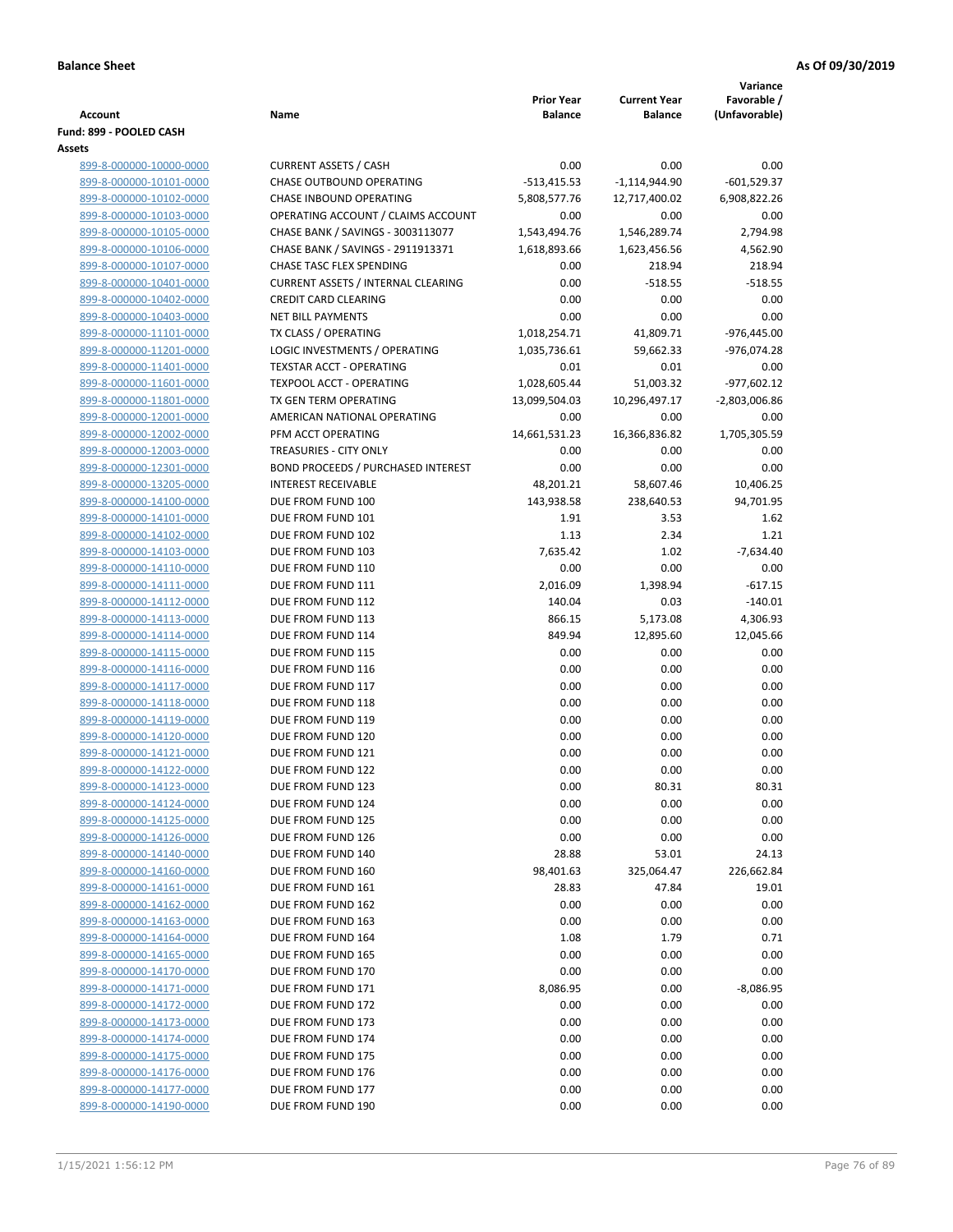|                         |                                                |                                |                                | Variance                         |
|-------------------------|------------------------------------------------|--------------------------------|--------------------------------|----------------------------------|
|                         |                                                | <b>Prior Year</b>              | <b>Current Year</b>            | Favorable /                      |
| Account                 | Name                                           | <b>Balance</b>                 | <b>Balance</b>                 | (Unfavorable)                    |
| 899-8-000000-14192-0000 | DUE FROM FUND 192                              | 260,306.01                     | 352,287.31                     | 91,981.30                        |
| 899-8-000000-14200-0000 | DUE FROM FUND 200                              | 123,011.79                     | 179,120.25                     | 56,108.46                        |
| 899-8-000000-14210-0000 | DUE FROM FUND 210                              | 0.00                           | 0.00                           | 0.00                             |
| 899-8-000000-14211-0000 | DUE FROM FUND 211                              | 0.00                           | 0.00                           | 0.00                             |
| 899-8-000000-14212-0000 | DUE FROM FUND 212                              | 1,250.00                       | 66,208.68                      | 64,958.68                        |
| 899-8-000000-14216-0000 | DUE FROM FUND 216                              | 651,141.11                     | 1,367,690.94                   | 716,549.83                       |
| 899-8-000000-14217-0000 | DUE FROM FUND 217                              | 0.00                           | 0.00                           | 0.00                             |
| 899-8-000000-14300-0000 | DUE FROM FUND 300                              | 1.722.32                       | 9,820.46                       | 8,098.14                         |
| 899-8-000000-14320-0000 | DUE FROM FUND 320                              | 0.00                           | 0.00                           | 0.00                             |
| 899-8-000000-14360-0000 | DUE FROM FUND 360                              | 42.47                          | 227.04                         | 184.57                           |
| 899-8-000000-14361-0000 | DUE FROM FUND 361                              | 0.00                           | 0.00                           | 0.00                             |
| 899-8-000000-14400-0000 | DUE FROM FUND 400                              | 5,308.97                       | 837.40                         | $-4,471.57$                      |
| 899-8-000000-14500-0000 | DUE FROM FUND 500                              | 305,058.89                     | 438,274.67                     | 133,215.78                       |
| 899-8-000000-14561-0000 | DUE FROM FUND 561                              | 0.00                           | 0.00                           | 0.00                             |
| 899-8-000000-14601-0000 | DUE FROM FUND 601                              | 9,727.10                       | 22,186.92                      | 12,459.82                        |
| 899-8-000000-14602-0000 | DUE FROM FUND 602                              | 3,707.52                       | 5,704.46                       | 1,996.94                         |
| 899-8-000000-14604-0000 | DUE FROM FUND 604                              | 2,711.37                       | 2,923.75                       | 212.38                           |
| 899-8-000000-14660-0000 | DUE FROM FUND 660                              | 5,312.97                       | 33,670.60                      | 28,357.63                        |
| 899-8-000000-14800-0000 | DUE FROM FUND 800                              | 0.00                           | 0.00                           | 0.00                             |
| 899-8-000000-14801-0000 | DUE FROM FUND 801                              | 0.53                           | 0.87                           | 0.34                             |
| 899-8-000000-14802-0000 | DUE FROM FUND 802                              | 0.00                           | 0.00                           | 0.00                             |
| 899-8-000000-14803-0000 | DUE FROM FUND 803                              | 0.00                           | 0.00                           | 0.00                             |
| 899-8-000000-14807-0000 | DUE FROM FUND 807                              | 0.00                           | 0.00                           | 0.00                             |
| 899-8-000000-14809-0000 | DUE FROM FUND 809                              | 495,861.16                     | 698,156.23                     | 202,295.07                       |
| 899-8-000000-14810-0000 | DUE FROM FUND 810                              | 9.02                           | 15.51                          | 6.49                             |
| 899-8-000000-14811-0000 | DUE FROM FUND 811                              | 10.11                          | 13.70                          | 3.59                             |
| 899-8-000000-14820-0000 | DUE FROM TIRZ FUND                             | 58.45                          | 160.99                         | 102.54                           |
| 899-8-000000-14890-0000 | DUE FROM GRNVL IDC (L-3) FIXED ASSETS          | 0.00                           | 0.00                           | 0.00                             |
| 899-8-000000-14910-0000 | DUE FROM FUND 910                              | 2,133,531.41                   | 691,137.89                     | $-1,442,393.52$                  |
| 899-8-000000-14911-0000 | DUE FROM FUND 911                              | 103.16                         | 0.48                           | $-102.68$                        |
| 899-8-000000-14912-0000 | DUE FROM FUND 912                              | 0.00                           | 0.00                           | 0.00                             |
| 899-8-000000-14913-0000 | DUE FROM FUND 913                              | 3.44                           | 5.72                           | 2.28                             |
|                         | DUE FROM FUND 916                              | 0.00                           | 0.00                           | 0.00                             |
| 899-8-000000-14916-0000 |                                                |                                |                                |                                  |
| 899-8-000000-14950-0000 | DUE FROM FUND 950                              | 294,396.73                     | 285,638.48                     | $-8,758.25$                      |
| 899-8-000000-91011-1001 | <b>BANK OF AMERICA</b><br><b>Total Assets:</b> | 0.00<br>43,904,655.05          | 0.00<br>46,383,763.47          | 0.00<br>2,479,108.42             |
|                         |                                                |                                |                                |                                  |
| Liability               |                                                |                                |                                |                                  |
| 899-8-000000-20101-0000 | <b>ACCOUNTS PAYABLE</b>                        | 4,632,166.83                   | 4,848,944.12                   | $-216,777.29$                    |
| 899-8-000000-20102-0000 | <b>CREDIT CARD PAYABLE</b>                     | 0.00                           | 0.00                           | 0.00                             |
| 899-8-000000-21040-0000 | DUE TO OTHER FUNDS<br><b>Total Liability:</b>  | 39,349,384.99<br>43,981,551.82 | 41,646,319.09<br>46,495,263.21 | -2,296,934.10<br>$-2,513,711.39$ |
|                         |                                                |                                |                                |                                  |
| <b>Equity</b>           |                                                |                                |                                |                                  |
| 899-3-000000-39000-0000 | UNRESERVED-FUND BALANCE                        | $-0.04$                        | $-1.10$                        | $-1.06$                          |
| 899-8-000000-14362-0000 | DUE FROM FUND 362                              | $-76,895.67$                   | $-111,499.28$                  | $-34,603.61$                     |
| 899-8-000000-39200-0101 | EQUITY IN POOLED CASH                          | 0.00                           | 0.00                           | 0.00                             |
| 899-8-000000-39200-0110 | EQUITY IN POOLED CASH                          | 0.00                           | 0.00                           | 0.00                             |
| 899-8-000000-39200-0111 | EQUITY IN POOLED CASH                          | 0.00                           | 0.00                           | 0.00                             |
| 899-8-000000-39200-0112 | EQUITY IN POOLED CASH                          | 0.00                           | 0.00                           | 0.00                             |
| 899-8-000000-39200-0190 | EQUITY IN POOLED CASH                          | 0.00                           | 0.00                           | 0.00                             |
| 899-8-000000-39200-0201 | EQUITY IN POOLED CASH                          | 0.00                           | 0.00                           | 0.00                             |
| 899-8-000000-39200-0202 | EQUITY IN POOLED CASH                          | 0.00                           | 0.00                           | 0.00                             |
| 899-8-000000-39200-0203 | EQUITY IN POOLED CASH                          | 0.00                           | 0.00                           | 0.00                             |
| 899-8-000000-39200-0204 | EQUITY IN POOLED CASH                          | 0.00                           | 0.00                           | 0.00                             |
| 899-8-000000-39200-0205 | EQUITY IN POOLED CASH                          | 0.00                           | 0.00                           | 0.00                             |
| 899-8-000000-39200-0206 | EQUITY IN POOLED CASH                          | 0.00                           | 0.00                           | 0.00                             |
| 899-8-000000-39200-0207 | EQUITY IN POOLED CASH                          | 0.00                           | 0.00                           | 0.00                             |
| 899-8-000000-39200-0208 | EQUITY IN POOLED CASH                          | 0.00                           | 0.00                           | 0.00                             |
| 899-8-000000-39200-0209 | EQUITY IN POOLED CASH                          | 0.00                           | 0.00                           | 0.00                             |
|                         |                                                |                                |                                |                                  |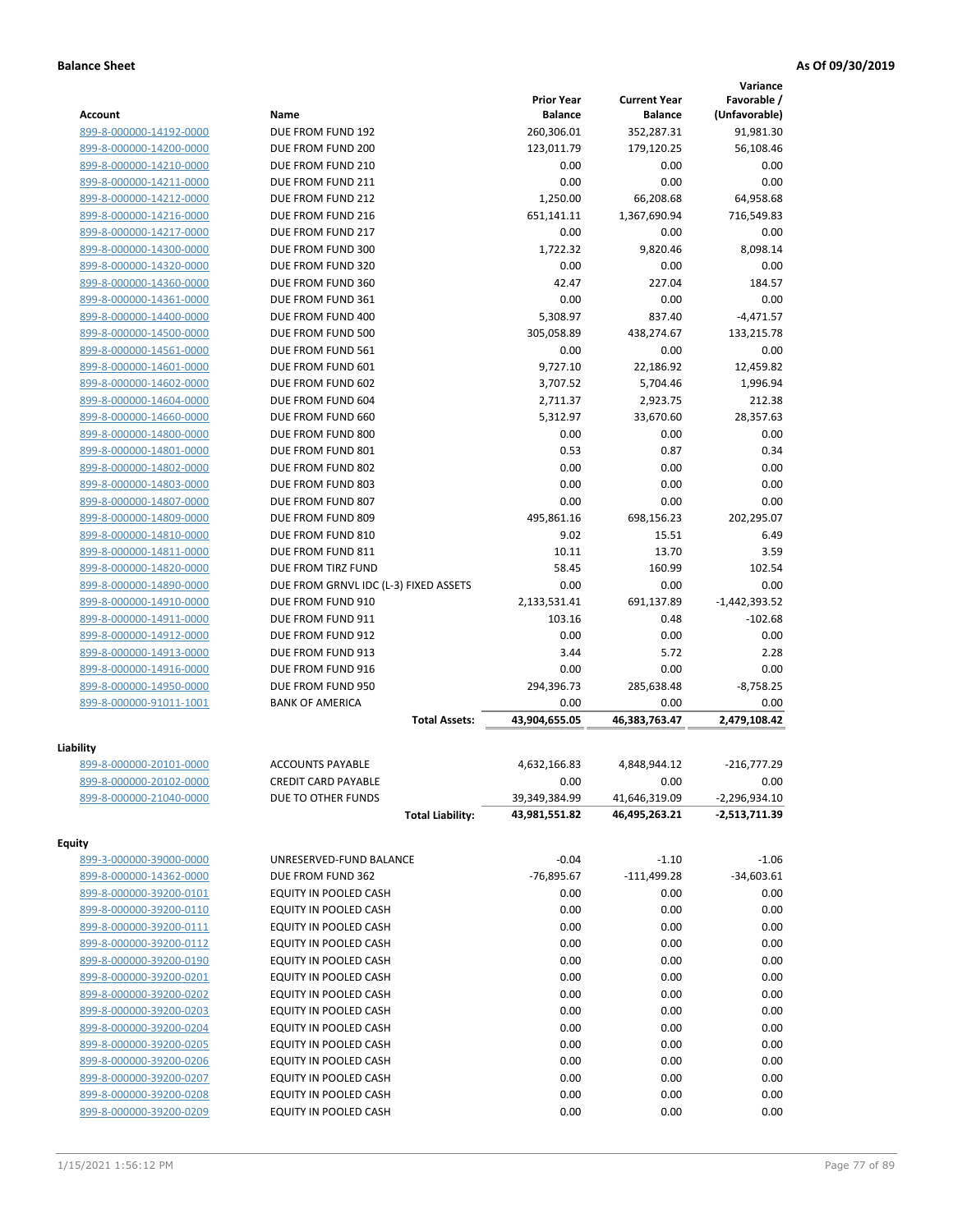**Variance**

|                         |                              | <b>Prior Year</b> | <b>Current Year</b> | Favorable /   |
|-------------------------|------------------------------|-------------------|---------------------|---------------|
| Account                 | Name                         | <b>Balance</b>    | <b>Balance</b>      | (Unfavorable) |
| 899-8-000000-39200-0210 | EQUITY IN POOLED CASH        | 0.00              | 0.00                | 0.00          |
| 899-8-000000-39200-0211 | EQUITY IN POOLED CASH        | 0.00              | 0.00                | 0.00          |
| 899-8-000000-39200-0212 | EQUITY IN POOLED CASH        | 0.00              | 0.00                | 0.00          |
| 899-8-000000-39200-0213 | EQUITY IN POOLED CASH        | 0.00              | 0.00                | 0.00          |
| 899-8-000000-39200-0214 | EQUITY IN POOLED CASH        | 0.00              | 0.00                | 0.00          |
| 899-8-000000-39200-0215 | EQUITY IN POOLED CASH        | 0.00              | 0.00                | 0.00          |
| 899-8-000000-39200-0216 | EQUITY IN POOLED CASH        | 0.00              | 0.00                | 0.00          |
| 899-8-000000-39200-0217 | EQUITY IN POOLED CASH        | 0.00              | 0.00                | 0.00          |
| 899-8-000000-39200-0218 | EQUITY IN POOLED CASH        | 0.00              | 0.00                | 0.00          |
| 899-8-000000-39200-0219 | EQUITY IN POOLED CASH        | 0.00              | 0.00                | 0.00          |
| 899-8-000000-39200-0220 | <b>EQUITY IN POOLED CASH</b> | 0.00              | 0.00                | 0.00          |
| 899-8-000000-39200-0221 | EQUITY IN POOLED CASH        | 0.00              | 0.00                | 0.00          |
| 899-8-000000-39200-0222 | EQUITY IN POOLED CASH        | 0.00              | 0.00                | 0.00          |
| 899-8-000000-39200-0223 | EQUITY IN POOLED CASH        | 0.00              | 0.00                | 0.00          |
| 899-8-000000-39200-0224 | EQUITY IN POOLED CASH        | 0.00              | 0.00                | 0.00          |
| 899-8-000000-39200-0225 | EQUITY IN POOLED CASH        | 0.00              | 0.00                | 0.00          |
| 899-8-000000-39200-0226 | EQUITY IN POOLED CASH        | 0.00              | 0.00                | 0.00          |
| 899-8-000000-39200-0227 | EQUITY IN POOLED CASH        | 0.00              | 0.00                | 0.00          |
| 899-8-000000-39200-0228 | EQUITY IN POOLED CASH        | 0.00              | 0.00                | 0.00          |
| 899-8-000000-39200-0229 | <b>EQUITY IN POOLED CASH</b> | 0.00              | 0.00                | 0.00          |
| 899-8-000000-39200-0231 | EQUITY IN POOLED CASH        | 0.00              | 0.00                | 0.00          |
| 899-8-000000-39200-0232 | EQUITY IN POOLED CASH        | 0.00              | 0.00                | 0.00          |
| 899-8-000000-39200-0233 | EQUITY IN POOLED CASH        | 0.00              | 0.00                | 0.00          |
| 899-8-000000-39200-0234 | EQUITY IN POOLED CASH        | 0.00              | 0.00                | 0.00          |
| 899-8-000000-39200-0235 | EQUITY IN POOLED CASH        | 0.00              | 0.00                | 0.00          |
| 899-8-000000-39200-0236 | EQUITY IN POOLED CASH        | 0.00              | 0.00                | 0.00          |
| 899-8-000000-39200-0241 | EQUITY IN POOLED CASH        | 0.00              | 0.00                | 0.00          |
| 899-8-000000-39200-0247 | EQUITY IN POOLED CASH        | 0.00              | 0.00                | 0.00          |
| 899-8-000000-39200-0250 | EQUITY IN POOLED CASH        | 0.00              | 0.00                | 0.00          |
| 899-8-000000-39200-0251 | EQUITY IN POOLED CASH        | 0.00              | 0.00                | 0.00          |
| 899-8-000000-39200-0252 | EQUITY IN POOLED CASH        | 0.00              | 0.00                | 0.00          |
| 899-8-000000-39200-0253 | EQUITY IN POOLED CASH        | 0.00              | 0.00                | 0.00          |
| 899-8-000000-39200-0254 | EQUITY IN POOLED CASH        | 0.00              | 0.00                | 0.00          |
| 899-8-000000-39200-0301 | EQUITY IN POOLED CASH        | 0.00              | 0.00                | 0.00          |
| 899-8-000000-39200-0302 | EQUITY IN POOLED CASH        | 0.00              | 0.00                | 0.00          |
| 899-8-000000-39200-0401 | EQUITY IN POOLED CASH        | 0.00              | 0.00                | 0.00          |
| 899-8-000000-39200-0402 | EQUITY IN POOLED CASH        | 0.00              | 0.00                | 0.00          |
| 899-8-000000-39200-0403 | EQUITY IN POOLED CASH        | 0.00              | 0.00                | 0.00          |
| 899-8-000000-39200-0405 | EQUITY IN POOLED CASH        | 0.00              | 0.00                | 0.00          |
| 899-8-000000-39200-0406 | EQUITY IN POOLED CASH        | 0.00              | 0.00                | 0.00          |
| 899-8-000000-39200-0410 | EQUITY IN POOLED CASH        | 0.00              | 0.00                | 0.00          |
| 899-8-000000-39200-0411 | EQUITY IN POOLED CASH        | 0.00              | 0.00                | 0.00          |
| 899-8-000000-39200-0501 | EQUITY IN POOLED CASH        | 0.00              | 0.00                | 0.00          |
| 899-8-000000-39200-0502 | EQUITY IN POOLED CASH        | 0.00              | 0.00                | 0.00          |
| 899-8-000000-39200-0503 | EQUITY IN POOLED CASH        | 0.00              | 0.00                | 0.00          |
| 899-8-000000-39200-0504 | EQUITY IN POOLED CASH        | 0.00              | 0.00                | 0.00          |
| 899-8-000000-39200-0505 | EQUITY IN POOLED CASH        | 0.00              | 0.00                | 0.00          |
| 899-8-000000-39200-0506 | EQUITY IN POOLED CASH        | 0.00              | 0.00                | 0.00          |
| 899-8-000000-39200-0507 | EQUITY IN POOLED CASH        | 0.00              | 0.00                | 0.00          |
| 899-8-000000-39200-0511 | <b>EQUITY IN POOLED CASH</b> | 0.00              | 0.00                | 0.00          |
| 899-8-000000-39200-0513 | EQUITY IN POOLED CASH        | 0.00              | 0.00                | 0.00          |
| 899-8-000000-39200-0521 | EQUITY IN POOLED CASH        | 0.00              | 0.00                | 0.00          |
| 899-8-000000-39200-0522 | EQUITY IN POOLED CASH        | 0.00              | 0.00                | 0.00          |
| 899-8-000000-39200-0523 | EQUITY IN POOLED CASH        | 0.00              | 0.00                | 0.00          |
| 899-8-000000-39200-0601 | EQUITY IN POOLED CASH        | 0.00              | 0.00                | 0.00          |
| 899-8-000000-39200-0602 | EQUITY IN POOLED CASH        | 0.00              | 0.00                | 0.00          |
| 899-8-000000-39200-0603 | EQUITY IN POOLED CASH        | 0.00              | 0.00                | 0.00          |
| 899-8-000000-39200-0604 | EQUITY IN POOLED CASH        | 0.00              | 0.00                | 0.00          |
| 899-8-000000-39200-0702 | EQUITY IN POOLED CASH        | 0.00              | 0.00                | 0.00          |
|                         |                              |                   |                     |               |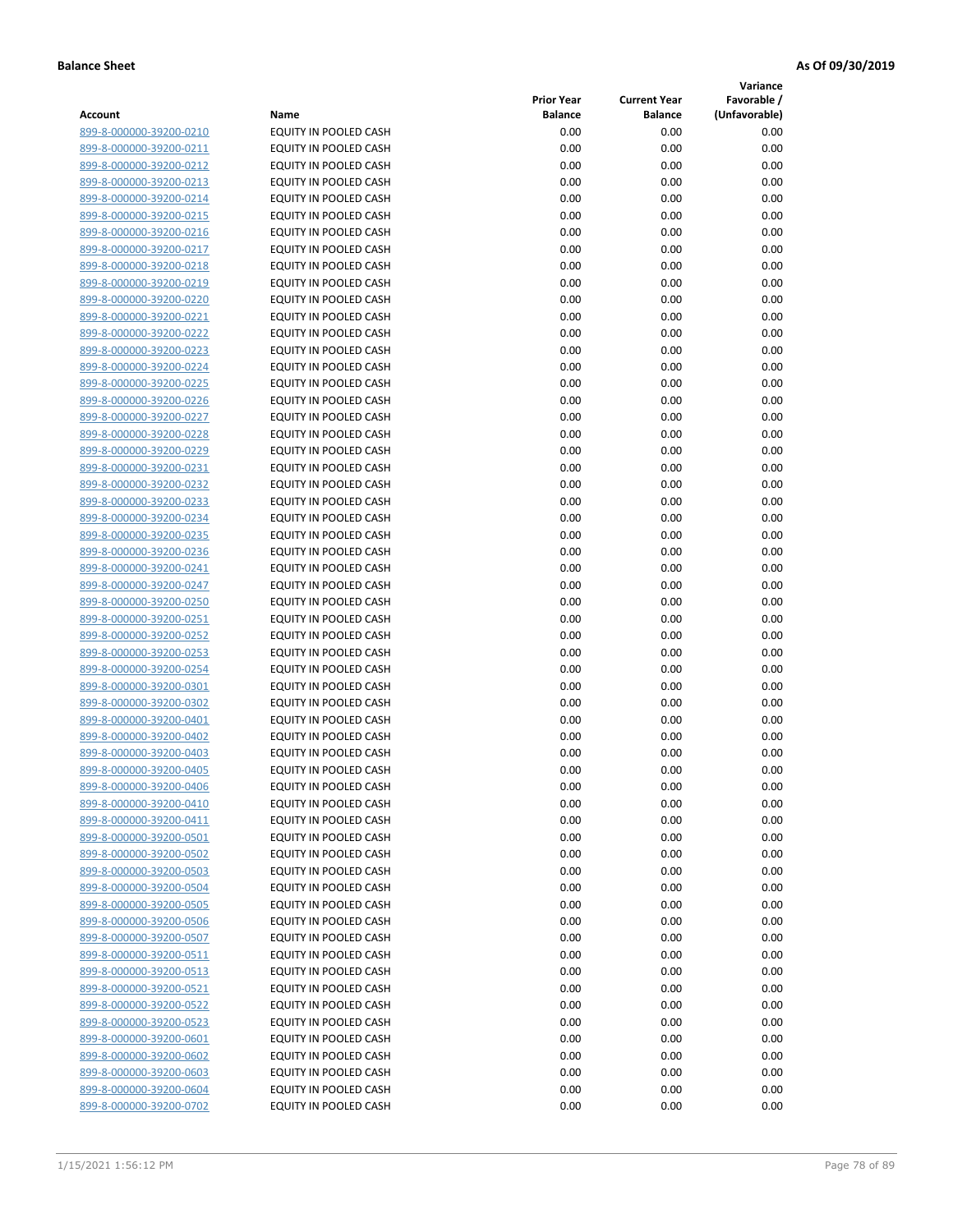|                                |                                                          |                   |                     | Variance      |
|--------------------------------|----------------------------------------------------------|-------------------|---------------------|---------------|
|                                |                                                          | <b>Prior Year</b> | <b>Current Year</b> | Favorable /   |
| <b>Account</b>                 | Name                                                     | <b>Balance</b>    | <b>Balance</b>      | (Unfavorable) |
| 899-8-000000-39200-0703        | EQUITY IN POOLED CASH                                    | 0.00              | 0.00                | 0.00          |
| 899-8-000000-39200-0704        | EQUITY IN POOLED CASH                                    | 0.00              | 0.00                | 0.00          |
| 899-8-000000-39200-0705        | EQUITY IN POOLED CASH                                    | 0.00              | 0.00                | 0.00          |
| 899-8-000000-39200-0706        | <b>EQUITY IN POOLED CASH</b>                             | 0.00              | 0.00                | 0.00          |
| 899-8-000000-39200-0707        | <b>EQUITY IN POOLED CASH</b>                             | 0.00              | 0.00                | 0.00          |
| 899-8-000000-39200-0708        | <b>EQUITY IN POOLED CASH</b>                             | 0.00              | 0.00                | 0.00          |
| 899-8-000000-39200-0710        | EQUITY IN POOLED CASH                                    | 0.00              | 0.00                | 0.00          |
| 899-8-000000-39200-0721        | <b>EQUITY IN POOLED CASH</b>                             | 0.00              | 0.00                | 0.00          |
| 899-8-000000-39200-0722        | EQUITY IN POOLED CASH                                    | 0.00              | 0.00                | 0.00          |
| 899-8-000000-39200-0723        | <b>EQUITY IN POOLED CASH</b>                             | 0.00              | 0.00                | 0.00          |
| 899-8-000000-39200-0731        | <b>EQUITY IN POOLED CASH</b>                             | 0.00              | 0.00                | 0.00          |
| 899-8-000000-39200-0825        | EQUITY IN POOLED CASH                                    | 0.00              | 0.00                | 0.00          |
| 899-8-000000-39200-0901        | <b>EQUITY IN POOLED CASH</b>                             | 0.00              | 0.00                | 0.00          |
| 899-8-000000-39200-0902        | <b>EQUITY IN POOLED CASH</b>                             | 0.00              | 0.00                | 0.00          |
| 899-8-000000-39200-0903        | <b>EQUITY IN POOLED CASH</b>                             | 0.00              | 0.00                | 0.00          |
| 899-8-000000-39200-0904        | <b>EQUITY IN POOLED CASH</b>                             | 0.00              | 0.00                | 0.00          |
| 899-8-000000-39200-0905        | EQUITY IN POOLED CASH                                    | 0.00              | 0.00                | 0.00          |
| 899-8-000000-39200-0909        | EQUITY IN POOLED CASH                                    | 0.00              | 0.00                | 0.00          |
| 899-8-000000-39200-0910        | <b>EQUITY IN POOLED CASH</b>                             | 0.00              | 0.00                | 0.00          |
| 899-8-000000-39200-0960        | <b>EQUITY IN POOLED CASH</b>                             | 0.00              | 0.00                | 0.00          |
| 899-8-000000-39200-9999        | EQUITY IN POOLED CASH                                    | 0.00              | 0.00                | 0.00          |
|                                | <b>Total Beginning Equity:</b>                           | $-76,895.71$      | $-111,500.38$       | $-34,604.67$  |
| <b>Total Revenue</b>           |                                                          | $-1.06$           | 0.64                | 1.70          |
| Revenues Over/(Under) Expenses |                                                          | $-1.06$           | 0.64                | 1.70          |
|                                | <b>Total Equity and Current Surplus (Deficit):</b>       | $-76,896.77$      | $-111,499.74$       | $-34,602.97$  |
|                                | Total Liabilities, Equity and Current Surplus (Deficit): | 43,904,655.05     | 46,383,763.47       | 2,479,108.42  |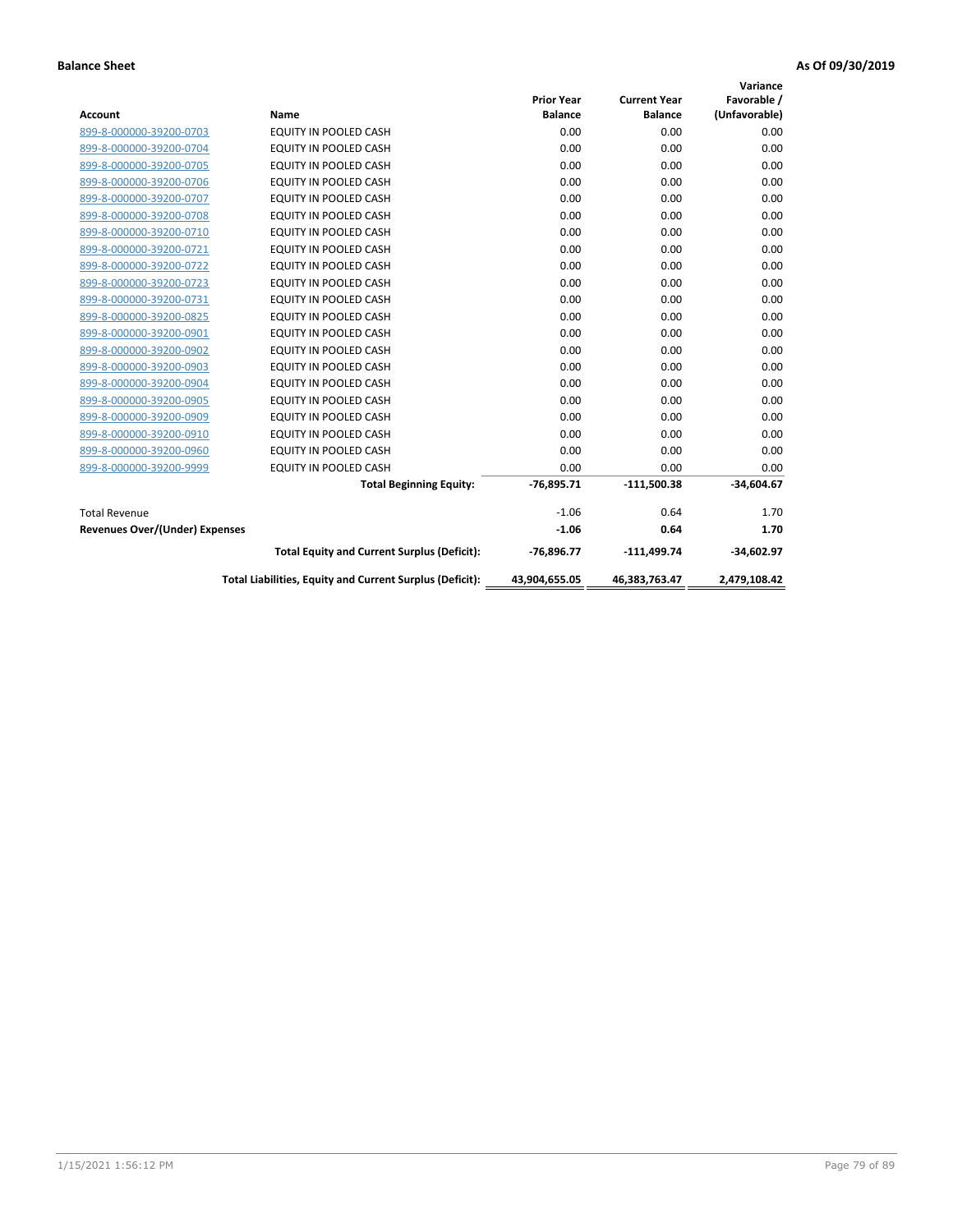|                                                    |                                                                   |                                     |                                       | Variance                     |
|----------------------------------------------------|-------------------------------------------------------------------|-------------------------------------|---------------------------------------|------------------------------|
| Account                                            | Name                                                              | <b>Prior Year</b><br><b>Balance</b> | <b>Current Year</b><br><b>Balance</b> | Favorable /<br>(Unfavorable) |
| <b>Fund: 910 - ELECTRIC OPERATING FUND</b>         |                                                                   |                                     |                                       |                              |
| Assets                                             |                                                                   |                                     |                                       |                              |
| 910-9-000000-10000-1300                            | <b>CASH</b>                                                       | 15,248,795.88                       | 16,636,959.23                         | 1,388,163.35                 |
| 910-9-000000-10209-1300                            | <b>ADMIN PETTY CASH</b>                                           | 658.89                              | 321.94                                | $-336.95$                    |
| 910-9-000000-10308-1300                            | <b>GEUS SERVICE CENTER CHANGE</b>                                 | 849.90                              | 849.90                                | 0.00                         |
| 910-9-000000-10309-1300                            | <b>GEUS DOWNTOWN CHANGE</b>                                       | 1,650.00                            | 1,650.00                              | 0.00                         |
| 910-9-000000-11540-1301                            | PTO LIABILITY FUNDING                                             | 0.00                                | 457,139.56                            | 457,139.56                   |
| 910-9-000000-11541-1301                            | CASH INVESTED - TX TERM GENERAL                                   | 0.00                                | 4,642,292.71                          | 4,642,292.71                 |
| 910-9-000000-12190-1810                            | DEFERRED ISSUANCE COSTS 2001                                      | 0.00                                | 0.00                                  | 0.00                         |
| 910-9-000000-12191-1810                            | DEFERRED ISSUANCE COST 2008 ENGINE PR                             | 0.00                                | 0.00                                  | 0.00                         |
| 910-9-000000-12192-1810                            | DEFERRED ISSUANCE COSTS 2010 BOA ENGI                             | 0.00                                | 0.00                                  | 0.00                         |
| 910-9-000000-12193-1810                            | DEFERRED ISSUANCE COSTS 2010 SCRUBBEI                             | 0.00                                | 0.00                                  | 0.00                         |
| 910-9-000000-12194-1810                            | DEFERRED ISSUANCE COSTS 2010 TMPA DEI                             | 0.00                                | 0.00                                  | 0.00                         |
| 910-9-000000-12201-1810                            | <b>BOND DISCOUNT</b>                                              | 103,096.73                          | 153,371.59                            | 50,274.86                    |
| 910-9-000000-13000-1420                            | <b>CUSTOMER ACCOUNTS RECEIVABLE</b>                               | 2,162,817.79                        | 2,658,116.43                          | 495,298.64                   |
| 910-9-000000-13001-1420                            | NON CURRENT CUSTOMER ACCTS RECEIVAE                               | 535,216.96                          | 604,522.49                            | 69,305.53                    |
| 910-9-000000-13002-1440                            | ALLOWANCE FOR UNCOLLECTABLE                                       | $-554,203.11$                       | -568,204.39                           | $-14,001.28$                 |
| 910-9-000000-13003-1422                            | UNBILLED YEAR-END ACCRUAL                                         | 4,061,587.22                        | 4,682,899.58                          | 621,312.36                   |
| 910-9-000000-13009-1423                            | FUEL ADJUSTMENT - UNDER/OVER                                      | 822,699.64                          | -873,620.22                           | $-1,696,319.86$              |
| 910-9-000000-13011-1420                            | AMP RECEIVABLE                                                    | $-137,376.08$                       | $-116, 119.47$                        | 21,256.61                    |
| 910-9-000000-13012-1420                            | ROUNDUP ACCOUNTS RECEIVABLE                                       | 0.00                                | 0.00                                  | 0.00                         |
| 910-9-000000-13066-1421                            | AMPY CUSTOMER ACCOUNTS RECEIVABLE                                 | 0.00                                | 0.00                                  | 0.00                         |
| 910-9-000000-13067-1421                            | AMPY ARREARS ACCOUNTS RECEIVABLE                                  | $-4,998.36$                         | $-4,982.24$                           | 16.12                        |
| 910-9-000000-13068-1421                            | AMPY Customers Left With Balance A/R                              | 53,038.61                           | 60,848.91                             | 7,810.30                     |
| 910-9-000000-13201-1430                            | MISCELLANEOUS ACCOUNTS RECEIVABLE                                 | 2,716,815.54                        | 2,980,555.69                          | 263,740.15                   |
| 910-9-000000-13205-1710                            | <b>INTEREST RECEIVABLE</b>                                        | 0.00                                | 0.00                                  | 0.00                         |
| 910-9-000000-13290-1650                            | PREPAYMENTS                                                       | 0.00                                | 0.00                                  | 0.00                         |
| 910-9-000000-13291-1651                            | TMPA SCRUBBER PREPAYMENT                                          | 0.00                                | 0.00                                  | 0.00                         |
| 910-9-000000-13293-1653                            | TMPA FIXED COSTS PREPAYMENT                                       | 0.00                                | 0.00                                  | 0.00                         |
| 910-9-000000-13294-1654                            | TMPA DEMAND COSTS ESCROW                                          | 0.00                                | 0.00                                  | 0.00                         |
| 910-9-000000-13297-1657                            | <b>ERCOT CRR PREPAYMENTS</b>                                      | 27,847.03                           | $-2,615.75$                           | $-30,462.78$                 |
| 910-9-000000-13299-1655                            | <b>ERCOT COLLATERAL</b>                                           | 111,550.00                          | 111,550.00                            | 0.00                         |
| 910-9-000000-14001-1461                            | DUE FROM COG - GENERAL FUND                                       | 0.00                                | 0.00                                  | 0.00                         |
| 910-9-000000-14402-1469                            | DUE FROM DEBT SERVICE FUND                                        | 4,625,445.97                        | 0.00                                  | $-4,625,445.97$              |
| 910-9-000000-14501-1467                            | DUE FROM GBOD                                                     | 0.00                                | 0.00                                  | 0.00                         |
| 910-9-000000-14916-1469                            | DUE FROM FUND 916                                                 | 0.00                                | 0.00                                  | 0.00                         |
| 910-9-000000-14999-1910                            | DUE FROM 906                                                      | 0.00                                | 0.00                                  | 0.00                         |
| 910-9-000000-15900-1540                            | <b>INVENTORY</b>                                                  | 2,422,890.99                        | 2,400,355.08                          | $-22,535.91$                 |
| 910-9-000000-15901-1541                            | <b>GEUS UNLEADED GASOLINE</b>                                     | 516.51                              | 1,666.68                              | 1,150.17                     |
| 910-9-000000-15902-1542                            | <b>GEUS DIESEL GASOLINE</b>                                       | 3,484.97                            | 1,974.18                              | $-1,510.79$                  |
| 910-9-000000-15903-1543                            | <b>INVENTORY - SUBSTATION</b>                                     | 7,771.80                            | 7,771.80                              | 0.00                         |
| 910-9-000000-15909-1510                            | STEAM PLANT FUEL OIL INVENTORY                                    | 580,690.88                          | 575,892.14                            | $-4,798.74$                  |
| 910-9-000000-16301-1070                            | <b>CWIP</b>                                                       | 679,189.68                          | 1,997,331.75                          | 1,318,142.07                 |
| 910-9-000000-16400-1180                            | GASB 62 ASSET                                                     | 0.00                                | 12,657,036.00<br>543,413.00           | 12,657,036.00                |
| 910-9-000000-17501-1860<br>910-9-000000-17504-1860 | <b>EMPLOYEE CONTRIBUTIONS</b>                                     | 543,413.00<br>$-961,559.00$         |                                       | 0.00                         |
| 910-9-000000-17508-1860                            | <b>INVESTMENT RETURN</b><br><b>EXPERIENCE DIFFERENCE- OUTFLOW</b> | $-35,369.00$                        | $-961,559.00$<br>$-35,369.00$         | 0.00<br>0.00                 |
| 910-9-000000-17509-1860                            | <b>EXPERIENCE DIFFERENCE - INFLOW</b>                             | -183,876.00                         | $-183,876.00$                         | 0.00                         |
| 910-9-000000-17520-1860                            | <b>ASSUMPTION CHANGES</b>                                         | 171,898.00                          | 171,898.00                            | 0.00                         |
| 910-9-000000-17608-1860                            | OPEB DEFERRED OUTFLOW                                             | 0.00                                | 53,017.00                             | 53,017.00                    |
| 910-9-000000-17609-1860                            | OPEB DEFERRED INFLOW                                              | 0.00                                | $-3,234.00$                           | $-3,234.00$                  |
| 910-9-000000-19000-3100                            | STEAM - LAND                                                      | 117,340.90                          | 117,340.90                            | 0.00                         |
| 910-9-000000-19001-3110                            | STEAM PLANT - STRUCTURES                                          | 1,455,530.43                        | 1,082,096.04                          | -373,434.39                  |
| 910-9-000000-19002-3120                            | STEAM PLANT - BOILER PLANT EQUIPMENT                              | 4,886,434.29                        | 6,707,486.99                          | 1,821,052.70                 |
| 910-9-000000-19003-3130                            | STEAM PLANT - ENGINES                                             | 0.00                                | 0.00                                  | 0.00                         |
| 910-9-000000-19004-3140                            | STEAM PLANT - GENERATORS                                          | 9,067,106.70                        | 9,067,106.70                          | 0.00                         |
| 910-9-000000-19005-3150                            | STEAM PLANT - ACCESSORY ELECTRIC EQUIF                            | 956,874.92                          | 950,135.42                            | -6,739.50                    |
| 910-9-000000-19006-3160                            | STEAM PLANT - MISC POWER PLANT EQUIPI                             | 12,912.88                           | 12,912.88                             | 0.00                         |
| 910-9-000000-19100-3400                            | <b>ENGINE PLANT - LAND</b>                                        | 43,850.00                           | 43,850.00                             | 0.00                         |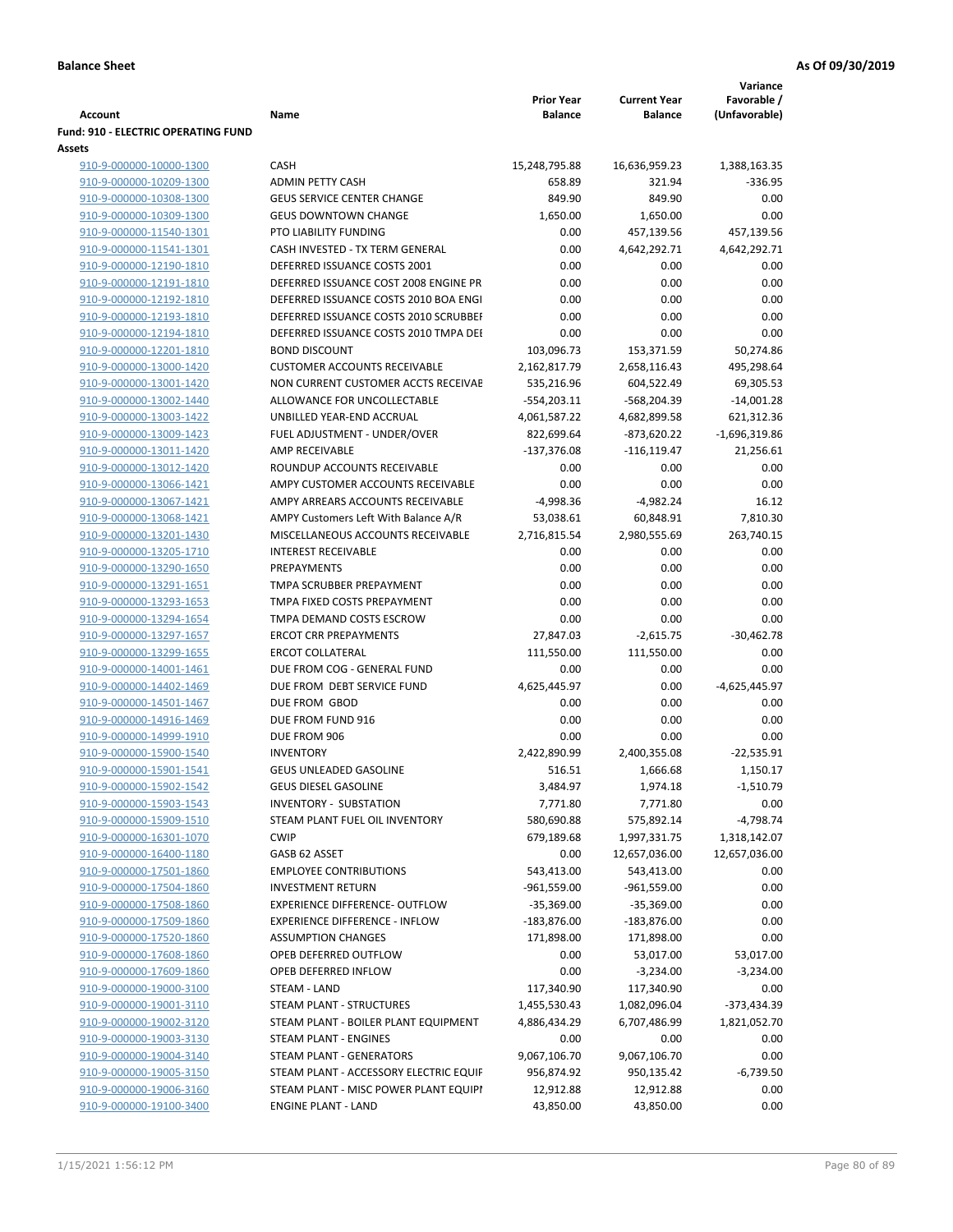**Variance**

| Account                 | Name                                             | <b>Prior Year</b><br><b>Balance</b> | <b>Current Year</b><br><b>Balance</b> | Favorable /<br>(Unfavorable) |
|-------------------------|--------------------------------------------------|-------------------------------------|---------------------------------------|------------------------------|
| 910-9-000000-19101-3410 | <b>ENGINE PLANT - STRUCTURES</b>                 | 4,655,874.20                        | 4,655,874.20                          | 0.00                         |
| 910-9-000000-19101-3411 | <b>ENGINE PLANT - STRUCTURES</b>                 | 0.00                                | 0.00                                  | 0.00                         |
| 910-9-000000-19104-3440 | ENGINE PLANT - ENGINE PLANT GENERATOF            | 28,633,940.73                       | 28,633,940.73                         | 0.00                         |
| 910-9-000000-19105-3450 | <b>ENGINE PLANT - ACCESSORY ELECTRIC EQUI</b>    | 216,217.48                          | 343,229.78                            | 127,012.30                   |
| 910-9-000000-19106-3460 | <b>ENGINE PLANT - MISCELLANEOUS POWER P</b>      | 47,852.60                           | 61,047.10                             | 13,194.50                    |
| 910-9-000000-19204-3442 | <b>ENGINE PLANT - RENEWABLE GENERATORS</b>       | 245,000.01                          | 245,000.01                            | 0.00                         |
| 910-9-000000-19301-3500 | TRANSMISSION - LAND                              | 53,501.21                           | 53,501.21                             | 0.00                         |
| 910-9-000000-19302-3530 | TRANSMISSION - SUBSTATIONS                       | 5,714,413.54                        | 5,704,403.83                          | $-10,009.71$                 |
| 910-9-000000-19303-3572 | TRANSMISSION - TMPA LINES                        | 1,156,631.80                        | 1,156,631.80                          | 0.00                         |
| 910-9-000000-19304-3571 | <b>TRANSMISSION - GEUS LINES</b>                 | 4,241,141.34                        | 4,519,703.80                          | 278,562.46                   |
| 910-9-000000-19401-3600 | <b>DISTRIBUTION - LAND</b>                       | 218,418.15                          | 218,418.15                            | 0.00                         |
| 910-9-000000-19402-3620 | <b>DISTRIBUTION - SUBSTATIONS</b>                | 6,239,507.24                        | 6,239,507.24                          | 0.00                         |
| 910-9-000000-19403-3640 | <b>DISTRIBUTION - POLES</b>                      | 4,535,340.26                        | 4,617,178.70                          | 81,838.44                    |
| 910-9-000000-19404-3650 | DISTRIBUTION - OH CONDUCTOR & DEVICES            | 3,995,820.81                        | 4,235,843.24                          | 240,022.43                   |
| 910-9-000000-19405-3660 | DISTRIBUTION - UNDERGROUND CONDUIT               | 1,820,226.28                        | 1,865,938.63                          | 45,712.35                    |
| 910-9-000000-19406-3670 | DISTRIBUTION - UG CONDUCTOR & DEVICES            | 3,031,744.89                        | 3,078,562.87                          | 46,817.98                    |
| 910-9-000000-19407-3680 | <b>DISTRIBUTION - TRANSFORMERS</b>               | 4,371,693.30                        | 4,357,638.27                          | $-14,055.03$                 |
| 910-9-000000-19408-3690 | DISTRIBUTION - SERVICE CONNECTIONS               | 575,576.94                          | 546,593.47                            | $-28,983.47$                 |
| 910-9-000000-19409-3700 | <b>DISTRIBUTION - METERS</b>                     | 1,904,403.74                        | 1,886,778.22                          | $-17,625.52$                 |
| 910-9-000000-19410-3710 | <b>DISTRIBUTION - VAPOR LIGHTS</b>               | 89,486.32                           | 94,495.71                             | 5,009.39                     |
| 910-9-000000-19411-3750 | DISTRIBUTION - STREET LIGHTS & SIGNALS           | 98,383.66                           | 100,747.96                            | 2,364.30                     |
| 910-9-000000-19501-3890 | <b>GENERAL - LAND</b>                            | 110,503.10                          | 110,503.10                            | 0.00                         |
| 910-9-000000-19502-3900 | <b>GENERAL - STRUCTURES</b>                      | 5,948,456.74                        | 5,973,904.74                          | 25,448.00                    |
| 910-9-000000-19503-3910 | <b>GENERAL - FURNITURE &amp; OFFICE EQUIPMEN</b> | 564,537.87                          | 598,740.18                            | 34,202.31                    |
| 910-9-000000-19504-3941 | <b>GENERAL - METER READING ASSETS</b>            | 38,482.00                           | 34,126.00                             | $-4,356.00$                  |
| 910-9-000000-19505-3911 | GENERAL - CUSTOMER SERVICE EQUIPMENT             | 0.00                                | 0.00                                  | 0.00                         |
| 910-9-000000-19506-3914 | <b>GENERAL - BILLING EQUIPMENT</b>               | 0.00                                | 0.00                                  | 0.00                         |
| 910-9-000000-19507-3915 | GENERAL - CASHIERING EQUIPMENT                   | 7,033.54                            | 7,033.54                              | 0.00                         |
| 910-9-000000-19508-3920 | <b>GENERAL - TRANSPORTATION EQUIPMENT</b>        | 2,732,230.50                        | 2,910,836.95                          | 178,606.45                   |
| 910-9-000000-19509-3930 | GENERAL - WAREHOUSE EQUIPMENT                    | 69,324.02                           | 84,284.02                             | 14,960.00                    |
| 910-9-000000-19510-3940 | <b>GENERAL - TOOLS</b>                           | 13,918.37                           | 13,918.37                             | 0.00                         |
| 910-9-000000-19511-3950 | <b>GENERAL - LABORATORY EQUIPMENT</b>            | 336,291.99                          | 333,791.99                            | $-2,500.00$                  |
| 910-9-000000-19512-3960 | <b>GENERAL - POWER OPERATED EQUIPMENT</b>        | 317,093.52                          | 398,548.30                            | 81,454.78                    |
| 910-9-000000-19513-3970 | GENERAL - COMMUNICATIONS EQUIPMENT               | 47,808.65                           | 47,808.65                             | 0.00                         |
| 910-9-000000-19514-3980 | <b>GENERAL - MISCELLANEOUS EQUIPMENT</b>         | 0.00                                | 372,382.32                            | 372,382.32                   |
| 910-9-000000-19515-3000 | <b>GENERAL-MISC INTANGIBLE</b>                   | 0.00                                | 0.00                                  | 0.00                         |
| 910-9-000000-19999-1080 | <b>ACCUMULATED DEPRECIATION</b>                  | -44,384,246.75                      | -46,507,904.25                        | $-2,123,657.50$              |
|                         | <b>Total Assets:</b>                             | 87,191,202.61                       | 103,625,791.35                        | 16,434,588.74                |
|                         |                                                  |                                     |                                       |                              |
| Liability               |                                                  |                                     |                                       |                              |
| 910-9-000000-20101-2320 | <b>ACCOUNTS PAYABLE</b>                          | 2,133,531.41                        | 691,137.89                            | 1,442,393.52                 |
| 910-9-000000-20102-2321 | <b>CREDIT CARD PAYABLE</b>                       | 0.00                                | 0.00                                  | 0.00                         |
| 910-9-000000-20103-2322 | ACCRUED ACCOUNTS PAYABLE                         | 58,099.73                           | 1,736,271.22                          | $-1,678,171.49$              |
| 910-9-000000-20139-2323 | RETAINAGES PAYABLE                               | 0.00                                | 0.00                                  | 0.00                         |
| 910-9-000000-20141-0000 | <b>TELEPHONE CLEARING</b>                        | 0.00                                | 0.00                                  | 0.00                         |
| 910-9-000000-20142-0000 | <b>ESCROW</b>                                    | 0.00                                | 0.00                                  | 0.00                         |
| 910-9-000000-20161-2324 | GASB 62 SHORT-TERM                               | 0.00                                | 878,706.00                            | $-878,706.00$                |
| 910-9-000000-20201-2530 | <b>DEFERRED REVENUE</b>                          | 822,699.64                          | $-873,620.22$                         | 1,696,319.86                 |
| 910-9-000000-20815-2410 | SALES TAX PAYABLE - IN THE CITY                  | 0.00                                | 90,570.84                             | $-90,570.84$                 |
| 910-9-000000-20816-2411 | SALES TAX PAYABLE - OUT OF CITY                  | 0.00                                | 4,349.03                              | $-4,349.03$                  |
| 910-9-000000-21001-2341 | DUE TO COG - GEN FUND                            | 0.00                                | $-963,057.70$                         | 963,057.70                   |
| 910-9-000000-21406-2329 | DUE TO DEBT TO SERVICE FUND                      | 0.00                                | 4,115.11                              | $-4,115.11$                  |
| 910-9-000000-21507-2347 | DUE TO GBOD                                      | 0.00                                | $-116,636.79$                         | 116,636.79                   |
| 910-9-000000-22001-2327 | SALARIES PAYABLE                                 | 302,737.95                          | 306,647.46                            | $-3,909.51$                  |
| 910-9-000000-22002-2328 | PTO PAYABLE                                      | 619,978.69                          | 690,328.69                            | $-70,350.00$                 |
| 910-9-000000-23011-2211 | <b>REVENUE BONDS</b>                             | 2,260,000.00                        | 1,935,000.00                          | 325,000.00                   |
| 910-9-000000-24000-2350 | <b>CUSTOMER DEPOSITS</b>                         | 2,455,974.65                        | 2,258,936.00                          | 197,038.65                   |
| 910-9-000000-24014-2359 | <b>CUSTOMER DEPOSITS / AMPY EQUIPMENT</b>        | 101,959.23                          | 92,318.22                             | 9,641.01                     |
| 910-9-000000-24015-2350 | AMP RESERVE                                      | $-137,376.08$                       | $-116, 119.47$                        | $-21,256.61$                 |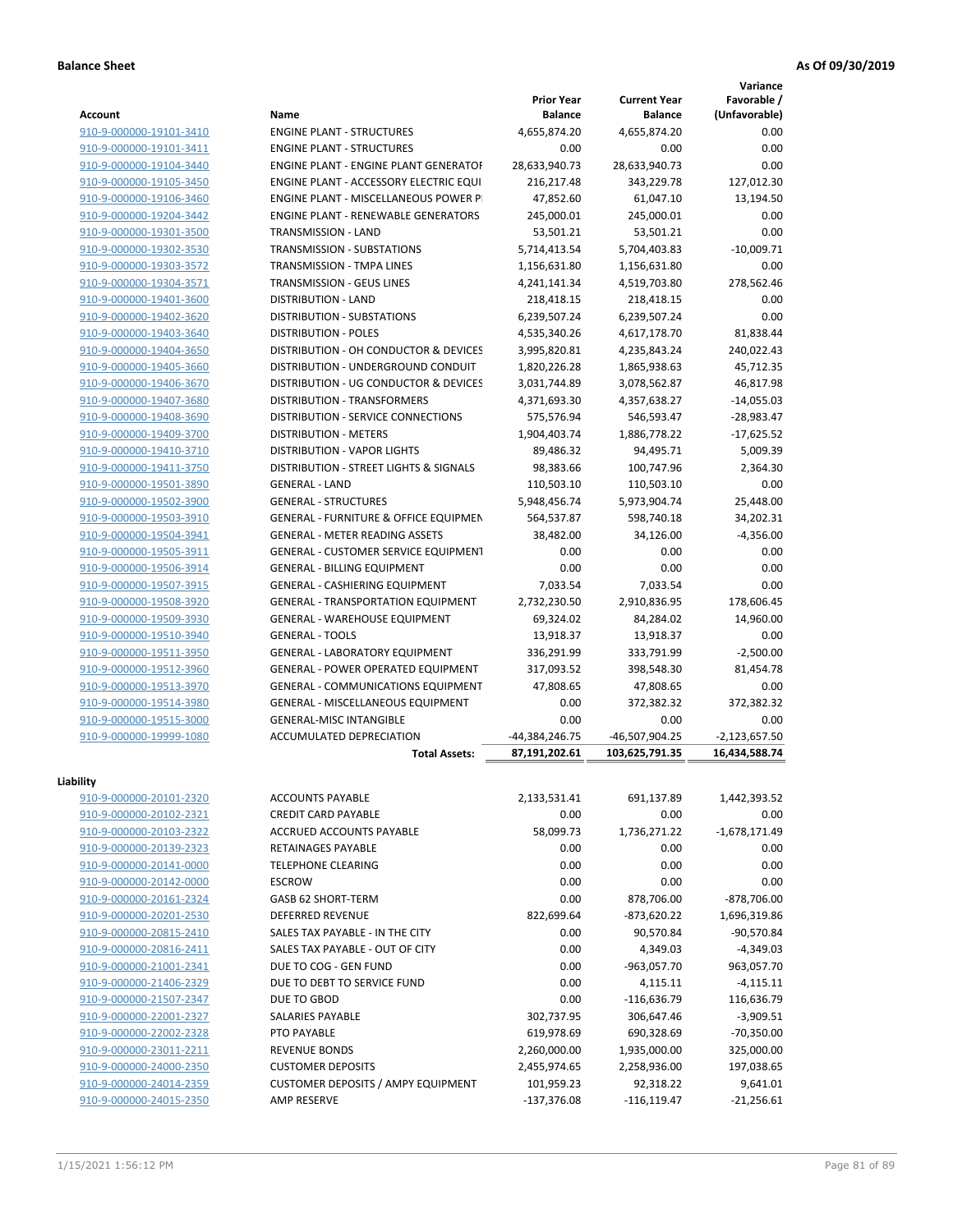| Account                               | Name                                                     | <b>Prior Year</b><br><b>Balance</b> | <b>Current Year</b><br><b>Balance</b> | Variance<br>Favorable /<br>(Unfavorable) |
|---------------------------------------|----------------------------------------------------------|-------------------------------------|---------------------------------------|------------------------------------------|
| 910-9-000000-25069-2530               | PREPAID ELECTRICITY - AMPY                               | $-69,773.43$                        | $-85,556.06$                          | 15,782.63                                |
| 910-9-000000-26001-2283               | <b>OBLIGATION FOR COMPENSATED ABSENCES</b>               | 297,818.74                          | 259,384.88                            | 38,433.86                                |
| 910-9-000000-26004-2284               | GASB 62 LONG-TERM                                        | 0.00                                | 11,778,330.00                         | $-11,778,330.00$                         |
| 910-9-000000-26102-2210               | <b>REVENUE BONDS PAYABLE</b>                             | 32,295,000.00                       | 48,975,000.00                         | $-16,680,000.00$                         |
| 910-9-000000-26107-2250               | <b>BOND PREMIUM</b>                                      | 173,432.78                          | 4,968,172.70                          | -4,794,739.92                            |
| 910-9-000000-26108-2250               | <b>SCRUBBER DEBT - 2010</b>                              | 10,395,000.00                       | 0.00                                  | 10,395,000.00                            |
| 910-9-000000-26109-2250               | PREMIUM ON SCRUBBER                                      | 147,441.93                          | 0.00                                  | 147,441.93                               |
| 910-9-000000-26110-2250               | <b>TMPA DEBT - 2010</b>                                  | 20,640,000.00                       | 0.00                                  | 20,640,000.00                            |
| 910-9-000000-26111-2250               | PREMIUM ON TMPA DEBT                                     | 292,425.10                          | 0.00                                  | 292,425.10                               |
| 910-9-000000-26112-2250               | DEFERRED BOND REFUNDING                                  | 0.00                                | 415,094.91                            | $-415,094.91$                            |
| 910-9-000000-29300-0000               | <b>ENCUMBRANCE SUMMARY</b>                               | 0.00                                | 0.00                                  | 0.00                                     |
| 910-9-000000-29400-0100               | RESERVED ACCOUNT / ENCUMBRANCES                          | 0.00                                | 0.00                                  | 0.00                                     |
| 910-9-000000-29999-2280               | <b>TOTAL OPEB LIABILITY</b>                              | 0.00                                | 787,240.00                            | $-787,240.00$                            |
| 910-9-000000-29999-2283               | <b>NET PENSION LIABILITY</b>                             | 794,496.00                          | 794,496.00                            | 0.00                                     |
|                                       | <b>Total Liability:</b>                                  | 73,583,446.34                       | 74,511,108.71                         | $-927,662.37$                            |
| <b>Equity</b>                         |                                                          |                                     |                                       |                                          |
| 910-9-000000-39100-2160               | UNRESERVED RETAINED EARNINGS                             | 5,334,474.05                        | 13,166,233.01                         | 7,831,758.96                             |
| 910-9-000000-39500-4210               | <b>NET POSITION - PENSION</b>                            | $-3,070.00$                         | $-3,070.00$                           | 0.00                                     |
| 910-9-000000-39500-9260               | <b>NET POSITION - PENSION</b>                            | 0.00                                | $-694,801.00$                         | $-694,801.00$                            |
|                                       | <b>Total Beginning Equity:</b>                           | 5,331,404.05                        | 12,468,362.01                         | 7,136,957.96                             |
| <b>Total Revenue</b>                  |                                                          | 63,750,361.42                       | 73,845,988.46                         | 10,095,627.04                            |
| <b>Total Expense</b>                  |                                                          | 55,474,009.20                       | 57,199,667.83                         | $-1,725,658.63$                          |
| <b>Revenues Over/(Under) Expenses</b> |                                                          | 8,276,352.22                        | 16,646,320.63                         | 8,369,968.41                             |
|                                       | <b>Total Equity and Current Surplus (Deficit):</b>       | 13,607,756.27                       | 29,114,682.64                         | 15,506,926.37                            |
|                                       | Total Liabilities, Equity and Current Surplus (Deficit): | 87,191,202.61                       | 103,625,791.35                        | 16,434,588.74                            |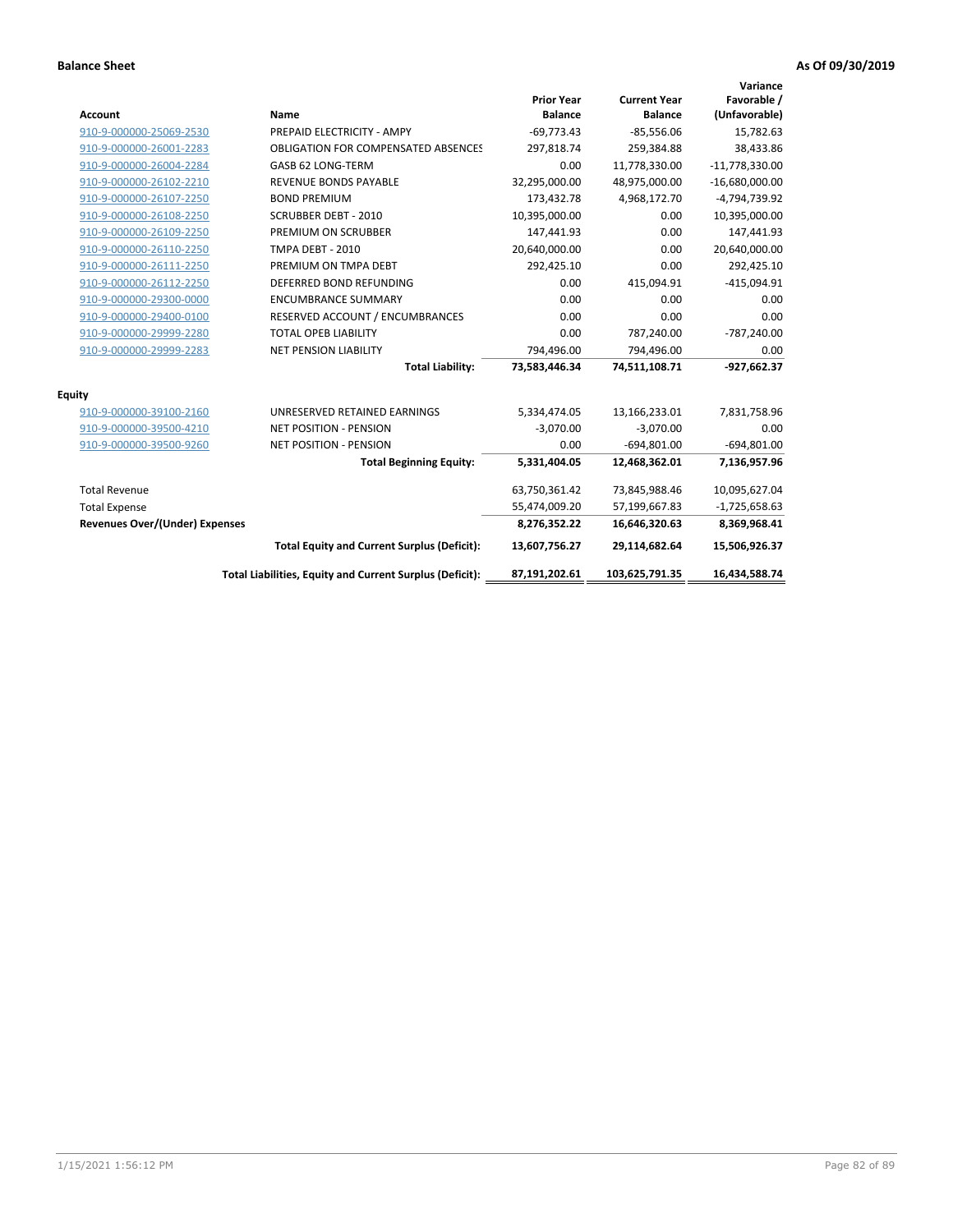| <b>Account</b>                             | Name                                                     | <b>Prior Year</b><br><b>Balance</b> | <b>Current Year</b><br><b>Balance</b> | Variance<br>Favorable /<br>(Unfavorable) |
|--------------------------------------------|----------------------------------------------------------|-------------------------------------|---------------------------------------|------------------------------------------|
| <b>Fund: 911 - ELECTRIC DEBT REDUCTION</b> |                                                          |                                     |                                       |                                          |
| Assets                                     |                                                          |                                     |                                       |                                          |
| 911-9-000000-10000-1300                    | CASH                                                     | 6,027.15                            | 8,669.36                              | 2,642.21                                 |
| 911-9-000000-12002-0000                    | <b>GOVERNMENT OBLIGATIONS / AGENCIES</b>                 | 0.00                                | 0.00                                  | 0.00                                     |
| 911-9-000000-13201-1430                    | MISCELLANEOUS ACCOUNTS RECEIVABLE                        | 0.00                                | 0.00                                  | 0.00                                     |
| 911-9-000000-13205-1710                    | <b>INTEREST RECEIVABLE</b>                               | 0.00                                | 0.00                                  | 0.00                                     |
|                                            | <b>Total Assets:</b>                                     | 6,027.15                            | 8,669.36                              | 2,642.21                                 |
| Liability                                  |                                                          |                                     |                                       |                                          |
| 911-9-000000-20101-0000                    | <b>ACCOUNTS PAYABLE</b>                                  | 103.16                              | 0.48                                  | 102.68                                   |
| 911-9-000000-20103-0100                    | <b>ACCRUED ACCOUNTS PAYABLE</b>                          | 0.00                                | 0.00                                  | 0.00                                     |
| 911-9-000000-Z2430-0000                    | RESERVED ACCOUNT / ENCUMBRANCE SUM                       | 0.00                                | 0.00                                  | 0.00                                     |
| 911-9-000000-Z2520-0100                    | RESERVED ACCOUNT / ENCUMBRANCES                          | 0.00                                | 0.00                                  | 0.00                                     |
|                                            | <b>Total Liability:</b>                                  | 103.16                              | 0.48                                  | 102.68                                   |
| Equity                                     |                                                          |                                     |                                       |                                          |
| 911-9-000000-39100-2160                    | UNRESERVED RETAINED EARNINGS                             | 3,027,912.28                        | 5,923.99                              | $-3,021,988.29$                          |
|                                            | <b>Total Beginning Equity:</b>                           | 3,027,912.28                        | 5,923.99                              | $-3,021,988.29$                          |
| <b>Total Revenue</b>                       |                                                          | 21,291.71                           | 2,744.89                              | $-18,546.82$                             |
| <b>Total Expense</b>                       |                                                          | 3,043,280.00                        | 0.00                                  | 3,043,280.00                             |
| <b>Revenues Over/(Under) Expenses</b>      |                                                          | $-3,021,988.29$                     | 2,744.89                              | 3,024,733.18                             |
|                                            | <b>Total Equity and Current Surplus (Deficit):</b>       | 5,923.99                            | 8,668.88                              | 2,744.89                                 |
|                                            | Total Liabilities, Equity and Current Surplus (Deficit): | 6,027.15                            | 8,669.36                              | 2,642.21                                 |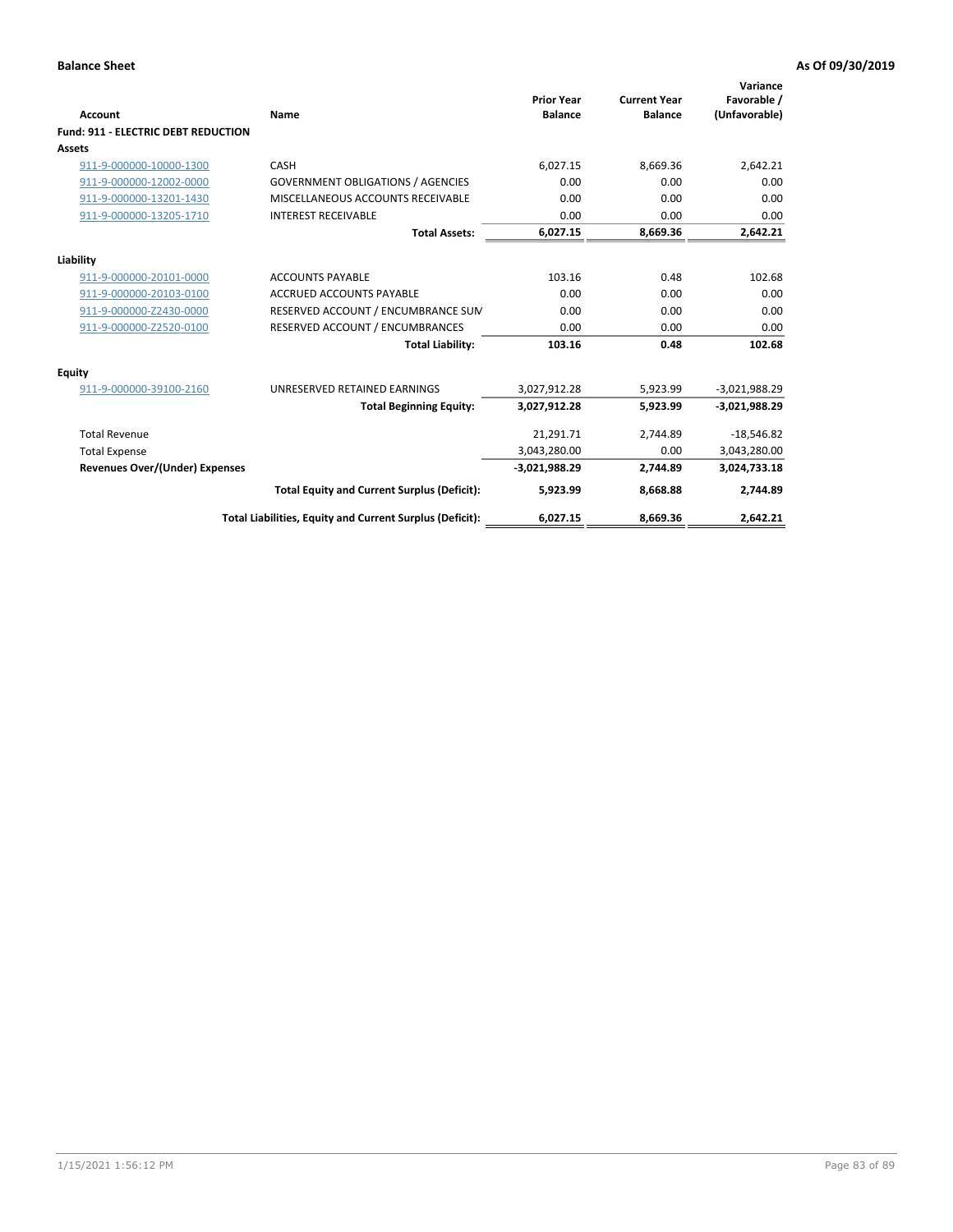| <b>Account</b>                           | <b>Name</b>                                              | <b>Prior Year</b><br><b>Balance</b> | <b>Current Year</b><br><b>Balance</b> | Variance<br>Favorable /<br>(Unfavorable) |
|------------------------------------------|----------------------------------------------------------|-------------------------------------|---------------------------------------|------------------------------------------|
| <b>Fund: 912 - ELECTRIC DEBT SERVICE</b> |                                                          |                                     |                                       |                                          |
| <b>Assets</b>                            |                                                          |                                     |                                       |                                          |
| 912-9-000000-10000-1300                  | CASH                                                     | 1,904,036.86                        | 2,300,368.71                          | 396,331.85                               |
| 912-9-000000-11504-1301                  | RESERVE FUND - 2008 BOND ISSUE                           | 1,156,681.20                        | 0.00                                  | $-1,156,681.20$                          |
| 912-9-000000-11506-1301                  | RESERVE FUND - 2010 BOND ISSUE                           | 3,379,591.94                        | 0.00                                  | $-3,379,591.94$                          |
| 912-9-000000-11515-1301                  | RESERVE FUND - 2015 BOND ISSUE                           | 139,800.44                          | 0.00                                  | $-139,800.44$                            |
| 912-9-000000-11516-1301                  | RESERVE FUND - 2015 TAXABLE BONDS                        | 45,476.58                           | 0.00                                  | $-45,476.58$                             |
| 912-9-000000-13205-1710                  | <b>INTEREST RECEIVABLE</b>                               | 0.00                                | 0.00                                  | 0.00                                     |
|                                          | <b>Total Assets:</b>                                     | 6,625,587.02                        | 2,300,368.71                          | $-4,325,218.31$                          |
|                                          |                                                          |                                     |                                       |                                          |
| Liability                                |                                                          |                                     |                                       |                                          |
| 912-9-000000-14403-1469                  | DUE FROM ELECTRIC FUND                                   | 0.00                                | $-4,115.11$                           | 4,115.11                                 |
| 912-9-000000-20101-2320                  | <b>ACCOUNTS PAYABLE</b>                                  | 0.00                                | 0.00                                  | 0.00                                     |
| 912-9-000000-20107-2370                  | <b>ACCRUED INTEREST PAYABLE</b>                          | 398,963.42                          | 298,063.52                            | 100,899.90                               |
| 912-9-000000-21400-2999                  | DUE TO GEUS 910 - ELECTRIC OPERATING                     | 4,625,445.97                        | 0.00                                  | 4,625,445.97                             |
| 912-9-000000-Z2430-0000                  | <b>ENCUMBRANCE SUMMARY</b>                               | 0.00                                | 0.00                                  | 0.00                                     |
| 912-9-000000-Z2520-0100                  | RESERVED ACCOUNT / ENCUMBRANCES                          | 0.00                                | 0.00                                  | 0.00                                     |
|                                          | <b>Total Liability:</b>                                  | 5,024,409.39                        | 293,948.41                            | 4,730,460.98                             |
| <b>Equity</b>                            |                                                          |                                     |                                       |                                          |
| 912-9-000000-39100-2150                  | SEMI RESERVED RETAINED EARNINGS                          | 1,707,694.04                        | 1,601,177.63                          | $-106,516.41$                            |
|                                          | <b>Total Beginning Equity:</b>                           | 1,707,694.04                        | 1,601,177.63                          | $-106,516.41$                            |
| <b>Total Revenue</b>                     |                                                          | 6,905,890.93                        | 8,736,838.11                          | 1,830,947.18                             |
| <b>Total Expense</b>                     |                                                          | 7,012,407.34                        | 8,331,595.44                          | $-1,319,188.10$                          |
| <b>Revenues Over/(Under) Expenses</b>    |                                                          | $-106,516.41$                       | 405,242.67                            | 511,759.08                               |
|                                          | <b>Total Equity and Current Surplus (Deficit):</b>       | 1,601,177.63                        | 2,006,420.30                          | 405,242.67                               |
|                                          | Total Liabilities, Equity and Current Surplus (Deficit): | 6,625,587.02                        | 2,300,368.71                          | $-4.325.218.31$                          |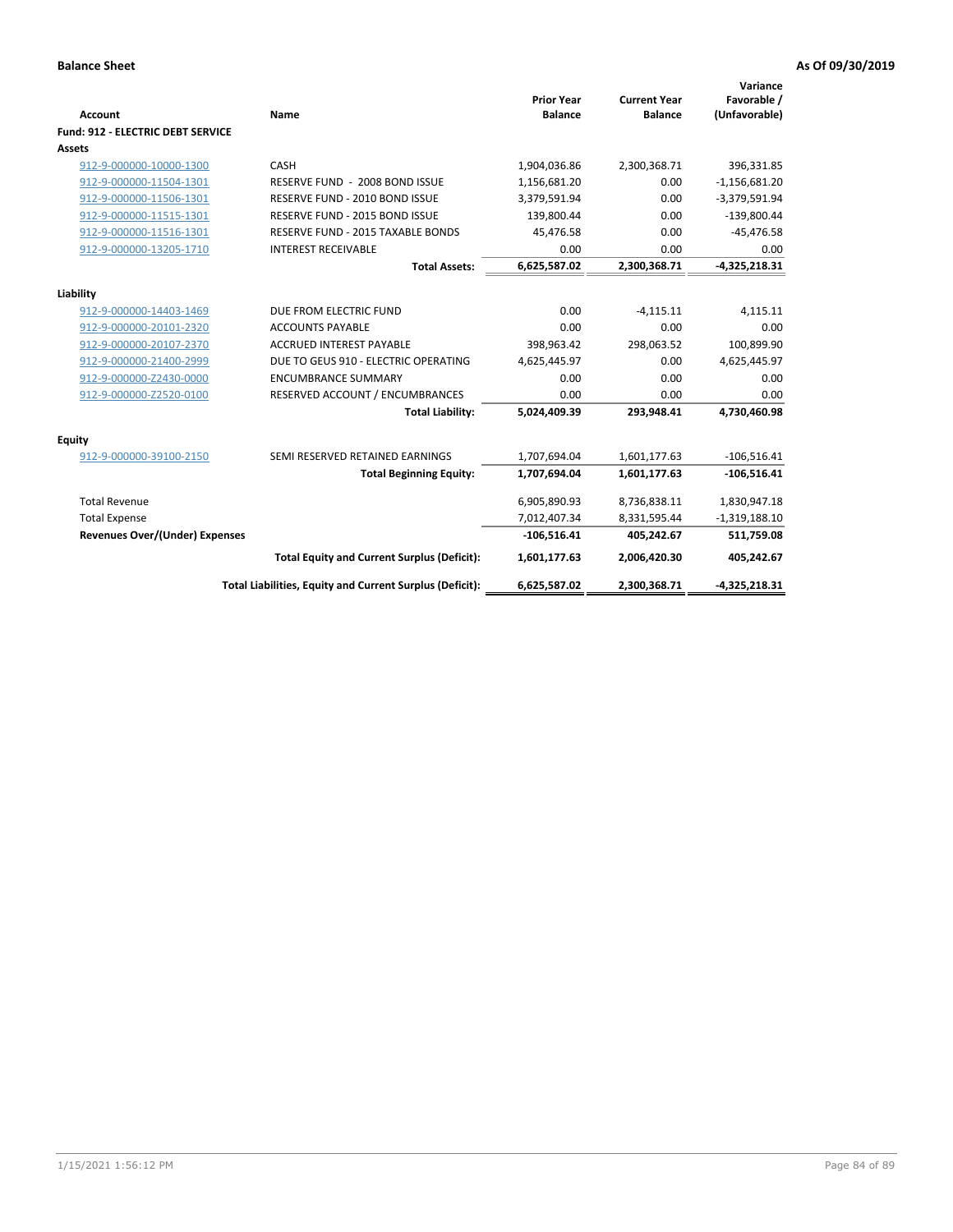| Account                                       | Name                                                     | <b>Prior Year</b><br><b>Balance</b> | <b>Current Year</b><br><b>Balance</b> | Variance<br>Favorable /<br>(Unfavorable) |
|-----------------------------------------------|----------------------------------------------------------|-------------------------------------|---------------------------------------|------------------------------------------|
| <b>Fund: 913 - ELECTRIC CONSTRUCTION FUND</b> |                                                          |                                     |                                       |                                          |
| <b>Assets</b>                                 |                                                          |                                     |                                       |                                          |
| 913-9-000000-10000-1300                       | CASH                                                     | 101,752.55                          | 103,852.79                            | 2,100.24                                 |
| 913-9-000000-13201-1430                       | MISCELLANEOUS ACCOUNTS RECEIVABLE                        | 0.00                                | 0.00                                  | 0.00                                     |
| 913-9-000000-13205-1710                       | <b>INTEREST RECEIVABLE</b>                               | 0.00                                | 0.00                                  | 0.00                                     |
|                                               | <b>Total Assets:</b>                                     | 101,752.55                          | 103,852.79                            | 2,100.24                                 |
| Liability                                     |                                                          |                                     |                                       |                                          |
| 913-9-000000-20101-2320                       | <b>ACCOUNTS PAYABLE</b>                                  | 3.44                                | 5.72                                  | $-2.28$                                  |
| 913-9-000000-20102-2321                       | <b>CREDIT CARD PAYABLE</b>                               | 0.00                                | 0.00                                  | 0.00                                     |
| 913-9-000000-20103-0000                       | <b>ACCRUED ACCOUNTS PAYABLE</b>                          | 0.00                                | 0.00                                  | 0.00                                     |
| 913-9-000000-29300-0000                       | <b>ENCUMBRANCE SUMMARY</b>                               | 0.00                                | 0.00                                  | 0.00                                     |
| 913-9-000000-29400-0100                       | RESERVED ACCOUNT / ENCUMBRANCES                          | 0.00                                | 0.00                                  | 0.00                                     |
|                                               | <b>Total Liability:</b>                                  | 3.44                                | 5.72                                  | $-2.28$                                  |
| <b>Equity</b>                                 |                                                          |                                     |                                       |                                          |
| 913-9-000000-39100-2160                       | SEMI RESERVED RETAINED EARNINGS                          | 101,038.59                          | 101,749.11                            | 710.52                                   |
|                                               | <b>Total Beginning Equity:</b>                           | 101,038.59                          | 101,749.11                            | 710.52                                   |
| <b>Total Revenue</b>                          |                                                          | 710.52                              | 2,097.96                              | 1,387.44                                 |
| <b>Total Expense</b>                          |                                                          | 0.00                                | 0.00                                  | 0.00                                     |
| Revenues Over/(Under) Expenses                |                                                          | 710.52                              | 2,097.96                              | 1,387.44                                 |
|                                               | <b>Total Equity and Current Surplus (Deficit):</b>       | 101,749.11                          | 103,847.07                            | 2,097.96                                 |
|                                               | Total Liabilities, Equity and Current Surplus (Deficit): | 101,752.55                          | 103,852.79                            | 2,100.24                                 |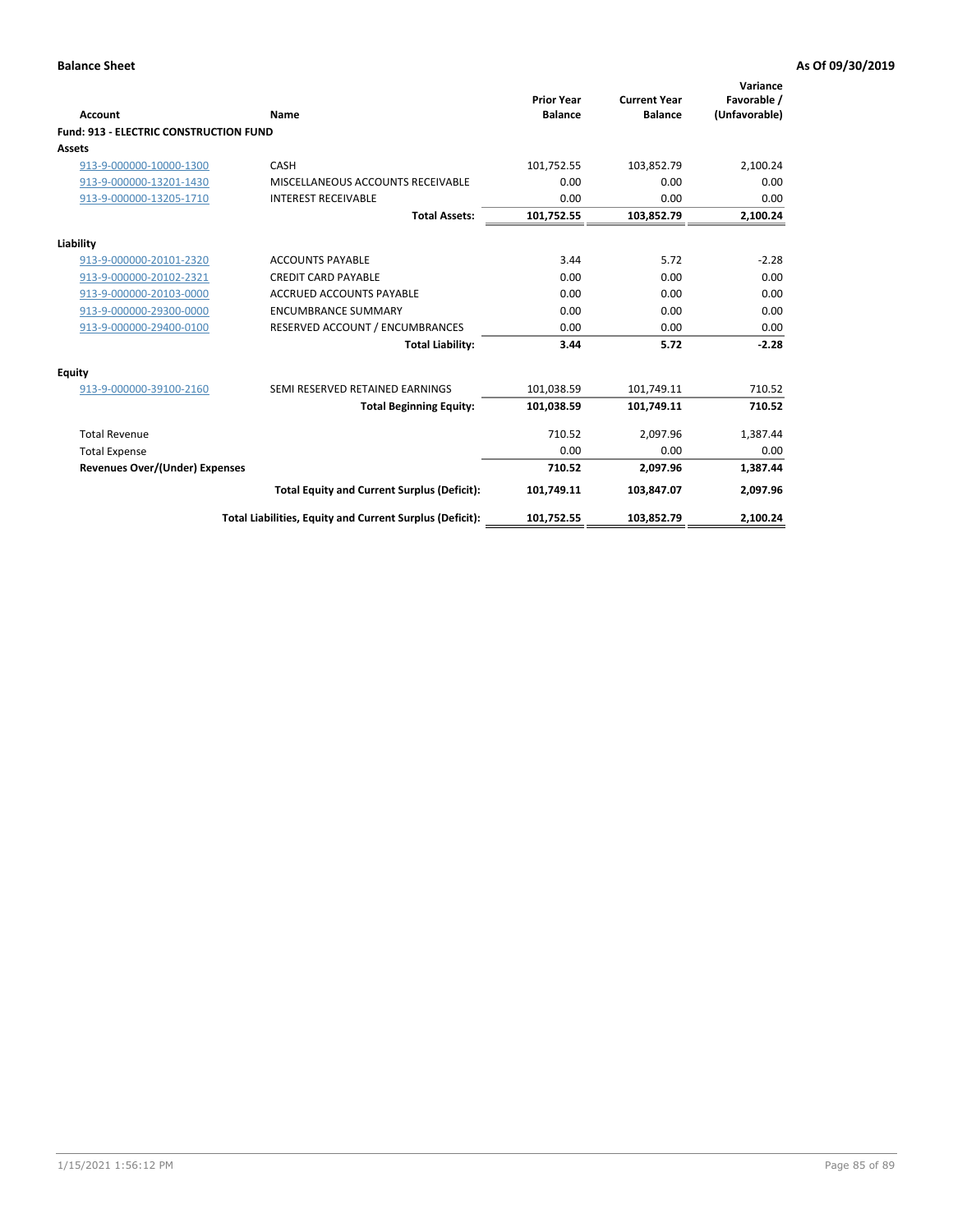| <b>Account</b>                        | Name                                                     | <b>Prior Year</b><br><b>Balance</b> | <b>Current Year</b><br><b>Balance</b> | Variance<br>Favorable /<br>(Unfavorable) |
|---------------------------------------|----------------------------------------------------------|-------------------------------------|---------------------------------------|------------------------------------------|
| Fund: 916 - 08 ENGINE BOND PROCEEDS   |                                                          |                                     |                                       |                                          |
| Assets                                |                                                          |                                     |                                       |                                          |
| 916-9-000000-10000-1300               | CASH                                                     | 0.00                                | 0.00                                  | 0.00                                     |
| 916-9-000000-12189-0000               | 08 ENGINE BOND PROCEEDS                                  | 0.00                                | 0.00                                  | 0.00                                     |
| 916-9-000000-13201-1430               | MISCELLANOEUS ACCOUNTS RECEIVABLE                        | 0.00                                | 0.00                                  | 0.00                                     |
| 916-9-000000-13205-1710               | <b>INTEREST RECEIVABLE</b>                               | 0.00                                | 0.00                                  | 0.00                                     |
| 916-9-000000-Z1030-1202               | 2008 GEUS REVENUE BOND - TEXAS TERM                      | 0.00                                | 0.00                                  | 0.00                                     |
| 916-9-000000-Z1030-1401               | 2008 GEUS REVENUE BOND - PFM                             | 0.00                                | 0.00                                  | 0.00                                     |
| 916-9-000000-Z1030-1402               | 2009 GEUS REVENUE BOND - PFM                             | 0.00                                | 0.00                                  | 0.00                                     |
| 916-9-000000-Z1030-3123               | 2009 GEUS REVENUE BOND - TEXAS TERM                      | 0.00                                | 0.00                                  | 0.00                                     |
|                                       | <b>Total Assets:</b>                                     | 0.00                                | 0.00                                  | 0.00                                     |
| Liability                             |                                                          |                                     |                                       |                                          |
| 916-9-000000-20101-2320               | <b>ACCOUNTS PAYABLE</b>                                  | 0.00                                | 0.00                                  | 0.00                                     |
| 916-9-000000-20139-2323               | <b>RETAINAGES PAYABLE</b>                                | 0.00                                | 0.00                                  | 0.00                                     |
| 916-9-000000-21401-2330               | DUE TO ELECTRIC OPERATING                                | 0.00                                | 0.00                                  | 0.00                                     |
| 916-9-000000-29300-0000               | <b>ENCUMBRANCE SUMMARY</b>                               | 0.00                                | 0.00                                  | 0.00                                     |
| 916-9-000000-29400-0100               | RESERVED ACCOUNT / ENCUMBRANCES                          | 0.00                                | 0.00                                  | 0.00                                     |
|                                       | <b>Total Liability:</b>                                  | 0.00                                | 0.00                                  | 0.00                                     |
|                                       |                                                          |                                     |                                       |                                          |
| Equity                                |                                                          |                                     |                                       |                                          |
| 916-9-000000-39100-2150               | <b>RESERVED RETAINED EARNINGS</b>                        | 0.00                                | 0.00                                  | 0.00                                     |
|                                       | <b>Total Beginning Equity:</b>                           | 0.00                                | 0.00                                  | 0.00                                     |
| <b>Total Revenue</b>                  |                                                          | 0.00                                | 0.00                                  | 0.00                                     |
| <b>Total Expense</b>                  |                                                          | 0.00                                | 0.00                                  | 0.00                                     |
| <b>Revenues Over/(Under) Expenses</b> |                                                          | 0.00                                | 0.00                                  | 0.00                                     |
|                                       | <b>Total Equity and Current Surplus (Deficit):</b>       | 0.00                                | 0.00                                  | 0.00                                     |
|                                       | Total Liabilities, Equity and Current Surplus (Deficit): | 0.00                                | 0.00                                  | 0.00                                     |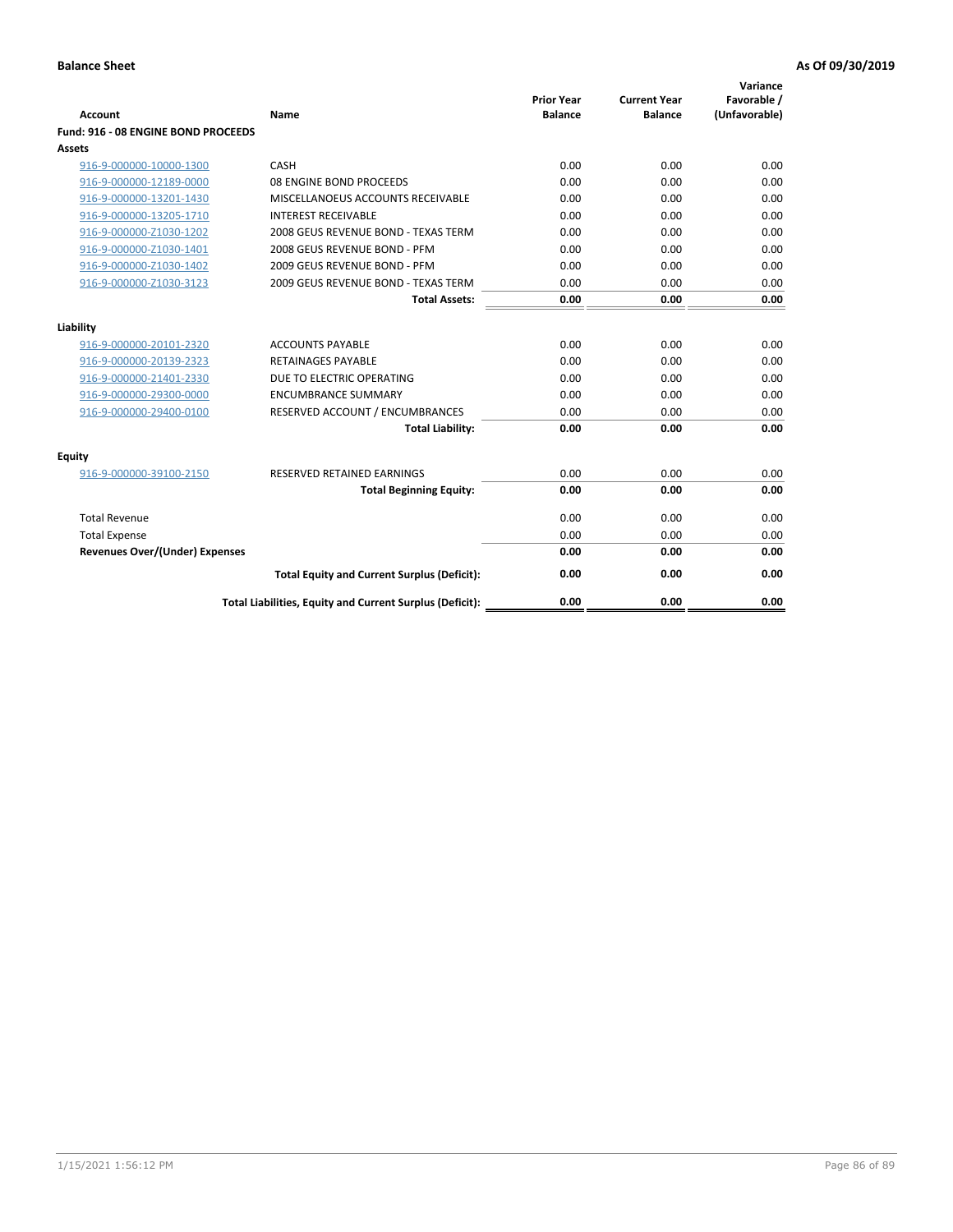|                                        |                                            | <b>Prior Year</b> | <b>Current Year</b> | Variance<br>Favorable / |
|----------------------------------------|--------------------------------------------|-------------------|---------------------|-------------------------|
| <b>Account</b>                         | Name                                       | <b>Balance</b>    | <b>Balance</b>      | (Unfavorable)           |
| Fund: 950 - CABLE / INTERNET<br>Assets |                                            |                   |                     |                         |
| 950-9-000000-10000-1300                | <b>CASH</b>                                | 1,104,802.12      | 960,336.97          | $-144,465.15$           |
| 950-9-000000-11550-1301                | PTO LIABILITY FUNDING                      | 0.00              | 41,529.30           | 41,529.30               |
| 950-9-000000-13000-1420                | <b>CUSTOMER ACCOUNTS RECEIVABLE</b>        | 318,451.26        | 318,300.62          | $-150.64$               |
| 950-9-000000-13001-1420                | NON CURRENT CUSTOMER ACCTS RECEIVAE        | 279,287.13        | 313,151.18          | 33,864.05               |
| 950-9-000000-13002-1440                | ALLOWANCE FOR UNCOLLECTABLE                | $-186,953.66$     | $-254,322.41$       | $-67,368.75$            |
| 950-9-000000-13003-1421                | UNBILLED YEAR-END ACCRUAL                  | 444,091.98        | 505,656.07          | 61,564.09               |
| 950-9-000000-13201-1430                | MISCELLANEOUS ACCOUNTS RECEIVABLE          | 1,040.62          | 2,177.12            | 1,136.50                |
| 950-9-000000-13205-1710                | <b>INTEREST RECEIVABLE</b>                 | 0.00              | 0.00                | 0.00                    |
| 950-9-000000-15801-1540                | <b>INVENTORY</b>                           | 207,583.70        | 181,089.52          | $-26,494.18$            |
| 950-9-000000-16301-1070                | <b>CWIP</b>                                | 0.00              | 0.00                | 0.00                    |
| 950-9-000000-17501-1860                | <b>EMPLOYEE CONTRIBUTIONS</b>              | 77,630.00         | 77,630.00           | 0.00                    |
| 950-9-000000-17504-1860                | <b>INVESTMENT RETURN</b>                   | $-137,366.00$     | $-137,366.00$       | 0.00                    |
| 950-9-000000-17508-1860                | <b>EXPERIENCE DIFFERENCE- OUTFLOW</b>      | $-5,053.00$       | $-5,053.00$         | 0.00                    |
| 950-9-000000-17509-1860                | <b>EXPERIENCE DIFFERENCE - INFLOW</b>      | $-26,268.00$      | $-26,268.00$        | 0.00                    |
| 950-9-000000-17520-1860                | <b>ASSUMPTION CHANGES</b>                  | 24,557.00         | 24,557.00           | 0.00                    |
| 950-9-000000-17608-1860                | OPEB DEFERRED OUTFLOW                      | 0.00              | 8,362.00            | 8,362.00                |
| 950-9-000000-17609-1860                | <b>OPEB DEFERRED INFLOW</b>                | 0.00              | $-558.00$           | $-558.00$               |
| 950-9-000000-18001-5110                | HEADEND, TRUNK & DISTRIBUTION SYSTEM       | 9,946,411.87      | 9,959,456.87        | 13,045.00               |
| 950-9-000000-18002-5111                | <b>HEADEND EQUIPMENT</b>                   | 1,400,741.30      | 1,408,419.02        | 7,677.72                |
| 950-9-000000-18003-5120                | <b>DROPS</b>                               | 2,485,830.72      | 2,219,597.23        | $-266,233.49$           |
| 950-9-000000-18101-5130                | <b>CUSTOMER PREMISES EQUIPMENT</b>         | 1,267,770.00      | 1,267,770.00        | 0.00                    |
| 950-9-000000-18102-5140                | PRODUCTION EQUIPMENT                       | 56,100.35         | 50,880.47           | $-5,219.88$             |
| 950-9-000000-18201-5210                | CENTRAL INTERNET EQUIPMENT                 | 159,738.46        | 355,090.87          | 195,352.41              |
| 950-9-000000-18202-5220                | <b>CUSTOMER INTERFACE EQUIPMENT</b>        | 280,820.68        | 280,820.68          | 0.00                    |
| 950-9-000000-18301-5000                | <b>FIBER OPTICS</b>                        | 744,208.60        | 890,477.49          | 146,268.89              |
| 950-9-000000-18501-5901                | <b>STRUCTURES &amp; IMPROVEMENTS</b>       | 608,729.19        | 685,973.69          | 77,244.50               |
| 950-9-000000-18502-5910                | <b>FURNITURE &amp; OFFICE EQUIPMENT</b>    | 40,805.10         | 37,805.10           | $-3,000.00$             |
| 950-9-000000-18503-5920                | <b>TRANSPORTATION EQUIPMENT</b>            | 338,295.50        | 338,295.50          | 0.00                    |
| 950-9-000000-18504-5950                | LABORATORY EQUIPMENT                       | 162,492.67        | 172,694.63          | 10,201.96               |
| 950-9-000000-18505-5960                | POWER OPERATED EQUIPMENT                   | 0.00              | 0.00                | 0.00                    |
| 950-9-000000-18506-5980                | MISCELLANEOUS EQUIPMENT                    | 0.00              | 0.00                | 0.00                    |
| 950-9-000000-18999-1080                | ACCUMULATED DEPRECIATION                   | $-10,813,915.37$  | $-11,077,247.57$    | $-263,332.20$           |
|                                        | <b>Total Assets:</b>                       | 8,779,832.22      | 8,599,256.35        | $-180,575.87$           |
| Liability                              |                                            |                   |                     |                         |
| 950-9-000000-20101-2320                | <b>ACCOUNTS PAYABLE</b>                    | 294,396.73        | 285,638.48          | 8.758.25                |
| 950-9-000000-20102-2321                | <b>CREDIT CARD PAYABLE</b>                 | 0.00              | 0.00                | 0.00                    |
| 950-9-000000-20103-2322                | ACCRUED ACCOUNTS PAYABLE                   | 0.00              | 3,799.21            | $-3,799.21$             |
| 950-9-000000-20815-2410                | SALES TAX PAYABLE - IN THE CITY            | 0.00              | 28,527.57           | $-28,527.57$            |
| 950-9-000000-20816-2411                | SALES TAX PAYABLE - OUT OF CITY            | 0.00              | 0.00                | 0.00                    |
| 950-9-000000-21001-1101                | DUE TO COG - GEN FUND                      | 0.00              | $-70,322.21$        | 70,322.21               |
| 950-9-000000-21507-2347                | DUE TO GBOD                                | 0.00              | $-14,064.44$        | 14,064.44               |
| 950-9-000000-22001-2327                | SALARIES PAYABLE                           | 44,384.42         | 44,560.62           | $-176.20$               |
| 950-9-000000-22002-2328                | PTO PAYABLE                                | 77,247.97         | 69,186.51           | 8,061.46                |
| 950-9-000000-24000-2350                | <b>CUSTOMER DEPOSITS</b>                   | 11,085.18         | 11,204.75           | $-119.57$               |
| 950-9-000000-26001-2283                | <b>OBLIGATION FOR COMPENSATED ABSENCES</b> | 0.00              | 0.00                | 0.00                    |
| 950-9-000000-29300-0000                | <b>ENCUMBRANCE SUMMARY</b>                 | 0.00              | 0.00                | 0.00                    |
| 950-9-000000-29400-0100                | RESERVED ACCOUNT / ENCUMBRANCES            | 0.00              | 0.00                | 0.00                    |
| 950-9-000000-29999-2280                | TOTAL OPEB LIABILITY                       | 0.00              | 123,980.00          | $-123,980.00$           |
| 950-9-000000-29999-2283                | <b>NET PENSION LIABILITY</b>               | 113,499.00        | 113,499.00          | 0.00                    |
|                                        | <b>Total Liability:</b>                    | 540,613.30        | 596,009.49          | -55,396.19              |
| <b>Equity</b>                          |                                            |                   |                     |                         |
| 950-9-000000-39100-2160                | UNRESERVED RETAINED EARNINGS               | 8,481,781.47      | 8,163,598.49        | $-318,182.98$           |
| 950-9-000000-39500-4210                | NET POSITION - PENSION                     | $-438.00$         | $-438.00$           | 0.00                    |
| 950-9-000000-39500-9261                | NET POSITION - PENSION                     | 0.00              | $-109,653.00$       | $-109,653.00$           |
|                                        | <b>Total Beginning Equity:</b>             | 8,481,343.47      | 8,053,507.49        | -427,835.98             |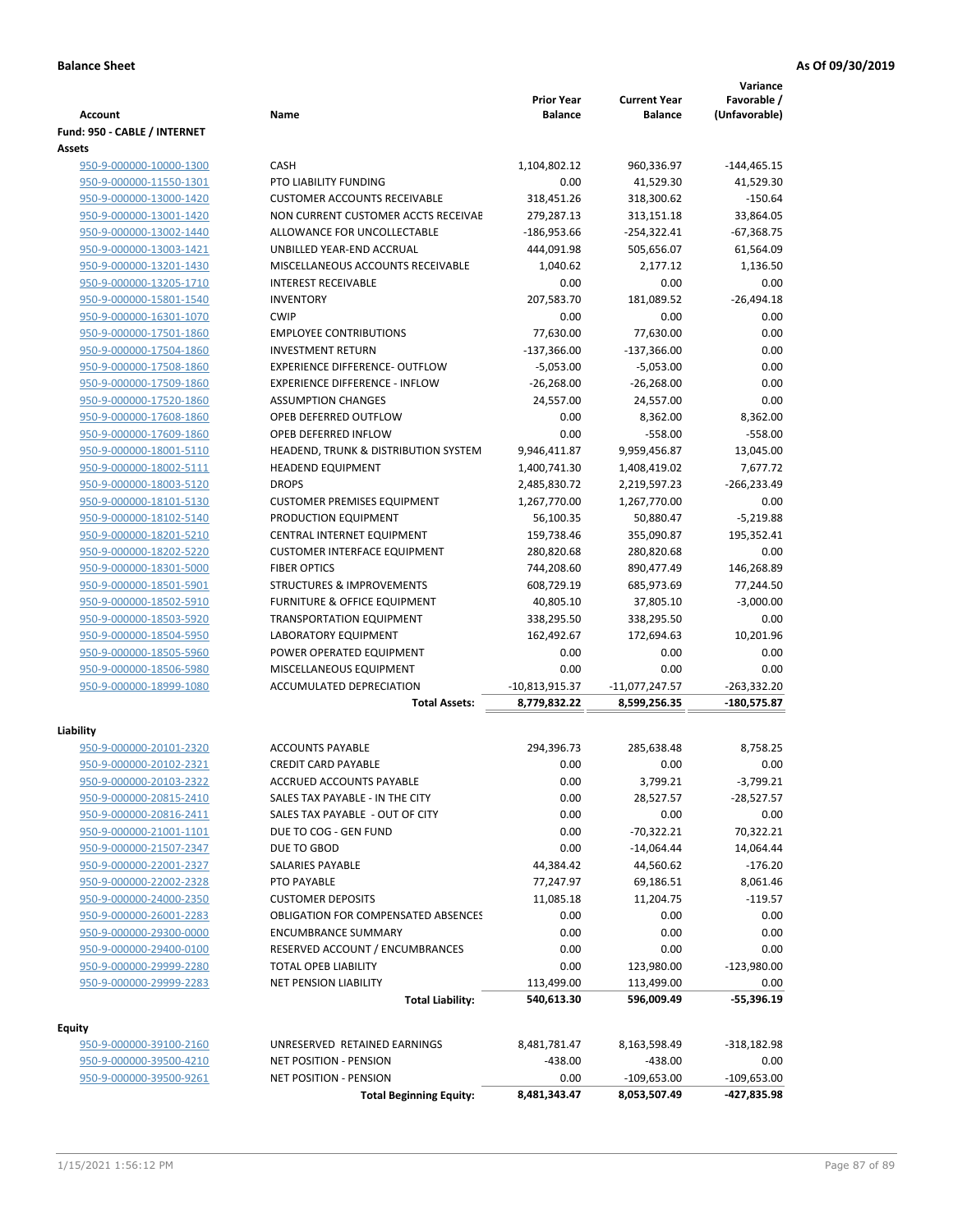| Account                        | <b>Name</b>                                              | <b>Prior Year</b><br><b>Balance</b> | <b>Current Year</b><br><b>Balance</b> | Variance<br>Favorable /<br>(Unfavorable) |
|--------------------------------|----------------------------------------------------------|-------------------------------------|---------------------------------------|------------------------------------------|
| <b>Total Revenue</b>           |                                                          | 6,339,803.90                        | 6,245,738.53                          | $-94,065.37$                             |
| <b>Total Expense</b>           |                                                          | 6,581,928.45                        | 6,295,999.16                          | 285,929.29                               |
| Revenues Over/(Under) Expenses |                                                          | $-242.124.55$                       | -50.260.63                            | 191,863.92                               |
|                                | <b>Total Equity and Current Surplus (Deficit):</b>       | 8.239.218.92                        | 8,003,246.86                          | $-235.972.06$                            |
|                                | Total Liabilities, Equity and Current Surplus (Deficit): | 8,779,832.22                        | 8,599,256.35                          | $-180.575.87$                            |